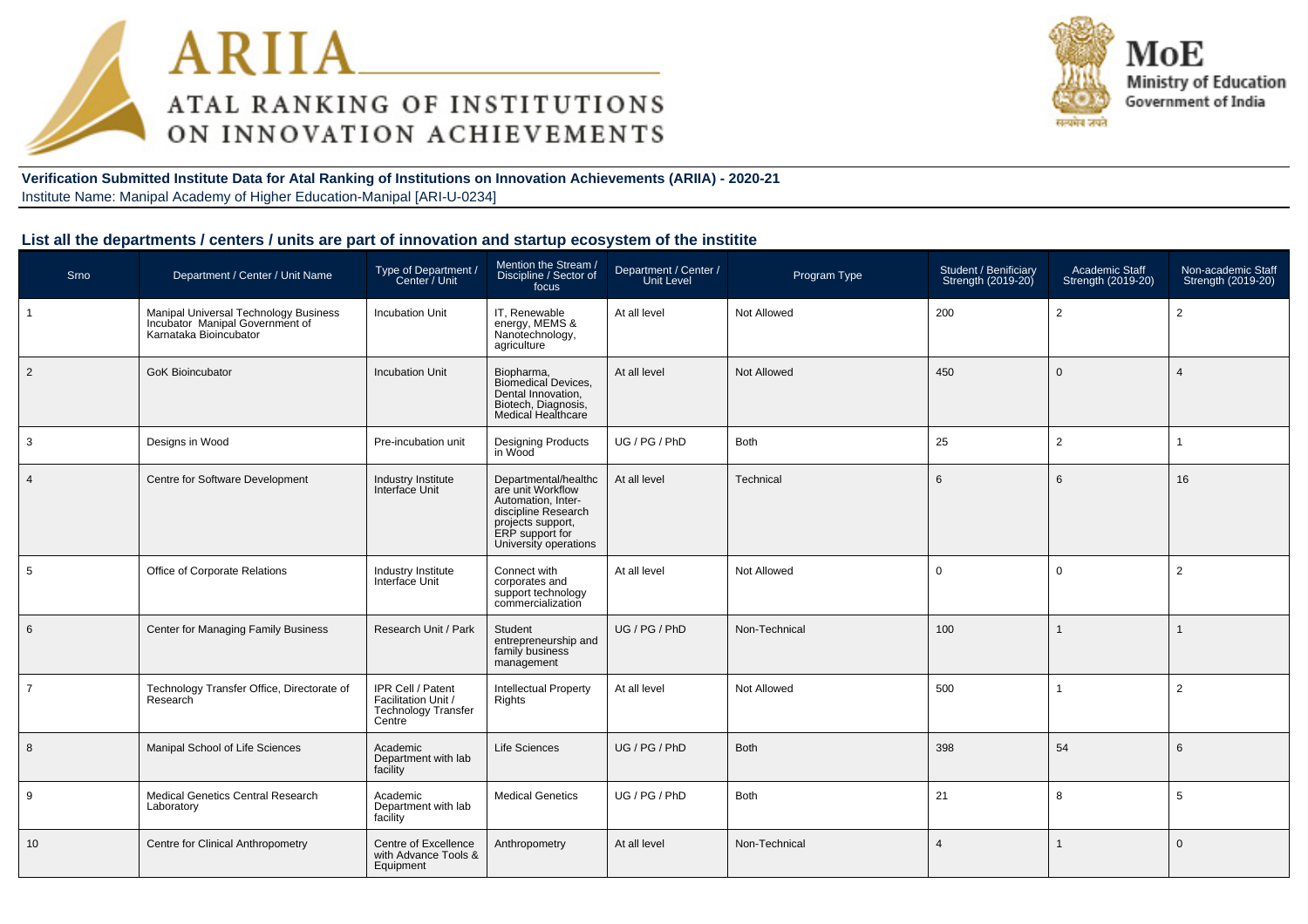| 11 | Centre for Wilderness Medicine                                                                                     | Academic<br>Department with lab<br>facility               | Emergency Medicine,<br>expedition medicine,<br>wilderness medicine.<br>research and medical<br>education training at<br>all levels, | Not Allowed                    | Not Allowed | 150          | 3  | $\Omega$       |
|----|--------------------------------------------------------------------------------------------------------------------|-----------------------------------------------------------|-------------------------------------------------------------------------------------------------------------------------------------|--------------------------------|-------------|--------------|----|----------------|
| 12 | Centre for Balance Disorders                                                                                       | Academic<br>Department with lab<br>facility               | Multidisciplinary -<br><b>Balance Disorders</b>                                                                                     | UG / PG / PhD                  | Not Allowed | $\mathbf{0}$ | 3  |                |
| 13 | Centre for Excellence in Inborn Errors of<br>Metabolism                                                            | Centre of Excellence<br>with Advance Tools &<br>Equipment | Screening Inborn<br>Errors of Metabolism                                                                                            | UG / PG / PhD<br>Non-Technical |             | 51           | 15 | 6              |
| 14 | Manipal Institute of Regenerative Medicine                                                                         | Academic<br>Department with lab<br>facility               | Stem Cell<br>Technologies and<br>Regenerative Biology                                                                               | UG / PG / PhD                  | <b>Both</b> | 45           | 11 | 12             |
| 15 | Toxicovigilance and Drug Safety Center                                                                             | Centre of Excellence<br>with Advance Tools &<br>Equipment | Toxicovigilance &<br>Drug Safety                                                                                                    | At all level                   | Technical   | 15           | 10 | $\mathbf 0$    |
| 16 | Centre for Consultancy Training Corporate<br>Interface                                                             | Industry Institute<br>Interface Unit                      | Consultancy<br>Training                                                                                                             | At all level                   | <b>Both</b> | 1300         | 6  | $\Omega$       |
| 17 | Parikshit - Centre for Development of Nano<br>Satellite (in collaboration with ISRO<br>Bangalore) - 2007           | Pre-incubation unit                                       | Student Innovation                                                                                                                  | UG / PG / PhD                  | Not Allowed | 24           | 5  | $\overline{2}$ |
| 18 | Formula Manipal Combustion - Centre for<br>Innovations in Aerodynamics and Low-Cost<br>Composite Structures - 2008 | Pre-incubation unit                                       | Student Innovation                                                                                                                  | UG / PG / PhD                  | Not Allowed | 29           | 5  | $\overline{2}$ |
| 19 | Team Manipal Racing - Centre for<br>Innovations in Rugged Terrain Vehicles -<br>2009                               | Pre-incubation unit                                       | Student Innovation                                                                                                                  | UG / PG / PhD                  | Not Allowed | 22           | 5  | $\overline{2}$ |
| 20 | AeroMIT - Centre for UAV and Drones for<br>Agricultural and Disaster Management<br>Applications - 2009             | Pre-incubation unit                                       | Student Innovation                                                                                                                  | UG / PG / PhD                  | Not Allowed | 35           | 5  | 2              |
| 21 | RoboManipal - Innovations in multidegree<br>robotics and robotic arms - 2010                                       | Pre-incubation unit                                       | Student Innovation                                                                                                                  | UG / PG / PhD                  | Not Allowed | 30           | 5  | 2              |
| 22 | Solar Mobil - Centre for Innovation and<br>Development in Solar-powered Car - 2012                                 | Pre-incubation unit                                       | Student Innovation                                                                                                                  | UG / PG / PhD                  | Not Allowed | 31           | 5  | 2              |
| 23 | Project Manas - Advances in Artificial<br>Intelligence for Autonomous Vehicles 2014                                | Pre-incubation unit                                       | Student Innovation                                                                                                                  | UG / PG / PhD                  | Not Allowed | 60           | 5  | 2              |
| 24 | Mars Rover Manipal -Manufacturing<br>Innovative Rovers 2015                                                        | Pre-incubation unit                                       | Student Innovation                                                                                                                  | UG / PG / PhD                  | Not Allowed | 33           | 5  | 2              |
| 25 | Formula Manipal Electric - Developing fully<br>electric vehicles and innovations in battery<br>management 2016     | Pre-incubation unit                                       | Student Innovation                                                                                                                  | UG / PG / PhD                  | Not Allowed | 26           | 5  | 2              |
| 26 | Rugved - Centre for Deveoping Defense<br>Systems and Vehicles 2016                                                 | Pre-incubation unit                                       | Student Innovation                                                                                                                  | UG / PG / PhD                  | Not Allowed | 40           | 5  | $\overline{2}$ |
| 27 | ThrustMIT - Developing Advanced<br>Sounding Rockets for Weather Forecasting<br>2016                                | Pre-incubation unit                                       | Student Innovation                                                                                                                  | UG / PG / PhD                  | Not Allowed | 40           | 5  | $\overline{2}$ |
| 28 | Dron Aid - Development of Medical Drones<br>2017                                                                   | Pre-incubation unit                                       | Student Innovation                                                                                                                  | UG / PG / PhD                  | Not Allowed | 30           | 5  | $\overline{2}$ |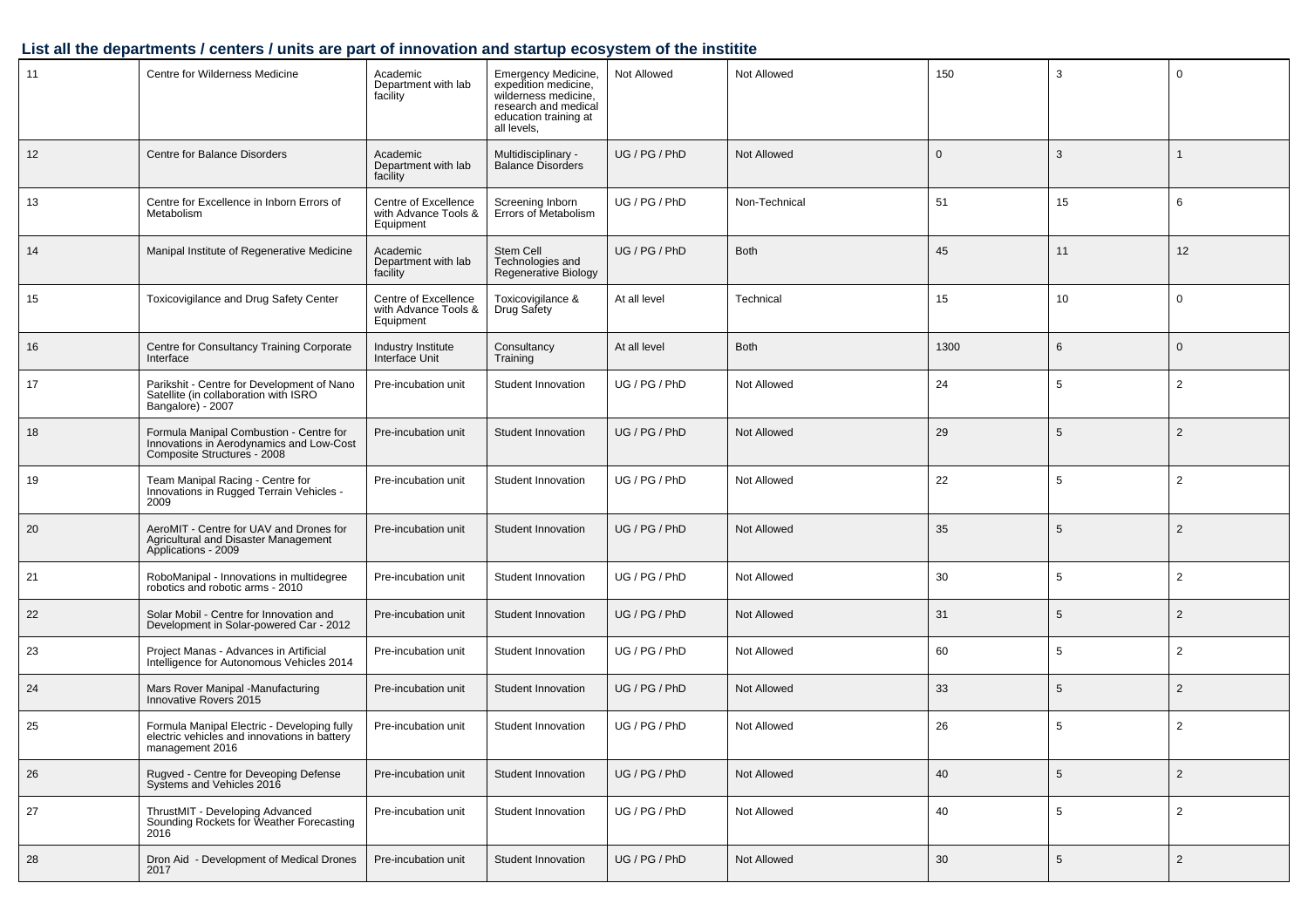| 29 | SWARM Robotics - Cooperative Tasking of<br>Multiple Mini Robots 2018                | Pre-incubation unit                                       | Student Innovation                                                                                 | UG / PG / PhD              | Not Allowed | 10           | 5            | $\overline{2}$ |
|----|-------------------------------------------------------------------------------------|-----------------------------------------------------------|----------------------------------------------------------------------------------------------------|----------------------------|-------------|--------------|--------------|----------------|
| 30 | MotoManipal - Innovation in Electric Bikes<br>2018                                  | Pre-incubation unit                                       | Student Innovation                                                                                 | UG / PG / PhD              | Not Allowed | 28           | 5            | 2              |
| 31 | VISION - Centre for innovations in Virtual<br>Reality for Medical Applications 2018 | Pre-incubation unit                                       | Student Innovation                                                                                 | UG / PG / PhD              | Not Allowed | 40           | 5            | 2              |
| 32 | Aerial Wind Turbine -Center for Innovative<br>Floating Wind Turbines 2017           | Pre-incubation unit                                       | Student Innovation                                                                                 | UG / PG / PhD              | Not Allowed | 10           | 5            | 2              |
| 33 | Biomachines-Center for innovation in<br><b>Biomachines</b>                          | Pre-incubation unit                                       | Student Innovation                                                                                 | UG / PG / PhD              | Not Allowed | 40           | 5            | 2              |
| 34 | Loop mit.-Center for innovation in Hyper<br>loop system 2019                        | Pre-incubation unit                                       | Student Innovation                                                                                 | UG / PG / PhD              | Not Allowed | 25           | 5            | 2              |
| 35 | Team Cryptonite-center for innovation in<br>the field of cyber security 2019        | Pre-incubation unit                                       | Student Innovation                                                                                 | UG / PG / PhD              | Not Allowed | 30           | 6            | 2              |
| 36 | Team combat robotics-center for innovation<br>in destructive and ballastic bots     | Pre-incubation unit                                       | Student Innovation                                                                                 | UG / PG / PhD              | Not Allowed | 30           | 5            | 2              |
| 37 | Robotica circuits-center for innovation in<br>the field of Robotics system 2010     | Pre-incubation unit                                       | Student Innovation                                                                                 | UG / PG / PhD              | Not Allowed | 30           | 5            | 2              |
| 38 | Project AUV Manipal-center for devoloping<br>Autonomous underwater vehicles         | Pre-incubation unit                                       | Student Innovation                                                                                 | UG / PG / PhD              | Not Allowed | 25           | 5            | 2              |
| 39 | Immunohematology and Blood Transfusion,<br>KMC, Manipal                             | Academic<br>Department with lab<br>facility               | Transfusion<br>Medicine,<br>Immunohematology,<br>Clinical Transfusion<br>Service, Blood<br>Banking | UG / PG / PhD              | <b>Both</b> |              | 5            | 19             |
| 40 | Manipal- Schrodinger Center for Molecular<br><b>Simulations</b>                     | Centre of Excellence<br>with Advance Tools &<br>Equipment | Drug design                                                                                        | UG / PG / PhD<br>Technical |             | 125          | 50           | 23             |
| 41 | Centre for Drug Delivery Technologies                                               | Industry Institute<br>Interface Unit                      | Pharmaceutical<br>dosage forms                                                                     | UG / PG / PhD              | Not Allowed | 35           | 12           | 2              |
| 42 | Critical care microbiology laboratory,<br>Department of Microbiology, KMC, Manipal  | Academic<br>Department with lab<br>facility               | Microbiology                                                                                       | Not Allowed                | <b>Both</b> | $\mathbf{0}$ | 8            | 9              |
| 43 | Department of Culinary Arts, Welcomgroup<br>Graduate School of Hotel Administration | Academic<br>Department with lab<br>facility               | Culinary, bakery, diet<br>related, nutrition<br>related, bakery and<br>cookery start-ups           | UG / PG / PhD              | Technical   | 1400         | 45           | 120            |
| 44 | Centre for Digital Learning                                                         | Academic<br>Department with lab<br>facility               | Multidisciplinary<br>Education<br>Technology                                                       | At all level               | Not Allowed | $\mathbf{0}$ |              | $\overline{0}$ |
| 45 | Rapid Protoyping Center                                                             | Pre-incubation unit                                       | Innovation                                                                                         | At all level               | Technical   | 125          | 3            | 3              |
| 46 | Idea Cafe                                                                           | Pre-incubation unit                                       | Ideation and<br>Innovation                                                                         | At all level               | Both        | 700          | 10           | $\mathbf{3}$   |
| 47 | Makerspace Fab Lab                                                                  | Pre-incubation unit                                       | Prototype<br>Development                                                                           | At all level               | Both        | 55           | 5            | 3              |
| 48 | Co-working Excelerate                                                               | Pre-incubation unit                                       | Innovation                                                                                         | At all level               | Both        | 62           | $\mathbf{3}$ | $\mathbf{3}$   |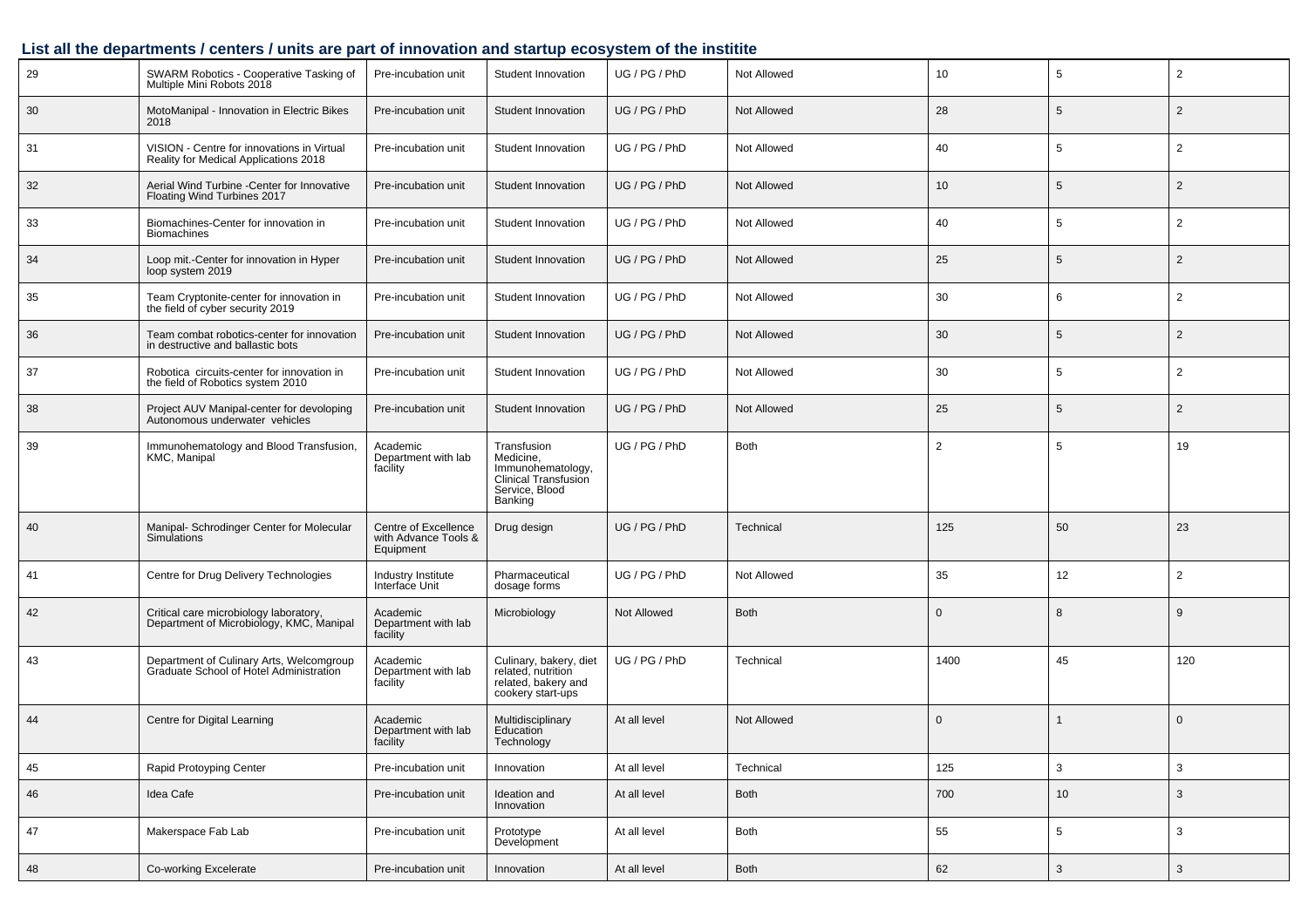| 49 | Apple Creative Studio                               | Pre-incubation unit                         | iOS Software<br>development                                                                | UG / PG / PhD | Technical | 75  | 3              | 3              |
|----|-----------------------------------------------------|---------------------------------------------|--------------------------------------------------------------------------------------------|---------------|-----------|-----|----------------|----------------|
| 50 | <b>Central Instrumentation Facility</b>             | Research Unit / Park                        | Advanced<br>Technologies                                                                   | At all level  | Technical | 300 | 6              | 5              |
| 51 | Advanced Composite Materials Testing<br>Laboratory  | Academic<br>Department with lab<br>facility | Aeronautical and<br>Automobile<br>Engineering                                              | UG / PG / PhD | Technical | 470 | 12             | 2              |
| 52 | Biotechnolology Laboratory                          | Academic<br>Department with lab<br>facility | Biotechnolology                                                                            | UG / PG / PhD | Technical | 190 | 20             | 3              |
| 53 | Chemical Engr Instrumentation Laboratory            | Academic<br>Department with lab<br>facility | Chemical<br>Engineering                                                                    | UG / PG / PhD | Technical | 50  | 4              |                |
| 54 | Chemical Engr Research Laboratory                   | Academic<br>Department with lab<br>facility | Chemical<br>Engineering                                                                    | UG / PG / PhD | Technical | 8   | 1              |                |
| 55 | Chemical Engr Mass Transfer Laboratory              | Academic<br>Department with lab<br>facility | Chemical<br>Engineering                                                                    | UG / PG / PhD | Technical | 50  | 4              |                |
| 56 | Chemical Engr Environmental Research<br>Laboratoy   | Academic<br>Department with lab<br>facility | Chemical<br>Engineering                                                                    | UG / PG / PhD | Technical | 50  | $\overline{2}$ |                |
| 57 | Surveying Practice Laboratory                       | Academic<br>Department with lab<br>facility | <b>Civil Engineering</b>                                                                   | UG / PG / PhD | Technical | 176 | 12             | 2              |
| 58 | Strength of Materials Laboratory                    | Academic<br>Department with lab<br>facility | Civil Engineering and<br>Structural<br>engineering                                         | UG / PG / PhD | Technical | 200 | 14             | 3              |
| 59 | Concrete and Highway Material Testing<br>Laboratory | Academic<br>Department with lab<br>facility | Civil Engineering and<br>Structural<br>engineering                                         | UG / PG / PhD | Technical | 200 | 14             | $\overline{2}$ |
| 60 | <b>Environmental Engineering Laboratory</b>         | Academic<br>Department with lab<br>facility | Civil Engineering and<br>Structural<br>engineering                                         | UG / PG / PhD | Technical | 180 | 10             | $\overline{2}$ |
| 61 | Soil Mechanics Laboratory                           | Academic<br>Department with lab<br>facility | Civil Engineering and<br>Structural<br>engineering                                         | UG / PG / PhD | Technical | 200 | 14             | 2              |
| 62 | <b>Structural Engineering Laboratory</b>            | Academic<br>Department with lab<br>facility | Civil Engineering and<br>Structural<br>engineering                                         | UG / PG / PhD | Technical | 200 | 14             | $\overline{2}$ |
| 63 | High Performance Computing Laboratory               | Academic<br>Department with lab<br>facility | Computer Science &<br>Engineering                                                          | UG / PG / PhD | Technical | 70  | 4              | $\overline{2}$ |
| 64 | Lighting and Measurements Laboratory                | Academic<br>Department with lab<br>facility | Electrical and<br>Electronics<br>Engineering(UG),<br>Energy Systems and<br>Management (PG) | UG / PG / PhD | Technical | 60  | 3              |                |
| 65 | Process Control Laboratory                          | Academic<br>Department with lab<br>facility | Instrumentation and<br>Control                                                             | UG / PG / PhD | Technical | 120 | 8              | $\mathbf{1}$   |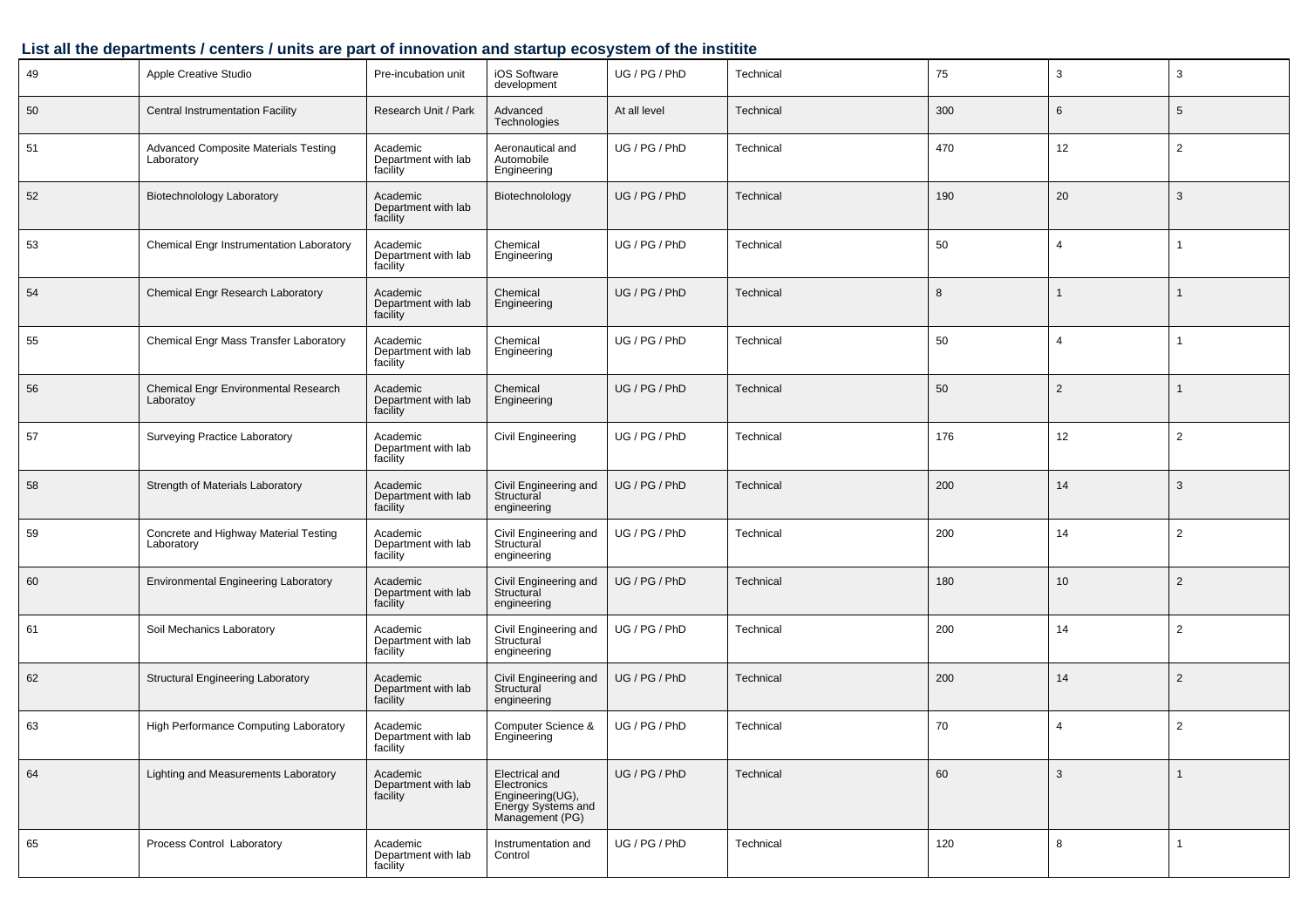| 66 | Renewable Energy Laboratory              | Academic<br>Department with lab<br>facility | Mechanical                              | UG / PG / PhD | Technical | 120 | $\overline{4}$ | $\mathbf{1}$   |
|----|------------------------------------------|---------------------------------------------|-----------------------------------------|---------------|-----------|-----|----------------|----------------|
| 67 | Advanced Material Testing Laboratory - 2 | Academic<br>Department with lab<br>facility | Mechanical                              | UG / PG / PhD | Technical | 120 | 15             | -1             |
| 68 | <b>Heat Engines Laboratory</b>           | Academic<br>Department with lab<br>facility | Mechanical                              | UG / PG / PhD | Technical | 300 | 6              | $\overline{2}$ |
| 69 | Advanced Material Testing Laboratory - 1 | Academic<br>Department with lab<br>facility | Mechanical                              | UG / PG / PhD | Technical | 60  | 12             | $\mathbf{1}$   |
| 70 | Sensorics Laboratory                     | Academic<br>Department with lab<br>facility | Mechatronics                            | UG / PG / PhD | Technical | 140 | 8              | $\mathbf{1}$   |
| 71 | Programmable Logic Controller Laboratory | Academic<br>Department with lab<br>facility | Mechatronics                            | UG / PG / PhD | Technical | 140 | 8              | $\overline{1}$ |
| 72 | Hydraulics Pneumatics Laboratory         | Academic<br>Department with lab<br>facility | <b>Mechatronics</b>                     | UG / PG / PhD | Technical | 250 | 12             | $\overline{2}$ |
| 73 | Modular Production System Laboratory     | Academic<br>Department with lab<br>facility | Mechatronics                            | UG / PG / PhD | Technical | 15  |                | -1             |
| 74 | Robotics Laboratory                      | Academic<br>Department with lab<br>facility | <b>Mechatronics</b>                     | UG / PG / PhD | Technical | 30  | 2              | $\mathbf{1}$   |
| 75 | <b>IIOT Lab Laboratory</b>               | Academic<br>Department with lab<br>facility | Mechatronics                            | UG / PG / PhD | Technical | 30  | $\overline{2}$ | $\mathbf{1}$   |
| 76 | Mechatronics Microcontroller Laboratory  | Academic<br>Department with lab<br>facility | Mechatronics<br>Engineering             | UG / PG / PhD | Technical | 30  | $\overline{2}$ | $\overline{2}$ |
| 77 | <b>Drives Control Laboratory</b>         | Academic<br>Department with lab<br>facility | Mechatronics                            | UG / PG / PhD | Technical | 130 | 6              | $\overline{2}$ |
| 78 | Color Science Laboratory                 | Academic<br>Department with lab<br>facility | Packaging<br>Technology and<br>Printing | UG / PG / PhD | Technical | 60  | $\overline{2}$ | 1              |
| 79 | Packaging Technology Laboratory          | Academic<br>Department with lab<br>facility | Packaging<br>Technology and<br>Printing | UG / PG / PhD | Technical | 60  | 2              |                |
| 80 | PG Quality Testing Laboratory            | Academic<br>Department with lab<br>facility | Printing and<br>Packaging<br>Technology | UG / PG / PhD | Technical | 60  | 2              | $\mathbf{1}$   |
| 81 | Automobile Transmission Machine shop     | Academic<br>Department with lab<br>facility | Automobile<br>Engineering(U G)          | UG / PG / PhD | Technical | 60  | $\overline{2}$ | $\overline{1}$ |
| 82 | Computer Aided Design Laboratory         | Academic<br>Department with lab<br>facility | Aeronautical and<br>Automobile          | UG / PG / PhD | Technical | 36  | -1             | $\overline{1}$ |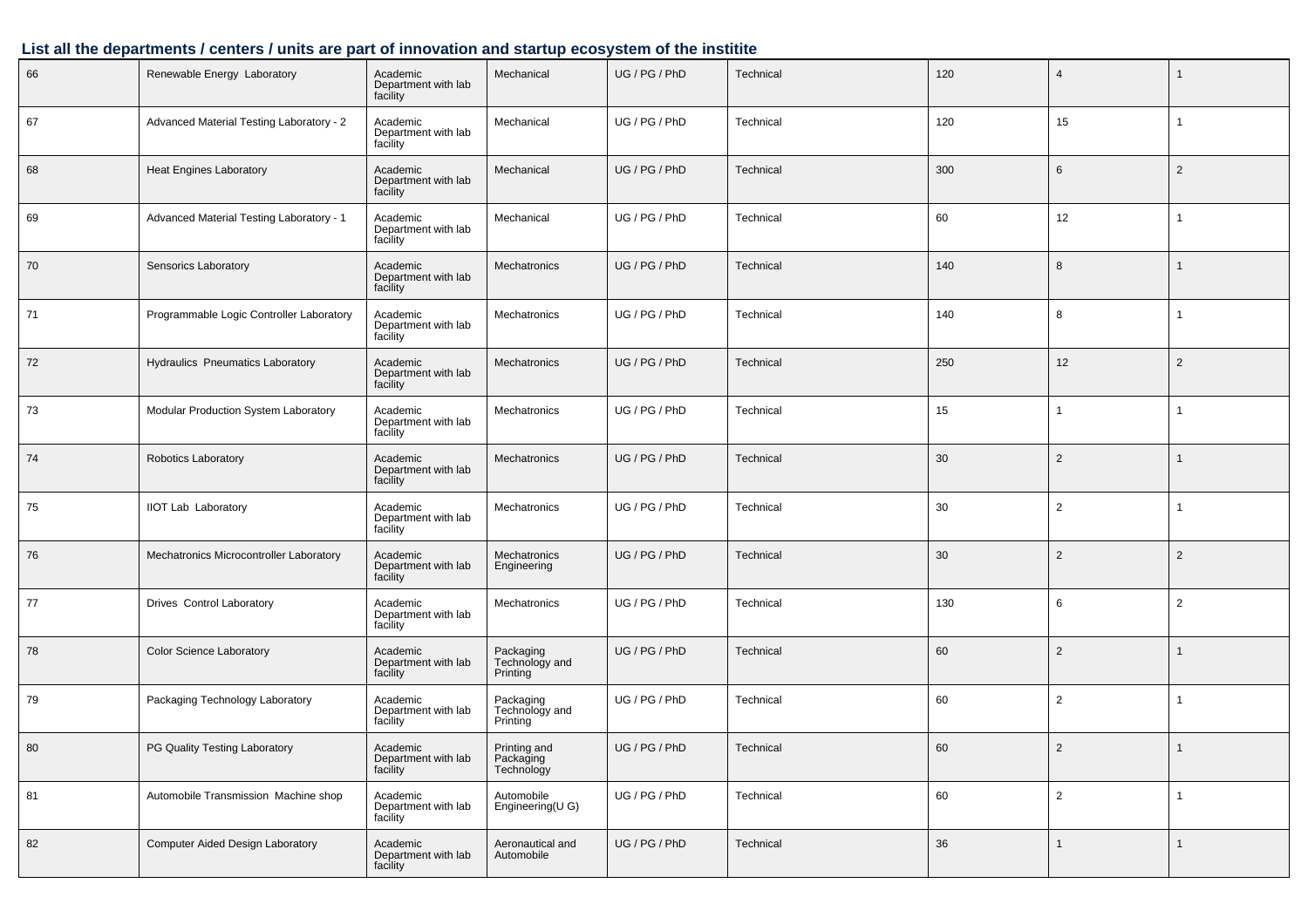| 83 | Avionics UG Automatic Flight Control PG<br>Laboratory                          | Academic<br>Department with lab<br>facility | Aeronautical and<br>Automobile                    | UG / PG / PhD              | Technical | 60  |                |                |
|----|--------------------------------------------------------------------------------|---------------------------------------------|---------------------------------------------------|----------------------------|-----------|-----|----------------|----------------|
| 84 | Vibration Acoustic Laboratory                                                  | Academic<br>Department with lab<br>facility | Aeronautical and<br>Automobile                    | UG / PG / PhD              | Technical | 28  |                | $\mathbf{1}$   |
| 85 | Aerodynamics Laboratory                                                        | Academic<br>Department with lab<br>facility | Aeronautics, Wind<br>Energy, Civil &<br>Architect | UG / PG / PhD              | Technical | 68  | $\overline{2}$ | $\overline{1}$ |
| 86 | Propulsion Laboratory                                                          | Academic<br>Department with lab<br>facility | Aeronautics,<br>Propulsion                        | UG / PG / PhD              | Technical | 68  | $\overline{2}$ | $\mathbf 1$    |
| 87 | Measurement and Instrumentation<br>Laboratory                                  | Academic<br>Department with lab<br>facility | Instrumentation and<br>Control                    | UG / PG / PhD              | Technical | 340 | $\overline{2}$ | -1             |
| 88 | Process Control and Automation Laboratory                                      | Academic<br>Department with lab<br>facility | Instrumentation and<br>Control                    | UG / PG / PhD              | Technical | 140 | 2              | $\mathbf{1}$   |
| 89 | Virtual Instrumentation Laboratory                                             | Academic<br>Department with lab<br>facility | Instrumentation and<br>Control                    | UG / PG / PhD              | Technical | 200 | $\overline{4}$ |                |
| 90 | Circuit Simulation and HDL Laboratory                                          | Academic<br>Department with lab<br>facility | Instrumentation and<br>Control                    | UG / PG / PhD              | Technical | 120 | $\overline{2}$ | $\mathbf{1}$   |
| 91 | System Modeling and Simulation<br>Laboratory                                   | Academic<br>Department with lab<br>facility | Instrumentation and<br>Control                    | UG / PG / PhD<br>Technical |           | 5   |                | $\mathbf{1}$   |
| 92 | Control System Design Laboratory                                               | Academic<br>Department with lab<br>facility | Instrumentation and<br>Control                    | UG / PG / PhD              | Technical | 5   |                | $\mathbf{1}$   |
| 93 | <b>Computer Graphics Laboratory</b>                                            | Academic<br>Department with lab<br>facility | Computer Science &<br>Engineering                 | UG / PG / PhD              | Technical | 210 | $\overline{2}$ |                |
| 94 | Network Laboratory                                                             | Academic<br>Department with lab<br>facility | Computer Science &<br>Engineering                 | UG / PG / PhD              | Technical | 210 | 2              | $\mathbf{1}$   |
| 95 | Language Processor Laboratory                                                  | Academic<br>Department with lab<br>facility | Computer Science &<br>Engineering                 | UG / PG / PhD              | Technical | 210 | $\overline{2}$ |                |
| 96 | <b>Operating Systems Laboratory</b>                                            | Academic<br>Department with lab<br>facility | Computer Science &<br>Engineering                 | UG / PG / PhD              | Technical | 210 | 2              | -1             |
| 97 | <b>Computer Science Project Laboratory</b>                                     | Academic<br>Department with lab<br>facility | Computer Science &<br>Engineering                 | UG / PG / PhD              | Technical | 210 | $\overline{2}$ | $\mathbf{1}$   |
| 98 | Software Engineering Laboratory<br>Academic<br>Department with lab<br>facility |                                             | Computer Science &<br>Engineering                 | UG / PG / PhD              | Technical | 210 | $\overline{2}$ | $\overline{1}$ |
| 99 | Computer Science Database Laboratory                                           | Academic<br>Department with lab<br>facility | Computer Science &<br>Engineering                 | UG / PG / PhD              | Technical | 210 | $\overline{2}$ | $\overline{1}$ |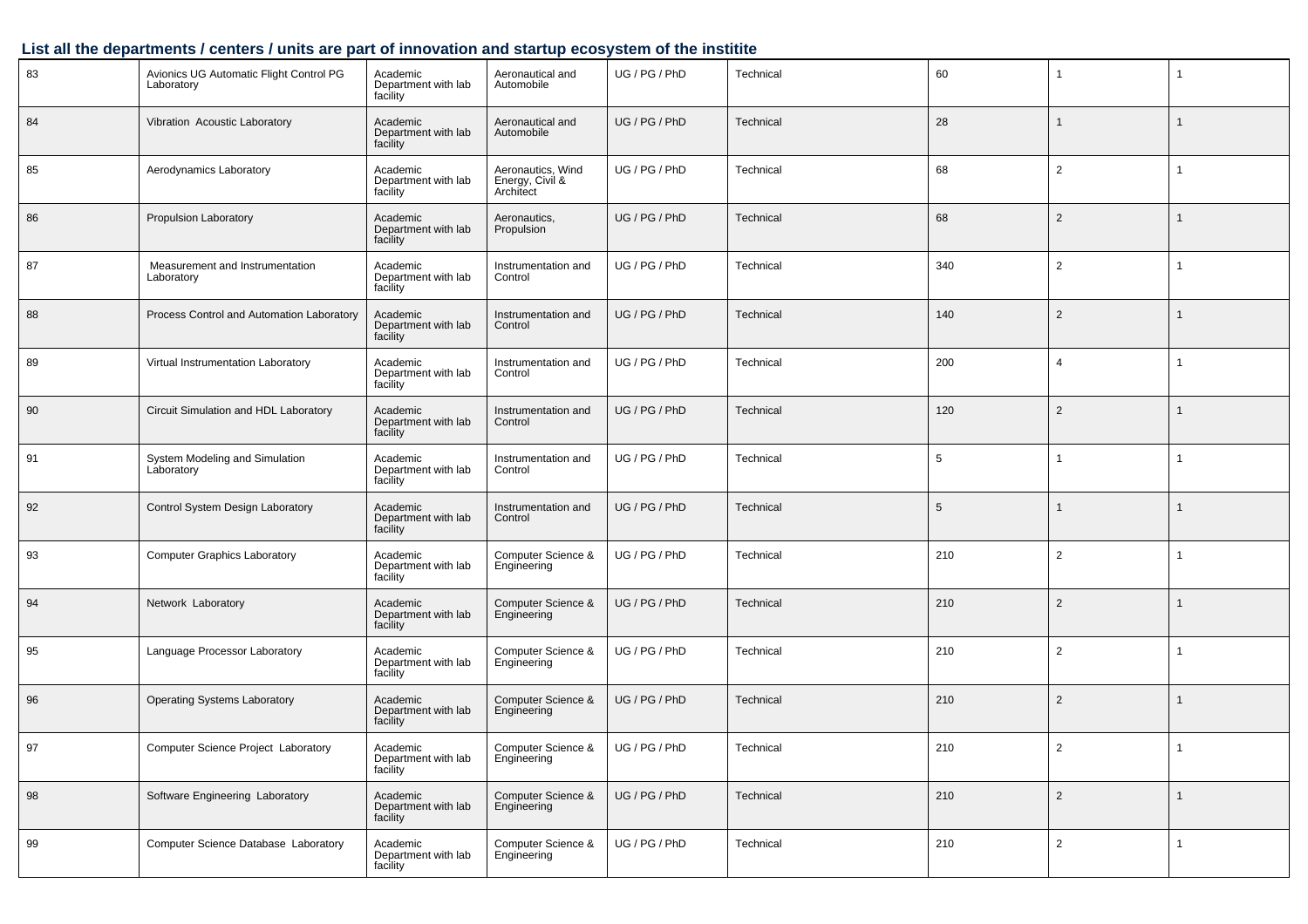| 100 | Computer Science Research Laboratory                   | Academic<br>Department with lab<br>facility | Computer Science &<br>Engineering                                                                                      | UG / PG / PhD | Technical   | 9   | $\overline{2}$ | 1            |
|-----|--------------------------------------------------------|---------------------------------------------|------------------------------------------------------------------------------------------------------------------------|---------------|-------------|-----|----------------|--------------|
| 101 | <b>Computer Science Programming</b><br>Laboratory      | Academic<br>Department with lab<br>facility | Computer Science &<br>Engineering                                                                                      | UG / PG / PhD | Technical   | 210 | 2              | $\mathbf{1}$ |
| 102 | Computer Science Post-graduate<br>Reserarch Laboratory | Academic<br>Department with lab<br>facility | Computer Science &<br>Engineering                                                                                      | UG / PG / PhD | Technical   | 210 | 2              | $\mathbf{1}$ |
| 103 | Digital Systems Laboratory                             | Academic<br>Department with lab<br>facility | Computer Science &<br>Engineering                                                                                      | UG / PG / PhD | Technical   | 210 | 2              | $\mathbf{1}$ |
| 104 | Microcontrollers Laboratory                            | Academic<br>Department with lab<br>facility | Instrumentation &<br>Control                                                                                           | UG / PG / PhD | Technical   | 140 | 6              | 1            |
| 105 | Control Systems Simulation Laboratory                  | Academic<br>Department with lab<br>facility | Instrumentation &<br>Control                                                                                           | UG / PG / PhD | Technical   | 140 | 8              | $\mathbf{1}$ |
| 106 | Aerospace System Simulation Laboratory                 | Academic<br>Department with lab<br>facility | Instrumentation &<br>Control                                                                                           | UG / PG / PhD | Technical   | 3   |                | $\mathbf 1$  |
| 107 | Space Dynamics Laboratory                              | Academic<br>Department with lab<br>facility | Instrumentation &<br>Control                                                                                           | UG / PG / PhD | Technical   | 3   | -1             | 1            |
| 108 | Numerical Methods for Trajectory Design<br>Laboratory  | Academic<br>Department with lab<br>facility | Instrumentation &<br>Control                                                                                           | UG / PG / PhD | Technical   | 3   |                | 1            |
| 109 | Analog Electronic Circuits Laboratory                  | Academic<br>Department with lab<br>facility | Instrumentation &<br>Control                                                                                           | UG / PG / PhD | Technical   | 140 | 8              | 1            |
| 110 | Logic Design Laboratory                                | Academic<br>Department with lab<br>facility | Instrumentation &<br>Control                                                                                           | UG / PG / PhD | Technical   | 140 | 8              | 1            |
| 111 | Centre for Fertility Preservation                      | Academic<br>Department with lab<br>facility | Fertility preservation<br>in cancer affected<br>children and young<br>adults                                           | UG / PG / PhD | Technical   | 10  | $\overline{7}$ | 3            |
| 112 | Manipal Institute of Virology                          | Academic<br>Department with lab<br>facility | Diagnosis of Viral<br>Diseases; Advanced<br>Virus Research; Post<br>graduation and<br>Doctoral Programs in<br>Virology | UG / PG / PhD | <b>Both</b> | 23  | $\overline{4}$ | 46           |
| 113 | Centre of Excellance in Biophotonics                   | Academic<br>Department with lab<br>facility | Screening for early<br>detection of Cervical<br>Cancer using Laser<br>Spectroscopy<br>techniques                       | UG / PG / PhD | Technical   | 15  | 11             | 9            |

## **Participation of HEI in Innovation & Entrepreneurship Initiatives of Ministry of Education (Till Today)**

| Programs/Initiatives                                       | <b>Status</b> | <b>Registration ID</b> |
|------------------------------------------------------------|---------------|------------------------|
| Adopted National Innovation and Start-up Policy at the HEI | No            | Not Required           |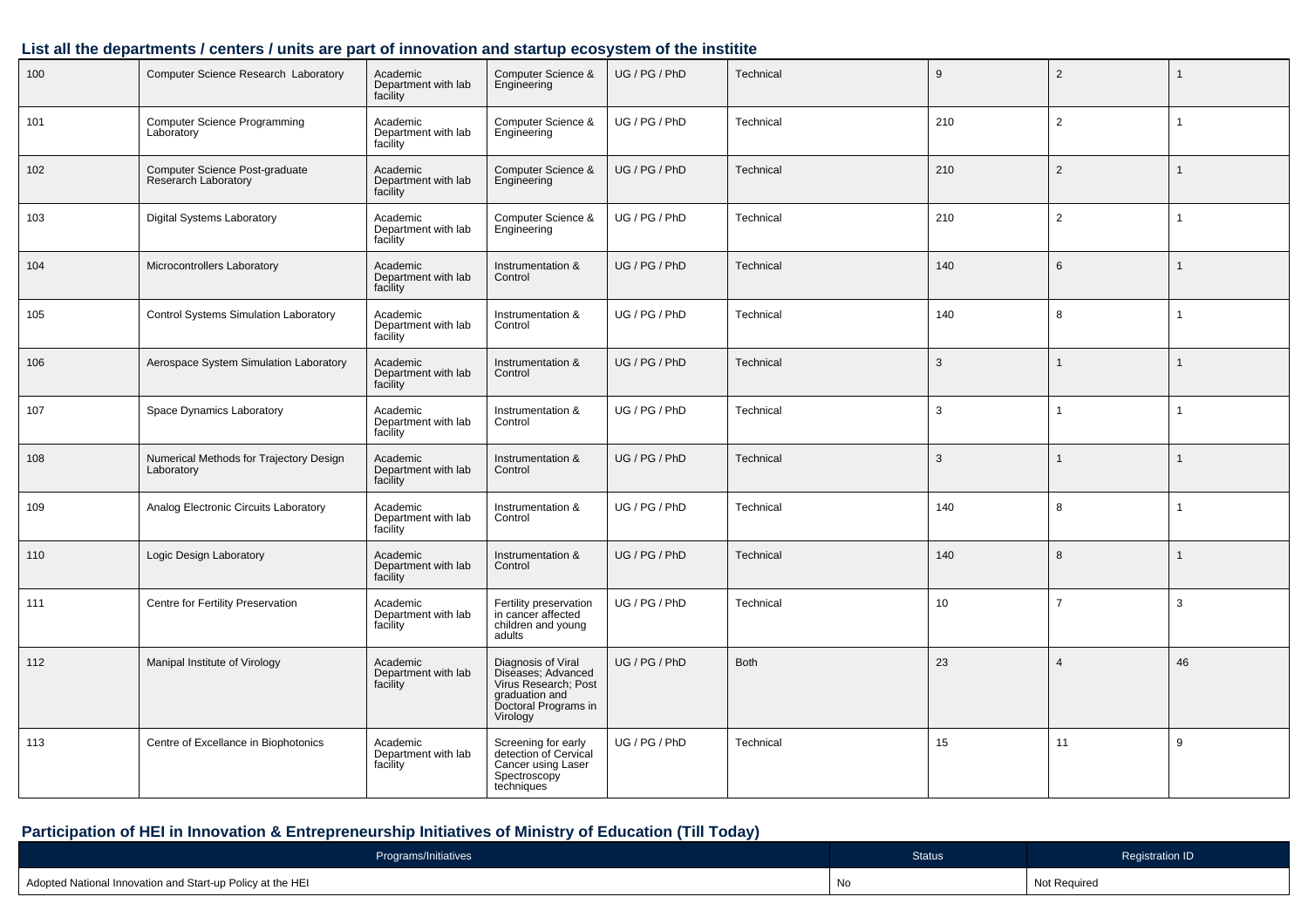#### **Participation of HEI in Innovation & Entrepreneurship Initiatives of Ministry of Education (Till Today)**

| Establishment of Institution's Innovation Council (IIC) at HEI                                                                                 | <b>YES</b> | IC Registration ID: IC201811435 |
|------------------------------------------------------------------------------------------------------------------------------------------------|------------|---------------------------------|
| Trained Innovation Ambassadors at HEI                                                                                                          | <b>YES</b> | Not Required                    |
| Participation in Smart India Hackathon (SIH)                                                                                                   | Yes        | Not Required                    |
| Facilitated listing start-ups/ technologies in Young India combating COVID with Knowledge, Technology and Innovation (YUKTI 2.0) portal of MIC | No         | Not Required                    |
| Participation in National Education Alliance of Technology (NEAT)                                                                              | Yes        | <b>Not Required</b>             |

| Srno           | Name of<br>Program<br>(Full<br>Name)                                                              | Program<br>Theme                                    | Program<br>Type                 | Program<br>Category           | Organizin<br>g<br>Departm<br>ent /<br>Centre /<br><b>Student</b><br>Body<br>Name                                                                                     | Program<br>Start<br>Date   | Program<br>End Date        | Program<br>Duration(i<br>n Days) | Program<br>Location | Internal<br>Participa<br>nts<br>(Student) | Internal<br>Participa<br>nts<br>(Faculty) | External<br>Participa<br>nts<br>(Student) | External<br>Participa<br>nts<br>(Faculty) | Total<br>Number<br>of<br>Participa<br>nts | Had institute spent expenses<br>either from own<br>resource/received fund to<br>organise the<br>?program/activity/event | Did any of the participants<br>received any awards/recognition<br>for startup / innovation ideas /<br>research? |
|----------------|---------------------------------------------------------------------------------------------------|-----------------------------------------------------|---------------------------------|-------------------------------|----------------------------------------------------------------------------------------------------------------------------------------------------------------------|----------------------------|----------------------------|----------------------------------|---------------------|-------------------------------------------|-------------------------------------------|-------------------------------------------|-------------------------------------------|-------------------------------------------|-------------------------------------------------------------------------------------------------------------------------|-----------------------------------------------------------------------------------------------------------------|
|                | Reaxys<br>2.0, a<br>chemical<br>database<br>of<br>Elsevier                                        | Innovatio<br>n.                                     | Mentorin<br>g<br><b>Session</b> | Institute<br>Lead<br>Activity | Manipal<br>College<br>of<br>Pharmac<br>eutical<br>Sciences                                                                                                           | 30-01-20<br>20<br>00:00:00 | 30-01-20<br>20<br>00:00:00 | $\mathbf{1}$                     | Within<br>Campus    | 20                                        | 10 <sup>°</sup>                           | $\mathbf 0$                               | $\mathbf 0$                               | 30                                        | No                                                                                                                      | No                                                                                                              |
| $\overline{2}$ | Biological<br>Drugs                                                                               | Entrepre<br>neurship/<br>Startup,<br>Innovatio<br>n | Mentorin<br>g<br>Session        | Institute<br>Lead<br>Activity | Manipal<br>College<br>of<br>Pharmac<br>eutical<br>Sciences.<br>MAHE,<br>Manipal<br>and<br>Manipal-<br>Governm<br>ent of<br>Karnatak<br>a<br><b>Bioincub</b><br>ator, | 23-01-20<br>20<br>00:00:00 | 23-01-20<br>20<br>00:00:00 | $\mathbf{1}$                     | Within<br>Campus    | 20                                        | 10 <sup>°</sup>                           | $\mathbf{0}$                              | $\overline{0}$                            | 30                                        | No                                                                                                                      | No                                                                                                              |
| 3              | Pharmac<br>odynamic<br>s Made<br>Easy, A<br>Worksho<br>p for<br>Pharmac<br>ology<br>Beginner<br>s | Innovatio<br>n.                                     | Worksho<br>р                    | Institute<br>Lead<br>Activity | Manipal<br>College<br>of<br>Pharmac<br>eutical<br>Sciences                                                                                                           | 13-02-20<br>20<br>00:00:00 | 13-02-20<br>20<br>00:00:00 | 1                                | Within<br>Campus    | 20                                        | 15                                        | 0                                         | $\overline{0}$                            | 35                                        | No                                                                                                                      | No                                                                                                              |
| $\overline{4}$ | Know<br>your<br>incubator<br><b>S</b>                                                             | Entrepre<br>neurship/<br><b>Startup</b>             | Awarene<br>SS                   | Institute<br>Lead<br>Activity | Manipal<br>Universal<br>Technolo<br>gy<br>Business<br>Incubator                                                                                                      | 27-07-20<br>19<br>00:00:00 | 27-07-20<br>19<br>00:00:00 | $\mathbf{1}$                     | Within<br>Campus    | $\Omega$                                  | 15                                        | $\Omega$                                  | $\overline{0}$                            | 15                                        | <b>No</b>                                                                                                               | <b>No</b>                                                                                                       |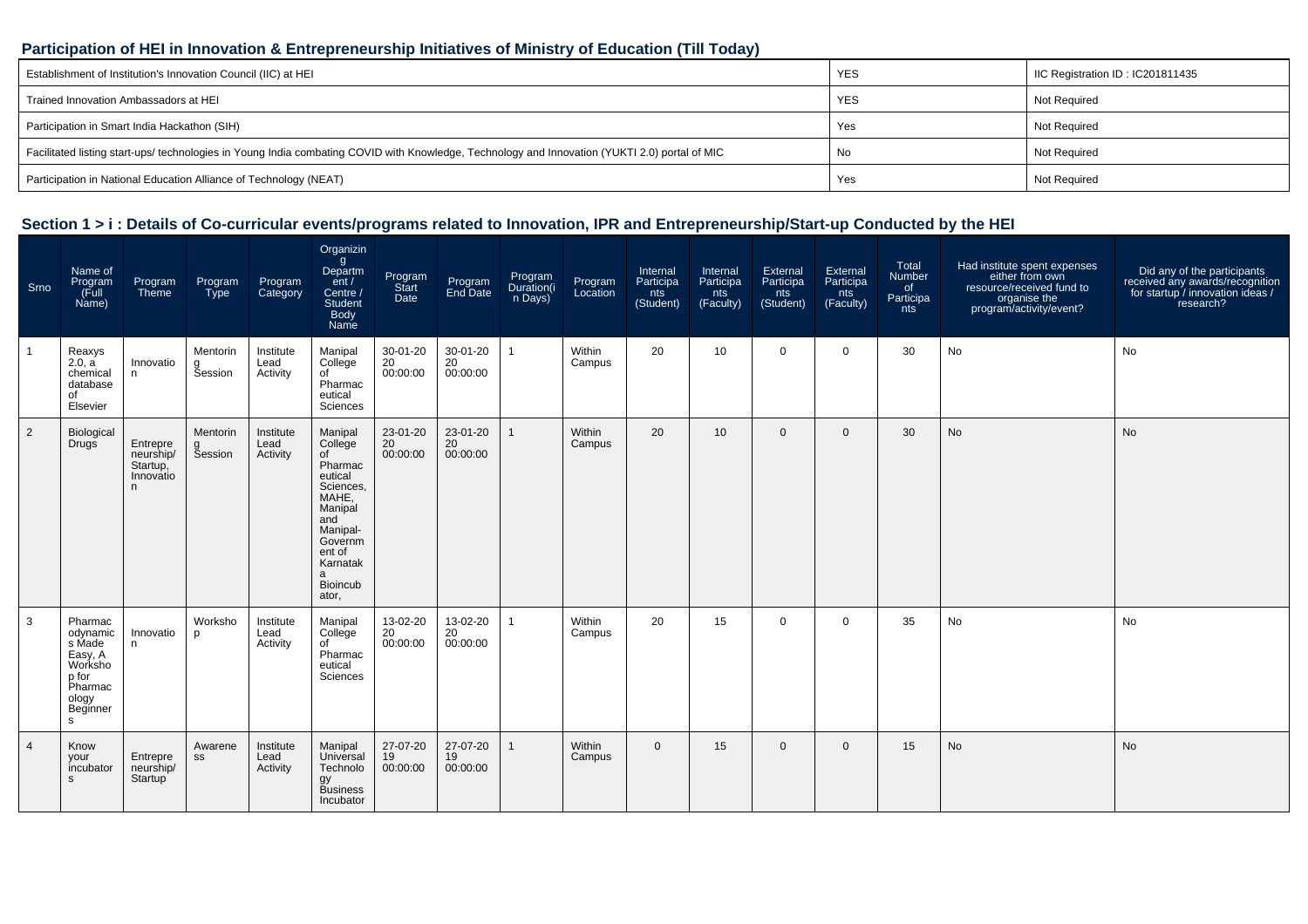| Section 1 > i : Details of Co-curricular events/programs related to Innovation, IPR and Entrepreneurship/Start-up Conducted by the HEI |  |
|----------------------------------------------------------------------------------------------------------------------------------------|--|
|                                                                                                                                        |  |

| 5              | Opportun<br>ities for<br>Entrepre<br>neurship<br>in<br>Bioscienc<br>es P<br>Somaraja<br>n, FIIT,<br>IIT Delhi                  | Innovatio<br>n | Awarene<br>SS          | Institute<br>Lead<br>Activity | Innovatio<br>n Center           | 01-08-20<br>19<br>00:00:00 | 01-08-20<br>19<br>00:00:00 | $\mathbf{1}$ | Within<br>Campus | 45  | 10 <sup>1</sup> | $\mathbf 0$  | $\mathbf 0$  | 55  | 2000<br><b>Total Expense</b><br>Amount<br>Incurred by<br>Institute to<br>Organise the<br>Program (In<br>Rupees)  | No                                                                                                                                                                                                                                                                                         |
|----------------|--------------------------------------------------------------------------------------------------------------------------------|----------------|------------------------|-------------------------------|---------------------------------|----------------------------|----------------------------|--------------|------------------|-----|-----------------|--------------|--------------|-----|------------------------------------------------------------------------------------------------------------------|--------------------------------------------------------------------------------------------------------------------------------------------------------------------------------------------------------------------------------------------------------------------------------------------|
| $6\phantom{1}$ | Foundati<br>on<br>Course:<br>Innovatio<br>ns in<br>Medicine,<br><b>KMC</b><br>Manipal                                          | Innovatio<br>n | Seminar                | Institute<br>Lead<br>Activity | KMC<br>Manipal                  | 08-08-20<br>19<br>00:00:00 | 08-08-20<br>19<br>00:00:00 | $\mathbf{1}$ | Within<br>Campus | 125 | 3               | $\mathbf 0$  | $\mathbf 0$  | 128 | No                                                                                                               | No                                                                                                                                                                                                                                                                                         |
| $\overline{7}$ | KMC<br>Manipal<br>Innovatio<br>n Idea<br>Competiti<br>on                                                                       | Innovatio<br>n | Innovatio<br>n Contest | Institute<br>Lead<br>Activity | Innovatio<br>n Center           | 08-08-20<br>19<br>00:00:00 | 23-08-20<br>19<br>00:00:00 | 16           | Within<br>Campus | 27  | 5               | $\mathbf 0$  | $\mathbf 0$  | 32  | 25000<br><b>Total Expense</b><br>Amount<br>Incurred by<br>Institute to<br>Organise the<br>Program (In<br>Rupees) | winner<br>Award /<br>Position /<br>Recognition<br>Secured<br>Colour-<br>Title of<br>coding<br>Innovation /<br>navigation<br>Start-up<br>system for<br>Secured the<br>patient<br>Award /<br>visiting the<br>KMC OPD<br>Recognition<br>Award/Recog<br>nition/Achieve<br>ment<br>Received for |
| 8              | Foundati<br>on<br>Course:<br>Innovatio<br>ns in<br>Medicine,<br><b>KMC</b><br>Manipal                                          | Innovatio<br>n | Seminar                | Institute<br>Lead<br>Activity | KMC<br>Manipal                  | 09-08-20<br>19<br>00:00:00 | 09-08-20<br>19<br>00:00:00 | $\mathbf{1}$ | Within<br>Campus | 125 | 3               | $\mathbf{0}$ | $\mathbf{0}$ | 128 | No                                                                                                               | No                                                                                                                                                                                                                                                                                         |
| 9              | Foundati<br>on<br>Course:<br>Innovatio<br>ns in<br>Medicine<br>&<br>Opportun<br>ities for<br>Students,<br>KMC<br>Mangalor<br>e | Innovatio<br>n | Seminar                | Institute<br>Lead<br>Activity | KMC<br>Mangalor<br>$\mathbf{e}$ | 14-08-20<br>19<br>00:00:00 | 14-08-20<br>19<br>00:00:00 | $\mathbf{1}$ | Within<br>Campus | 250 | $5\phantom{.0}$ | $\mathbf 0$  | $\mathbf 0$  | 255 | 15000<br><b>Total Expense</b><br>Amount<br>Incurred by<br>Institute to<br>Organise the<br>Program (In<br>Rupees) | No                                                                                                                                                                                                                                                                                         |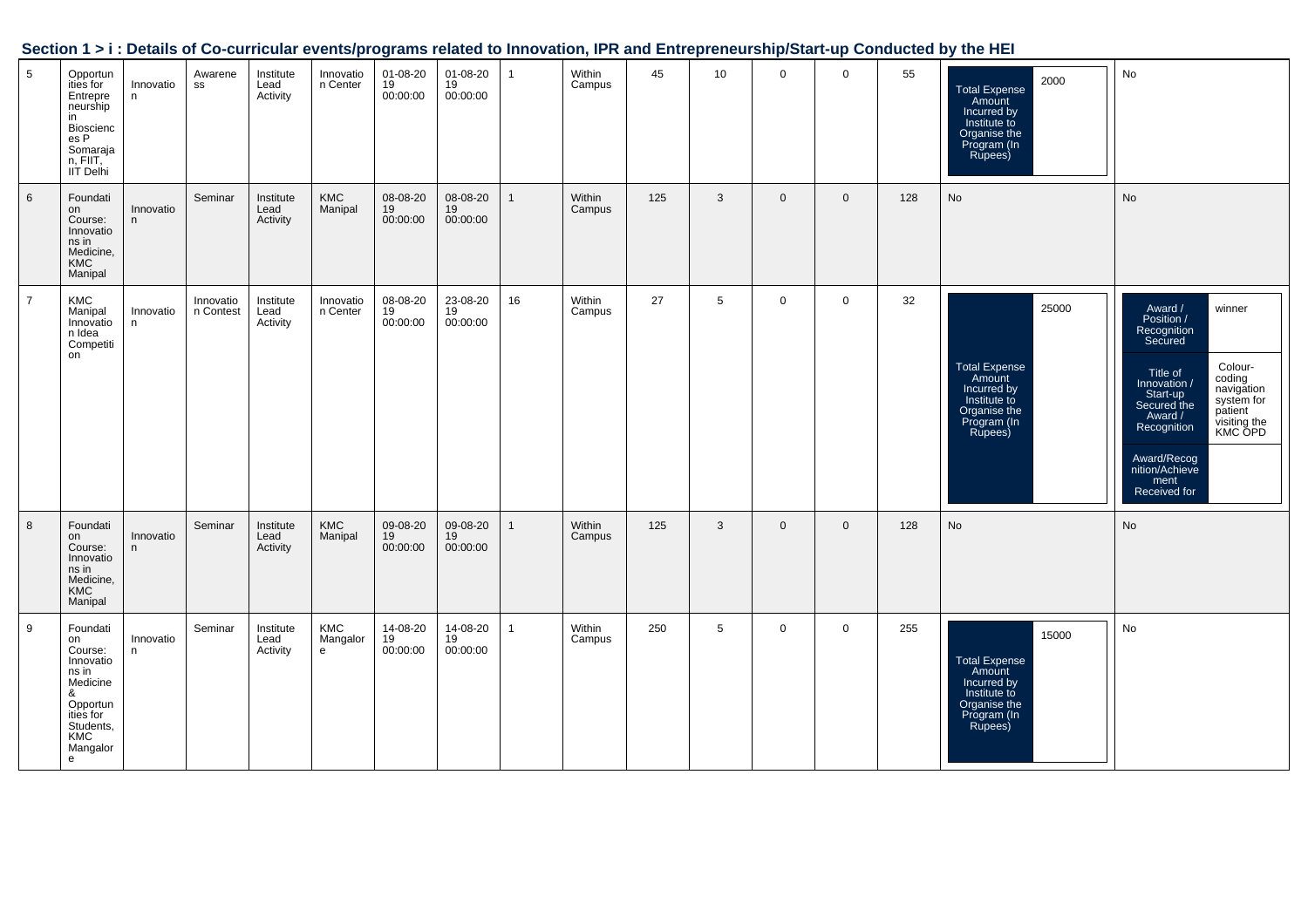|  |  | Section 1 > i : Details of Co-curricular events/programs related to Innovation, IPR and Entrepreneurship/Start-up Conducted by the HEI |
|--|--|----------------------------------------------------------------------------------------------------------------------------------------|
|  |  |                                                                                                                                        |

| 10 | <b>KMC</b><br>Mangalur<br>u Idea<br>Competiti<br>on            | Innovatio<br>n  | Innovatio<br>n Contest   | Institute<br>Lead<br>Activity | <b>KMC</b><br>Mangalor<br>$\mathsf{e}\,$ | 14-08-20<br>19<br>00:00:00 | 24-08-20<br>19<br>00:00:00 | 11             | Within<br>Campus | 56 | 10             | $\mathbf{0}$ | $\mathbf{0}$ | 66 | 25000<br><b>Total Expense</b><br>Amount<br>Incurred by<br>Institute to<br>Organise the<br>Program (In<br>Rupees)  | Award /<br>Position /<br>winner<br>Recognition<br>Secured<br>Mind and<br>Title of<br>Innovation /<br>You<br>Start-up<br>Secured the<br>Award /<br>Recognition<br>Award/Recog<br>nition/Achieve<br>ment<br>Received for                                                                                                                              |
|----|----------------------------------------------------------------|-----------------|--------------------------|-------------------------------|------------------------------------------|----------------------------|----------------------------|----------------|------------------|----|----------------|--------------|--------------|----|-------------------------------------------------------------------------------------------------------------------|-----------------------------------------------------------------------------------------------------------------------------------------------------------------------------------------------------------------------------------------------------------------------------------------------------------------------------------------------------|
| 11 | Hands-on<br>Arduino<br>Worksho<br>p                            | Innovatio<br>n  | Worksho<br>p             | Institute<br>Lead<br>Activity | Innovatio<br>n Center                    | 20-08-20<br>19<br>00:00:00 | 25-08-20<br>19<br>00:00:00 | 6              | Within<br>Campus | 40 | $\overline{1}$ | $\mathbf 0$  | $\mathbf 0$  | 41 | 75000<br><b>Total Expense</b><br>Amount<br>Incurred by<br>Institute to<br>Organise the<br>Program (In<br>Rupees)  | No                                                                                                                                                                                                                                                                                                                                                  |
| 12 | Wearable<br>Device<br>Hackatho<br>n                            | Innovatio<br>n. | Hackatho<br>$\mathsf{n}$ | Institute<br>Lead<br>Activity | Innovatio<br>n Center                    | 12-09-20<br>19<br>00:00:00 | 15-09-20<br>19<br>00:00:00 | $\overline{4}$ | Within<br>Campus | 68 | 15             | $\mathbf{0}$ | $\mathbf 0$  | 83 | 136094<br><b>Total Expense</b><br>Amount<br>Incurred by<br>Institute to<br>Organise the<br>Program (In<br>Rupees) | Winner<br>Award /<br>Position /<br>Recognition<br>Secured<br>Helme-tech<br>- Enhance<br>injury and<br>Title of<br>accident<br>Innovation /<br>detection<br>Start-up<br>for<br>Secured the<br>emergency<br>Award /<br>services in<br>Recognition<br><b>RTAs</b><br>involving<br>motorcycles<br>Award/Recog<br>nition/Achieve<br>ment<br>Received for |
| 13 | <b>MCOPS</b><br>Innovatio<br>n.<br>Ideation<br>Competiti<br>on | Innovatio<br>n. | Ideation                 | Institute<br>Lead<br>Activity | Innovatio<br>n Center                    | 16-09-20<br>19<br>00:00:00 | 24-09-20<br>19<br>00:00:00 | 9              | Within<br>Campus | 34 | 6              | $\mathbf 0$  | $\mathbf 0$  | 40 | 25000<br>Total Expense<br>Amount<br>Incurred by<br>Institute to<br>Organise the<br>Program (In<br>Rupees)         | Winner<br>Award /<br>Position /<br>Recognition<br>Secured<br>Bleed<br>Title of<br>Better A<br>Innovation /<br>Start-up<br><b>Budget</b><br>Secured the<br>friendly<br>Award /<br>Menstrual<br>Cup<br>Recognition<br>Award/Recog<br>nition/Achieve<br>ment<br>Received for                                                                           |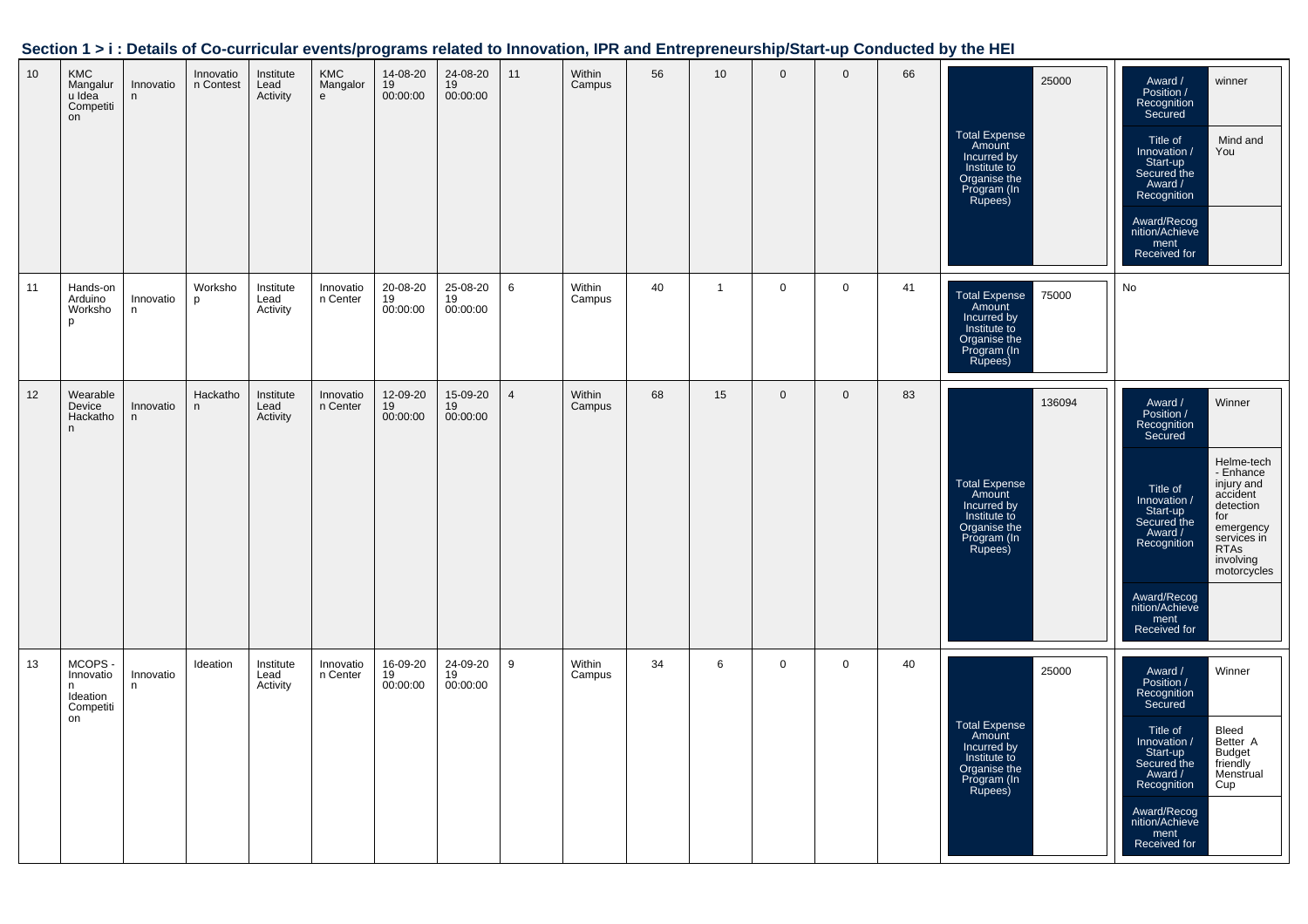| Section 1 > i : Details of Co-curricular events/programs related to Innovation, IPR and Entrepreneurship/Start-up Conducted by the HEI |  |
|----------------------------------------------------------------------------------------------------------------------------------------|--|
|                                                                                                                                        |  |

| 14 | Hacking<br>Cancer,<br>Departm<br>ent of<br>Oncology<br>, KMC<br>Manipal                             | Innovatio<br>n  | Ideation | Institute<br>Lead<br>Activity | Innovatio<br>n Center                                           | 22-10-20<br>19<br>00:00:00 | 24-10-20<br>19<br>00:00:00 | 3              | Within<br>Campus | 125 | 21          | $\mathbf{0}$ | $\mathbf{0}$ | 146 | 2600<br><b>Total Expense</b><br>Amount<br>Incurred by<br>Institute to<br>Organise the<br>Program (In<br>Rupees)  | No                                                                                                                                                                                                                      |
|----|-----------------------------------------------------------------------------------------------------|-----------------|----------|-------------------------------|-----------------------------------------------------------------|----------------------------|----------------------------|----------------|------------------|-----|-------------|--------------|--------------|-----|------------------------------------------------------------------------------------------------------------------|-------------------------------------------------------------------------------------------------------------------------------------------------------------------------------------------------------------------------|
| 15 | Idea<br>Competiti<br>on Dept<br>of<br>Commerc<br>e                                                  | Innovatio<br>n  | Ideation | Institute<br>Lead<br>Activity | Innovatio<br>n Center                                           | 26-09-20<br>19<br>00:00:00 | 26-09-20<br>19<br>00:00:00 | $\mathbf{1}$   | Within<br>Campus | 31  | 5           | $\mathbf 0$  | $\mathbf 0$  | 36  | 10000<br><b>Total Expense</b><br>Amount<br>Incurred by<br>Institute to<br>Organise the<br>Program (In<br>Rupees) | Award /<br>Winner<br>Position /<br>Recognition<br>Secured<br>Title of<br>Agro<br>Services<br>Innovation /<br>Start-up<br>Secured the<br>Award /<br>Recognition<br>Award/Recog<br>nition/Achieve<br>ment<br>Received for |
| 16 | Interactio<br>n With<br>Entrepre<br>neur Mr.<br>Sharath<br>Satyanar<br>ayana                        | Innovatio<br>n  | Seminar  | Institute<br>Lead<br>Activity | Manipal<br>Universal<br>Technolo<br>gy<br>Business<br>Incubator | 04-10-20<br>19<br>00:00:00 | 04-10-20<br>19<br>00:00:00 | $\overline{1}$ | Within<br>Campus | 32  | 3           | $\mathbf 0$  | $\mathbf 0$  | 35  | No                                                                                                               | No                                                                                                                                                                                                                      |
| 17 | Entrepre<br>neurship<br>and role<br>of<br>Incubator<br>s at<br>WGSHA                                | Innovatio<br>n  | Seminar  | Institute<br>Lead<br>Activity | Manipal<br>GoK <sup>1</sup><br>Bioincub<br>ator                 | 14-10-20<br>19<br>00:00:00 | 14-10-20<br>19<br>00:00:00 | $\mathbf{1}$   | Within<br>Campus | 60  | $\mathbf 0$ | $\mathbf 0$  | $\mathbf 0$  | 60  | No                                                                                                               | No                                                                                                                                                                                                                      |
| 18 | Innovatio<br>n Day:<br>Interactio<br>n with<br>Entrepre<br>neur Mr.<br>Sandeep<br>Patil             | Innovatio<br>n  | Seminar  | Institute<br>Lead<br>Activity | Manipal<br>Universal<br>Technolo<br>gy<br>Business<br>Incubator | 15-10-20<br>19<br>00:00:00 | 15-10-20<br>19<br>00:00:00 | $\mathbf{1}$   | Within<br>Campus | 20  | 3           | $\mathbf{0}$ | $\Omega$     | 23  | 850<br><b>Total Expense</b><br>Amount<br>Incurred by<br>Institute to<br>Organise the<br>Program (In<br>Rupees)   | No                                                                                                                                                                                                                      |
| 19 | Insight<br>On<br>Entrepre<br>neurship:<br>IPR,<br>Complian<br>ce and<br>Company<br>Registrati<br>on | Innovatio<br>n. | Seminar  | Institute<br>Lead<br>Activity | Manipal<br>Universal<br>Technolo<br>gy<br>Business<br>Incubator | 22-10-20<br>19<br>00:00:00 | 22-10-20<br>19<br>00:00:00 | $\mathbf{1}$   | Within<br>Campus | 6   | 23          | $\mathbf 0$  | $\mathbf 0$  | 29  | 9415<br><b>Total Expense</b><br>Amount<br>Incurred by<br>Institute to<br>Organise the<br>Program (In<br>Rupees)  | No                                                                                                                                                                                                                      |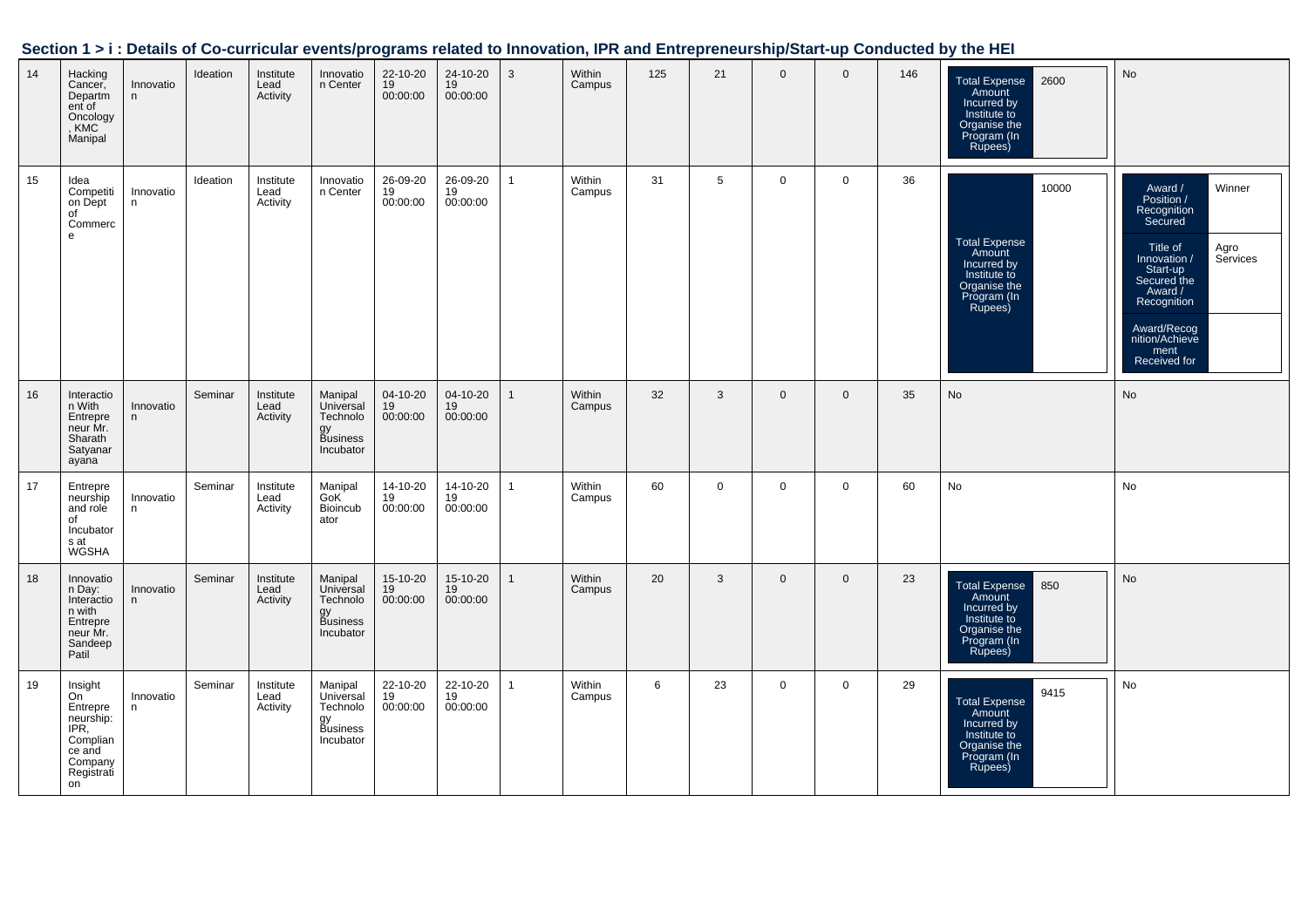|  |  | Section 1 > i : Details of Co-curricular events/programs related to Innovation, IPR and Entrepreneurship/Start-up Conducted by the HEI |
|--|--|----------------------------------------------------------------------------------------------------------------------------------------|
|  |  |                                                                                                                                        |

| 20 | <b>MCODS</b><br>Manipal<br>Innovatio<br>n.<br>Ideation<br>Competiti<br>on               | Innovatio<br>n                                | Ideation                   | Institute<br>Lead<br>Activity | Innovatio<br>n Center                                           | 02-09-20<br>19<br>00:00:00        | 08-09-20<br>19<br>00:00:00 | $\overline{7}$ | Within<br>Campus | 12 | $\overline{4}$  | $\mathbf{0}$ | $\mathbf 0$ | 16  | 10000<br><b>Total Expense</b><br>Amount<br>Incurred by<br>Institute to<br>Organise the<br>Program (In            | Award /<br>Position /<br>Winner<br>Recognition<br>Secured<br>Monophobe<br>Title of<br>$S -$<br>Innovation /<br>Evacuating<br>Start-up<br>Secured the<br>Monomer<br>from<br>Award /<br>DentalWork<br>Recognition<br>Areas<br>Award/Recog<br>nition/Achieve<br>ment<br>Received for |
|----|-----------------------------------------------------------------------------------------|-----------------------------------------------|----------------------------|-------------------------------|-----------------------------------------------------------------|-----------------------------------|----------------------------|----------------|------------------|----|-----------------|--------------|-------------|-----|------------------------------------------------------------------------------------------------------------------|-----------------------------------------------------------------------------------------------------------------------------------------------------------------------------------------------------------------------------------------------------------------------------------|
| 21 | Inspiring<br>Innovatio<br>n.                                                            | Innovatio<br>n.                               | Worksho<br>p               | Institute<br>Lead<br>Activity | <b>KMC</b><br>Manipal                                           | 04-11-20<br>19<br>00:00:00        | 04-11-20<br>19<br>00:00:00 | 1              | Within<br>Campus | 35 | 10              | $\mathbf 0$  | 0           | 45  | 2000<br><b>Total Expense</b><br>Amount<br>Incurred by<br>Institute to<br>Organise the<br>Program (In<br>Rupees)  | No                                                                                                                                                                                                                                                                                |
| 22 | Provenan<br>ce 2019 -<br>Idea<br>Competiti<br>on                                        | Innovatio<br>n                                | B-Plan<br>Competiti<br>ons | Institute<br>Lead<br>Activity | Innovatio<br>n Center                                           | 02-01-20<br>$20$<br>00:00:00      | 23-01-20<br>20<br>00:00:00 | 22             | Within<br>Campus | 95 | 11              | $\mathbf 0$  | $\mathbf 0$ | 106 | <b>Total Expense</b><br>65000<br>Amount<br>Incurred by<br>Institute to<br>Organise the<br>Program (In<br>Rupees) | No                                                                                                                                                                                                                                                                                |
| 23 | Startup<br>interactio<br>n with Dr.<br>Anil Patel<br>Purdue<br>Universit<br>V           | Entrepre<br>neurship/<br>Startup              | Seminar                    | Institute<br>Lead<br>Activity | Manipal<br>Universal<br>Technolo<br>gy<br>Business<br>Incubator | 03-01-20<br>20<br>00:00:00        | 03-01-20<br>20<br>00:00:00 | 1              | Within<br>Campus | 8  | 3               | $\mathbf 0$  | $\mathbf 0$ | 11  | No                                                                                                               | No                                                                                                                                                                                                                                                                                |
| 24 | Entrepre<br>neurship<br>and<br>Innovatio<br>n at<br>MCODS,<br>Manipal                   | Entrepre<br>neurship/<br>Startup              | Seminar                    | Institute<br>Lead<br>Activity | Manipal<br>Universal<br>Technolo<br>gy<br>Business<br>Incubator | 05-01-20<br>20<br>00:00:00        | 05-01-20<br>20<br>00:00:00 | 1              | Within<br>Campus | 60 | $\mathbf{0}$    | $\mathbf{0}$ | $\mathbf 0$ | 60  | <b>No</b>                                                                                                        | <b>No</b>                                                                                                                                                                                                                                                                         |
| 25 | <b>BIRAC</b><br><b>BIG</b><br>Process<br>by Mr. P.<br>Somaraja<br>n, FIIT,<br>IIT Delhi | Entrepre<br>neurship/<br>Startup              | Awarene<br>SS              | Institute<br>Lead<br>Activity | Manipal<br>Universal<br>Technolo<br>gy<br>Business<br>Incubator | 07-01-20<br>$\frac{20}{00:00:00}$ | 07-01-20<br>20<br>00:00:00 | 1              | Within<br>Campus | 13 | 2               | $\mathbf 0$  | $\mathbf 0$ | 15  | No                                                                                                               | No                                                                                                                                                                                                                                                                                |
| 26 | Healthcar<br>e<br>Innovatio<br>n &<br>Entrepre<br>neurship<br>- Dr. B.<br>Ravi          | Entrepre<br>neurship/<br>Startup <sup>1</sup> | Seminar                    | Institute<br>Lead<br>Activity | Manipal<br>Universal<br>Technolo<br>gу<br>Business<br>Incubator | 09-01-20<br>20<br>00:00:00        | 09-01-20<br>20<br>00:00:00 | 1              | Within<br>Campus | 15 | $5\phantom{.0}$ | $\mathbf{0}$ | 0           | 20  | No                                                                                                               | No                                                                                                                                                                                                                                                                                |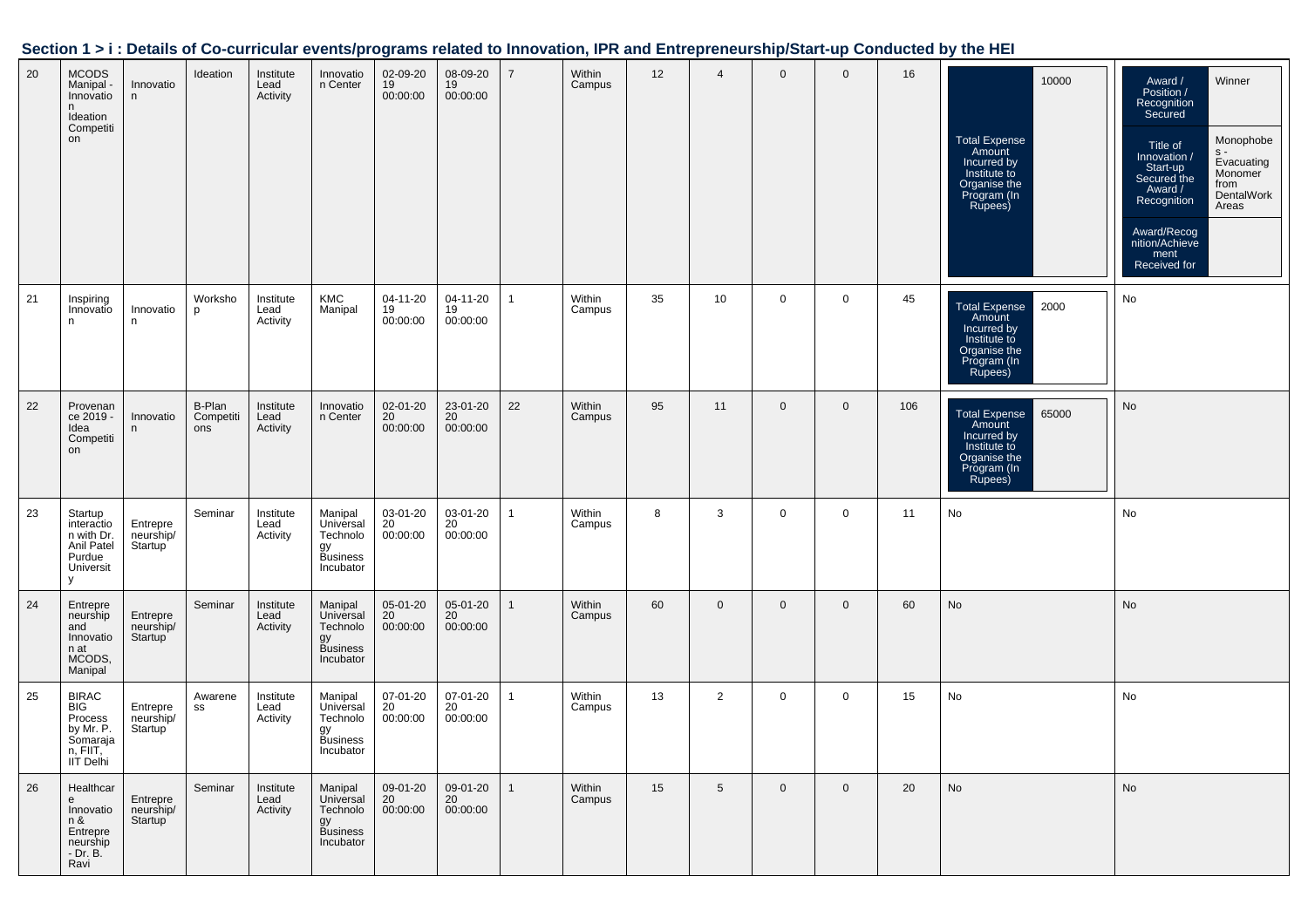|    |                                                                                                                          |                                               |               |                               |                                                                 |                                      |                                |              |                  |     |             |                |             |     | Section 1 > i : Details of Co-curricular events/programs related to Innovation, IPR and Entrepreneurship/Start-up Conducted by the HEI |    |
|----|--------------------------------------------------------------------------------------------------------------------------|-----------------------------------------------|---------------|-------------------------------|-----------------------------------------------------------------|--------------------------------------|--------------------------------|--------------|------------------|-----|-------------|----------------|-------------|-----|----------------------------------------------------------------------------------------------------------------------------------------|----|
| 27 | Session<br>on K-tech<br>Elevate<br>and BIG<br>scheme<br>for<br>Entrepre<br>neurship                                      | Entrepre<br>neurship/<br>Startup <sup>'</sup> | Seminar       | Institute<br>Lead<br>Activity | Manipal<br>Universal<br>Technolo<br>gy<br>Business<br>Incubator | 17-01-20<br>$^{20}_{20}$<br>00:00:00 | 17-01-20<br>20<br>00:00:00     |              | Within<br>Campus | 9   | 12          | $\mathbf{0}$   | $\Omega$    | 21  | No                                                                                                                                     | No |
| 28 | Entrepre<br>neurship<br>and<br>Innovatio<br>n at<br>Manipal<br>College<br>for Health<br>Professio<br>nals                | Entrepre<br>neurship/<br>Startup <sup>'</sup> | Seminar       | Institute<br>Lead<br>Activity | Manipal<br>Universal<br>Technolo<br>gy<br>Business<br>Incubator | 22-01-20<br>20<br>00:00:00           | 22-01-20<br>20<br>00:00:00     | $\mathbf{1}$ | Within<br>Campus | 115 | $\mathbf 0$ | $\overline{0}$ | $\mathbf 0$ | 115 | No                                                                                                                                     | No |
| 29 | Biological<br>Drugs by<br>Dr.<br>Sudhakar<br>Bangera                                                                     | Entrepre<br>neurship/<br>Startup              | Seminar       | Institute<br>Lead<br>Activity | Manipal<br>Universal<br>Technolo<br>gy<br>Business<br>Incubator | 23-01-20<br>20<br>00:00:00           | 23-01-20<br>20<br>00:00:00     | $\mathbf{1}$ | Within<br>Campus | 47  | 13          | $\mathbf 0$    | $\mathbf 0$ | 60  | No                                                                                                                                     | No |
| 30 | Regulator<br>Landscap<br>e: One<br>on One<br>Mentorin<br>g, Dr<br>Sudhakar<br>Bangera                                    | Entrepre<br>neurship/<br>Startup <sup>'</sup> | Worksho<br>p  | Institute<br>Lead<br>Activity | Manipal<br>Universal<br>Technolo<br>gy<br>Business<br>Incubator | 23-01-20<br>20<br>00:00:00           | 23-01-20<br>20<br>00:00:00     | $\mathbf{1}$ | Within<br>Campus | 8   | $\mathbf 0$ | $\overline{0}$ | $\mathbf 0$ | 8   | 10890<br>Total Expense<br>Amount<br>Incurred by<br>Institute to<br>Organise the<br>Program (In<br>Rupees)                              | No |
| 31 | Unplugge<br>d – Ask<br>me<br>anything<br>session<br>on<br>Innovatio<br>n &<br>Entrepre<br>neurship;<br>TAPMI             | Entrepre<br>neurship/<br>Startup              | Worksho<br>p  | Institute<br>Lead<br>Activity | Manipal<br>Universal<br>Technolo<br>gy<br>Business<br>Incubator | 28-01-20<br>20<br>00:00:00           | 28-01-20<br>$20\,$<br>00:00:00 | $\mathbf{1}$ | Within<br>Campus | 60  | 3           | $\mathbf 0$    | $\mathbf 0$ | 63  | No                                                                                                                                     | No |
| 32 | Innovatio<br>n,<br>Entrepre<br>neurship<br>& Role of<br>TBI to<br>students<br><b>WGSHA</b>                               | Entrepre<br>neurship/<br>Startup              | Seminar       | Institute<br>Lead<br>Activity | Manipal<br>Universal<br>Technolo<br>gy<br>Business<br>Incubator | 10-02-20<br>20<br>00:00:00           | 10-02-20<br>20<br>00:00:00     | $\mathbf{1}$ | Within<br>Campus | 35  | $\mathbf 0$ | $\mathbf 0$    | $\mathbf 0$ | 35  | 5000<br>Total Expense<br>Amount<br>Incurred by<br>Institute to<br>Organise the<br>Program (In<br>Rupees)                               | No |
| 33 | Accelerat<br>ing Ideas<br>to<br>Startups:<br>Introducti<br>on to<br>Provenan<br>ce<br><b>Business</b><br>Competiti<br>on | Entrepre<br>neurship/<br>Startup              | Awarene<br>SS | Institute<br>Lead<br>Activity | Innovatio<br>n Center                                           | 11-02-20<br>20<br>00:00:00           | 11-02-20<br>20<br>00:00:00     | $\mathbf{1}$ | Within<br>Campus | 48  | 3           | $\mathbf 0$    | 0           | 51  | No                                                                                                                                     | No |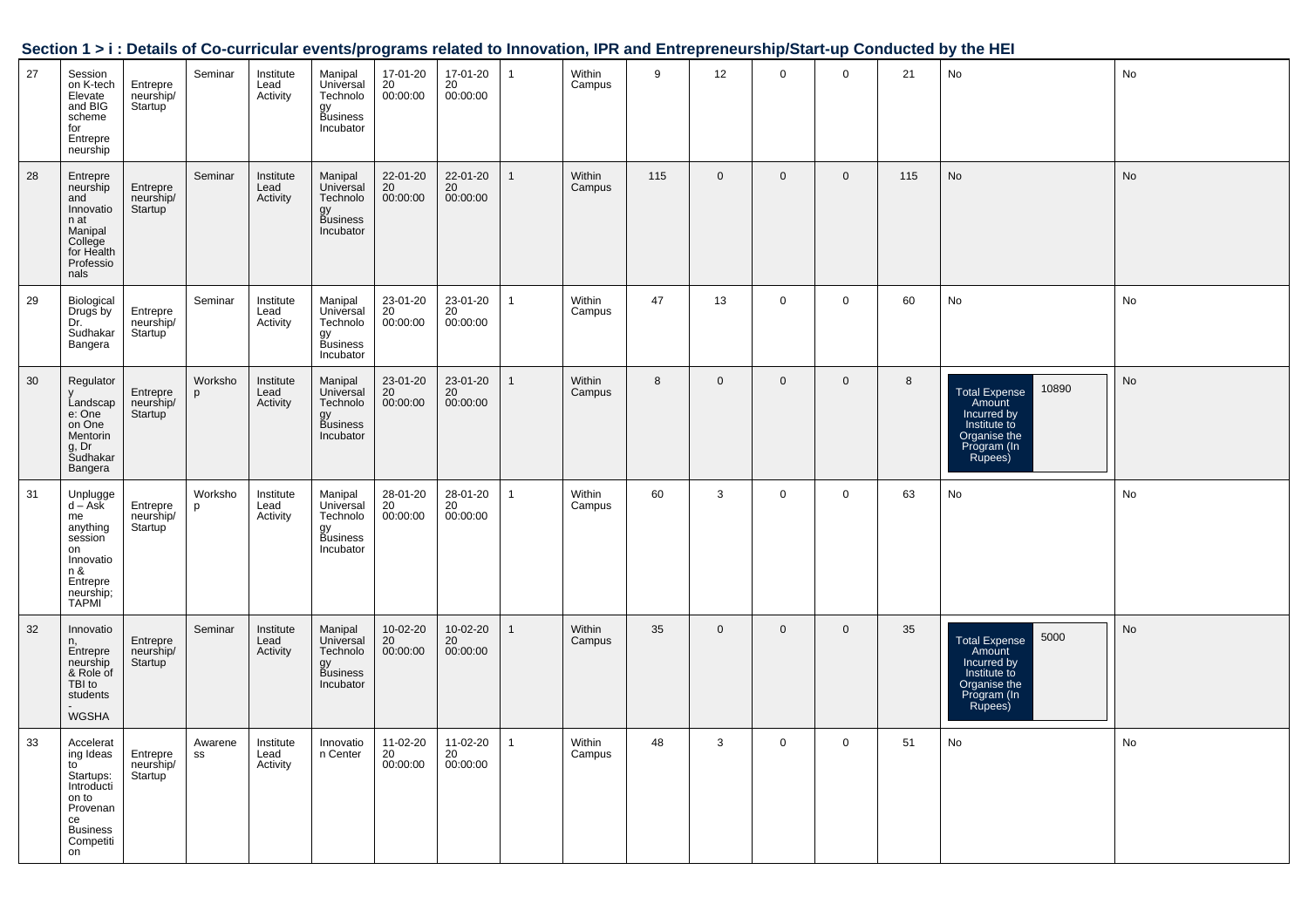| 34 | Innovatio<br>n,<br>Entrepre<br>neurship<br>and Role<br>of TBI to<br>students<br>WGSHA                                                   | Entrepre<br>neurship/<br>Startup <sup>'</sup> | Seminar      | Institute<br>Lead<br>Activity | Manipal<br>Universal<br>Technolo<br>gy<br>Business<br>Incubator | 11-02-20<br>20<br>00:00:00   | 11-02-20<br>20<br>00:00:00 | $\mathbf{1}$ | Within<br>Campus | 35             | $\mathbf 0$    | $\mathbf 0$  | $\mathbf{0}$   | 35             | <b>No</b>                                                                                                                 | <b>No</b> |
|----|-----------------------------------------------------------------------------------------------------------------------------------------|-----------------------------------------------|--------------|-------------------------------|-----------------------------------------------------------------|------------------------------|----------------------------|--------------|------------------|----------------|----------------|--------------|----------------|----------------|---------------------------------------------------------------------------------------------------------------------------|-----------|
| 35 | Innovatio<br>Entrepre<br>neurship<br>and Role<br>of TBI to<br>students<br>from<br>WGSHA                                                 | Entrepre<br>neurship/<br>Startup              | Seminar      | Institute<br>Lead<br>Activity | Manipal<br>Universal<br>Technolo<br>gy<br>Business<br>Incubator | 12-02-20<br>20<br>00:00:00   | 12-02-20<br>20<br>00:00:00 | $\mathbf{1}$ | Within<br>Campus | 35             | $\mathbf 0$    | $\mathbf 0$  | $\mathbf 0$    | 35             | No                                                                                                                        | No        |
| 36 | Pre-Pitch<br>Mentorin<br>g<br>Session<br>for<br>Applicant<br>s on<br>BIRAC<br>Biotechn<br>ology<br>Ignition<br>Grant(BI<br>G)<br>Scheme | Entrepre<br>neurship/<br>Startup              | Seminar      | Institute<br>Lead<br>Activity | Manipal<br>Universal<br>Technolo<br>gy<br>Business<br>Incubator | 12-02-20<br>20<br>00:00:00   | 12-02-20<br>20<br>00:00:00 | $\mathbf{1}$ | Within<br>Campus | $\mathbf 0$    | $\overline{4}$ | $\mathbf 0$  | $\mathbf 0$    | $\overline{4}$ | 5000<br><b>Total Expense</b><br>Amount<br>Amount<br>Incurred by<br>Institute to<br>Organise the<br>Program (In<br>Rupees) | No        |
| 37 | Innovatio<br>n,<br>Entrepre<br>neurship<br>and Role<br>of TBI to<br>students<br>from<br><b>WGSHA</b>                                    | Entrepre<br>neurship/<br>Startup              | Seminar      | Institute<br>Lead<br>Activity | Manipal<br>Universal<br>Technolo<br>gy<br>Business<br>Incubator | 13-02-20<br>$20$<br>00:00:00 | 13-02-20<br>20<br>00:00:00 | $\mathbf{1}$ | Within<br>Campus | 25             | $\mathbf 0$    | $\mathbf 0$  | $\mathbf 0$    | 25             | 5000<br>Total Expense<br>Amount<br>Incurred by<br>Institute to<br>Organise the<br>Program (In<br>Rupees)                  | No        |
| 38 | Insight on<br>Entrepre<br>neurship:<br>Hands on<br>Worksho<br>p on IPR                                                                  | Entrepre<br>neurship/<br>Startup              | Worksho<br>p | Institute<br>Lead<br>Activity | Manipal<br>GoK <sup>'</sup><br>Bioincub<br>ator                 | 14-02-20<br>20<br>00:00:00   | 14-02-20<br>20<br>00:00:00 | $\mathbf{1}$ | Within<br>Campus | $\overline{7}$ | 12             | $\mathbf 0$  | $\mathbf 0$    | 19             | 2315<br>Total Expense<br>Amount<br>Incurred by<br>Institute to<br>Organise the<br>Praise the<br>Program (In<br>Rupees)    | <b>No</b> |
| 39 | Make a<br>$Pitch -$<br>Open<br>Session                                                                                                  | Entrepre<br>neurship/<br>Startup              | Worksho<br>p | Institute<br>Lead<br>Activity | Innovatio<br>n Center                                           | 18-02-20<br>20<br>00:00:00   | 18-02-20<br>20<br>00:00:00 | $\mathbf{1}$ | Within<br>Campus | $\mathbf 0$    | 3              | $\mathbf 0$  | $\overline{0}$ | 3              | No                                                                                                                        | No        |
| 40 | Innovatio<br>n,<br>Entrepre<br>neurship<br>and Role<br>of TBI to<br>M.Sc.<br>students<br>from<br>MSL <sub>S</sub>                       | Entrepre<br>neurship/<br>Startup              | Seminar      | Institute<br>Lead<br>Activity | Manipal<br>GoK <sup>1</sup><br>Bioincub<br>ator                 | 22-02-20<br>20<br>00:00:00   | 22-02-20<br>20<br>00:00:00 | $\mathbf{1}$ | Within<br>Campus | 45             | $\mathbf 0$    | $\mathbf{0}$ | $\overline{0}$ | 45             | No                                                                                                                        | <b>No</b> |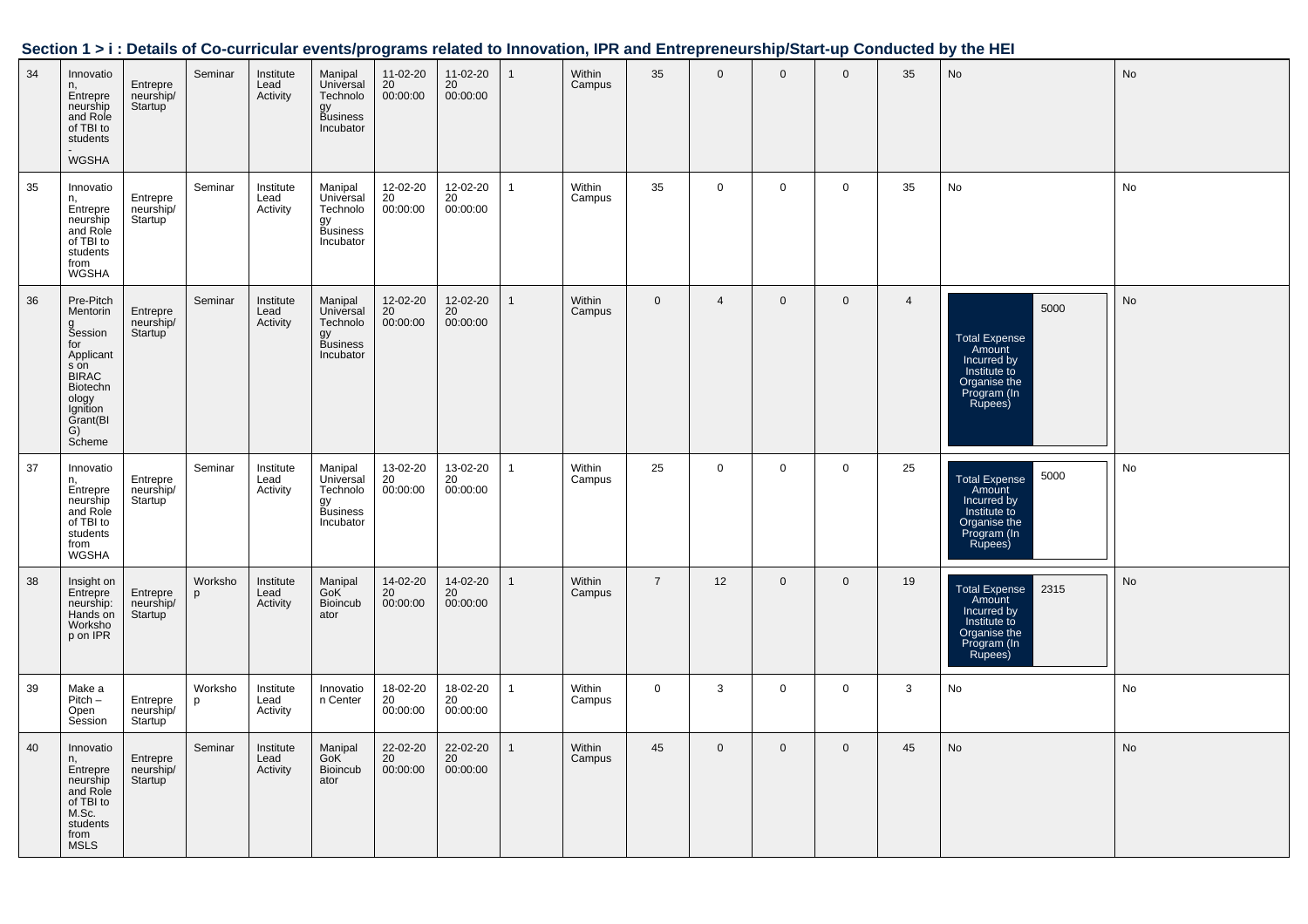| 41 | Innovatio<br>n,<br>Entrepre<br>neurship<br>and Role<br>of TBI to<br>Ph.D<br>students<br>from<br><b>MSLS</b>                                      | Entrepre<br>neurship/<br>Startup <sup>'</sup> | Seminar  | Institute<br>Lead<br>Activity | Manipal<br>GoK <sup>1</sup><br>Bioincub<br>ator | 22-02-20<br>20<br>00:00:00 | 22-02-20<br>20<br>00:00:00 | $\mathbf{1}$ | Within<br>Campus | 31  | $\mathbf 0$ | $\mathbf 0$  | $\mathbf 0$  | 31  | No                                                                                                               | No                                                                                                                                                                                                                                           |
|----|--------------------------------------------------------------------------------------------------------------------------------------------------|-----------------------------------------------|----------|-------------------------------|-------------------------------------------------|----------------------------|----------------------------|--------------|------------------|-----|-------------|--------------|--------------|-----|------------------------------------------------------------------------------------------------------------------|----------------------------------------------------------------------------------------------------------------------------------------------------------------------------------------------------------------------------------------------|
| 42 | <b>KMC</b><br>Mangalur<br><b>u</b><br>Ideathon<br>2020                                                                                           | Innovatio<br>n                                | Ideation | Institute<br>Lead<br>Activity | Innovatio<br>n Center                           | 22-02-20<br>20<br>00:00:00 | 22-02-20<br>20<br>00:00:00 | 1            | Within<br>Campus | 300 | 12          | $\mathbf 0$  | $\mathbf{0}$ | 312 | 60000<br><b>Total Expense</b><br>Amount<br>Incurred by<br>Institute to<br>Organise the<br>Program (In<br>Rupees) | Winner<br>Award /<br>Position /<br>Recognition<br>Secured<br>Making<br>Title of<br>Vaccination<br>Innovation /<br>s Affordable<br>Start-up<br>Secured the<br>Award /<br>Recognition<br>Award/Recog<br>nition/Achieve<br>ment<br>Received for |
| 43 | Innovatio<br>n,<br>Entrepre<br>neurship<br>and Role<br>of TBI to<br>B.Sc.<br>Biotechn<br>ology VI<br>Semester<br>students<br>from<br><b>MSLS</b> | Entrepre<br>neurship/<br>Startup              | Seminar  | Institute<br>Lead<br>Activity | Manipal<br>GoK <sup>'</sup><br>Bioincub<br>ator | 24-02-20<br>20<br>00:00:00 | 24-02-20<br>20<br>00:00:00 | $\mathbf{1}$ | Within<br>Campus | 15  | $\mathbf 0$ | $\mathbf 0$  | $\mathbf 0$  | 15  | No                                                                                                               | No                                                                                                                                                                                                                                           |
| 44 | Innovatio<br>n,<br>Entrepre<br>neurship<br>and Role<br>of TBI to<br>M.Sc.<br>Students<br>IV<br>Semester<br>students<br>from<br><b>MSLS</b>       | Entrepre<br>neurship/<br>Startup              | Seminar  | Institute<br>Lead<br>Activity | Manipal<br>GoK<br><b>Bioincub</b><br>ator       | 25-02-20<br>20<br>00:00:00 | 25-02-20<br>20<br>00:00:00 | $\mathbf{1}$ | Within<br>Campus | 28  | $\mathbf 0$ | $\mathbf{0}$ | $\mathbf{0}$ | 28  | No                                                                                                               | <b>No</b>                                                                                                                                                                                                                                    |
| 45 | Innovatio<br>n,<br>Entrepre<br>neurship<br>and Role<br>of TBI to<br>Ph.D.<br>scholars<br>from<br><b>MSLS</b>                                     | Entrepre<br>neurship/<br>Startup              | Seminar  | Institute<br>Lead<br>Activity | Manipal<br>GoK <sup>'</sup><br>Bioincub<br>ator | 25-02-20<br>20<br>00:00:00 | 25-02-20<br>20<br>00:00:00 | 1            | Within<br>Campus | 16  | $\mathbf 0$ | $\mathbf 0$  | $\mathbf 0$  | 16  | No                                                                                                               | No                                                                                                                                                                                                                                           |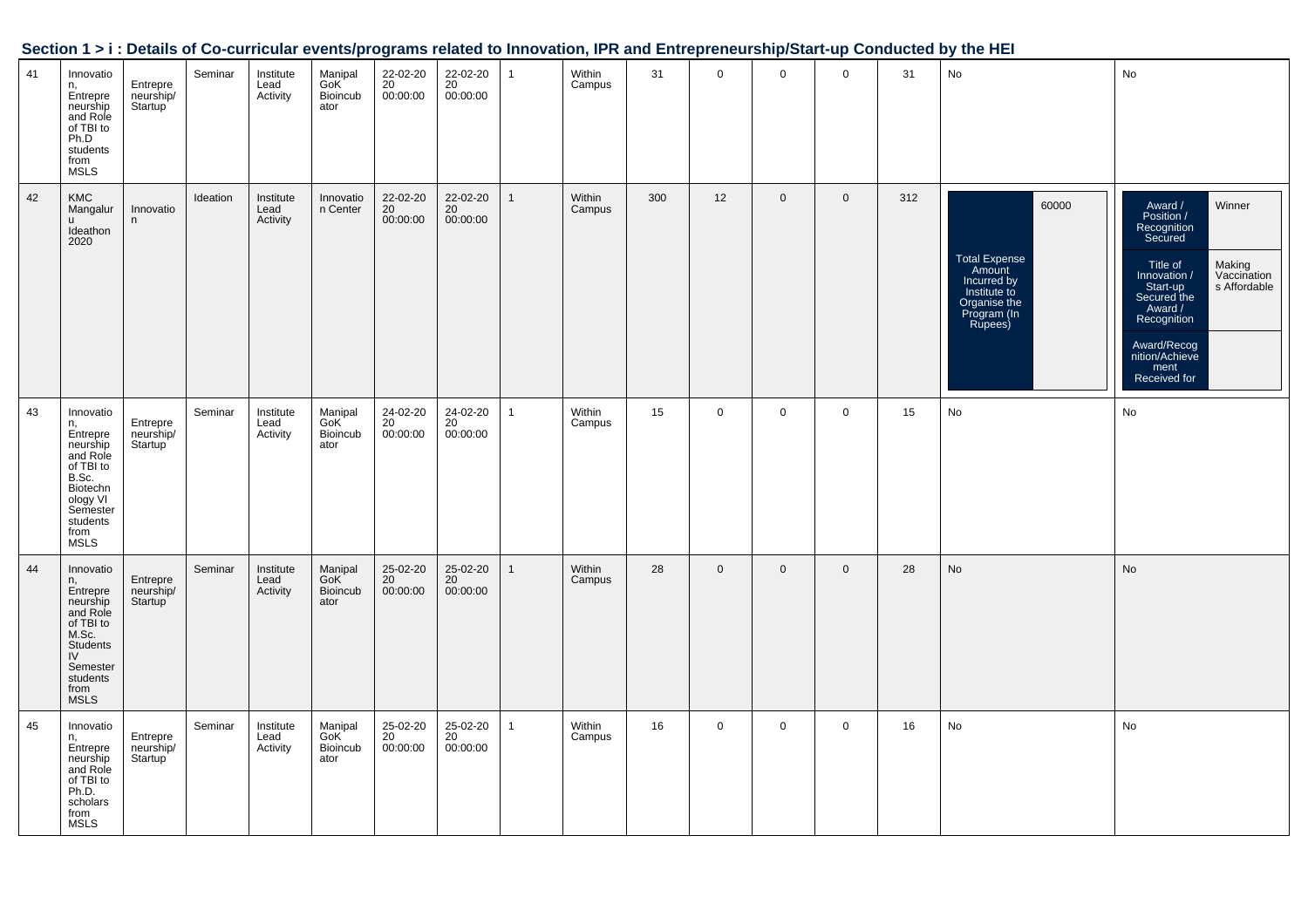| Section 1 > i : Details of Co-curricular events/programs related to Innovation, IPR and Entrepreneurship/Start-up Conducted by the HEI |
|----------------------------------------------------------------------------------------------------------------------------------------|
|----------------------------------------------------------------------------------------------------------------------------------------|

| 46 | Innovatio<br>n,<br>Entrepre<br>neurship<br>and Role<br>of TBI to<br><b>BiSeP</b><br>Students<br>students<br>from<br><b>MSLS</b>                                                 | Innovatio<br>n                                | Seminar                | Institute<br>Lead<br>Activity | Manipal<br>GoK <sup>'</sup><br>Bioincub<br>ator | 26-02-20<br>20<br>00:00:00              | 26-02-20<br>20<br>00:00:00              | $\mathbf{1}$ | Within<br>Campus | 11 | $\mathbf 0$     | $\mathbf 0$  | $\mathbf 0$ | 11 | No                                                                                                               | <b>No</b>                                                                                                                                                                                                       |
|----|---------------------------------------------------------------------------------------------------------------------------------------------------------------------------------|-----------------------------------------------|------------------------|-------------------------------|-------------------------------------------------|-----------------------------------------|-----------------------------------------|--------------|------------------|----|-----------------|--------------|-------------|----|------------------------------------------------------------------------------------------------------------------|-----------------------------------------------------------------------------------------------------------------------------------------------------------------------------------------------------------------|
| 47 | Hands-on<br>loT<br>Worksho<br>p for<br>Absolute<br>Beginner<br>s                                                                                                                | Entrepre<br>neurship/<br>Startup              | Worksho<br>p           | Institute<br>Lead<br>Activity | Innovatio<br>n Center                           | 27-02-20<br>$\overline{20}$<br>00:00:00 | 01-03-20<br>20<br>00:00:00              | 4            | Within<br>Campus | 5  | 5               | 0            | 0           | 10 | 15000<br><b>Total Expense</b><br>Amount<br>Incurred by<br>Institute to<br>Organise the<br>Program (In<br>Rupees) | No                                                                                                                                                                                                              |
| 48 | Innovatio<br>n,<br>Entrepre<br>neurship,<br>Technolo<br>gy and<br>TBI to top<br>Science<br>Projects<br>school<br>students<br>from<br>across<br>districts<br>of<br>Karnatak<br>a | Entrepre<br>neurship/<br>Startup              | Seminar                | Institute<br>Lead<br>Activity | Manipal<br>GoK <sup>'</sup><br>Bioincub<br>ator | 27-02-20<br>20<br>00:00:00              | 27-02-20<br>20<br>00:00:00              | $\mathbf{1}$ | Within<br>Campus | 24 | 3               | $\mathbf 0$  | $\mathbf 0$ | 27 | No                                                                                                               | No                                                                                                                                                                                                              |
| 49 | Biomedic<br>al Device<br>Develop<br>ment and<br>Validatio<br>n                                                                                                                  | Entrepre<br>neurship/<br>Startup              | Seminar                | Institute<br>Lead<br>Activity | Manipal<br>GoK <sup>"</sup><br>Bioincub<br>ator | 28-02-20<br>20<br>00:00:00              | 28-02-20<br>$\overline{20}$<br>00:00:00 | $\mathbf{1}$ | Within<br>Campus | 29 | 6               | 0            | 0           | 35 | No                                                                                                               | No                                                                                                                                                                                                              |
| 50 | Innovatio<br>n.<br>Festival,<br>MAHE                                                                                                                                            | Innovatio<br>n                                | Innovatio<br>n Contest | Institute<br>Lead<br>Activity | Innovatio<br>n Center                           | 29-02-20<br>20<br>00:00:00              | 29-02-20<br>20<br>00:00:00              | $\mathbf{1}$ | Within<br>Campus | 46 | 11              | $\mathbf{0}$ | $\mathbf 0$ | 57 | 83827<br>Total Expense<br>Amount<br>Incurred by<br>Institute to<br>Organise the<br>Program (In<br>Rupees)        | Award /<br>Position /<br>Winner<br>Recognition<br>Secured<br>FlexMore<br>Title of<br>Innovation /<br>Start-up<br>Secured the<br>Award /<br>Recognition<br>Award/Recog<br>nition/Achieve<br>ment<br>Received for |
| 51 | NIDHI-<br>EIR<br>Mentorin<br>g<br>Worksho<br>p                                                                                                                                  | Entrepre<br>neurship/<br>Startup <sup>'</sup> | Worksho<br>p           | Institute<br>Lead<br>Activity | Manipal<br>GoK <sup>'</sup><br>Bioincub<br>ator | 02-03-20<br>20<br>00:00:00              | 02-03-20<br>20<br>00:00:00              | 1            | Within<br>Campus | 13 | $5\overline{5}$ | $\mathbf 0$  | $\mathbf 0$ | 18 | Total Expense 22413<br>Incurred by<br>Institute to<br>Organise the<br>Program (In<br>Rupees)                     | No                                                                                                                                                                                                              |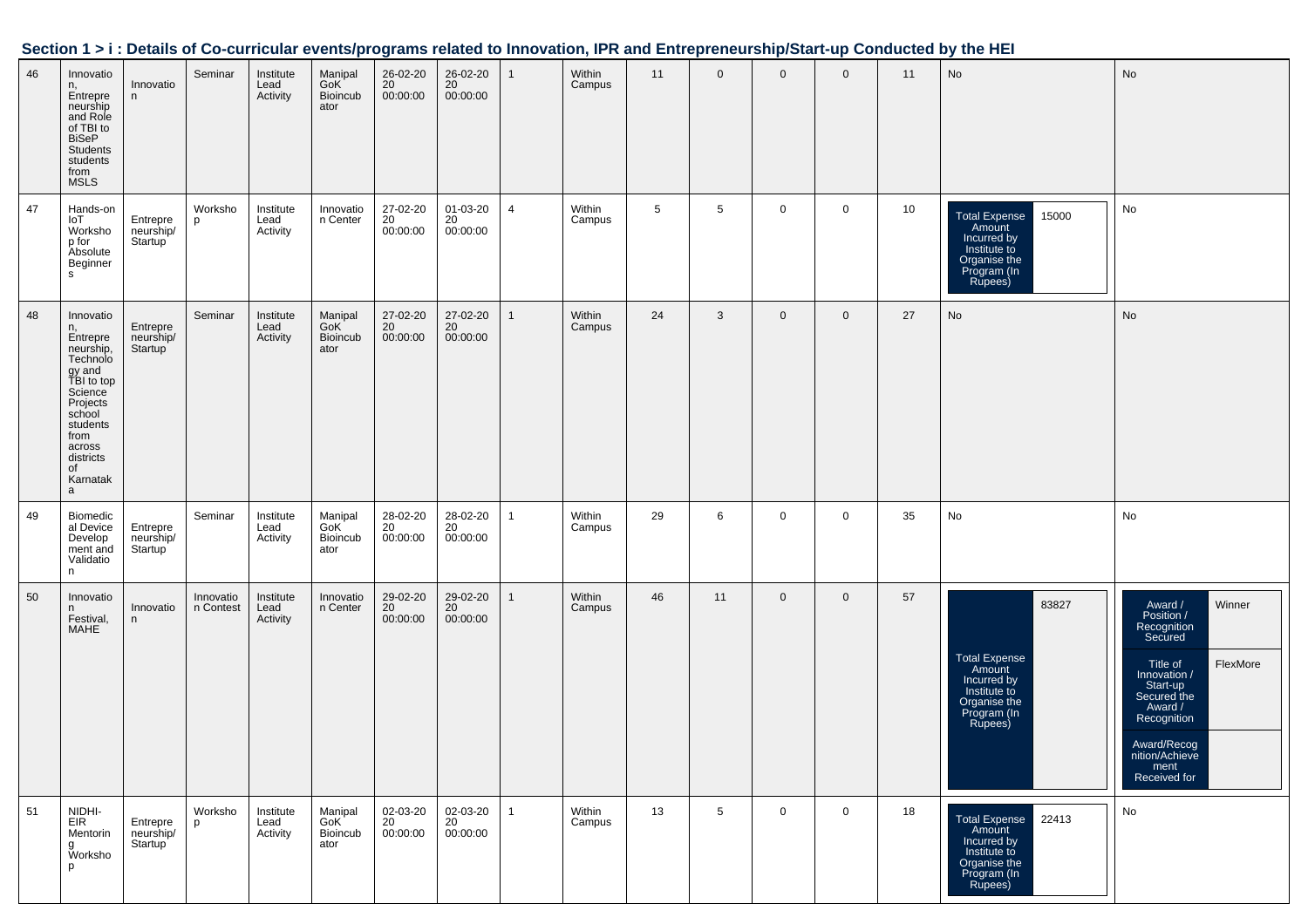|    |                                                                                                                                                      |                                               |                          |                               |                                                 | $5.4112 + 2.412$               |                              |                |                  |     |                |                |                |     |                                                                                                                  |           |
|----|------------------------------------------------------------------------------------------------------------------------------------------------------|-----------------------------------------------|--------------------------|-------------------------------|-------------------------------------------------|--------------------------------|------------------------------|----------------|------------------|-----|----------------|----------------|----------------|-----|------------------------------------------------------------------------------------------------------------------|-----------|
| 52 | Finance<br>Made<br>Easy - 1,<br>Dr.<br>Harish<br>Joshi                                                                                               | Entrepre<br>neurship/<br>Startup              | Seminar                  | Institute<br>Lead<br>Activity | Innovatio<br>n Center                           | 03-03-20<br>20<br>00:00:00     | $03-03-20$<br>20<br>00:00:00 | $\mathbf{1}$   | Within<br>Campus | 45  | 3              | $\mathbf{0}$   | $\overline{0}$ | 48  | <b>No</b>                                                                                                        | No        |
| 53 | Intellectu<br>al<br>Property<br>$RightS -$<br>Everythin<br>g you<br>always<br>wanted to<br>know                                                      | <b>IPR</b>                                    | Seminar                  | Institute<br>Lead<br>Activity | Manipal<br>GoK <sup>1</sup><br>Bioincub<br>ator | 11-03-20<br>$20$<br>$00:00:00$ | 11-03-20<br>20<br>00:00:00   | $\mathbf{1}$   | Within<br>Campus | 60  | $\overline{4}$ | $\mathbf 0$    | $\mathbf 0$    | 64  | No                                                                                                               | <b>No</b> |
| 54 | Entrepre<br>neurship<br>Awarene<br>ss and<br>Motivatio<br>n<br>Program<br>me<br>World<br>Entrepre<br>neur's<br>Day                                   | Entrepre<br>neurship/<br>Startup              | Seminar                  | Institute<br>Lead<br>Activity | <b>WGSHA</b>                                    | 21-08-20<br>19<br>00:00:00     | 21-08-20<br>19<br>00:00:00   | $\mathbf{1}$   | Within<br>Campus | 300 | 35             | $\overline{0}$ | $\mathbf 0$    | 335 | 10500<br><b>Total Expense</b><br>Amount<br>Incurred by<br>Institute to<br>Organise the<br>Program (In<br>Rupees) | No        |
| 55 | Finance<br>Made<br>$Easy - 2$ ,<br>Dr.<br>Harish<br>Joshi                                                                                            | Entrepre<br>neurship/<br>Startup <sup>'</sup> | Seminar                  | Institute<br>Lead<br>Activity | Innovatio<br>n Center                           | 17-03-20<br>20<br>00:00:00     | 17-03-20<br>20<br>00:00:00   | $\mathbf{1}$   | Within<br>Campus | 45  | $\overline{4}$ | $\mathsf{O}$   | $\mathbf 0$    | 49  | No                                                                                                               | No        |
| 56 | How to<br>get<br>started in<br>Innovatio<br>$n -$<br>Research<br>Colloquiu<br>m MAHE                                                                 | Innovatio<br>n                                | Seminar                  | Institute<br>Lead<br>Activity | Directorat<br>e of<br>Research                  | 01-04-20<br>19<br>00:00:00     | 01-04-20<br>19<br>00:00:00   | $\overline{1}$ | Within<br>Campus | 250 | 25             | $\mathbf{0}$   | $\overline{7}$ | 282 | <b>No</b>                                                                                                        | No        |
| 57 | Entrepre<br>neurship<br>and<br>Startup<br>opportuni<br>$ties -$<br><b>BIRAC</b><br>Expert<br>Cmtte<br>Member<br>Dr S<br>Shriram,<br>Sr VP<br>Jananom | Entrepre<br>neurship/<br>Startup              | Awarene<br>SS            | Institute<br>Lead<br>Activity | Manipal<br>School of<br>Life<br>Sciences        | 15-01-20<br>20<br>00:00:00     | 15-01-20<br>20<br>00:00:00   | $\mathbf{1}$   | Within<br>Campus | 45  | 20             | 3              | 2              | 70  | 5000<br>Total Expense<br>Amount<br>Incurred by<br>Institute to<br>Organise the<br>Program (In<br>Rupees)         | No        |
| 58 | Innovatio<br>n and<br>Entrepre<br>neurship                                                                                                           | Innovatio<br>n                                | Awarene<br>$\texttt{SS}$ | Institute<br>Lead<br>Activity | Dept of<br>Mechatro<br>nics, MIT                | 24-08-20<br>19<br>00:00:00     | 24-08-20<br>19<br>00:00:00   | $\mathbf{1}$   | Within<br>Campus | 80  | 2              | $\overline{0}$ | $\mathbf 0$    | 82  | Total Expense<br>Amount<br>2000<br>Incurred by<br>Institute to<br>Organise the<br>Program (In<br>Rupees)         | No        |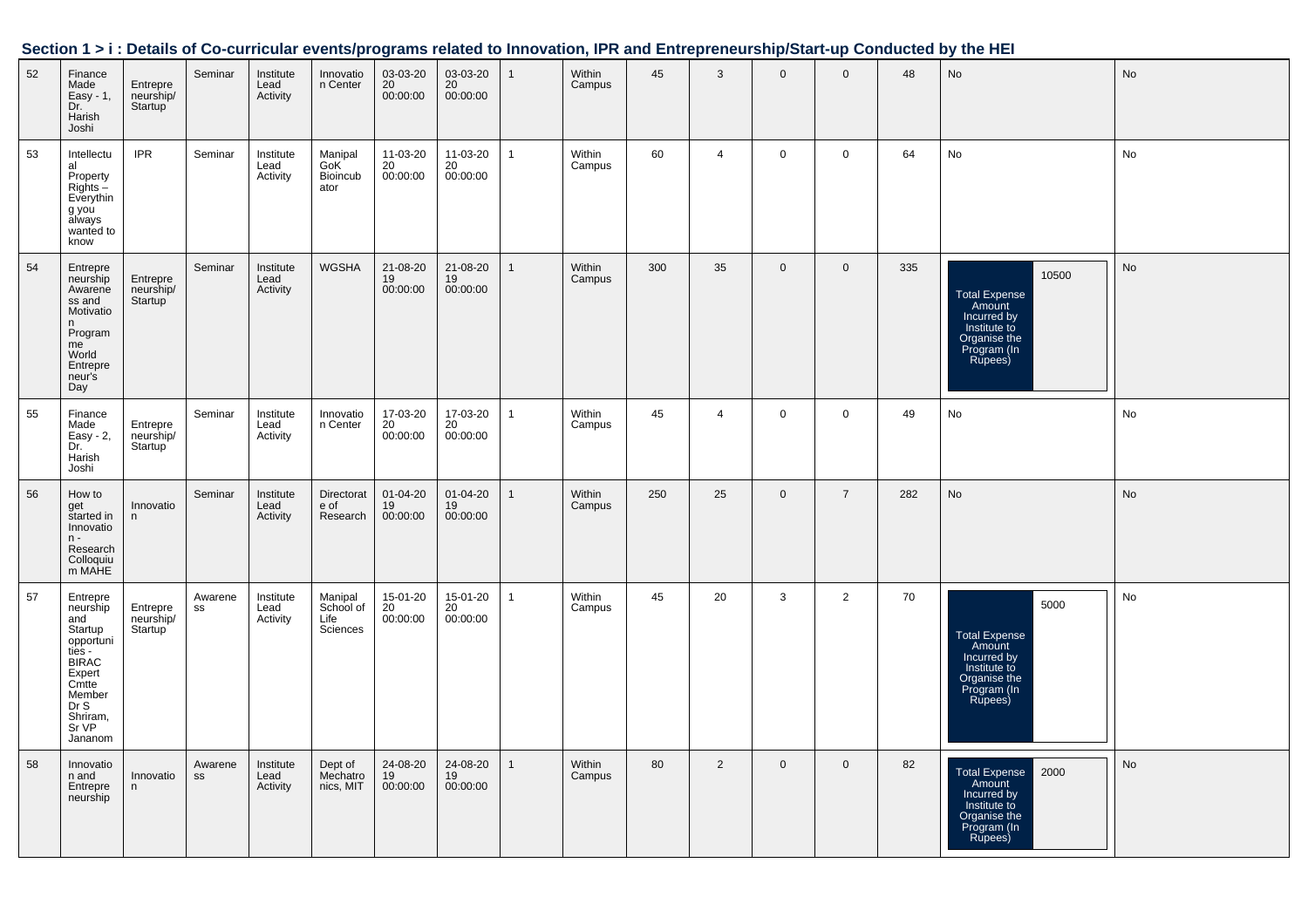| 59 | Entrepre<br>nuership<br>&<br>Intellectu<br>al<br>property<br>creation,<br>protectio<br>n and<br>Monetisat<br>ion; Vijay<br>Dhuller,<br>Safe<br>Halo<br>Products<br>Bangalor<br>$\mathsf{e}$ | <b>IPR</b>                                    | Awarene<br>SS         | Institute<br>Lead<br>Activity | Dept of<br>Aero and<br>Auto, MIT             | 17-10-20<br>19<br>00:00:00 | 17-10-20<br>19<br>00:00:00 | $\mathbf{1}$ | Within<br>Campus | 180 | $\overline{4}$ | $\mathbf 0$  | $\mathbf 0$  | 184 | 5000<br><b>Total Expense</b><br>Amount<br>Incurred by<br>Institute to<br>Organise the<br>Program (In<br>Rupees) | No |
|----|---------------------------------------------------------------------------------------------------------------------------------------------------------------------------------------------|-----------------------------------------------|-----------------------|-------------------------------|----------------------------------------------|----------------------------|----------------------------|--------------|------------------|-----|----------------|--------------|--------------|-----|-----------------------------------------------------------------------------------------------------------------|----|
| 60 | Start-up<br>initiatives<br>of<br>students<br>as 'Final<br>year<br>projects                                                                                                                  | Entrepre<br>neurship/<br>Startup              | Worksho<br>p          | Institute<br>Lead<br>Activity | Manipal<br>Institute<br>of<br>Technolo<br>gy | 06-12-20<br>19<br>00:00:00 | 06-12-20<br>19<br>00:00:00 | $\mathbf{1}$ | Within<br>Campus | 64  | 2              | $\mathbf{0}$ | $\mathbf 0$  | 66  | No                                                                                                              | No |
| 61 | <b>ICMR</b><br><b>STS</b><br>2020"Pre<br>paring<br>Students<br>for ICMR<br>STS<br>2020"                                                                                                     | Entrepre<br>neurship/<br>Startup <sup>'</sup> | Worksho<br>D          | Institute<br>Lead<br>Activity | KMC<br>Manipal                               | 16-01-20<br>20<br>00:00:00 | 16-01-20<br>20<br>00:00:00 | $\mathbf{1}$ | Within<br>Campus | 38  | $\mathbf 0$    | $\mathbf 0$  | $\mathbf 0$  | 38  | No                                                                                                              | No |
| 62 | Worksho<br>p on<br>Copyright                                                                                                                                                                | <b>IPR</b>                                    | Worksho<br>p          | Institute<br>Lead<br>Activity | <b>KMC</b><br>Manipal                        | 27-02-20<br>20<br>00:00:00 | 27-02-20<br>20<br>00:00:00 | $\mathbf{1}$ | Within<br>Campus | 20  | $\mathbf 0$    | $\mathbf{0}$ | $\mathbf{0}$ | 20  | No                                                                                                              | No |
| 63 | Research<br>Talk<br>Series 2:<br>T S<br>Murali,<br>PhD,<br>Associate<br>Professor                                                                                                           | Innovatio<br>n                                | Awarene<br>SS         | Institute<br>Lead<br>Activity | <b>KMC</b><br>Manipal                        | 14-02-20<br>20<br>00:00:00 | 14-02-20<br>20<br>00:00:00 | $\mathbf{1}$ | Within<br>Campus | 48  | $\mathbf 0$    | $\mathbf 0$  | $\mathbf 0$  | 48  | No                                                                                                              | No |
| 64 | Meet the<br>Expert"<br>My<br>Journey<br>in<br>Innovatio<br>n"                                                                                                                               | Innovatio<br>n                                | Awarene<br>${\tt SS}$ | Institute<br>Lead<br>Activity | <b>KMC</b><br>Manipal                        | 11-03-20<br>20<br>00:00:00 | 11-03-20<br>20<br>00:00:00 | $\mathbf{1}$ | Within<br>Campus | 50  | $\mathbf 0$    | $\mathbf{0}$ | $\mathbf{0}$ | 50  | No                                                                                                              | No |
| 65 | Meet the<br>Expert"<br>Power of<br>Curiosity"                                                                                                                                               | Innovatio<br>n                                | Awarene<br>SS         | Institute<br>Lead<br>Activity | <b>KMC</b><br>Manipal                        | 13-03-20<br>20<br>00:00:00 | 13-03-20<br>20<br>00:00:00 | $\mathbf{1}$ | Within<br>Campus | 50  | $\mathbf 0$    | $\mathbf 0$  | $\mathbf 0$  | 50  | No                                                                                                              | No |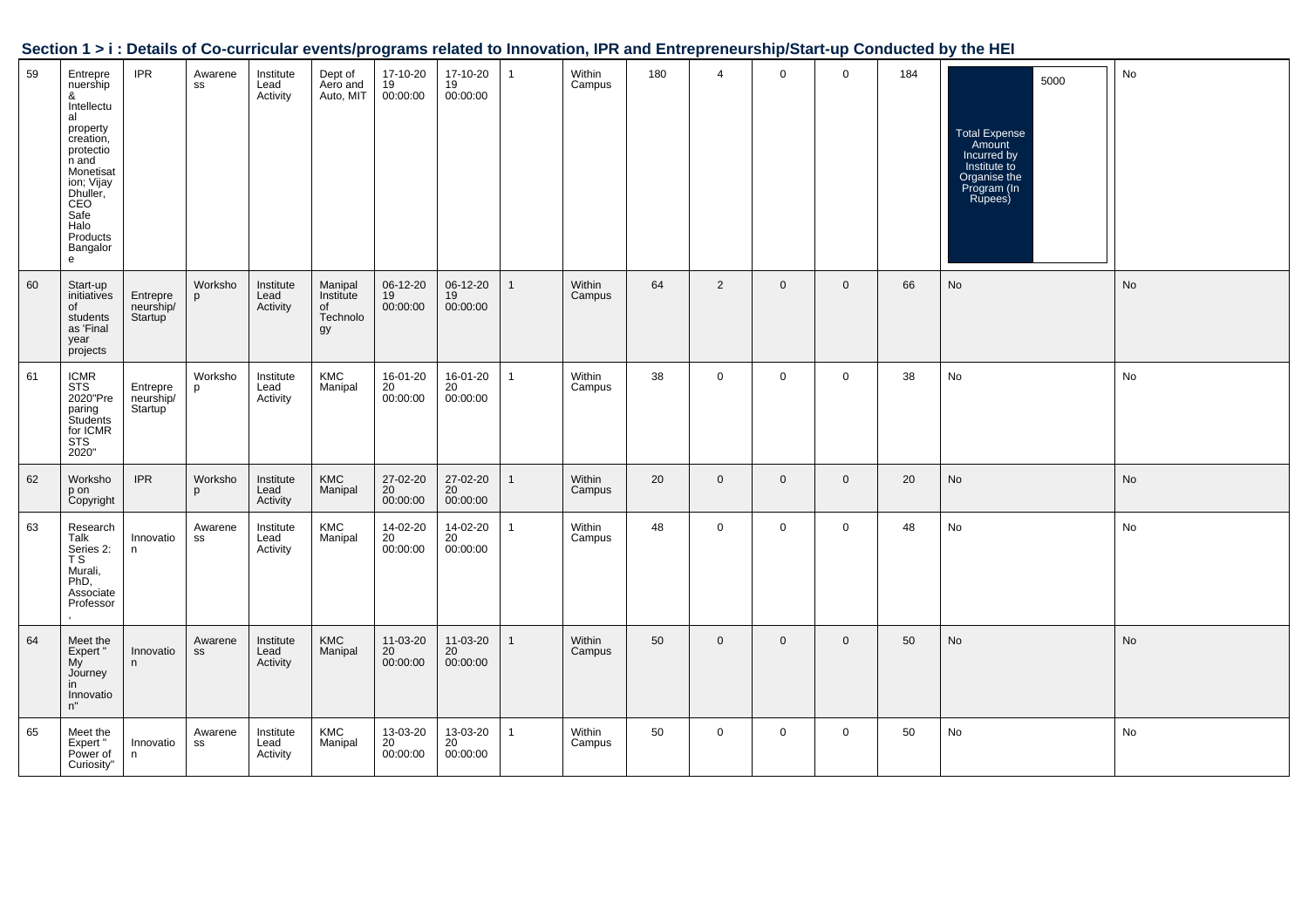|  | Section 1 > i : Details of Co-curricular events/programs related to Innovation, IPR and Entrepreneurship/Start-up Conducted by the HEI |  |
|--|----------------------------------------------------------------------------------------------------------------------------------------|--|
|  |                                                                                                                                        |  |

| 66 | 4th<br>Internatio<br>nal<br>Conferen<br>ce on<br>Clinical<br>Pharmac<br>(CPCON-<br>$2019$ ) -<br>"Transitio<br>ning<br>Towards<br>Multidisci<br>plinary<br>Care and<br>Research | Innovatio<br>n         | Conferen<br>ce | Institute<br>Lead<br>Activity | Manipal<br>College<br>of<br>Pharmac<br>eutical<br>Sciences,<br>MAHE,M<br>anipal  | $01 - 05 - 20$<br>19<br>00:00:00 | 01-06-20<br>19<br>00:00:00 | 32             | <b>Within</b><br>Campus | $\mathbf{0}$ | $\mathbf{0}$    | $\mathbf{0}$ | 36           | 36  | 5000<br><b>Total Expense</b><br>Amount<br>Incurred by<br>Institute to<br>Organise the<br>Program (In<br>Rupees)           | No        |
|----|---------------------------------------------------------------------------------------------------------------------------------------------------------------------------------|------------------------|----------------|-------------------------------|----------------------------------------------------------------------------------|----------------------------------|----------------------------|----------------|-------------------------|--------------|-----------------|--------------|--------------|-----|---------------------------------------------------------------------------------------------------------------------------|-----------|
| 67 | 6th<br>Internatio<br>nal<br>Congress<br>of the<br>Society<br>for<br>Ethnopha<br>rmacolog<br>V                                                                                   | IPR,<br>Innovatio<br>n | Conferen<br>ce | Institute<br>Lead<br>Activity | Manipal<br>College<br>of<br>Pharmac<br>eutical<br>Sciences,<br>MAHE, M<br>anipal | 02-08-20<br>19<br>00:00:00       | 02-09-20<br>19<br>00:00:00 | 32             | Within<br>Campus        | 70           | 30              | 310          | 190          | 600 | 170000<br><b>Total Expense</b><br>Amount<br>Incurred by<br>Institute to<br>Organise the<br>Program (In<br>Rupees)         | No        |
| 68 | Molecular<br>Docking,<br>Virtual<br>Screenin<br>g &<br>Computat<br>ional<br>Biology                                                                                             | IPR,<br>Innovatio<br>n | Worksho<br>p   | Institute<br>Lead<br>Activity | Manipal<br>College<br>of<br>Pharmac<br>eutical<br>Sciences,<br>MAHE,M<br>anipal  | 01-05-20<br>19<br>00:00:00       | 01-05-20<br>19<br>00:00:00 | $\mathbf{1}$   | Within<br>Campus        | 25           | 12              | $\mathbf 0$  | $\mathbf 0$  | 37  | <b>Total Expense</b><br>5000<br>Amount<br>Incurred by<br>Institute to<br>Organise the<br>Program (In<br>Rupees)           | No        |
| 69 | Pre-<br>Conferen<br>ce<br>Worksho<br>ps of<br>CPCON<br>2020                                                                                                                     | Innovatio<br>n.        | Worksho<br>D   | Institute<br>Lead<br>Activity | Manipal<br>College<br>of<br>Pharmac<br>eutical<br>Sciences                       | 10-01-20<br>20<br>00:00:00       | 10-01-20<br>20<br>00:00:00 | $\mathbf{1}$   | Within<br>Campus        | 10           | 10              | 40           | 20           | 80  | No                                                                                                                        | No        |
| 70 | Spectral<br>Interpreta<br>tion of<br>New<br>Chemical<br>Entities                                                                                                                | Innovatio<br>n.        | Seminar        | Institute<br>Lead<br>Activity | Manipal<br>College<br>of<br>Pharmac<br>eutical<br>Sciences                       | 16-01-20<br>20<br>00:00:00       | 17-01-20<br>20<br>00:00:00 | $\overline{2}$ | Within<br>Campus        | 15           | 10 <sup>°</sup> | $\mathbf{0}$ | $\mathbf{0}$ | 25  | <b>Total Expense</b><br>5000<br>Amount<br>Amount<br>Incurred by<br>Institute to<br>Organise the<br>Program (In<br>Rupees) | <b>No</b> |
| 71 | Recent<br>Advance<br>s in<br>Herbal,<br>Pharmac<br>ological<br>and<br>Clinical<br>Research                                                                                      | Innovatio<br>n         | Worksho<br>p   | Institute<br>Lead<br>Activity | Manipal<br>College<br>of<br>Pharmac<br>eutical<br>Sciences                       | 13-01-20<br>20<br>00:00:00       | 25-01-20<br>20<br>00:00:00 | 13             | Within<br>Campus        | 15           | 10              | $\mathbf 0$  | 30           | 55  | 5000<br><b>Total Expense</b><br>Amount<br>Incurred by<br>Institute to<br>Organise the<br>Program (In<br>Rupees)           | No        |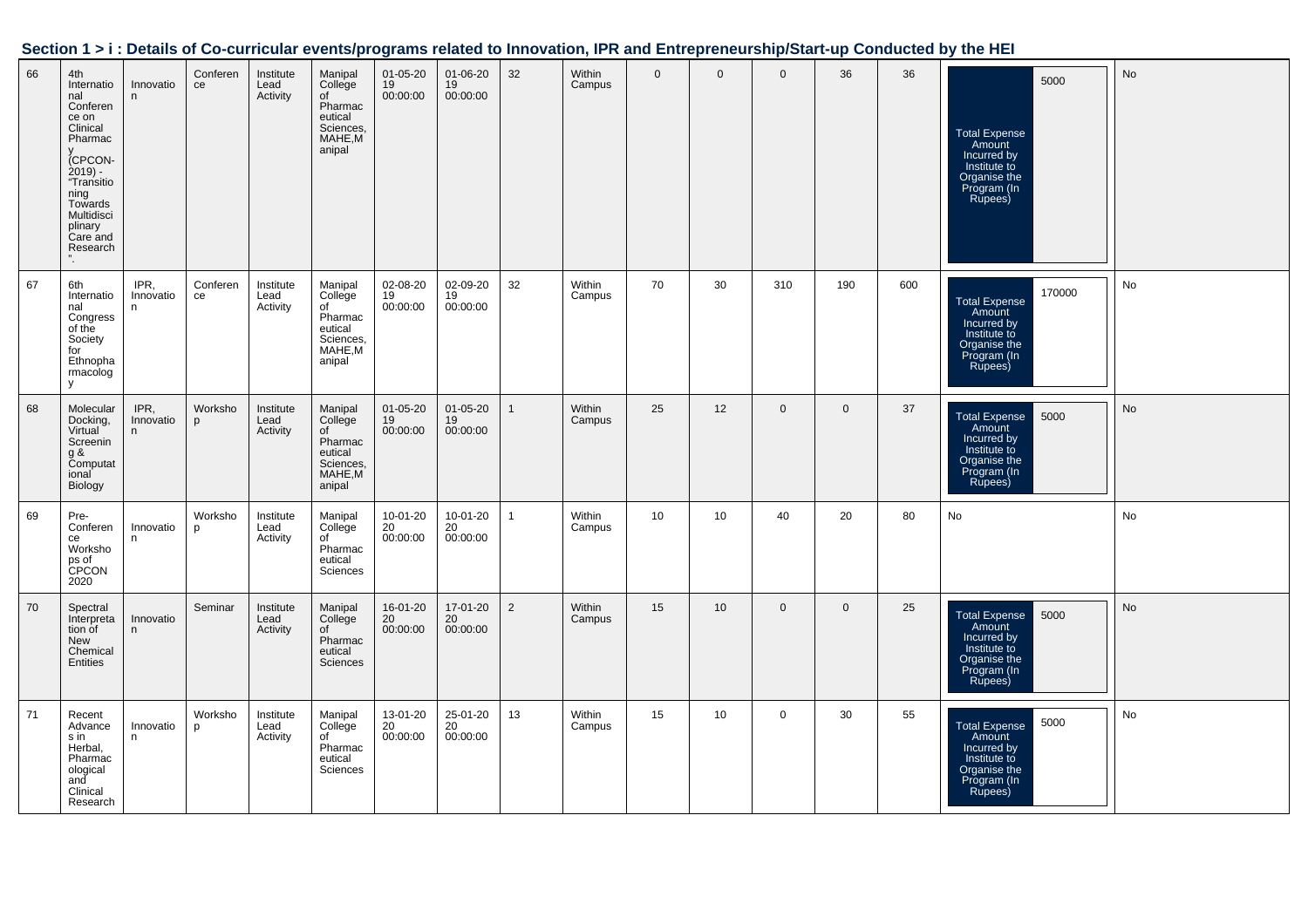|  | Section 1 > i : Details of Co-curricular events/programs related to Innovation, IPR and Entrepreneurship/Start-up Conducted by the HEI |  |
|--|----------------------------------------------------------------------------------------------------------------------------------------|--|
|  |                                                                                                                                        |  |

| 72 | Inaugural<br>Function<br>of AICTE<br>Sponsore<br>d STTP<br>on<br>"Design<br>of<br>Experime<br>nts in<br>New<br>Pharmac<br>eutical<br>Formulati<br>ons<br>Develop<br>ment" | Innovatio<br>n                                | Training      | Institute<br>Lead<br>Activity | Manipal<br>College<br>of<br>Pharmac<br>eutical<br>Sciences                                          | 20-01-20<br>20<br>00:00:00 | 25-01-20<br>20<br>00:00:00 | 6            | Within<br>Campus | 15  | 15 | 10           | 40             | 80  | 5000<br><b>Total Expense</b><br>Amount<br>Incurred by<br>Institute to<br>Organise the<br>Program (In<br>Rupees) | No        |
|----|---------------------------------------------------------------------------------------------------------------------------------------------------------------------------|-----------------------------------------------|---------------|-------------------------------|-----------------------------------------------------------------------------------------------------|----------------------------|----------------------------|--------------|------------------|-----|----|--------------|----------------|-----|-----------------------------------------------------------------------------------------------------------------|-----------|
| 73 | Journey<br>towards<br>Entrepre<br>neurship<br>and<br>Entrepre<br>neurship<br>Opportun<br>ity in<br>Medical<br>Field                                                       | Entrepre<br>neurship/<br><b>Startup</b>       | Worksho<br>p  | Student<br>Lead<br>Activity   | Manipal<br>College<br>of<br>Pharmac<br>eutical<br>Sciences                                          | 02-02-20<br>20<br>00:00:00 | 02-02-20<br>20<br>00:00:00 | 1            | Within<br>Campus | 30  | 5  | $\mathbf 0$  | $\mathbf 0$    | 35  | No                                                                                                              | No        |
| 74 | Entrepre<br>neurship<br>Awarene<br>SS<br>Program                                                                                                                          | Entrepre<br>neurship/<br>Startup <sup>'</sup> | Awarene<br>SS | Institute<br>Lead<br>Activity | Entrepre<br>neurship<br>Develop<br>ment Cell<br>and<br>Centre<br>for Social<br>Entrepre<br>neurship | 10-02-20<br>20<br>00:00:00 | 10-02-20<br>20<br>00:00:00 | $\mathbf{1}$ | Within<br>Campus | 178 | 3  | $\mathbf{0}$ | $\overline{0}$ | 181 | No                                                                                                              | No        |
| 75 | Entrepre<br>neurship<br>Awarene<br>SS<br>Program                                                                                                                          | Entrepre<br>neurship/<br>Startup <sup>'</sup> | Awarene<br>SS | Institute<br>Lead<br>Activity | Entrepre<br>neurship<br>Develop<br>ment Cell<br>and<br>Centre<br>for Social<br>Entrepre<br>neurship | 27-02-20<br>20<br>00:00:00 | 27-02-20<br>20<br>00:00:00 | $\mathbf{1}$ | Within<br>Campus | 178 | 3  | $\mathbf{0}$ | $\mathbf 0$    | 181 | No                                                                                                              | No        |
| 76 | How to<br>Hack a<br>Hackatho<br>$n -$<br>Sandesh<br>Manik                                                                                                                 | Innovatio<br>n                                | Worksho<br>p  | Institute<br>Lead<br>Activity | Innovatio<br>n Center                                                                               | 23-10-20<br>19<br>00:00:00 | 23-10-20<br>19<br>00:00:00 | $\mathbf{1}$ | Within<br>Campus | 125 | 11 | $\mathbf{0}$ | 5              | 141 | No                                                                                                              | <b>No</b> |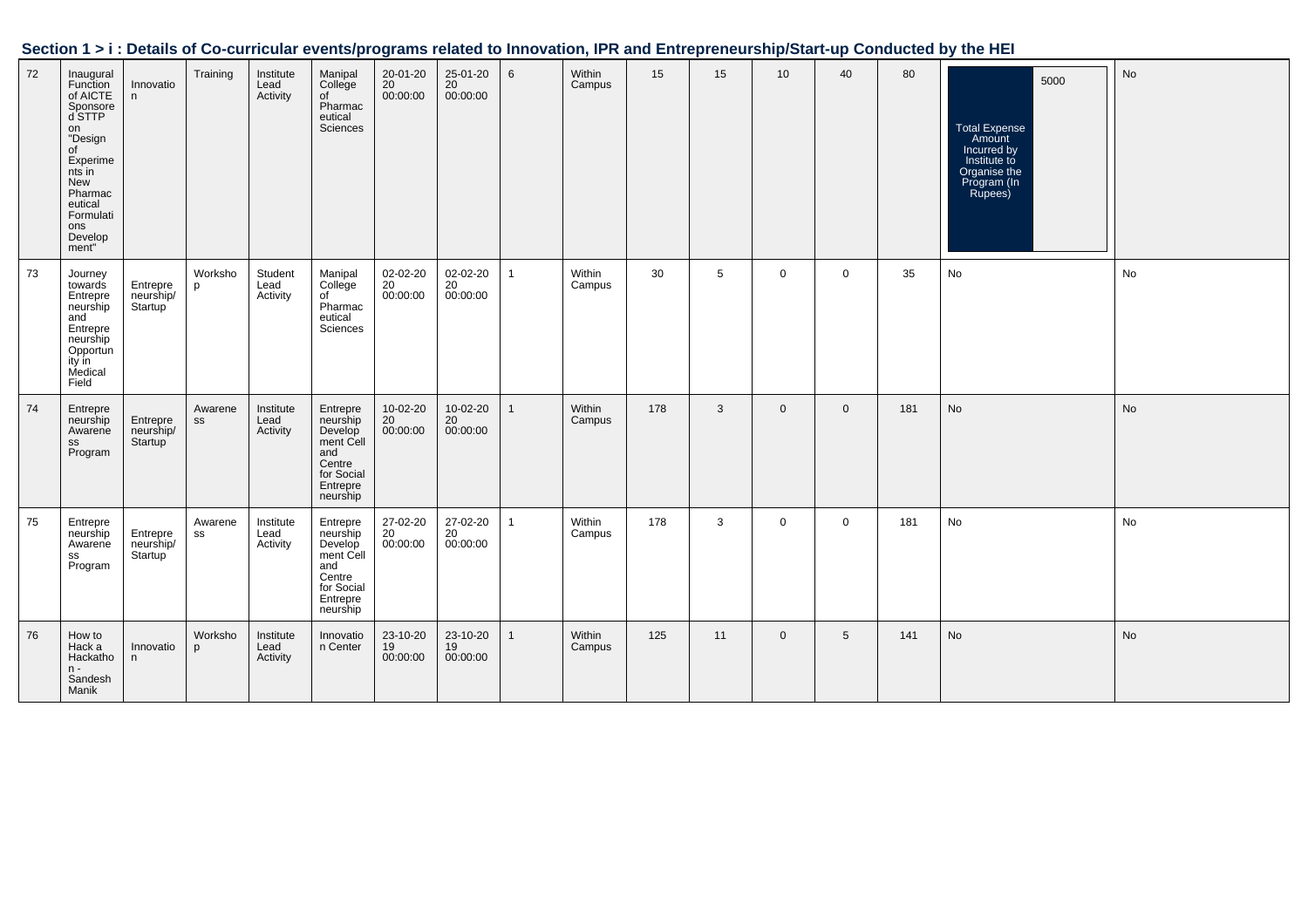| 77 | SIH<br>Internal<br>Hackatho<br>n 2020     | Innovatio<br>n.                  | Hackatho<br>n              | Institute<br>Lead<br>Activity | MIT<br>Manipal | 18-01-20<br>$20$<br>00:00:00 | 18-01-20<br>20<br>00:00:00 | $\mathbf{1}$ | Within<br>Campus | 60   | 10 | $\Omega$     | $\Omega$    | 70   | expression exercisely regrams related to movement in it and more preneurempleant up conducted by the mini-<br>75333<br><b>Total Expense</b><br>Amount<br>Incurred by<br>Institute to<br>Organise the<br>Program (In<br>Rupees) | Award /<br>Position /<br>Best<br>Solutions<br>Recognition<br>Secured<br>Knowledge<br>Title of<br>Innovation /<br>based<br>mobile App<br>Start-up<br>Secured the<br>for<br>eProcurem<br>ent SRM<br>Award /<br>Recognition<br>Award/Recog<br>nition/Achieve<br>ment<br>Received for |
|----|-------------------------------------------|----------------------------------|----------------------------|-------------------------------|----------------|------------------------------|----------------------------|--------------|------------------|------|----|--------------|-------------|------|--------------------------------------------------------------------------------------------------------------------------------------------------------------------------------------------------------------------------------|-----------------------------------------------------------------------------------------------------------------------------------------------------------------------------------------------------------------------------------------------------------------------------------|
| 78 | <b>MIT</b><br>Innovatio<br>n Fest<br>2020 | Innovatio<br>n.                  | Hackatho<br>n              | Institute<br>Lead<br>Activity | MIT<br>Manipal | 07-02-20<br>20<br>00:00:00   | 07-02-20<br>20<br>00:00:00 | $\mathbf{1}$ | Within<br>Campus | 16   | 5  | $\mathbf{0}$ | $\mathbf 0$ | 21   | 25979<br>Total Expense<br>Amount<br>Incurred by<br>Institute to<br>Organise the<br>Program (In<br>Rupees)                                                                                                                      | Best<br>Award /<br>Position /<br>Innovation<br>Recognition<br>Secured<br>Ampoule<br>Breaker<br>Title of<br>Innovation /<br>Architectura<br>Start-up<br>Secured the<br>I Tiles from<br>Waste<br>Award /<br>Recognition<br>Award/Recog<br>nition/Achieve<br>ment<br>Received for    |
| 79 | <b>First Year</b><br>Orientatio<br>n 2019 | Entrepre<br>neurship/<br>Startup | Orientatio<br>n<br>Session | Institute<br>Lead<br>Activity | MIT<br>Manipal | 17-07-20<br>19<br>00:00:00   | 22-07-20<br>19<br>00:00:00 | 6            | Within<br>Campus | 2200 | 70 | $\mathbf{0}$ | $\mathbf 0$ | 2270 | 954239<br><b>Total Expense</b><br>Amount<br>Incurred by<br>Institute to<br>Organise the<br>Program (In<br>Rupees)                                                                                                              | No                                                                                                                                                                                                                                                                                |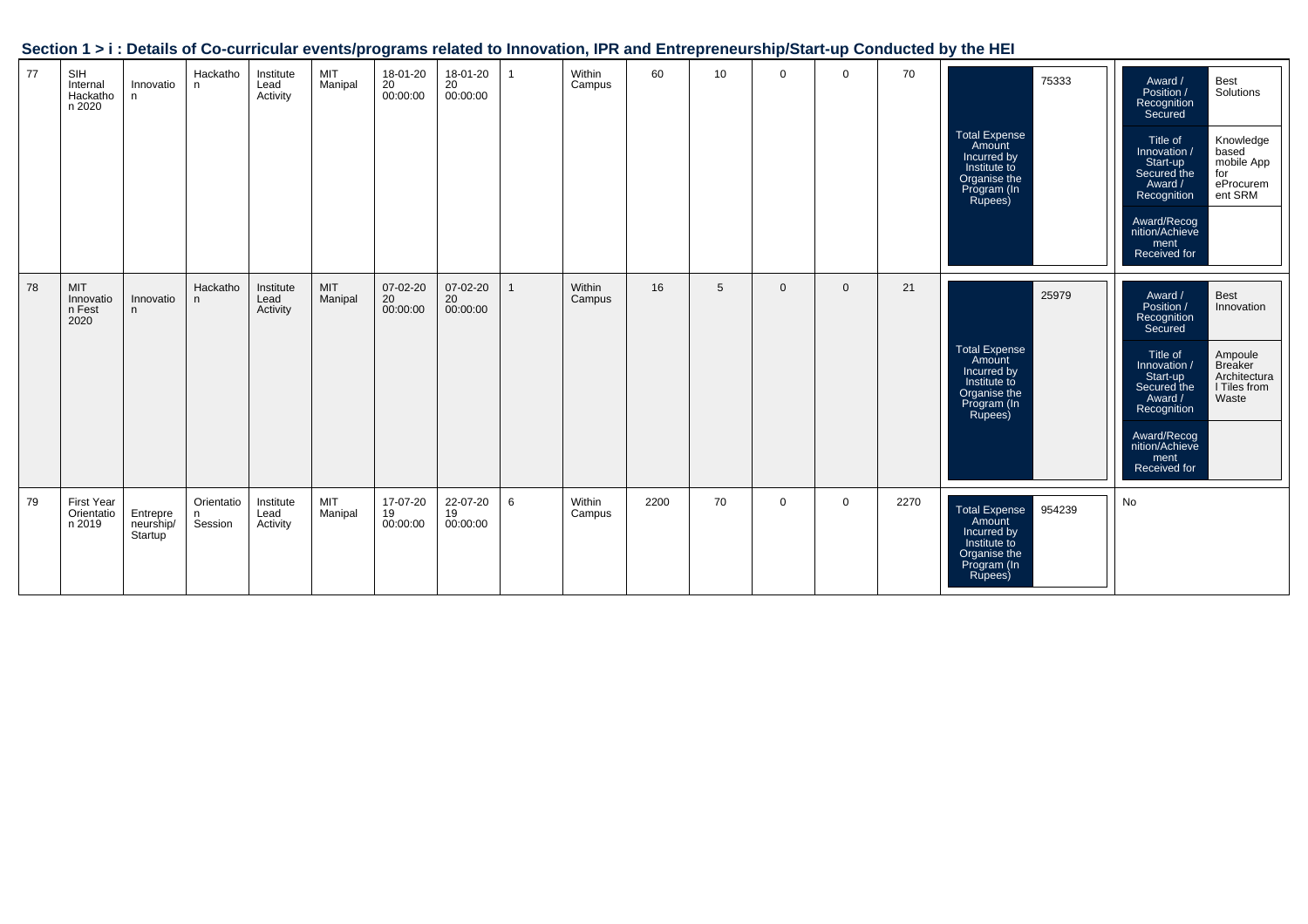|  |  | Section 1 > i : Details of Co-curricular events/programs related to Innovation, IPR and Entrepreneurship/Start-up Conducted by the HEI |
|--|--|----------------------------------------------------------------------------------------------------------------------------------------|
|  |  |                                                                                                                                        |

| 80 | Manipal<br>Hackatho<br>n 2019                                                                                             | Innovatio<br>n                   | Hackatho<br>n | Institute<br>Lead<br>Activity | MIT<br>Manipal                                   | 06-11-20<br>19<br>00:00:00 | 08-11-20<br>19<br>00:00:00 | 3              | Within<br>Campus | 30 | 20             | 100         | 15          | 165 | 800000<br>Total Expense<br>Amount<br>Incurred by<br>Institute to<br>Organise the<br>Program (In<br>Rupees) | First,<br>Award /<br>Position /<br>second and<br>Recognition<br>Secured<br>third<br>position<br><b>First Place</b><br>Debug,<br>Pune <sup>1</sup><br>Institute of<br>Computer<br>Technology<br>Title of<br>Innovation /<br>Second<br>Place Hack<br>Start-up<br>Secured the<br>O Holics,<br>Pillai<br>Award /<br>College of<br>Recognition<br>Engineering<br>, Third<br>PlaceHex O<br>Satva, MIT<br>Manipal<br>Award/Recog<br>nition/Achieve<br>ment<br>Received for |
|----|---------------------------------------------------------------------------------------------------------------------------|----------------------------------|---------------|-------------------------------|--------------------------------------------------|----------------------------|----------------------------|----------------|------------------|----|----------------|-------------|-------------|-----|------------------------------------------------------------------------------------------------------------|---------------------------------------------------------------------------------------------------------------------------------------------------------------------------------------------------------------------------------------------------------------------------------------------------------------------------------------------------------------------------------------------------------------------------------------------------------------------|
| 81 | Intellectu<br>al<br>Property<br>Rights:<br>An<br>Engineer<br>s primer<br>to the<br>new<br>economy                         | <b>IPR</b>                       | Worksho<br>p  | Institute<br>Lead<br>Activity | Departm<br>ent of<br>Chemical<br>Engineeri<br>ng | 23-09-20<br>19<br>00:00:00 | 24-09-20<br>19<br>00:00:00 | $\overline{2}$ | Within<br>Campus | 40 | $\overline{2}$ | 0           | $\mathbf 0$ | 42  | 2000<br>Total Expense<br>Amount<br>Incurred by<br>Institute to<br>Organise the<br>Program (In<br>Rupees)   | No                                                                                                                                                                                                                                                                                                                                                                                                                                                                  |
| 82 | Seminar<br>by Ms.<br>Maithili<br>Ganjoo<br>on latest<br>trends in<br>Advertisi<br>ng<br>industry                          | Entrepre<br>neurship/<br>Startup | Seminar       | Institute<br>Lead<br>Activity | Departm<br>ent of<br>Media<br>Technolo<br>gy     | 02-04-20<br>19<br>00:00:00 | 02-04-20<br>19<br>00:00:00 |                | Within<br>Campus | 57 | $\overline{2}$ | $\mathbf 0$ | $\mathbf 0$ | 59  | No                                                                                                         | No                                                                                                                                                                                                                                                                                                                                                                                                                                                                  |
| 83 | Knowled<br>egment<br>enhance<br>ment<br>series<br>Practical<br>steps of<br>Entrepre<br>nurship                            | Entrepre<br>neurship/<br>Startup | Seminar       | Institute<br>Lead<br>Activity | Departm<br>ent of<br>Media<br>Technolo<br>gу     | 26-08-20<br>19<br>00:00:00 | 26-08-20<br>19<br>00:00:00 | 1              | Within<br>Campus | 40 | 11             | 0           | $\mathbf 0$ | 51  | No                                                                                                         | No                                                                                                                                                                                                                                                                                                                                                                                                                                                                  |
| 84 | Knowled<br>gement<br>enhance<br>ment<br>Series:<br>Plastics<br>&<br>Environm<br>ent by<br>Mr.<br>Mattar<br>Ramesh<br>Kini | Innovatio<br>n                   | Seminar       | Institute<br>Lead<br>Activity | Departm<br>ent of<br>Media<br>Technolo<br>gy     | 03-10-20<br>19<br>00:00:00 | 03-10-20<br>19<br>00:00:00 | 1              | Within<br>Campus | 36 | 3              | $\mathbf 0$ | $\mathbf 0$ | 39  | No                                                                                                         | No                                                                                                                                                                                                                                                                                                                                                                                                                                                                  |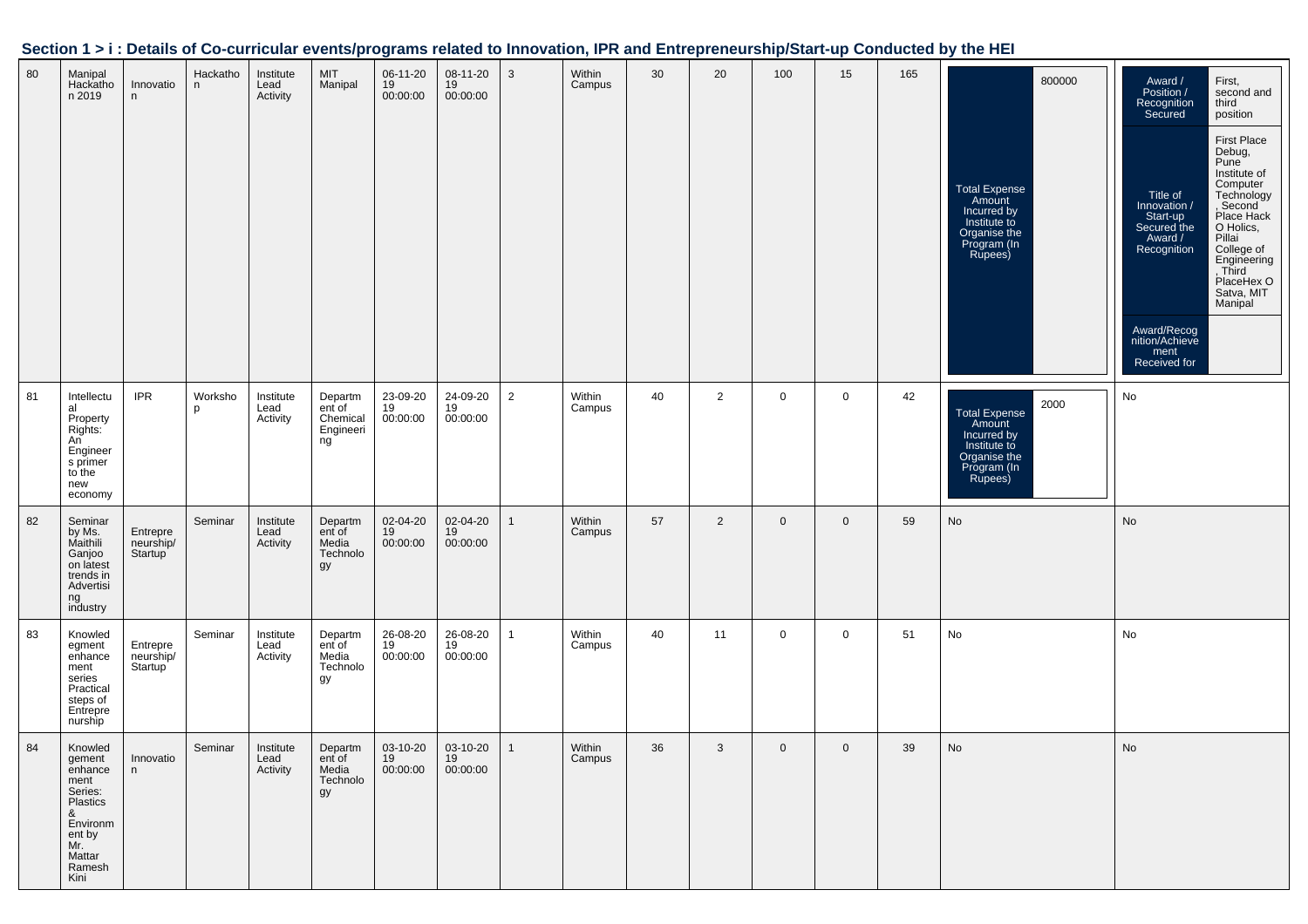| 85 | 8th<br>Manipal<br>Media<br>Congress<br>$2020 -$<br><b>AICTE</b><br>sponsore<br>d | Innovatio<br>n | Conferen<br>ce | Institute<br>Lead<br>Activity | Departm<br>ent of<br>Media<br>Technolo<br>gy | 03-02-20<br>20<br>00:00:00 | 03-02-20<br>20<br>00:00:00 | $\overline{1}$ | Within<br>Campus | 22 | 9              | 2            | 5            | 38 | 274000<br><b>Total Expense</b><br>Amount<br>Incurred by<br>Institute to<br>Organise the<br>Program (In<br>Rupees) | Best<br>Research<br>Paper<br>(Research<br>Award /<br>Scholar<br>Position /<br>Recognition<br>Secured<br>category),<br><b>Best</b><br>Research<br>Paper<br>(Student<br>category)<br>Modelling<br>of cellulosic<br>substrate<br>related<br>runability<br>printability<br>issues in<br>dry tones<br>based<br>Title of<br>Innovation /<br>digital<br>Start-up<br>Secured the<br>printing<br>techniques<br>Award /<br>(Best<br>Recognition<br>Research)<br>Review on<br>the various<br>processes<br>used in<br>additive<br>manufacturi<br>ng industry<br>(Student)<br>Award/Recog<br>nition/Achieve<br>ment<br>Received for |
|----|----------------------------------------------------------------------------------|----------------|----------------|-------------------------------|----------------------------------------------|----------------------------|----------------------------|----------------|------------------|----|----------------|--------------|--------------|----|-------------------------------------------------------------------------------------------------------------------|------------------------------------------------------------------------------------------------------------------------------------------------------------------------------------------------------------------------------------------------------------------------------------------------------------------------------------------------------------------------------------------------------------------------------------------------------------------------------------------------------------------------------------------------------------------------------------------------------------------------|
| 86 | <b>IEEESB</b><br>M<br>Hackatho<br>n                                              | Innovatio<br>n | Hackatho<br>n  | Institute<br>Lead<br>Activity | <b>CSE</b>                                   | 09-02-20<br>20<br>00:00:00 | 10-02-20<br>20<br>00:00:00 | $\overline{2}$ | Within<br>Campus | 20 | $\overline{1}$ | 38           | $\mathbf{0}$ | 59 | No                                                                                                                | No                                                                                                                                                                                                                                                                                                                                                                                                                                                                                                                                                                                                                     |
| 87 | Innovatio<br>ns in<br>Kaavi Art                                                  | Innovatio<br>n | Worksho<br>p   | Institute<br>Lead<br>Activity | <b>MSAP</b>                                  | 22-01-20<br>20<br>00:00:00 | 22-01-20<br>20<br>00:00:00 | $\overline{1}$ | Within<br>Campus | 40 | 3              | $\mathbf 0$  | $\mathbf 0$  | 43 | 16121<br><b>Total Expense</b><br>Amount<br>Incurred by<br>Institute to<br>Organise the<br>Program (In<br>Rupees)  | No                                                                                                                                                                                                                                                                                                                                                                                                                                                                                                                                                                                                                     |
| 88 | Innovatio<br>ns in<br>Kaavi Art                                                  | Innovatio<br>n | Worksho<br>p   | Institute<br>Lead<br>Activity | <b>MSAP</b>                                  | 30-01-20<br>20<br>00:00:00 | 30-01-20<br>20<br>00:00:00 | $\mathbf{1}$   | Within<br>Campus | 40 | 3              | $\mathbf{0}$ | $\mathbf 0$  | 43 | <b>Total Expense</b><br>16121<br>Amount<br>Incurred by<br>Institute to<br>Organise the<br>Program (In<br>Rupees)  | No                                                                                                                                                                                                                                                                                                                                                                                                                                                                                                                                                                                                                     |

|  |  |  |  |  |  |  |  |  |  |  |  |  |  |  | Name of program Program Organizin Organizin Program Program Program Participa Total Awards/R Award Title of Had institute spent expenses Did any of the participants<br>Smo Program Program g Agency g Agency Start Program Durat |  |
|--|--|--|--|--|--|--|--|--|--|--|--|--|--|--|-----------------------------------------------------------------------------------------------------------------------------------------------------------------------------------------------------------------------------------|--|
|--|--|--|--|--|--|--|--|--|--|--|--|--|--|--|-----------------------------------------------------------------------------------------------------------------------------------------------------------------------------------------------------------------------------------|--|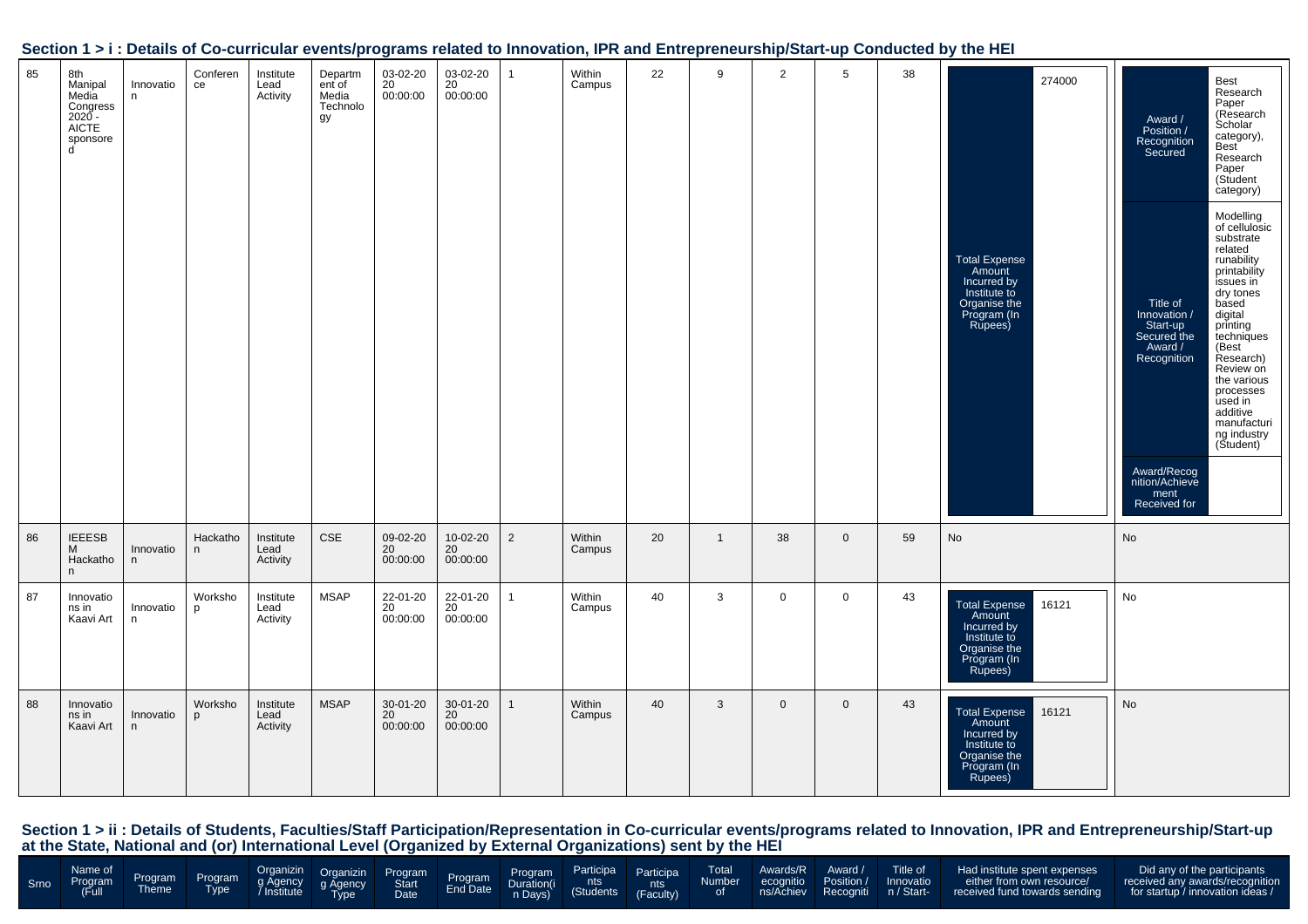|                | Name)                                                                                                              |                 |                | Name                                                                                                    |                                               |                            |                            |                | $\lambda$      |                | Participa<br>nts | ements    | on<br>Secured                            | up<br>Secured<br>the<br>Award /<br>Recogniti<br><sub>on</sub> | delegation to participate /<br>represent the activity / event?                              | research |
|----------------|--------------------------------------------------------------------------------------------------------------------|-----------------|----------------|---------------------------------------------------------------------------------------------------------|-----------------------------------------------|----------------------------|----------------------------|----------------|----------------|----------------|------------------|-----------|------------------------------------------|---------------------------------------------------------------|---------------------------------------------------------------------------------------------|----------|
|                | Out-of-<br>the-box<br>idea on<br>how to<br>overcom<br>e barriers<br>to<br>innovatio<br>n in<br>education           | Innovatio<br>n  | Conferen<br>ce | New-<br>Zealand<br>India<br>Academi<br>c Council                                                        | Educatio<br>nal<br>Institute                  | 20-08-20<br>19<br>00:00:00 | 20-08-20<br>19<br>00:00:00 | $\mathbf{1}$   | $\mathbf 0$    | $\mathbf{1}$   | $\mathbf{1}$     | No        | $\sim$                                   | $\sim$                                                        | 15000<br><b>TotalTotal</b><br>Expense<br>Amount<br>Incurred by<br>Institute? (In<br>Rupees) | No       |
| $\overline{2}$ | Importan<br>ce of<br>Innovatio<br>n.                                                                               | Innovatio<br>n. | Conferen<br>ce | Welcomg<br>roup<br>Graduate<br>School of<br>Hotel<br>Administr<br>ation                                 | Educatio<br>nal<br>Institute                  | 21-08-20<br>19<br>00:00:00 | 21-08-20<br>19<br>00:00:00 | $\mathbf{1}$   | $\mathbf 0$    | $\mathbf{1}$   | $\mathbf{1}$     | No        | $\hspace{0.05cm} \ldots \hspace{0.05cm}$ | ---                                                           | No                                                                                          | No       |
| 3              | Prototpin<br>g<br>Innovatio<br>n in India                                                                          | Innovatio<br>n. | Conferen<br>ce | <b>XPOMET</b><br>Medicinal<br>e 360<br>Next-<br>generatio<br>n<br>Healthcar<br>e<br>Festival,<br>Berlin | Corporat<br>e/<br>Industry<br>Associáti<br>on | 10-10-20<br>19<br>00:00:00 | 12-10-20<br>19<br>00:00:00 | 3              | $\mathbf 0$    | $\mathbf{1}$   | $\mathbf{1}$     | No        | $\hspace{0.05cm} \ldots$                 | $\cdots$                                                      | 85000<br>TotalTotal<br>Expense<br>Amount<br>Incurred by<br>Institute? (In<br>Rupees)        | No       |
| $\overline{4}$ | Big<br>Rocks                                                                                                       | Innovatio<br>n  | Conferen<br>ce | PharmaQ<br>uora 20<br>Catalyzin<br>g<br>Research<br>Paradigm<br>, MCOPS                                 | Educatio<br>nal<br>Institute                  | 01-02-20<br>20<br>00:00:00 | 02-02-20<br>20<br>00:00:00 | $\overline{2}$ | $\mathbf{0}$   | $\mathbf{1}$   | $\mathbf{1}$     | <b>No</b> | $\hspace{0.05cm} \ldots \hspace{0.05cm}$ | ---                                                           | No                                                                                          | No       |
| 5              | Manipal<br>Research<br>Colloquiu<br>m                                                                              | Innovatio<br>n  | Conferen<br>ce | Manipal<br>Academy<br>of Higher<br>Educatio<br>n                                                        | Educatio<br>nal<br>Institute                  | 01-04-20<br>19<br>00:00:00 | 03-04-20<br>19<br>00:00:00 | 3              | 12             | 5              | 17               | No        | $\hspace{0.05cm} \ldots$                 | ---                                                           | No                                                                                          | No       |
| 6              | Internatio<br>nal<br>Conferen<br>ce on<br>Affordabl<br>e<br>Strategie<br>s for<br>Health<br>and<br>Environm<br>ent | Innovatio<br>n  | Conferen<br>ce | <b>NMAM</b><br>Institute<br>of<br>Technolo<br>gy, Nitte                                                 | Educatio<br>nal<br>Institute                  | 23-05-20<br>19<br>00:00:00 | 24-05-20<br>19<br>00:00:00 | $\overline{2}$ | $\overline{4}$ | $\overline{2}$ | 6                | <b>No</b> | $---$                                    | $---$                                                         | No                                                                                          | No       |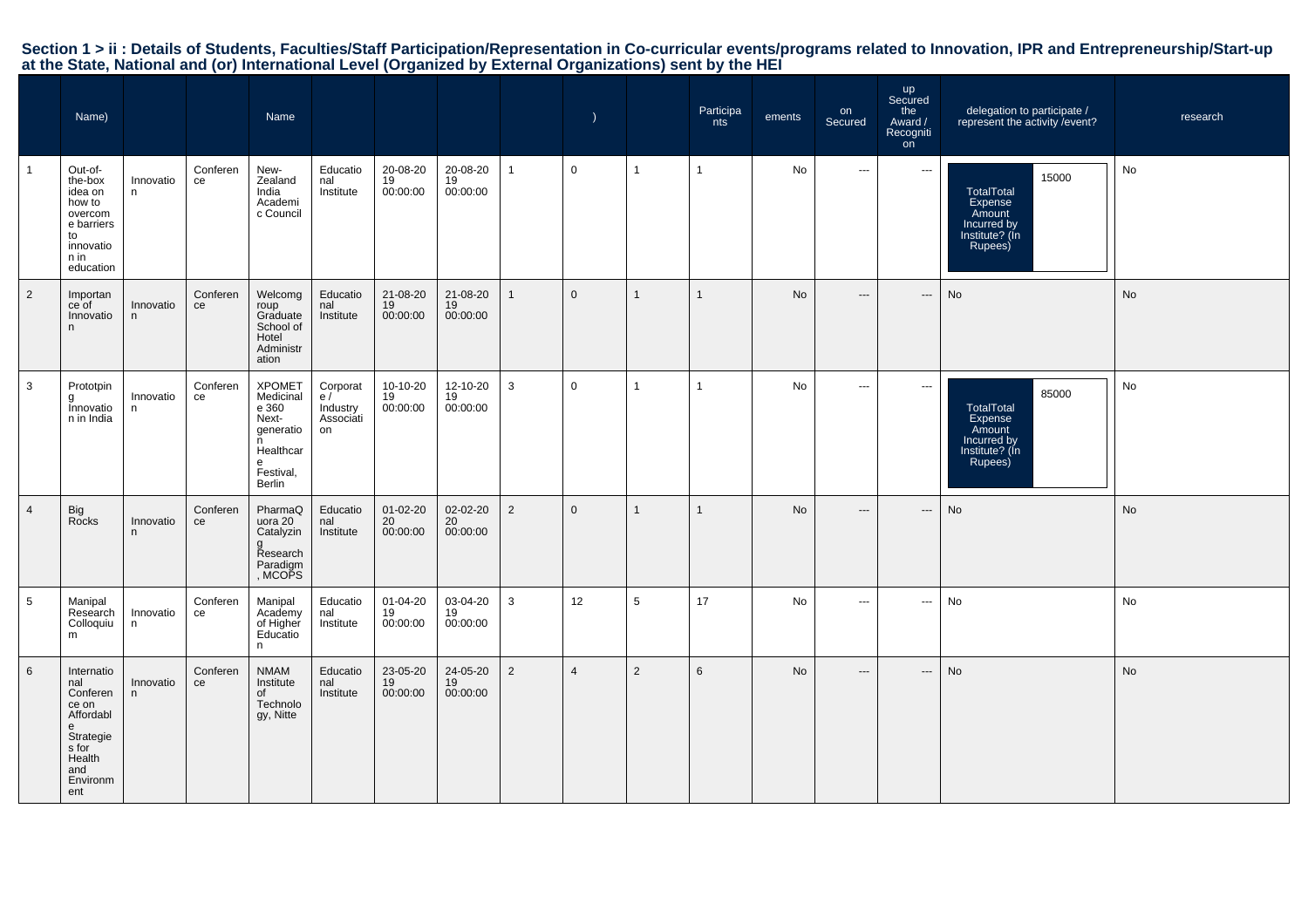|  |                                                                                                           |  |  | Section 1 > ii : Details of Students, Faculties/Staff Participation/Representation in Co-curricular events/programs related to Innovation, IPR and Entrepreneurship/Start-up |  |
|--|-----------------------------------------------------------------------------------------------------------|--|--|------------------------------------------------------------------------------------------------------------------------------------------------------------------------------|--|
|  | at the State, National and (or) International Level (Organized by External Organizations) sent by the HEI |  |  |                                                                                                                                                                              |  |

| $\overline{7}$ | Patient<br>Safety<br>Awarene<br>ss Week                                                                           | Innovatio<br>n. | B-Plan<br>Competiti<br>ons | KMC,Ma<br>nipal                                                                                                 | Educatio<br>nal<br>Institute                  | 17-09-20<br>19<br>00:00:00 | 24-09-20<br>19<br>00:00:00 | 8              | 20 | $\overline{2}$ | 22 | Yes | <b>Best</b><br>Poster<br>Award | Affordabl<br>$\mathsf{e}$<br>Strategie<br>s for<br>Health<br>and<br>Environm<br>ent                                                                         | No                                                                                          | <b>Best Poster</b><br>Award /<br>Position /<br>Award<br>Recognition<br>Secured<br>Affordable<br>Title of<br>Strategies<br>Innovation /<br>for Health<br>Start-up<br>Secured the<br>and<br>Environmen<br>Award /<br>Recognition<br>t<br>Award/Recog<br>Idea/Innova<br>nition/Achieve<br>tion/Prototy<br>pe<br>ment<br>Received for                                                                                    |  |
|----------------|-------------------------------------------------------------------------------------------------------------------|-----------------|----------------------------|-----------------------------------------------------------------------------------------------------------------|-----------------------------------------------|----------------------------|----------------------------|----------------|----|----------------|----|-----|--------------------------------|-------------------------------------------------------------------------------------------------------------------------------------------------------------|---------------------------------------------------------------------------------------------|----------------------------------------------------------------------------------------------------------------------------------------------------------------------------------------------------------------------------------------------------------------------------------------------------------------------------------------------------------------------------------------------------------------------|--|
| 8              | National<br>Conferen<br>ce of<br>Associati<br>on of<br>Pharmac<br>Teachers<br>of India<br>(APTI<br>2019           | Innovatio<br>n. | Conferen<br>ce             | Associati<br>on of<br>Pharmac<br>Teachers<br>of India                                                           | Non-<br>Govt.<br>Agencies                     | 10-10-20<br>19<br>00:00:00 | 11-10-20<br>19<br>00:00:00 | $\overline{2}$ | 5  | $\overline{4}$ | 9  | Yes | First<br>prize for<br>e-poster | Patient<br>Safety                                                                                                                                           | 12000<br><b>TotalTotal</b><br>Expense<br>Amount<br>Incurred by<br>Institute? (In<br>Rupees) | Award /<br>First prize<br>Position /<br>for e-poster<br>Recognition<br>Secured<br>Patient<br>Title of<br>Innovation /<br>Safety<br>Start-up<br>Secured the<br>Award /<br>Recognition<br>Award/Recog<br>Idea/Innova<br>nition/Achieve<br>tion/Prototy<br>ment<br>pe<br>Received for                                                                                                                                   |  |
| 9              | Internatio<br>nal<br>Conferen<br>ce on<br>Nanoscie<br>nce and<br>Photonic<br>s for<br>Medical<br>Applicatio<br>ns | Innovatio<br>n  | Conferen<br>ce             | Departm<br>ent of<br>Atomic<br>and<br>Molecular<br>Physics,<br>Manipal<br>Academy<br>of Higher<br>Educatio<br>n | Educatio<br>nal<br>Institute                  | 28-12-20<br>19<br>00:00:00 | 30-12-20<br>19<br>00:00:00 | 3              | 10 | 2              | 12 | Yes | Young<br>Research<br>er Award  | In-Silico<br>Evaluatio<br>n of the<br>Role of<br>Phytoche<br>micals in<br>Alzheime<br>rs<br><b>Disease</b><br>through<br>WNT<br>signaling<br>modulatio<br>n | No                                                                                          | Award /<br>Young<br>Position /<br>Researcher<br>Recognition<br>Award<br>Secured<br>In-Silico<br>Evaluation<br>of the Role<br>Title of<br>of<br>Phytochemi<br>Innovation /<br>cals in<br>Start-up<br>Secured the<br>Alzheimers<br>Award /<br><b>Disease</b><br>Recognition<br>through<br>WNT<br>signaling<br>modulation<br>Award/Recog<br>Idea/Innova<br>nition/Achieve<br>tion/Prototy<br>ment<br>pe<br>Received for |  |
| 10             | 71st<br>Indian<br>Pharmac<br>eutical<br>Congress<br>(IPC)                                                         | Innovatio<br>n  | Conferen<br>ce             | 71st<br>Indian<br>Pharmac<br>eutical<br>Congress<br>(IPC)                                                       | Corporat<br>e/<br>Industry<br>Associati<br>on | 20-12-20<br>19<br>00:00:00 | 22-12-20<br>19<br>00:00:00 | 3              | 40 | 10             | 50 | No  | $\cdots$                       | $\overline{\phantom{a}}$                                                                                                                                    | <b>TotalTotal</b><br>15000<br>Expense<br>Amount<br>Incurred by<br>Institute? (In<br>Rupees) | No                                                                                                                                                                                                                                                                                                                                                                                                                   |  |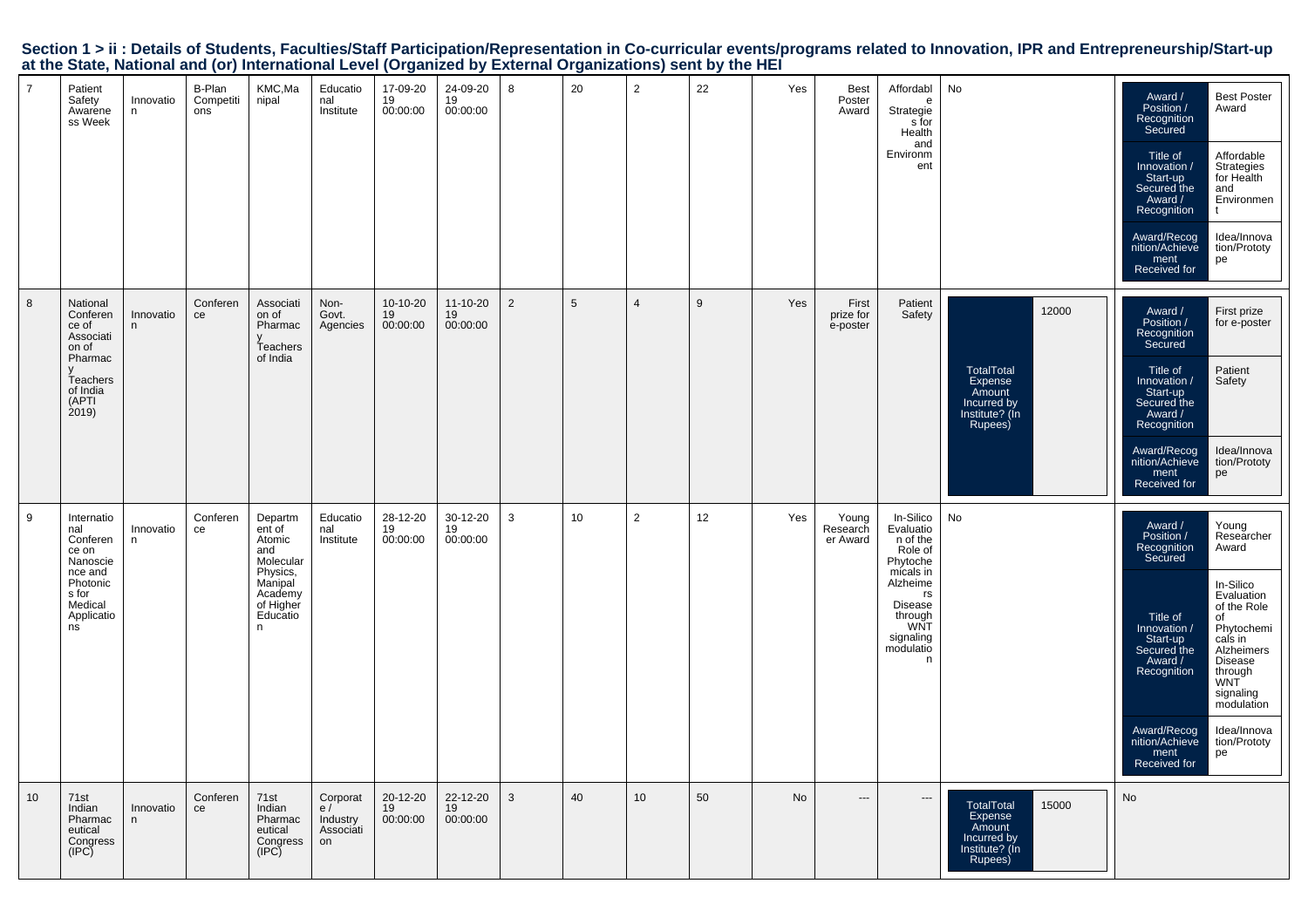|    |                                                                                                        |                |                | at the state; hattend, and (s), mornatenal services and squilled by                                  |                              |                            |                            |                | $\frac{1}{2}$   |                |    |     |                                               |                                                                                                                                |           |                                                                                                                                                                                           |                                                                                                                                                                                                       |
|----|--------------------------------------------------------------------------------------------------------|----------------|----------------|------------------------------------------------------------------------------------------------------|------------------------------|----------------------------|----------------------------|----------------|-----------------|----------------|----|-----|-----------------------------------------------|--------------------------------------------------------------------------------------------------------------------------------|-----------|-------------------------------------------------------------------------------------------------------------------------------------------------------------------------------------------|-------------------------------------------------------------------------------------------------------------------------------------------------------------------------------------------------------|
| 11 | National<br>Conferen<br>ce on<br>Antibiotic<br>Resistan<br>ce-A<br>Global<br>update,                   | Innovatio<br>n | Conferen<br>ce | <b>MPH</b><br>program<br>$\overline{C}$<br>Prasanna<br>School of<br>Public<br>Health,<br><b>MAHE</b> | Educatio<br>nal<br>Institute | 14-11-20<br>19<br>00:00:00 | 14-11-20<br>19<br>00:00:00 | $\overline{1}$ | 10 <sub>1</sub> | $\overline{2}$ | 12 | Yes | Best<br>Poster<br>Award                       | How<br>good is<br>the<br>Quality of<br>YouTube<br>Video<br>communi<br>cation for<br>Antibiotic<br>Resistan<br>ce               | No        | Award /<br>Position /<br>Recognition<br>Secured<br>Title of<br>Innovation /<br>Start-up<br>Secured the<br>Award /<br>Recognition<br>Award/Recog<br>nition/Achieve<br>ment<br>Received for | <b>Best Poster</b><br>Award<br>How good<br>is the<br>Quality of<br>YouTube<br>Video<br>communica<br>tion for<br>Antibiotic<br>Resistance<br>Idea/Innova<br>tion/Prototy<br>pe                         |
| 12 | Internatio<br>nal<br>Conferen<br>ce on<br>Advance<br>s in<br>Chemical<br>and<br>Materials<br>Sciences, | Innovatio<br>n | Conferen<br>ce | Mangalor<br>e<br><b>Universit</b><br>Mangalor<br>e                                                   | Educatio<br>nal<br>Institute | 17-10-20<br>19<br>00:00:00 | 18-10-20<br>19<br>00:00:00 | $\overline{2}$ | $6\overline{6}$ | 2              | 8  | No  | $\cdots$                                      | $\overline{\phantom{a}}$                                                                                                       | <b>No</b> | No                                                                                                                                                                                        |                                                                                                                                                                                                       |
| 13 | Internatio<br>nal<br>Conferen<br>ce<br>SPER-<br>Bangkok<br>2019                                        | Innovatio<br>n | Conferen<br>ce | Society<br>of<br>Pharmac<br>eutical<br>Educatio<br>n and<br>Research<br>(SPER).                      | Non-<br>Govt.<br>Agencies    | 03-10-20<br>19<br>00:00:00 | 04-10-20<br>19<br>00:00:00 | $\overline{2}$ | 2               | -1             | 3  | Yes | <b>Best Oral</b><br>Presentat<br>ion<br>Award | In-silico<br>and In-<br>vitro<br>acetylcho<br>linesteras<br>e<br>inhibitory<br>activity of<br>some<br>natural<br>compoun<br>ds | No        | Award /<br>Position /<br>Recognition<br>Secured<br>Title of<br>Innovation /<br>Start-up<br>Secured the<br>Award /<br>Recognition<br>Award/Recog<br>nition/Achieve<br>ment<br>Received for | <b>Best Oral</b><br>Presentatio<br>n Award<br>In-silico and<br>In-vitro<br>acetylcholin<br>esterase<br>inhibitory<br>activity of<br>some<br>natural<br>compounds<br>Idea/Innova<br>tion/Prototy<br>pe |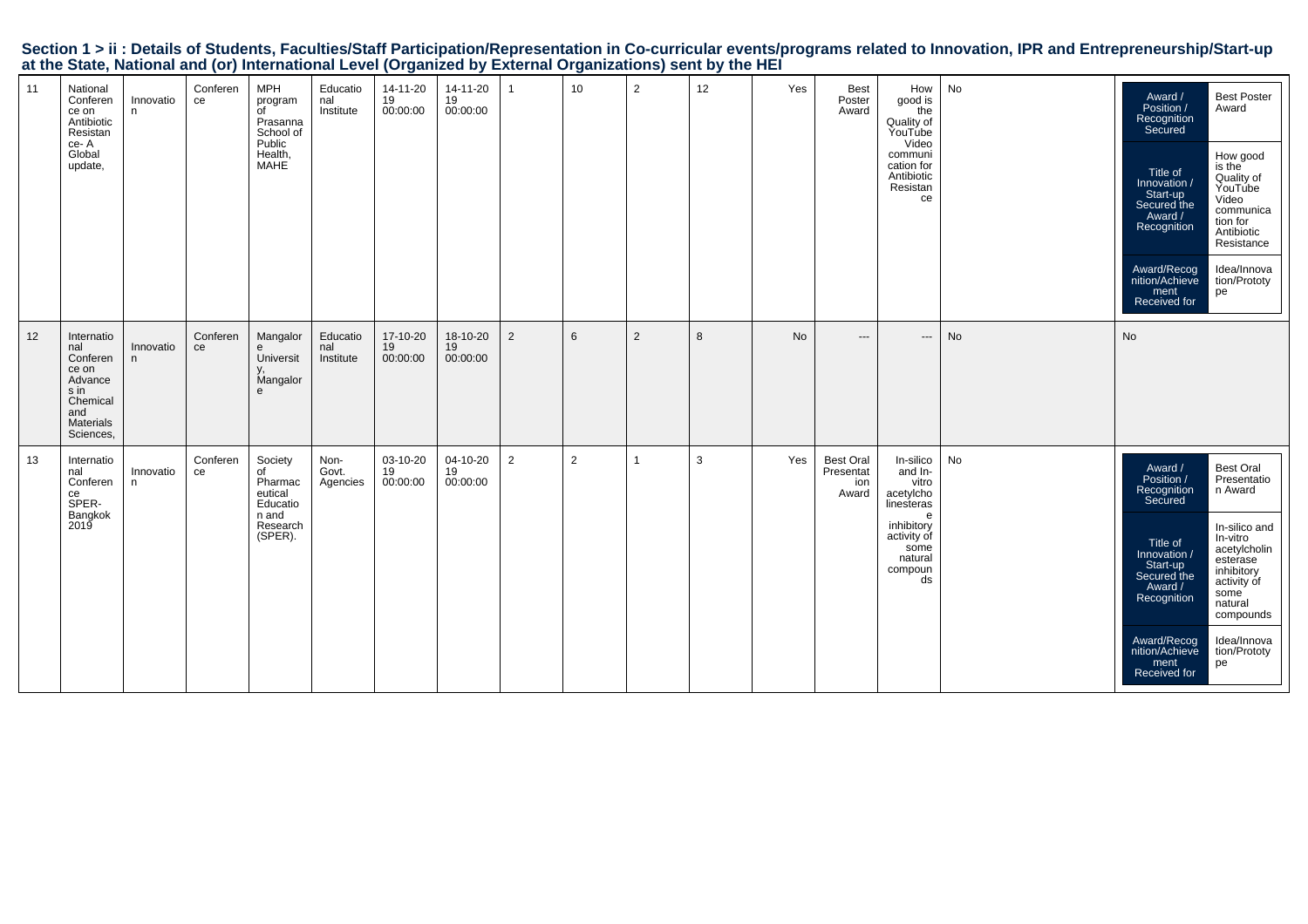|    |                                                                                                                                                                                    |                 |                |                                                                                                                                                                                    | $\alpha$ and state, national and (si) international Ecro, (sigameou by |                            |                            |                |                |                | $\sum_{i=1}^{n}$ |     |                                               |                                                                                                                                                 |                                                                                              |                                                                                                                                                                                           |                                                                                                                                                                                                                    |
|----|------------------------------------------------------------------------------------------------------------------------------------------------------------------------------------|-----------------|----------------|------------------------------------------------------------------------------------------------------------------------------------------------------------------------------------|------------------------------------------------------------------------|----------------------------|----------------------------|----------------|----------------|----------------|------------------|-----|-----------------------------------------------|-------------------------------------------------------------------------------------------------------------------------------------------------|----------------------------------------------------------------------------------------------|-------------------------------------------------------------------------------------------------------------------------------------------------------------------------------------------|--------------------------------------------------------------------------------------------------------------------------------------------------------------------------------------------------------------------|
| 14 | <b>SYMBIO</b><br>$T_{2019, a}$<br>national<br>level<br>symposiu<br>m<br>organize<br>d by<br>Departm<br>ent of<br>Biotechn<br>ology and<br>Institution<br>of<br>Engineer<br>s, Biot | Innovatio<br>n  | Conferen<br>ce | Departm<br>ent of<br>Biotechn<br>ology and<br>Institution<br>of<br>Engineer<br>Biotechn<br>ology<br>Chapter<br>(IEBT),<br>Manipal<br>Institute<br>of<br>Technolo<br>gy,<br>Manipal | Educatio<br>nal<br>Institute                                           | 26-09-20<br>19<br>00:00:00 | 26-09-20<br>19<br>00:00:00 | $\mathbf{1}$   | 15             | 5              | 20               | Yes | <b>Best Oral</b><br>Presentat<br>ion<br>Award | Liposoma<br>nanoform<br>ulations<br>of an<br>anticance<br>r drug for<br>the<br>effective<br>treatment<br>of breast<br>cancer                    | No                                                                                           | Award /<br>Position /<br>Recognition<br>Secured<br>Title of<br>Innovation /<br>Start-up<br>Secured the<br>Award /<br>Recognition<br>Award/Recog<br>nition/Achieve<br>ment                 | <b>Best Oral</b><br>Presentatio<br>n Award<br>Liposomal<br>nanoformul<br>ations of an<br>anticancer<br>drug for the<br>effective<br>treatment of<br>breast<br>cancer<br>Idea/Innova<br>tion/Prototy<br>pe          |
|    |                                                                                                                                                                                    |                 |                |                                                                                                                                                                                    |                                                                        |                            |                            |                |                |                |                  |     |                                               |                                                                                                                                                 |                                                                                              | Received for                                                                                                                                                                              |                                                                                                                                                                                                                    |
| 15 | 2nd<br>Internatio<br>nal<br>Conferen<br>ce on<br>Fostering<br>Interdisci<br>plinary<br>Research<br>in Health<br>Sciences<br><b>(ICFIRHS</b>                                        | Innovatio<br>n. | Conferen<br>ce | <b>AIMST</b><br>Universit<br>Malaysia                                                                                                                                              | Educatio<br>nal<br>Institute                                           | 14-09-20<br>19<br>00:00:00 | 15-09-20<br>19<br>00:00:00 | $\overline{2}$ | $\overline{4}$ | $\overline{4}$ | 8                | Yes | <b>Best Oral</b><br>Presentat<br>ion<br>Award | A study<br>on<br>identifyin<br>g factors<br>affecting<br>Universit<br>у-<br>Industry<br>Technolo<br>gy<br>transfer<br>Indian<br>Perspecti<br>ve | 50000<br><b>TotalTotal</b><br>Expense<br>Amount<br>Incurred by<br>Institute? (In<br>Rupees)  | Award /<br>Position /<br>Recognition<br>Secured<br>Title of<br>Innovation /<br>Start-up<br>Secured the<br>Award /<br>Recognition<br>Award/Recog<br>nition/Achieve<br>ment<br>Received for | <b>Best Oral</b><br>Presentatio<br>n Award<br>A study on<br>identifying<br>factors<br>affecting<br>University-<br>Industry<br>Technology<br>transfer<br>Indian<br>Perspective<br>Idea/Innova<br>tion/Prototy<br>pe |
| 16 | Internatio<br>nal<br>Conferen<br>ce on<br>Translati<br>onal<br>Research<br>Strategie<br>s for<br>Drug<br>Discover<br>y and<br>Clinical<br>Develop<br>ment                          | Innovatio<br>n  | Conferen<br>ce | CRC<br>Pharma<br>LLC,<br>New<br>Jersey,<br>USA.                                                                                                                                    | Corporat<br>e/<br>Industry<br>Associati<br>on                          | 20-07-20<br>19<br>00:00:00 | 21-07-20<br>19<br>00:00:00 | $\overline{2}$ | 1              | $\mathbf{1}$   | $\overline{2}$   | Yes | <b>Best</b><br>Poster<br>Award                | Populatio<br>n<br>Approach<br>Pharmac<br>okinetic<br>Modeling<br>0f<br>Amionph<br>ylline in<br>Preterm<br>Neonates                              | 800000<br><b>TotalTotal</b><br>Expense<br>Amount<br>Incurred by<br>Institute? (In<br>Rupees) | Award /<br>Position /<br>Recognition<br>Secured<br>Title of<br>Innovation /<br>Start-up<br>Secured the<br>Award /<br>Recognition<br>Award/Recog<br>nition/Achieve<br>ment<br>Received for | <b>Best Poster</b><br>Award<br>Population<br>Approach<br>Pharmacoki<br>netic<br>Modeling of<br>Amionphylli<br>ne in<br>Preterm<br>Neonates<br>Idea/Innova<br>tion/Prototy<br>pe                                    |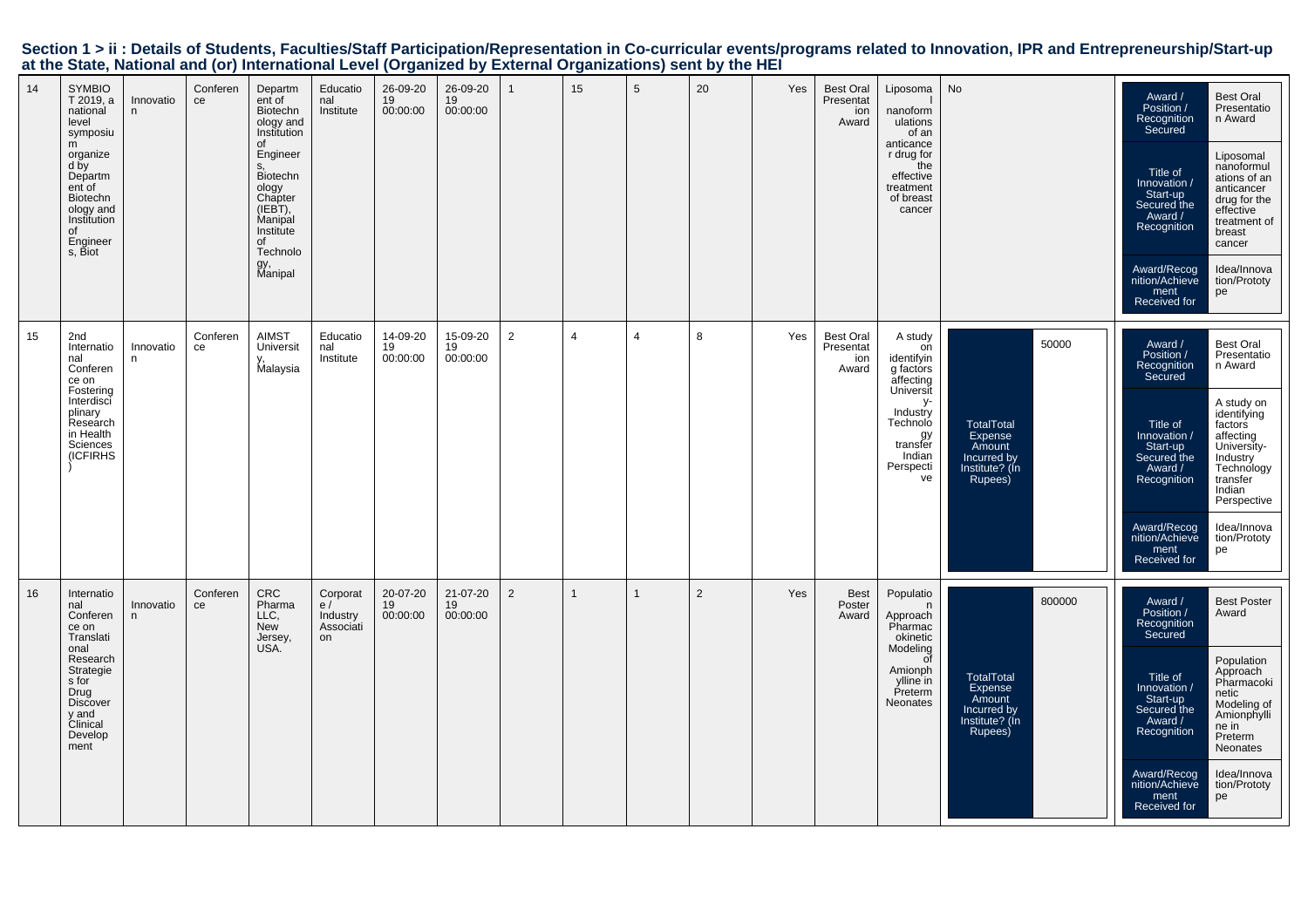| 17 | <b>PCP</b><br>Intercon<br>2020                                                        | Innovatio<br>n | Conferen<br>ce | Pushpagi<br>ri college<br>of<br>pharmac<br>Thiruvalla<br>, Kerala | Educatio<br>nal<br>Institute | 03-01-20<br>20<br>00:00:00 | 04-01-20<br>20<br>00:00:00 | $\overline{2}$ | 30  | 10 | 40  | Yes | 3rd Rank<br>- Oral<br>Presentat<br>ion              | A study<br>on<br>cognitive<br>function<br>and<br>blood<br>glucose<br>level as<br>an effect<br>of<br>propranol<br>ol<br>therapy          | No                                                                                  | 3rd Rank -<br>Award /<br>Position /<br>Oral<br>Recognition<br>Presentatio<br>Secured<br>n.<br>A study on<br>cognitive<br>Title of<br>function<br>Innovation /<br>and blood<br>Start-up<br>glucose<br>Secured the<br>level as an<br>Award /<br>effect of<br>Recognition<br>propranolol<br>therapy<br>Award/Recog<br>Idea/Innova<br>nition/Achieve<br>tion/Prototy<br>ment<br>pe<br>Received for                      |
|----|---------------------------------------------------------------------------------------|----------------|----------------|-------------------------------------------------------------------|------------------------------|----------------------------|----------------------------|----------------|-----|----|-----|-----|-----------------------------------------------------|-----------------------------------------------------------------------------------------------------------------------------------------|-------------------------------------------------------------------------------------|---------------------------------------------------------------------------------------------------------------------------------------------------------------------------------------------------------------------------------------------------------------------------------------------------------------------------------------------------------------------------------------------------------------------|
| 18 | Advance<br>s in<br>Pharmac<br>eutical<br>and<br>Health<br>sciences<br>(ICAPHS<br>2020 | Innovatio<br>n | Conferen<br>ce | <b>NITTE</b><br>Universit                                         | Educatio<br>nal<br>Institute | 20-02-20<br>20<br>00:00:00 | 22-02-20<br>20<br>00:00:00 | 3              | 10  | 2  | 12  | Yes | Woman<br>Scientist<br>Award                         | Best<br>Women<br>Scientist                                                                                                              | <b>No</b>                                                                           | Award /<br>Woman<br>Position /<br>Scientist<br>Recognition<br>Award<br>Secured<br>Best<br>Title of<br>Women<br>Innovation /<br>Start-up<br>Scientist<br>Secured the<br>Award /<br>Recognition<br>Award/Recog<br>nition/Achieve<br>Idea/Innova<br>tion/Prototy<br>ment<br>pe<br>Received for                                                                                                                         |
| 19 | Manipal<br>Research<br>Colloquiu<br>m 2019                                            | Innovatio<br>n | Conferen<br>ce | Manipal<br>Academy<br>of Higher<br>Educatio<br>n.                 | Educatio<br>nal<br>Institute | 01-04-20<br>19<br>00:00:00 | 03-04-20<br>19<br>00:00:00 | $\mathbf{3}$   | 300 | 50 | 350 | Yes | <b>Best</b><br>Prize in<br>Oral<br>Presentat<br>ion | Develop<br>ment of<br>cost<br>effective,<br>portable<br>and<br>easy-to-<br>use<br>microsco<br>pic<br>device for<br>disease<br>detection | 5000<br>TotalTotal<br>Expense<br>Amount<br>Incurred by<br>Institute? (In<br>Rupees) | <b>Best Prize</b><br>Award /<br>Position /<br>in Oral<br>Recognition<br>Presentatio<br>Secured<br>n<br>Developme<br>nt of cost<br>Title of<br>effective,<br>Innovation /<br>portable<br>Start-up<br>and easy-<br>Secured the<br>to-use<br>Award /<br>microscopic<br>Recognition<br>device for<br>disease<br>detection<br>Award/Recog<br>Idea/Innova<br>nition/Achieve<br>tion/Prototy<br>ment<br>pe<br>Received for |
| 20 | Applicatio<br>ns of<br>Nano<br>Technolo<br>gy                                         | Innovatio<br>n | Seminar        | Manipal<br>Institute<br>of<br>Technolo<br>gy                      | Educatio<br>nal<br>Institute | 11-02-20<br>20<br>00:00:00 | 11-02-20<br>20<br>00:00:00 | $\mathbf{1}$   | 60  | 20 | 80  | No  | $\cdots$                                            | $---$                                                                                                                                   | No                                                                                  | No                                                                                                                                                                                                                                                                                                                                                                                                                  |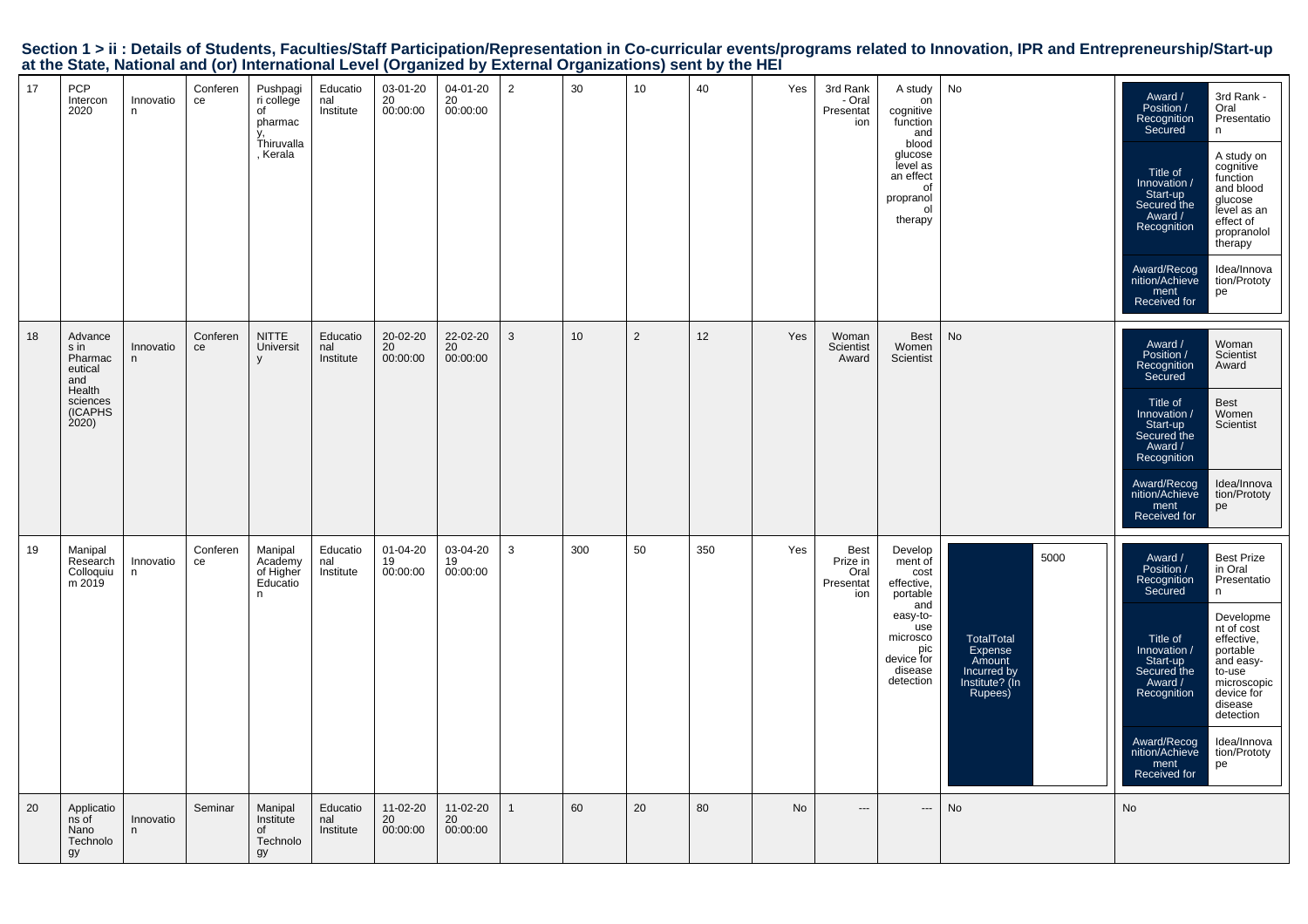| at the State, National and (or) international Level (Organized by External Organizations) sent by the HEI                                                                          |                |                |                                                                                                       |                               |                                              |                                |                |                |                |                |           |                                               |                                                                                                                                             |                                                                                              |                                                                                                                                                                                                                                                                                                                                                                                                              |
|------------------------------------------------------------------------------------------------------------------------------------------------------------------------------------|----------------|----------------|-------------------------------------------------------------------------------------------------------|-------------------------------|----------------------------------------------|--------------------------------|----------------|----------------|----------------|----------------|-----------|-----------------------------------------------|---------------------------------------------------------------------------------------------------------------------------------------------|----------------------------------------------------------------------------------------------|--------------------------------------------------------------------------------------------------------------------------------------------------------------------------------------------------------------------------------------------------------------------------------------------------------------------------------------------------------------------------------------------------------------|
| 21<br>7th PAN<br>IIM World<br>Manage<br>ment<br>Conferen<br>ce                                                                                                                     | Innovatio<br>n | Conferen<br>ce | Indian<br>Institute<br>of<br>Manage<br>ment                                                           | Educatio<br>nal<br>Institute  | $12 - 12 - 20$<br>$19 - 12 = 12$<br>00:00:00 | 14-12-20<br>19<br>00:00:00     | $\mathbf{3}$   | $\overline{0}$ | $\mathbf{1}$   | $\mathbf{1}$   | No        | $\sim$                                        | $\hspace{0.05cm} \cdots$                                                                                                                    | No                                                                                           | No                                                                                                                                                                                                                                                                                                                                                                                                           |
| 22<br>Asia<br>Internatio<br>nal<br>Conferen<br>ce on<br>Multidisci<br>plinary<br>Research<br>(AIMR19)<br>(Attended<br>by Mr.<br>Pranav<br>S. Joshi<br>and Mr.<br>Nithesh<br>Kumar) | Innovatio<br>n | Conferen<br>ce | The<br>Internatio<br>nal<br>Research<br>and<br>Develop<br>ment<br>Institution<br>(TIRDI),<br>Srilanka | Internatio<br>nal<br>Agencies | 10-05-20<br>19<br>00:00:00                   | 11-05-20<br>19<br>00:00:00     | 2              | $\overline{2}$ | $\mathbf{0}$   | 2              | Yes       | <b>Best</b><br>Research<br>Paper<br>Presenter | Awarnes<br>s of<br>online<br>presence<br>of printed<br>newspap<br>er among<br>the<br>readers<br>of coastal<br>Karnatak<br>a A Case<br>Study | 100000<br><b>TotalTotal</b><br>Expense<br>Amount<br>Incurred by<br>Institute? (In<br>Rupees) | Best<br>Award /<br>Position /<br>Recognition<br>Secured<br>Research<br>Paper<br>Presenter<br>Awarness<br>of online<br>presence of<br>Title of<br>printed<br>Innovation /<br>newspaper<br>among the<br>readers of<br>Start-up<br>Secured the<br>Award /<br>Recognition<br>coastal<br>Karnataka<br>A Case<br>Study<br>Award/Recog<br>Novel<br>nition/Achieve<br>Research<br>Paper/Work<br>ment<br>Received for |
| 23<br>Academi<br>c World<br>Internatio<br>nal<br>Conferen<br>ce<br>(Attended<br>by Dr.<br>by Dr.<br>Nagaraj<br>Kamath<br>and Mr.<br>Ramnath<br>Shenoy)                             | Innovatio<br>n | Conferen<br>ce | Academi<br>cs World                                                                                   | Internatio<br>nal<br>Agencies | 22-05-20<br>19<br>00:00:00                   | 23-05-20<br>19<br>00:00:00     | $\overline{2}$ | $\overline{2}$ | $\mathbf 0$    | $\overline{2}$ | Yes       | <b>Best</b><br>Paper                          | Comparis<br>on of<br>quality,<br>cost and<br>delivery<br>obtained<br>through<br>total<br>productio<br>n<br>manage<br>ment                   | 100000<br>TotalTotal<br>Expense<br>Amount<br>Incurred by<br>Institute? (In<br>Rupees)        | Award /<br>Position /<br><b>Best Paper</b><br>Recognition<br>Secured<br>Compariso<br>n of quality,<br>cost and<br>Title of<br>/ Innovation<br>delivery<br>delivery<br>through<br>total<br>Start-up<br>Secured the<br>Award /<br>Recognition<br>production<br>manageme<br>nt<br>Award/Recog<br>Novel<br>nition/Achieve<br>Research<br>Paper/Work<br>ment<br>Received for                                      |
| 24<br>Worksho<br>p on<br>Grant<br>Writing<br>Clinc<br>(Attended<br>by Mr.<br>Devichar<br>an R.)                                                                                    | Innovatio<br>n | Worksho<br>p   | MUTBI,<br>Advance<br>d<br>Research<br>Centre,<br>MAHE                                                 | Educatio<br>nal<br>Institute  | 13-07-20<br>19<br>00:00:00                   | $13-07-20$<br>$19$<br>00:00:00 | $\mathbf{1}$   | $\overline{0}$ | $\overline{1}$ | $\mathbf{1}$   | <b>No</b> | $\hspace{0.05cm} \cdots$                      | $\hspace{0.05cm} \cdots$                                                                                                                    | No                                                                                           | No                                                                                                                                                                                                                                                                                                                                                                                                           |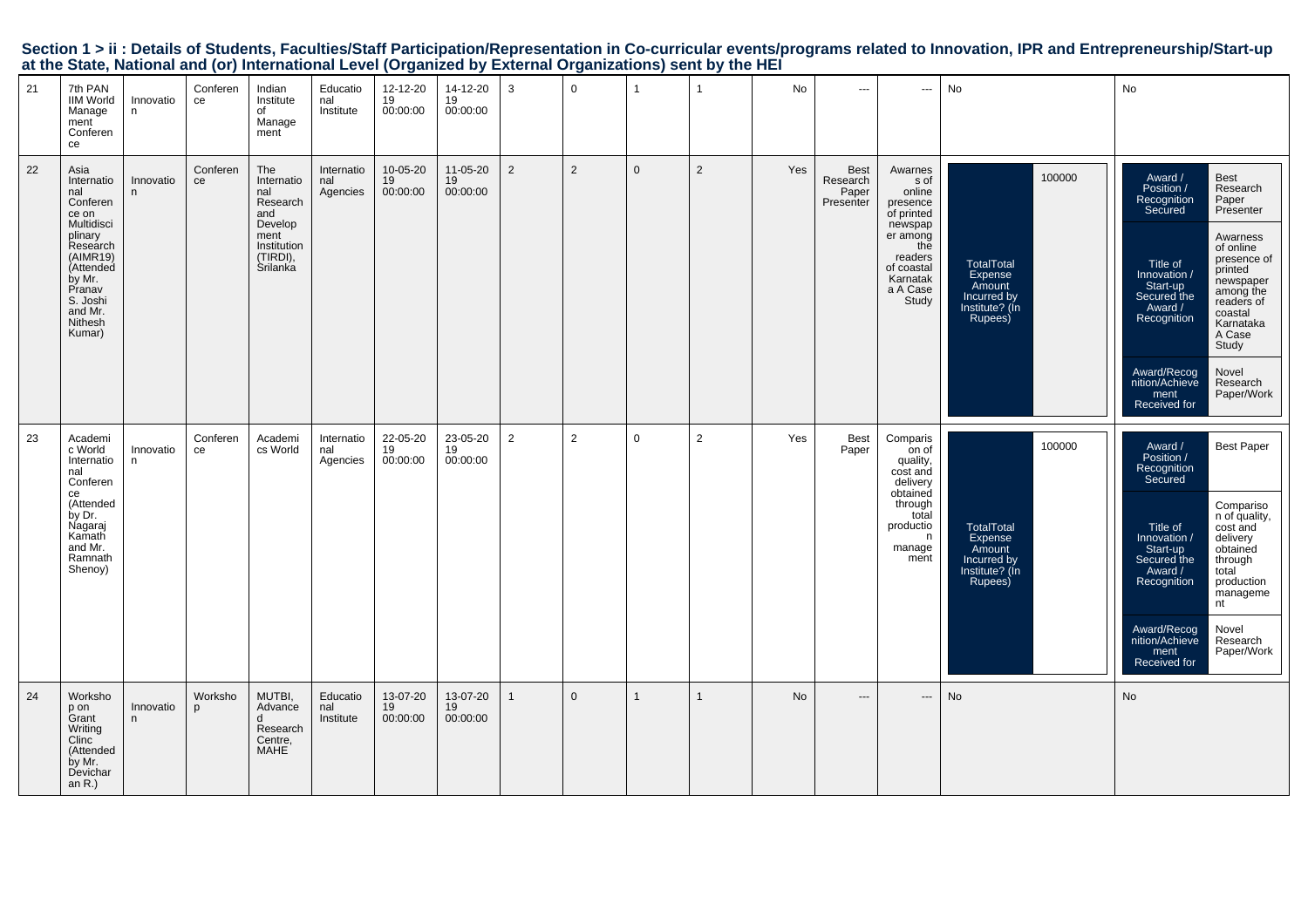| 25 | 9th<br>Internatio<br>nal<br>Conferen<br>ce on 3-D<br>Printing<br>and<br>Additive<br>Manfactu<br>ring<br>Technolo<br>gies AM<br>Ĭ9                                      | Innovatio<br>n | Conferen<br>ce | Additive<br>Manufact<br>uring<br>Society<br>of India,<br>Bangalor<br>e                | Corporat<br>e/<br>Industry<br>Associati<br>on | 06-09-20<br>19<br>00:00:00 | 07-09-20<br>19<br>00:00:00 | $\overline{2}$ | $\mathbf 0$    | $\overline{1}$ | -1             | No | $\cdots$                 | $\qquad \qquad - -$      | 10000<br><b>TotalTotal</b><br>Expense<br>Amount<br>Incurred by<br>Institute? (In<br>Rupees) | No |
|----|------------------------------------------------------------------------------------------------------------------------------------------------------------------------|----------------|----------------|---------------------------------------------------------------------------------------|-----------------------------------------------|----------------------------|----------------------------|----------------|----------------|----------------|----------------|----|--------------------------|--------------------------|---------------------------------------------------------------------------------------------|----|
| 26 | $3-D$<br>Printing<br>Internatio<br>nal<br>Conferen<br>ce<br>(Attended<br>by Mr.<br>Devichar<br>an R. and<br>Students)                                                  | Innovatio<br>n | Conferen<br>ce | Trinity<br>Media<br>and<br>Marketin<br>Solutions                                      | Corporat<br>e/<br>Industry<br>Associati<br>on | 29-11-20<br>19<br>00:00:00 | 30-11-20<br>19<br>00:00:00 | $\overline{2}$ | 8              | $\overline{1}$ | 9              | No | $\hspace{0.05cm} \ldots$ | $\hspace{0.05cm} \cdots$ | 10000<br><b>TotalTotal</b><br>Expense<br>Amount<br>Incurred by<br>Institute? (In<br>Rupees) | No |
| 27 | <b>IEEE</b><br>internatio<br>nal<br>conferen<br>ce on<br>Distribute<br>d<br>Computin<br>g, VLSI,<br>Electrical<br>Circuits<br>and<br>Robotics(<br><b>DISCOV</b><br>ER) | Innovatio<br>n | Conferen<br>ce | <b>IEEE</b>                                                                           | Internatio<br>nal<br>Agencies                 | 11-08-20<br>19<br>00:00:00 | 12-08-20<br>19<br>00:00:00 | $\overline{2}$ | $\mathbf 0$    | $\overline{1}$ | $\overline{1}$ | No | $\sim$ $\sim$            | $\hspace{0.05cm} \ldots$ | 8000<br><b>TotalTotal</b><br>Expense<br>Amount<br>Incurred by<br>Institute? (In<br>Rupees)  | No |
| 28 | National<br>Conferen<br>ce on<br>Microsyst<br>ems<br>Technolo<br>gies 2020                                                                                             | Innovatio<br>n | Conferen<br>ce | Central<br>Manufact<br>uring<br>Technolo<br>gy<br>Institute,<br>Bengalur<br>u.        | Educatio<br>nal<br>Institute                  | 05-03-20<br>20<br>00:00:00 | 06-03-20<br>20<br>00:00:00 | $\overline{2}$ | $\overline{0}$ | $\overline{1}$ | $\mathbf{1}$   | No | $---$                    | ---                      | No                                                                                          | No |
| 29 | Internatio<br>nal<br>Conferen<br>ce on<br>sustainab<br>le<br>developm<br>ent                                                                                           | Innovatio<br>n | Conferen<br>ce | KALASA<br>LINGAM<br><b>ACADEM</b><br>Y OF<br>RESEAR<br>CH AND<br><b>EDUCAT</b><br>ION | Educatio<br>nal<br>Institute                  | 18-12-20<br>19<br>00:00:00 | 20-12-20<br>19<br>00:00:00 | 3              | $\overline{0}$ | $\overline{1}$ | $\overline{1}$ | No | $\cdots$                 | $\qquad \qquad - -$      | No                                                                                          | No |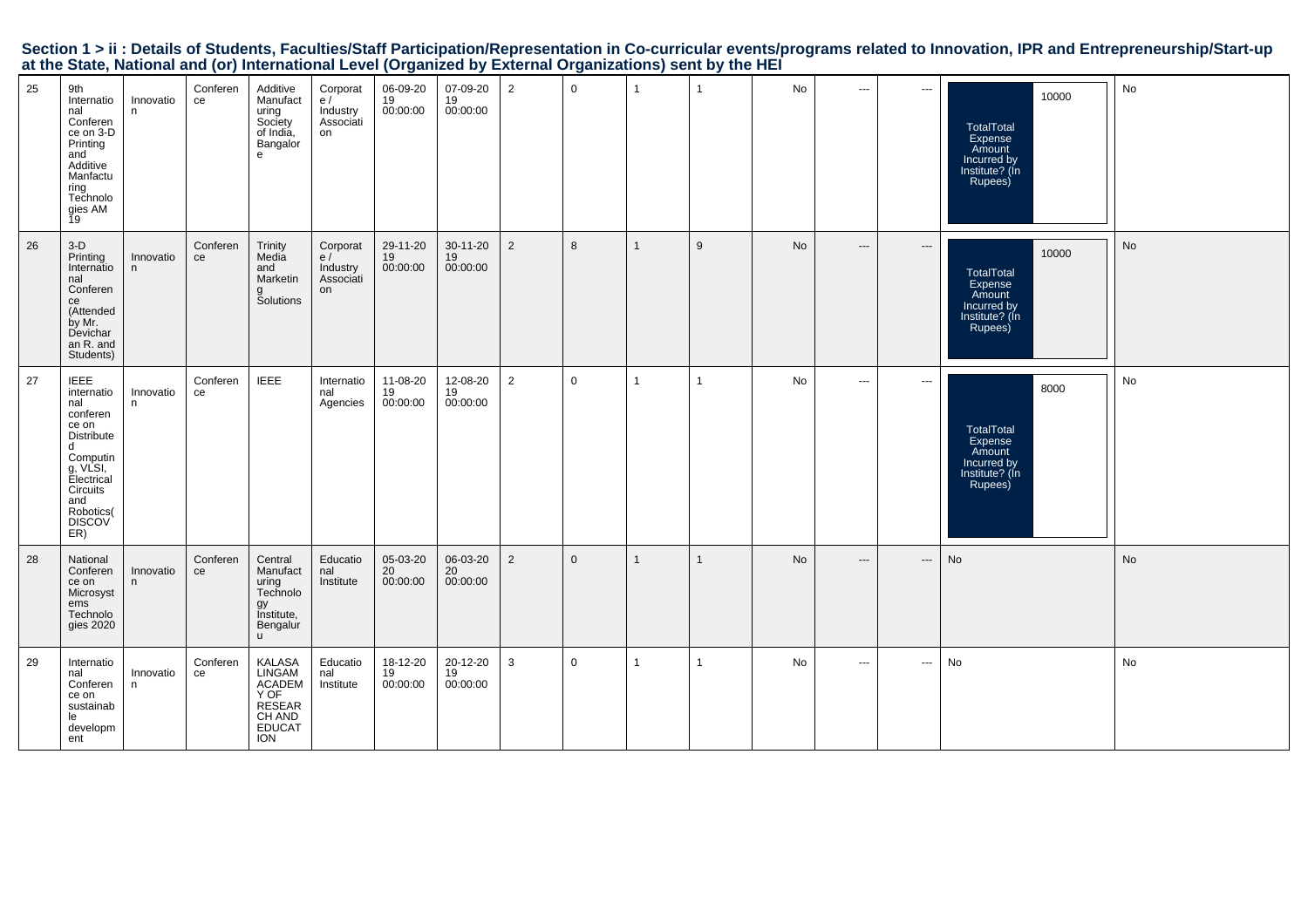| Section 1 > ii : Details of Students, Faculties/Staff Participation/Representation in Co-curricular events/programs related to Innovation, IPR and Entrepreneurship/Start-up |  |  |
|------------------------------------------------------------------------------------------------------------------------------------------------------------------------------|--|--|
| at the State, National and (or) International Level (Organized by External Organizations) sent by the HEI                                                                    |  |  |

| 30 | Five Day<br>MHRD<br>Sponsore<br>d SPARC<br>National<br>workshop<br>on<br>Advance<br>d<br>Resonant<br>Converte<br>rs for<br>Micro-<br>Grid and<br>Electric<br>Transport<br>ation | Innovatio<br>n                   | Motivatio<br>nal speak | NIT, Wara<br>ngal                                  | Educatio<br>nal<br>Institute  | 15-07-20<br>19<br>00:00:00 | 19-07-20<br>19<br>00:00:00 | $5\phantom{.0}$ | $\Omega$       | $\mathbf{1}$ | 1              | No  | $\qquad \qquad - -$                     | ---                                                                  | 10000<br>TotalTotal<br>Expense<br>Amount<br>Incurred by<br>Institute? (In<br>Rupees) | No                                                                                                                                                                                                                                                                                                                                         |
|----|---------------------------------------------------------------------------------------------------------------------------------------------------------------------------------|----------------------------------|------------------------|----------------------------------------------------|-------------------------------|----------------------------|----------------------------|-----------------|----------------|--------------|----------------|-----|-----------------------------------------|----------------------------------------------------------------------|--------------------------------------------------------------------------------------|--------------------------------------------------------------------------------------------------------------------------------------------------------------------------------------------------------------------------------------------------------------------------------------------------------------------------------------------|
| 31 | Florence,<br>Division<br>Conferen<br>ce                                                                                                                                         | Entrepre<br>neurship/<br>Startup | Motivatio<br>nal speak | Toastma<br>sters,<br>Division<br>F, District<br>41 | Internatio<br>nal<br>Agencies | 10-06-20<br>19<br>00:00:00 | 14-06-20<br>19<br>00:00:00 | 5               | $\overline{4}$ | $\mathbf 0$  | $\overline{4}$ | Yes | Winner in<br>and 2nd<br>Runner<br>Up in | Evaluatio<br>n<br>Contest,<br>Internatio<br>nal<br>Speech<br>Contest | No                                                                                   | Winner in<br>Award /<br>Position /<br>and 2nd<br>Runner Up<br>Recognition<br>Secured<br>in<br>Title of<br>Evaluation<br>Innovation /<br>Contest,<br>Internationa<br>Start-up<br>Secured the<br>I Speech<br>Award /<br>Contest<br>Recognition<br>Idea/Innova<br>Award/Recog<br>nition/Achieve<br>tion/Prototy<br>ment<br>pe<br>Received for |
| 32 | <b>NACDeC</b><br>$\mathbf{H}$                                                                                                                                                   | Innovatio<br>n                   | Innovatio<br>n Contest | IIT<br>Bombay -<br>AERO<br>Society                 | Non-<br>Govt.<br>Agencies     | 17-08-20<br>19<br>00:00:00 | 17-08-20<br>19<br>00:00:00 | 1               | 2              | $\mathbf{0}$ | $\overline{2}$ | Yes | 1 <sub>st</sub><br>Place                | <b>HALE</b><br>Aircraft                                              | No                                                                                   | 1 st Place<br>Award /<br>Position /<br>Recognition<br>Secured<br><b>HALE</b><br>Title of<br>Aircraft<br>Innovation /<br>Start-up<br>Secured the<br>Award /<br>Recognition<br>Award/Recog<br>nition/Achieve<br>Idea/Innova<br>tion/Prototy<br>ment<br>pe<br>Received for                                                                    |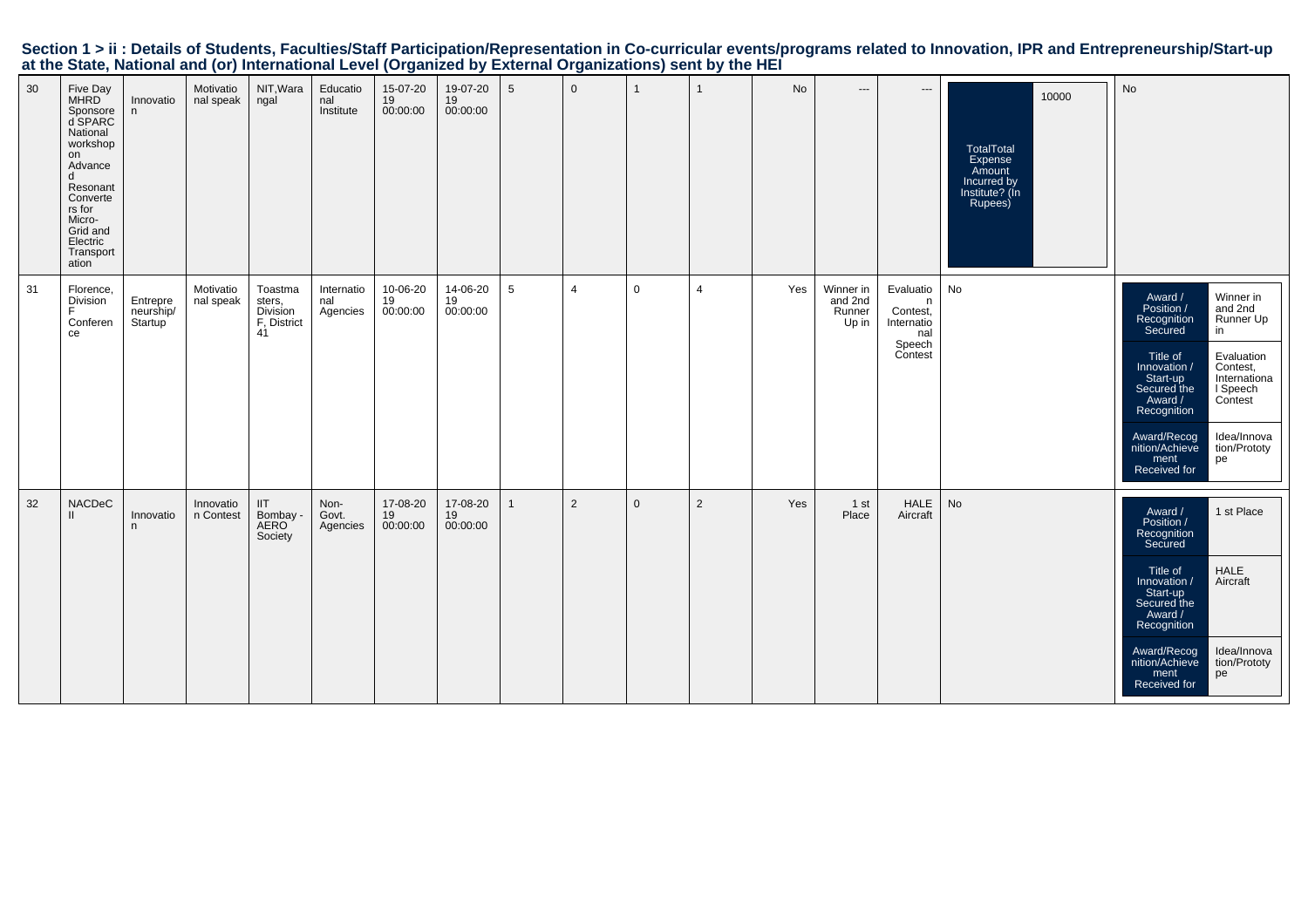|                                                                                                           |  | Section 1 > ii : Details of Students, Faculties/Staff Participation/Representation in Co-curricular events/programs related to Innovation, IPR and Entrepreneurship/Start-up |
|-----------------------------------------------------------------------------------------------------------|--|------------------------------------------------------------------------------------------------------------------------------------------------------------------------------|
| at the State, National and (or) International Level (Organized by External Organizations) sent by the HEI |  |                                                                                                                                                                              |

| 33 | <b>IEEESB</b><br>M<br>Hackatho<br>n                   | Innovatio<br>n | Hackatho<br>n | <b>IEEE</b><br>Student<br><b>Branch</b><br>Manipal                     | Educatio<br>nal<br>Institute | 09-02-20<br>20<br>00:00:00 | 10-02-20<br>20<br>00:00:00 | $\overline{2}$ | $\overline{2}$ | $\overline{0}$ | 2 | Yes | 3rd<br>position                   | Smart<br><b>IoT</b> lock                                                                           | No                                                                                    | Award /<br>Position /<br>Recognition<br>Secured<br>Title of<br>Innovation /<br>Start-up<br>Secured the<br>Award /<br>Recognition<br>Award/Recog<br>nition/Achieve<br>ment<br>Received for | 3rd position<br>Smart IoT<br>lock<br>Idea/Innova<br>tion/Prototy<br>pe                                                                                         |
|----|-------------------------------------------------------|----------------|---------------|------------------------------------------------------------------------|------------------------------|----------------------------|----------------------------|----------------|----------------|----------------|---|-----|-----------------------------------|----------------------------------------------------------------------------------------------------|---------------------------------------------------------------------------------------|-------------------------------------------------------------------------------------------------------------------------------------------------------------------------------------------|----------------------------------------------------------------------------------------------------------------------------------------------------------------|
| 34 | Stanford<br>Health<br>plus plus<br>Hackatho<br>n 2019 | Innovatio<br>n | Hackatho<br>n | Huang<br>Engineeri<br>ng<br>Centre,<br>Stanford<br>Universit<br>y, USA | Educatio<br>nal<br>Institute | 19-10-20<br>19<br>00:00:00 | 20-10-20<br>19<br>00:00:00 | 2              | 2              | $\overline{1}$ | 3 | Yes | <b>Ist Place</b>                  | Pedi-Po                                                                                            | 360000<br>TotalTotal<br>Expense<br>Amount<br>Incurred by<br>Institute? (In<br>Rupees) | Award /<br>Position /<br>Recognition<br>Secured<br>Title of<br>Innovation /<br>Start-up<br>Secured the<br>Award /<br>Recognition<br>Award/Recog<br>nition/Achieve<br>ment<br>Received for | <b>Ist Place</b><br>Pedi-Po<br>Idea/Innova<br>tion/Prototy<br>pe                                                                                               |
| 35 | Infosys<br>summer<br>of ideas<br>2020                 | Innovatio<br>n | Hackatho<br>n | Infosys<br>industry                                                    | Non-<br>Govt.<br>Agencies    | 08-03-20<br>20<br>00:00:00 | 10-03-20<br>20<br>00:00:00 | $\mathbf{3}$   | 5              | $\overline{1}$ | 6 | Yes | Face<br>Detection<br>with<br>mask | The<br>theme<br>was live<br>enterpris<br>e The<br>name of<br>the team<br>was-<br>Team<br>vigilante | No                                                                                    | Award /<br>Position /<br>Recognition<br>Secured<br>Title of<br>Innovation /<br>Start-up<br>Secured the<br>Award /<br>Recognition<br>Award/Recog<br>nition/Achieve<br>ment<br>Received for | Face<br>Detection<br>with mask<br>The theme<br>was live<br>enterprise<br>The name<br>of the team<br>was-Team<br>vigilante<br>Idea/Innova<br>tion/Prototy<br>pe |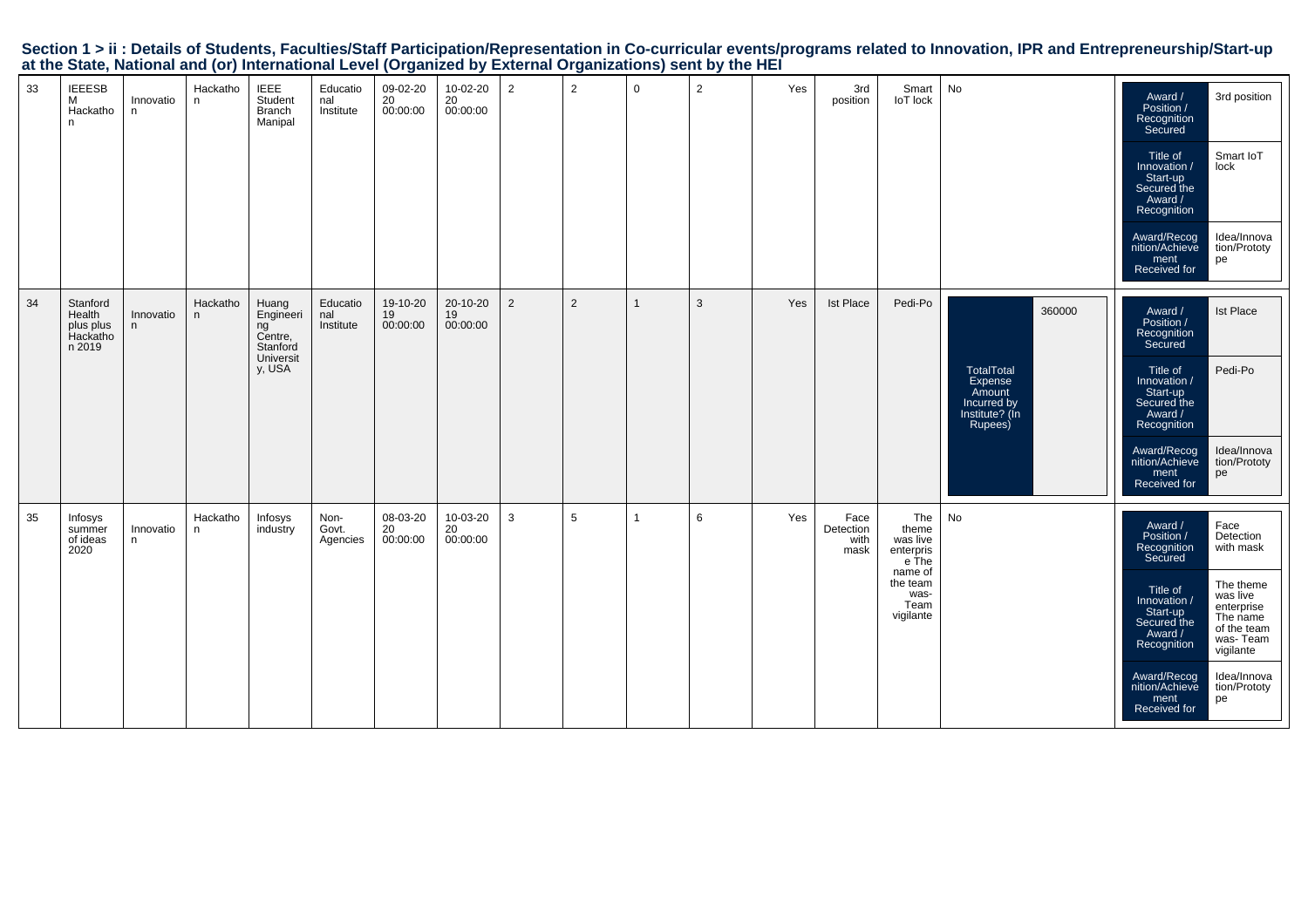|    |                                       |                |                        |                                                       |                                               |                              |                            |                |    |              | at the blair, national and (b) international EUVER (bigainzed by EXICHIAI Organizations) sent by the HET |     |                                                   |                                                                                             |    |                                                                                                                                                                                           |                                                                                                                                                                    |
|----|---------------------------------------|----------------|------------------------|-------------------------------------------------------|-----------------------------------------------|------------------------------|----------------------------|----------------|----|--------------|----------------------------------------------------------------------------------------------------------|-----|---------------------------------------------------|---------------------------------------------------------------------------------------------|----|-------------------------------------------------------------------------------------------------------------------------------------------------------------------------------------------|--------------------------------------------------------------------------------------------------------------------------------------------------------------------|
| 36 | 3D<br>Printing<br>world<br>2019       | Innovatio<br>n | Hackatho<br>n          | Trinity<br>media<br>and<br>marketin<br>g<br>solutions | Corporat<br>e/<br>Industry<br>Associati<br>on | 29-11-20<br>19<br>00:00:00   | 29-11-20<br>19<br>00:00:00 | $\overline{1}$ | 8  | $\mathbf{1}$ | 9                                                                                                        | Yes | 2nd<br>Position (<br>best<br>innovativ<br>e idea) | <b>SUSTAIN</b><br>ABLE<br>ABLE<br>INTERG<br>RATION<br>OF<br>VATER<br>FOR<br>AGRICU<br>LTURE | No | Award /<br>Position /<br>Recognition<br>Secured<br>Title of<br>Innovation /<br>Start-up<br>Secured the<br>Award /<br>Recognition<br>Award/Recog<br>nition/Achieve<br>ment<br>Received for | 2nd<br>Position (<br>best<br>innovative<br>idea)<br>SUSTAINA<br>BLE<br>INTERGRA<br>TION OF<br>WATER<br>FOR<br>AGRICULT<br>URE<br>Idea/Innova<br>tion/Prototy<br>pe |
| 37 | Spacepor<br>t America<br>Cup 2019     | Innovatio<br>n | Innovatio<br>n Contest | Spacepor<br>t, New<br>Mexico,<br><b>USA</b>           | Internatio<br>nal<br>Agencies                 | 19-06-20<br>$19$<br>00:00:00 | 22-06-20<br>19<br>00:00:00 | $\overline{4}$ | 20 | $\mathbf 0$  | 20                                                                                                       | Yes | On the<br>Spot<br>award                           | Arya                                                                                        | No | Award /<br>Position /<br>Recognition<br>Secured<br>Title of<br>/ Innovation<br>Start-up<br>Secured the<br>Award /<br>Recognition<br>Award/Recog<br>nition/Achieve<br>ment<br>Received for | On the Spot<br>award<br>Arya<br>Idea/Innova<br>tion/Prototy<br>pe                                                                                                  |
| 38 | Universit<br>y Rover<br>Challeng<br>e | Innovatio<br>n | Innovatio<br>n Contest | Mars<br>Society<br>USA                                | Internatio<br>nal<br>Agencies                 | 30-05-20<br>19<br>00:00:00   | 01-06-20<br>19<br>00:00:00 | $\mathbf{3}$   | 30 | $\mathbf 0$  | 30                                                                                                       | Yes | 8th<br>Globally,<br>1st in<br>Asia                | <b>MARS</b><br>Rover<br>Manipal                                                             | No | Award /<br>Position /<br>Recognition<br>Secured<br>Title of<br>/ Innovation<br>Start-up<br>Secured the<br>Award /<br>Recognition<br>Award/Recog<br>nition/Achieve<br>ment<br>Received for | 8th<br>Globally,<br>1st in Asia<br><b>MARS</b><br>Rover<br>Manipal<br>Idea/Innova<br>tion/Prototy<br>pe                                                            |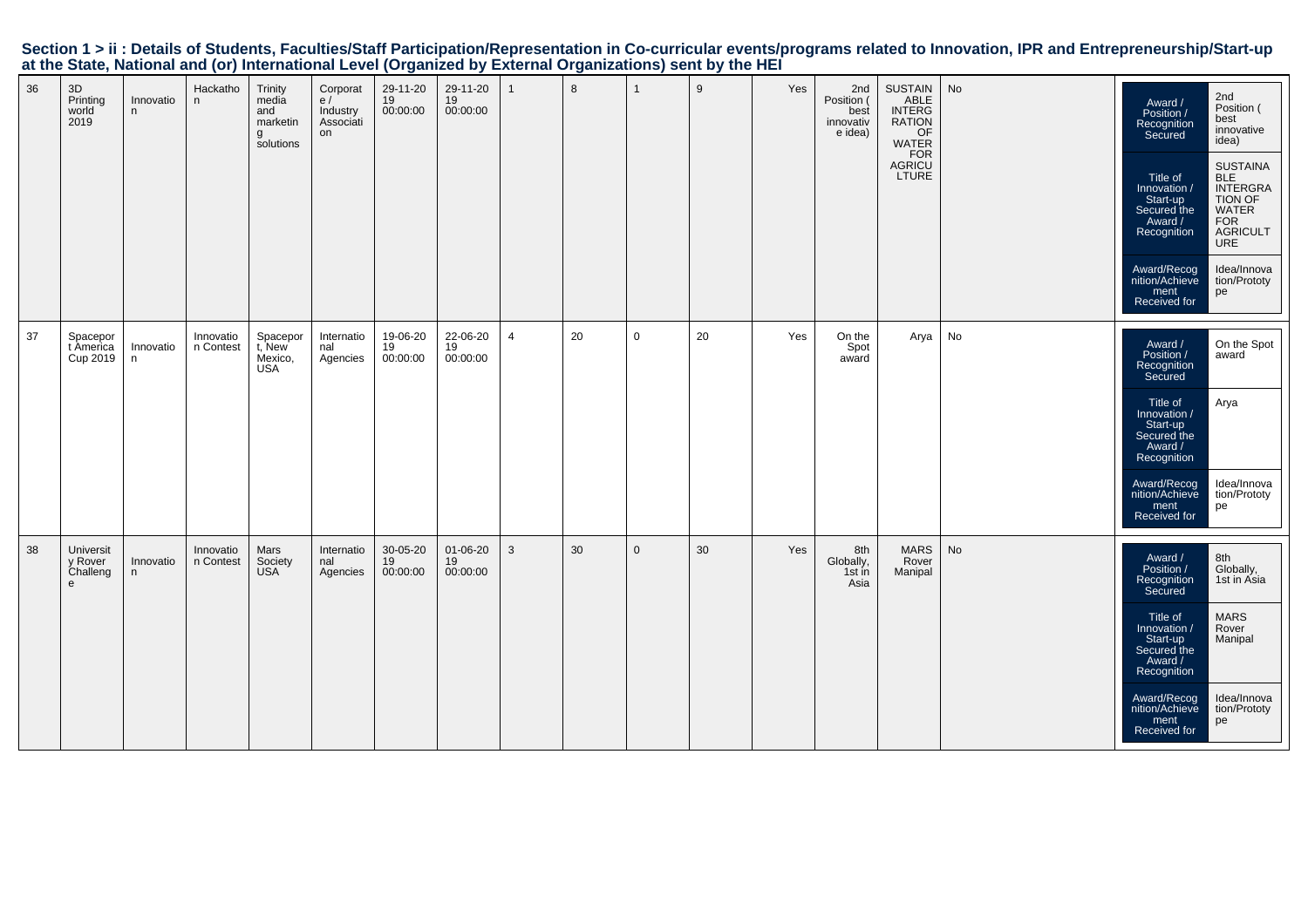|    |                                          |                |                        |                                                                                       |                                                |                            |                            |                |                 | at the etate) rational and (e.) international 2010; (e.gam20a s) 28.01.1a. erganizatione) com s) the rixi |                 |     |           |                                                   |    |                                                                                                                                                                                           |                                                                                                  |
|----|------------------------------------------|----------------|------------------------|---------------------------------------------------------------------------------------|------------------------------------------------|----------------------------|----------------------------|----------------|-----------------|-----------------------------------------------------------------------------------------------------------|-----------------|-----|-----------|---------------------------------------------------|----|-------------------------------------------------------------------------------------------------------------------------------------------------------------------------------------------|--------------------------------------------------------------------------------------------------|
| 39 | Robowar<br><b>NIT</b><br>Tathva19        | Innovatio<br>n | Innovatio<br>n Contest | NIT<br>CALICUT                                                                        | Educatio<br>nal<br>Institute                   | 18-10-20<br>19<br>00:00:00 | 20-10-20<br>19<br>00:00:00 | $\mathbf{3}$   | 10 <sup>1</sup> | $\mathbf 0$                                                                                               | 10 <sup>1</sup> | Yes | 2nd Prize | Robowar<br>, Odiyan<br>(bot<br>name)              | No | Award /<br>Position /<br>Recognition<br>Secured<br>Title of<br>/ Innovation<br>Start-up<br>Start-up<br>Secured the<br>Award /<br>Recognition                                              | 2nd Prize<br>Robowar,<br>Odiyan (bot<br>name)                                                    |
|    |                                          |                |                        |                                                                                       |                                                |                            |                            |                |                 |                                                                                                           |                 |     |           |                                                   |    | Award/Recog<br>nition/Achieve<br>ment<br>Received for                                                                                                                                     | Idea/Innova<br>tion/Prototy<br>pe                                                                |
| 40 | India<br>Innovatio<br>n Series           | Innovatio<br>n | Hackatho<br>n          | Incubatel<br>ND in<br>associati<br>on with<br>inQ and<br>Kerala<br>Startup<br>Mission | Govt.<br>Agency<br>(State)                     | 06-07-20<br>19<br>00:00:00 | 07-07-20<br>19<br>00:00:00 | 2              | $\mathbf{1}$    | $\mathbf 0$                                                                                               | $\mathbf{1}$    | Yes | Winner    | Rescue -<br>smart<br>watch for<br>women<br>safety | No | Award /<br>Position /<br>Recognition<br>Secured<br>Title of<br>/ Innovation<br>Start-up<br>Secured the<br>Award /<br>Recognition<br>Award/Recog<br>nition/Achieve<br>ment<br>Received for | Winner<br>Rescue -<br>smart<br>watch for<br>women<br>safety<br>Idea/Innova<br>tion/Prototy<br>pe |
| 41 | IICDC-<br>$2019 -$<br>C2000 -<br>Level 1 | Innovatio<br>n | Hackatho<br>n          | Texas<br>Instrume<br>nts                                                              | Corporat<br>e /<br>Industry<br>Associati<br>on | 29-02-20<br>20<br>00:00:00 | 29-02-20<br>20<br>00:00:00 | $\overline{1}$ | 1               | $\mathbf 0$                                                                                               | $\mathbf{1}$    | Yes | winner    | Need<br>Title                                     | No | Award /<br>Position /<br>Recognition<br>Secured<br>Title of<br>/ Innovation<br>Start-up<br>Secured the<br>Award /<br>Recognition<br>Award/Recog<br>nition/Achieve                         | winner<br>Need Title<br>Idea/Innova<br>tion/Prototv                                              |

ment Received for

 tion/Prototype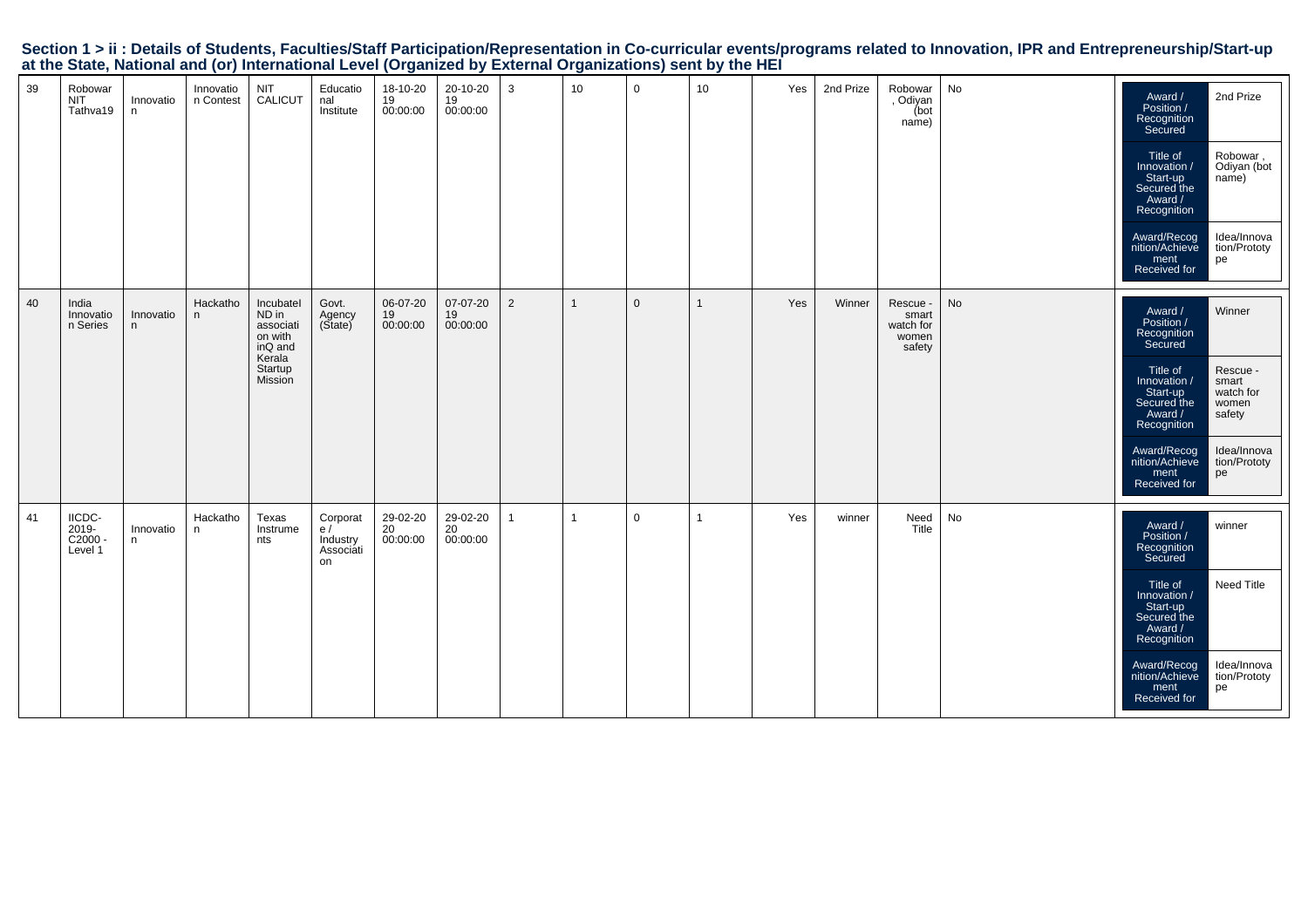|                                                                                                           |  |  |  |  |  |  |  |  |  |  |  |  | Section 1 > ii : Details of Students, Faculties/Staff Participation/Representation in Co-curricular events/programs related to Innovation, IPR and Entrepreneurship/Start-up |  |
|-----------------------------------------------------------------------------------------------------------|--|--|--|--|--|--|--|--|--|--|--|--|------------------------------------------------------------------------------------------------------------------------------------------------------------------------------|--|
| at the State, National and (or) International Level (Organized by External Organizations) sent by the HEI |  |  |  |  |  |  |  |  |  |  |  |  |                                                                                                                                                                              |  |
|                                                                                                           |  |  |  |  |  |  |  |  |  |  |  |  |                                                                                                                                                                              |  |

| 42 | oral<br>health<br>care<br>innovatio<br>n                                                         | Innovatio<br>n. | Innovatio<br>n Contest | AIIMS,<br>New<br>Delhi                                | Govt.<br>Agency<br>(Central) | 16-09-20<br>19<br>00:00:00 | 16-09-20<br>19<br>00:00:00 |                | 3           | $\overline{4}$ | Yes | Top 15<br>finalist | cost<br>effective<br>herbal<br>lozenges<br>for<br>improved<br>oral<br>healtrh of<br>indian<br>railway<br>passenge<br>rs | No                                                                                   | Award /<br>Position /<br>Recognition<br>Secured                                                                                        | Top 15<br>finalist                                                                                                                                    |
|----|--------------------------------------------------------------------------------------------------|-----------------|------------------------|-------------------------------------------------------|------------------------------|----------------------------|----------------------------|----------------|-------------|----------------|-----|--------------------|-------------------------------------------------------------------------------------------------------------------------|--------------------------------------------------------------------------------------|----------------------------------------------------------------------------------------------------------------------------------------|-------------------------------------------------------------------------------------------------------------------------------------------------------|
|    | challenge                                                                                        |                 |                        |                                                       |                              |                            |                            |                |             |                |     |                    |                                                                                                                         |                                                                                      | Title of<br>Innovation /<br>Start-up<br>Secured the<br>Award /<br>Recognition<br>Award/Recog<br>nition/Achieve<br>ment<br>Received for | cost<br>effective<br>herbal<br>lozenges<br>for<br>improved<br>oral healtrh<br>of indian<br>railway<br>passengers<br>Idea/Innova<br>tion/Prototy<br>pe |
| 43 | Evidence<br>Synthesis<br>for<br>Medicine,<br>Public<br>Health<br>and<br>Social<br>Develop<br>men | Innovatio<br>n. | Conferen<br>ce         | India<br>Habitat<br>Centre,<br>New<br>Delhi,<br>India | Educatio<br>nal<br>Institute | 11-04-20<br>19<br>00:00:00 | 12-04-20<br>19<br>00:00:00 | $\overline{2}$ | $\mathbf 0$ |                | No  | $\cdots$           | $\cdots$                                                                                                                | 25000<br>TotalTotal<br>Expense<br>Amount<br>Incurred by<br>Institute? (In<br>Rupees) | No                                                                                                                                     |                                                                                                                                                       |

## **Section 2 > i : List the Academic Programs on Innovation, IPR and Entrepreneurship Development Offered During the Academic Period (2019-20)**

| Srno | <b>Title of Course/Subject</b><br>Offered                                  | Program Theme            | <b>Type of Course</b>                 | Course Offering<br>Department/Centr<br>e/Unit Name | Level of<br>Course                                               | Program<br>Start Date | Program End<br><b>Date</b> | Program<br>Duration(in Days) | Mode of Delivery | <b>Total Numbers of</b><br>Participants | <b>Total Numbers of</b><br><b>Contact Hours of Course</b><br>Minimum 30 Contact<br>hours) |
|------|----------------------------------------------------------------------------|--------------------------|---------------------------------------|----------------------------------------------------|------------------------------------------------------------------|-----------------------|----------------------------|------------------------------|------------------|-----------------------------------------|-------------------------------------------------------------------------------------------|
|      | Biotechnology and<br><b>Business Entrepreneurship</b>                      | Entrepreneurship/Startup | Elective/Core<br><b>Credit Course</b> | Bachelor                                           | Manipal<br>School of<br>Life Science                             | 02-01-2020            | 30-05-2020                 | 150                          | Offline          | 60                                      | 35                                                                                        |
| 2    | Research Methodology                                                       | <b>IPR</b>               | Elective/Core<br><b>Credit Course</b> | Master                                             | Manipal<br>School of<br>Life Science                             | 16-08-2019            | 10-02-2020                 | 179                          | Offline          | 75                                      | 35                                                                                        |
| 3    | <b>Biotechnology Skill</b><br>Enhancement Programme<br>(BiSEP)             | Entrepreneurship/Startup | Full time Program                     | Diploma                                            | Manipal<br>School of<br>Life Science<br>and Govt of<br>Karnataka | 01-10-2019            | 01-10-2020                 | 367                          | Offline          | 20                                      | 312                                                                                       |
|      | Hospitality and Tourism<br>Entrepreneurship                                | Entrepreneurship/Startup | Elective/Core<br><b>Credit Course</b> | Master                                             | Allied<br>Hopitality<br><b>Studies</b>                           | 19-07-2019            | 30-11-2019                 | 135                          | Offline          | 52                                      | 42                                                                                        |
| 5    | Nutritional<br>Entrepreneurship                                            | Entrepreneurship/Startup | Elective/Core<br><b>Credit Course</b> | Master                                             | <b>MSc</b><br>Dietetics and<br>Applied<br>Nutrition              | 19-07-2019            | 30-11-2019                 | 135                          | Offline          | 32                                      | 30                                                                                        |
| 6    | <b>Business Fundamental and</b><br><b>Food Service</b><br>Entrepreneruship | Entrepreneurship/Startup | Elective/Core<br><b>Credit Course</b> | Bachelor                                           | BA in<br><b>Culinary Arts</b>                                    | 05-08-2019            | 30-11-2019                 | 118                          | Offline          | 177                                     | 30                                                                                        |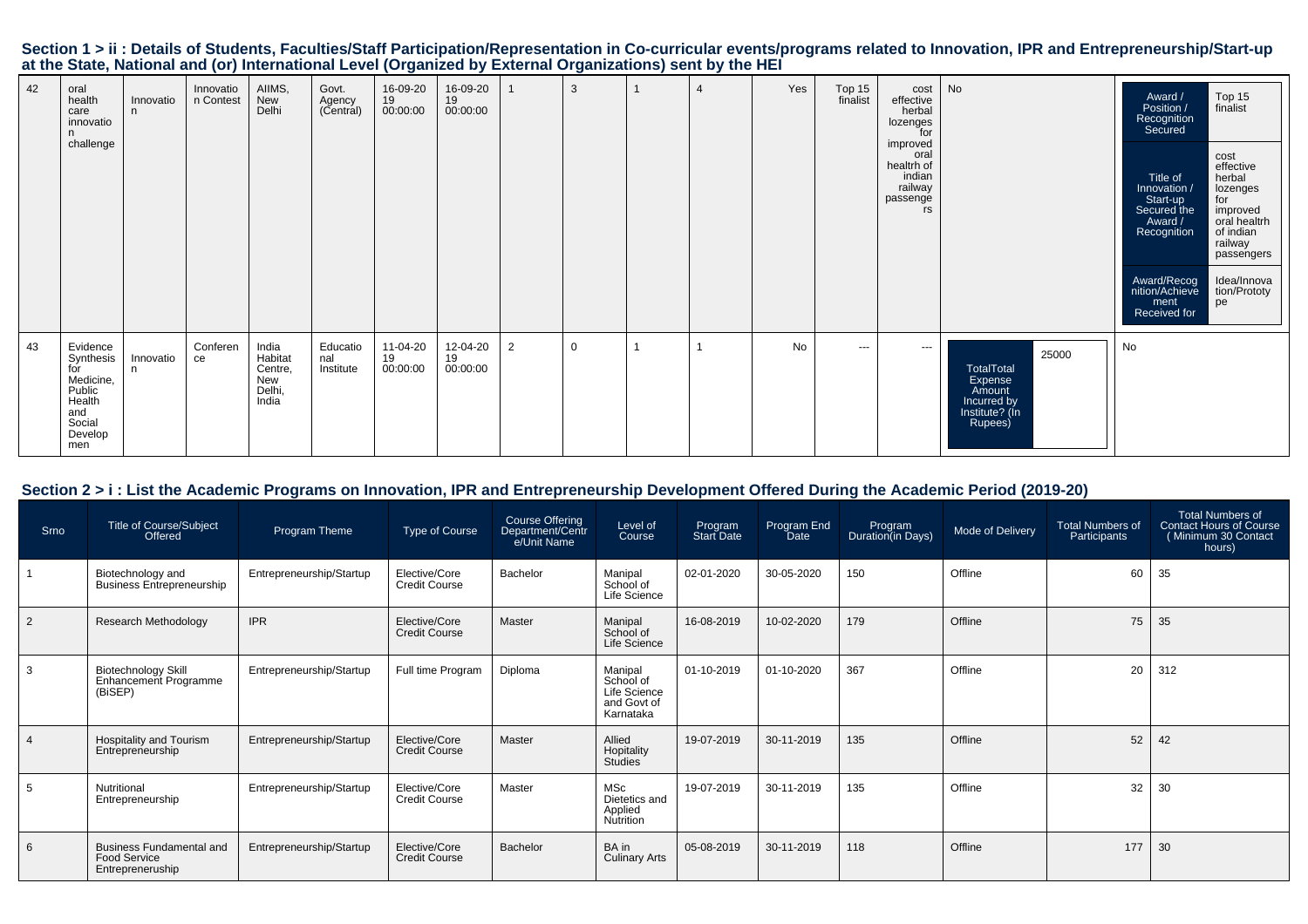| $\overline{7}$ | Entrepreneurship                                                                  | Entrepreneurship/Startup | Elective/Core<br><b>Credit Course</b> | Diploma                              | PG Diploma<br>in Culinary<br>Arts                                  | 05-08-2019 | 30-11-2019 | 118 | Offline | 31             | 30 |
|----------------|-----------------------------------------------------------------------------------|--------------------------|---------------------------------------|--------------------------------------|--------------------------------------------------------------------|------------|------------|-----|---------|----------------|----|
| 8              | Intellectual Property Rights                                                      | <b>IPR</b>               | Elective/Core<br><b>Credit Course</b> | Master                               | Dept of<br>Pharmacy<br>Management                                  | 19-07-2019 | 09-12-2019 | 144 | Offline | 30             | 45 |
| 9              | Entrepreneurship<br>Management                                                    | Entrepreneurship/Startup | Elective/Core<br><b>Credit Course</b> | Master                               | Dept of<br>Pharmacy<br>Management                                  | 19-07-2019 | 09-12-2019 | 144 | Offline | 30             | 45 |
| 10             | iOS Software Development<br>- Course                                              | Innovation               | Elective/Core<br><b>Credit Course</b> | Credit Course<br>(Elective)          | Innovation<br>Center and<br>Computer<br>Science and<br>Engineering | 22-07-2019 | 01-11-2019 | 103 | Offline | 25             | 40 |
| 11             | iOS Software Development<br>- Course                                              | Innovation               | Elective/Core<br><b>Credit Course</b> | Credit Course<br>(Elective)          | Innovation<br>Center and<br>Computer<br>Science and<br>Engineering | 05-01-2020 | 01-05-2020 | 118 | Offline | 25             | 40 |
| 12             | Enterpreneurship and<br>innovation (MSC Exercise<br>and Sports Sciences 706)      | Entrepreneurship/Startup | Elective/Core<br><b>Credit Course</b> | <b>Credit Course</b><br>(Compulsory) | Exercise and<br>Sports<br>Sciences<br><b>MCHP</b>                  | 03-01-2020 | 30-06-2020 | 180 | Online  | 14             | 30 |
| 13             | Enterpreneurship and<br>innovation (BSC Exercise<br>and Sports science ES<br>411) | Entrepreneurship/Startup | Elective/Core<br><b>Credit Course</b> | Credit Course<br>(Compulsory)        | Exercise and<br>Sports<br>Sciences<br><b>MCHP</b>                  | 19-07-2019 | 09-12-2019 | 144 | Online  | 25             | 30 |
| 14             | Audiology in Practice<br>(BASLP)                                                  | Entrepreneurship/Startup | Full time Program                     | <b>Bachelor</b>                      | Speech and<br>Hearing<br>MCHP                                      | 03-01-2020 | 30-06-2020 | 180 | Offline | 23             | 60 |
| 15             | Audiology in Practice (MSC<br>Audiology)                                          | Entrepreneurship/Startup | Full time Program                     | Master                               | Speech and<br>Hearing<br>MCHP                                      | 03-01-2020 | 30-06-2020 | 180 | Offline | 13             | 60 |
| 16             | Operations and Systems<br>Management                                              | Entrepreneurship/Startup | Full time Program                     | <b>Bachelor</b>                      | Mechatronics<br><b>MIT</b>                                         | 19-07-2019 | 09-12-2020 | 510 | Online  | $\overline{7}$ | 36 |
| 17             | <b>Technology Management</b>                                                      | <b>IPR</b>               | Elective/Core<br><b>Credit Course</b> | Credit Course<br>(Elective)          | <b>Humanities</b><br>and<br>Management<br><b>MIT</b>               | 03-01-2020 | 17-04-2020 | 106 | Offline | 10             | 36 |
| 18             | <b>Essential of Management</b>                                                    | Entrepreneurship/Startup | Elective/Core<br><b>Credit Course</b> | Credit Course<br>(Compulsory)        | <b>Humanities</b><br>and<br>Management<br>MIT                      | 03-01-2020 | 17-04-2020 | 106 | Offline | 2200           | 36 |
| 19             | <b>New Venture Strategy</b>                                                       | Entrepreneurship/Startup | Elective/Core<br><b>Credit Course</b> | Credit Course<br>(Elective)          | <b>Humanities</b><br>and<br>Management<br>MIT                      | 03-01-2020 | 17-04-2020 | 106 | Offline | 10             | 48 |
| 20             | <b>Financial Management</b>                                                       | Entrepreneurship/Startup | Elective/Core<br><b>Credit Course</b> | <b>Credit Course</b><br>(Elective)   | Humanities<br>and<br>Management<br><b>MIT</b>                      | 03-01-2020 | 17-04-2020 | 106 | Offline | 120            | 36 |
| 21             | Human Resource<br>Management                                                      | Entrepreneurship/Startup | Elective/Core<br>Credit Course        | Credit Course<br>(Elective)          | Humanities<br>and<br>Management<br><b>MIT</b>                      | 03-01-2020 | 17-04-2020 | 106 | Offline | 120            | 36 |
| 22             | <b>Operations Management</b>                                                      | Innovation               | Elective/Core<br>Credit Course        | <b>Credit Course</b><br>(Elective)   | Humanities<br>and<br>Management<br><b>MIT</b>                      | 22-07-2019 | 09-11-2019 | 111 | Offline | 120            | 36 |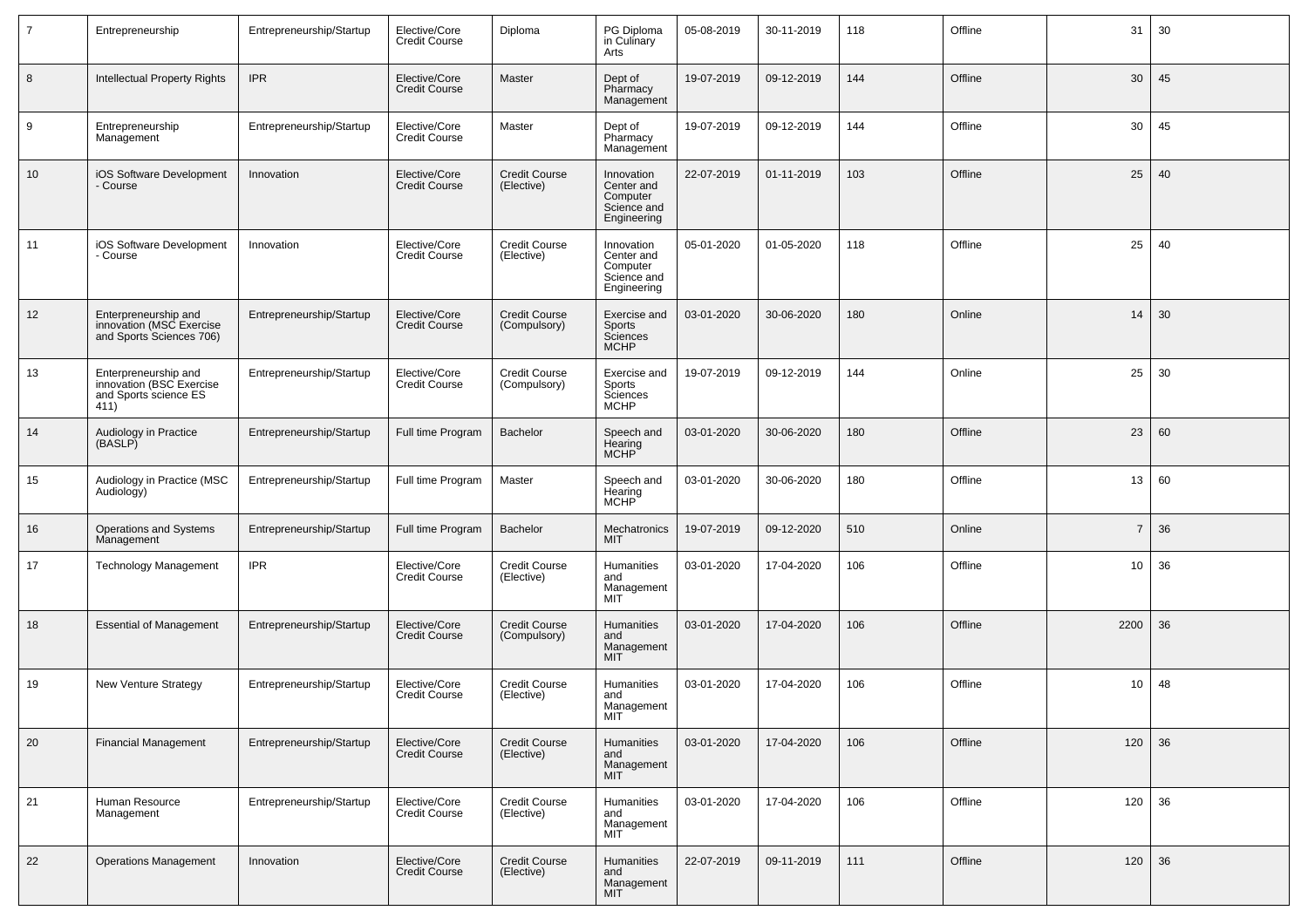| 23 | Professional Practice and<br>Management                                                                      | Entrepreneurship/Startup                | Elective/Core<br><b>Credit Course</b> | <b>Credit Course</b><br>(Compulsory) | Architectue                                                    | 15-07-2019 | 02-11-2019 | 111 | Offline | 160             | 42  |
|----|--------------------------------------------------------------------------------------------------------------|-----------------------------------------|---------------------------------------|--------------------------------------|----------------------------------------------------------------|------------|------------|-----|---------|-----------------|-----|
| 24 | Architectural<br>Representation                                                                              | Innovation                              | Elective/Core<br><b>Credit Course</b> | Credit Course<br>(Compulsory)        | Architectue                                                    | 15-07-2019 | 02-11-2019 | 111 | Offline | 160             | 72  |
| 25 | Arcitectural Design and<br>Detailing                                                                         | Entrepreneurship/Startup                | Elective/Core<br><b>Credit Course</b> | Credit Course<br>(Compulsory)        | Architectue                                                    | 15-07-2019 | 02-11-2019 | 111 | Offline | 160             | 160 |
| 26 | Urban Design Studio -<br><b>Masters</b>                                                                      | Entrepreneurship/Startup                | Elective/Core<br><b>Credit Course</b> | Credit Course<br>(Compulsory)        | Architectue                                                    | 15-07-2019 | 02-11-2019 | 111 | Offline | 20              | 160 |
| 27 | Sustainabilty Studio -<br>Masters                                                                            | Entrepreneurship/Startup                | Elective/Core<br><b>Credit Course</b> | Credit Course<br>(Compulsory)        | Architecture                                                   | 15-07-2019 | 02-11-2019 | 111 | Offline | 20              | 160 |
| 28 | Entrepreneurship                                                                                             | Entrepreneurship/Startup                | Short term<br>Course                  | Master                               | Manipal<br>Institute of<br>Management                          | 01-03-2020 | 07-03-2020 | 7   | Offline | 11              | 56  |
| 29 | Entrepreneurship                                                                                             | Entrepreneurship/Startup                | Elective/Core<br><b>Credit Course</b> | Credit Course<br>(Elective)          | Manipal<br>Institute of<br>Management                          | 15-07-2019 | 02-11-2019 | 111 | Offline | 141             | 40  |
| 30 | <b>Business Analytics</b>                                                                                    | Entrepreneurship/Startup                | Elective/Core<br><b>Credit Course</b> | <b>Credit Course</b><br>(Elective)   | Manipal<br>Institute of<br>Management                          | 15-07-2019 | 02-11-2019 | 111 | Offline | 81              | 40  |
| 31 | <b>Global Business Strategy</b>                                                                              | Entrepreneurship/Startup                | Elective/Core<br><b>Credit Course</b> | Credit Course<br>(Elective)          | Manipal<br>Institute of<br>Management                          | 15-07-2019 | 02-11-2019 | 111 | Offline | 140             | 40  |
| 32 | <b>International Business</b><br>Management                                                                  | Entrepreneurship/Startup                | Elective/Core<br><b>Credit Course</b> | <b>Credit Course</b><br>(Compulsory) | Manipal<br>Institute of<br>Management                          | 09-12-2019 | 04-04-2020 | 118 | Offline | 114             | 40  |
| 33 | <b>Business Strategy</b>                                                                                     | Entrepreneurship/Startup                | Elective/Core<br><b>Credit Course</b> | <b>Credit Course</b><br>(Compulsory) | Manipal<br>Institute of<br>Management                          | 09-12-2019 | 04-04-2020 | 118 | Offline | 114             | 40  |
| 34 | <b>ESSENTIALS OF</b><br><b>ENTREPRENEURSHIP</b><br>THINKING and ACTION<br>University of California<br>Irvene | Entrepreneurship/Startup                | Elective/Core<br><b>Credit Course</b> | Master                               | Dept of<br>Commerce                                            | 18-07-2019 | 11-11-2019 | 117 | Offline | 36              | 36  |
| 35 | <b>Identifying Social</b><br>Entrepreneurship<br>Opportunities Copenhagen<br><b>Business School</b>          | Entrepreneurship/Startup                | Elective/Core<br><b>Credit Course</b> | Master                               | Dept of<br>Commerce                                            | 18-07-2019 | 11-11-2019 | 117 | Offline | 36              | 36  |
| 36 | Entrepreneurial Marketing<br>and Negotiation                                                                 | Entrepreneurship/Startup                | Elective/Core<br><b>Credit Course</b> | <b>Bachelor</b>                      | Dept of<br>Commerce<br><b>MAHE</b>                             | 18-07-2019 | 11-11-2019 | 117 | Offline | 5               | 36  |
| 37 | <b>Entrepreneurial Finance</b>                                                                               | Entrepreneurship/Startup                | Elective/Core<br><b>Credit Course</b> | Bachelor                             | Dept of<br>Commerce<br><b>MAHE</b>                             | 18-07-2019 | 11-11-2019 | 117 | Offline | -5              | 36  |
| 38 | Technology selection and<br>management                                                                       | Entrepreneurship/Startup                | Elective/Core<br><b>Credit Course</b> | <b>Bachelor</b>                      | Dept of<br>Commerce<br><b>MAHE</b>                             | 18-07-2019 | 11-11-2019 | 117 | Offline | $5\phantom{.0}$ | 36  |
| 39 | Start-Up Final Year Project                                                                                  | Entrepreneurship/Startup                | Full time Program                     | Bachelor                             | <b>MIT</b>                                                     | 03-01-2019 | 30-06-2019 | 179 | Offline | 10              | 48  |
| 40 | Entrepreneurship                                                                                             | Entrepreneurship/Startup                | Elective/Core<br><b>Credit Course</b> | <b>Credit Course</b><br>(Elective)   | Manipal<br>Institute of<br>Management                          | 03-01-2019 | 01-05-2019 | 119 | Offline | 132             | 40  |
| 41 | Innovation and start up<br>management                                                                        | Entrepreneurship/Startup,<br>Innovation | Elective/Core<br><b>Credit Course</b> | Bachelor                             | Center for<br>Family<br><b>Business</b><br>Dept of<br>Commerce | 02-01-2019 | 12-04-2019 | 101 | Offline | 82              | 36  |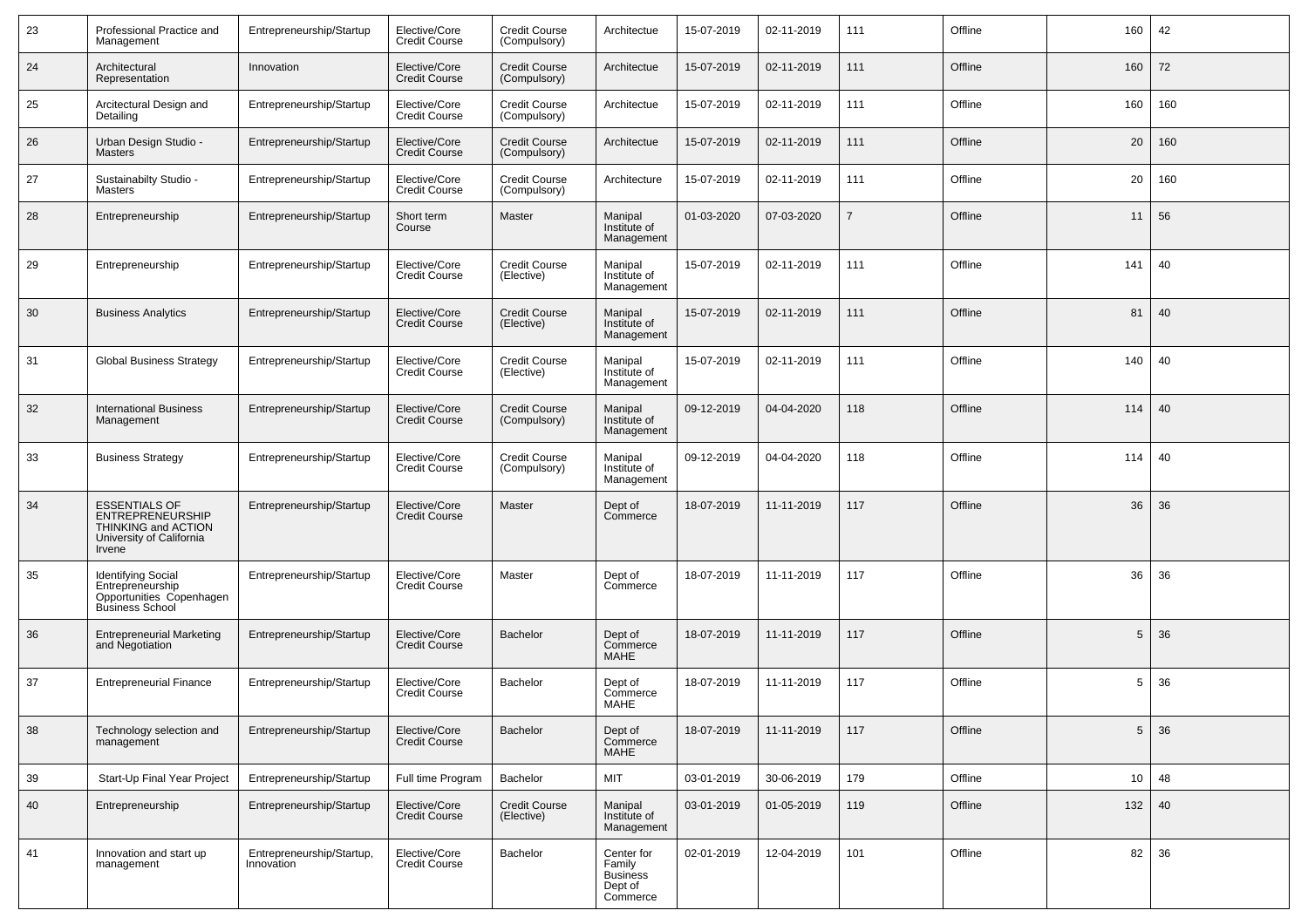| 42 | Marketing Strategy For<br>Entrepreneurs-EIT Digital                        | Entrepreneurship/Startup | Elective/Core<br><b>Credit Course</b> | Master          | Dept of<br>Commerce                                  | 02-01-2019 | 12-04-2019 | 101 | Offline | 36  | 36 |
|----|----------------------------------------------------------------------------|--------------------------|---------------------------------------|-----------------|------------------------------------------------------|------------|------------|-----|---------|-----|----|
| 43 | Entrepreneurial<br><b>Biographies</b>                                      | Entrepreneurship/Startup | Elective/Core<br><b>Credit Course</b> | Bachelor        | Dept of<br>Commerce<br>MAHE                          | 03-01-2019 | 12-04-2019 | 100 | Offline | 5   | 48 |
| 44 | <b>Working Capital</b><br>Management                                       | Entrepreneurship/Startup | Elective/Core<br><b>Credit Course</b> | Bachelor        | Dept of<br>Commerce<br><b>MAHE</b>                   | 02-01-2019 | 12-04-2019 | 101 | Offline | 5   | 48 |
| 45 | <b>Operations Management</b><br>and Family Business<br><b>Synergies</b>    | Entrepreneurship/Startup | Elective/Core<br><b>Credit Course</b> | Bachelor        | Dept of<br>Commerce<br><b>MAHE</b>                   | 02-01-2019 | 12-04-2019 | 101 | Offline | 5   | 48 |
| 46 | <b>New Venture Creation</b>                                                | Entrepreneurship/Startup | Elective/Core<br><b>Credit Course</b> | <b>Bachelor</b> | Dept of<br>Commerce<br>MAHE                          | 02-01-2019 | 12-04-2019 | 101 | Offline | 5   | 48 |
| 47 | Architectural Design and<br>Detailing - I Basic Design                     | Innovation               | Elective/Core<br><b>Credit Course</b> | Bachelor        | Manipal<br>School of<br>Architecture<br>and Planning | 01-07-2019 | 01-12-2019 | 154 | Offline | 160 | 96 |
| 48 | Architectural Design and<br>Detailing - II Single User<br>Space            | Innovation               | Elective/Core<br><b>Credit Course</b> | <b>Bachelor</b> | Manipal<br>School of<br>Architecture<br>and Planning | 01-01-2020 | 01-04-2020 | 92  | Online  | 160 | 96 |
| 49 | Architectural Design and<br>Detailing - III Campus<br>Design               | Innovation               | Elective/Core<br><b>Credit Course</b> | Bachelor        | Manipal<br>School of<br>Architecture<br>and Planning | 01-07-2019 | 01-12-2019 | 154 | Offline | 160 | 96 |
| 50 | Architectural Design and<br>Detailing - IV Climate<br>Responsive Design    | Innovation               | Elective/Core<br><b>Credit Course</b> | Bachelor        | Manipal<br>School of<br>Architecture<br>and Planning | 01-01-2020 | 01-04-2020 | 92  | Online  | 160 | 96 |
| 51 | Surface Ornamentation                                                      | Innovation               | Elective/Core<br><b>Credit Course</b> | Bachelor        | Manipal<br>School of<br>Architecture<br>and Planning | 01-07-2019 | 01-12-2019 | 154 | Offline | 40  | 36 |
| 52 | Creative Photography                                                       | Innovation               | Elective/Core<br><b>Credit Course</b> | <b>Bachelor</b> | Manipal<br>School of<br>Architecture<br>and Planning | 01-07-2019 | 01-12-2019 | 154 | Offline | 40  | 36 |
| 53 | <b>Fashion Accessories</b>                                                 | Innovation               | Elective/Core<br><b>Credit Course</b> | Bachelor        | Manipal<br>School of<br>Architecture<br>and Planning | 01-07-2019 | 01-12-2019 | 154 | Offline | 40  | 36 |
| 54 | Architectural Design and<br>Detailing - V Environmental<br>Design          | Innovation               | Elective/Core<br><b>Credit Course</b> | <b>Bachelor</b> | Manipal<br>School of<br>Architecture<br>and Planning | 01-07-2019 | 01-12-2019 | 154 | Offline | 160 | 96 |
| 55 | Architectural Design and<br>Detailing - VI Public<br><b>Buildings</b>      | Innovation               | Elective/Core<br><b>Credit Course</b> | <b>Bachelor</b> | Manipal<br>School of<br>Architecture<br>and Planning | 01-07-2019 | 01-12-2019 | 154 | Offline | 160 | 96 |
| 56 | Architectural Design and<br>Detailing - VII Human<br>Centric Campus Design | Innovation               | Elective/Core<br><b>Credit Course</b> | Bachelor        | Manipal<br>School of<br>Architecture<br>and Planning | 01-01-2020 | 01-04-2020 | 92  | Online  | 160 | 96 |
| 57 | <b>Product Design</b>                                                      | Innovation               | Elective/Core<br><b>Credit Course</b> | Bachelor        | Manipal<br>School of<br>Architecture<br>and Planning | 01-01-2020 | 01-04-2020 | 92  | Online  | 40  | 36 |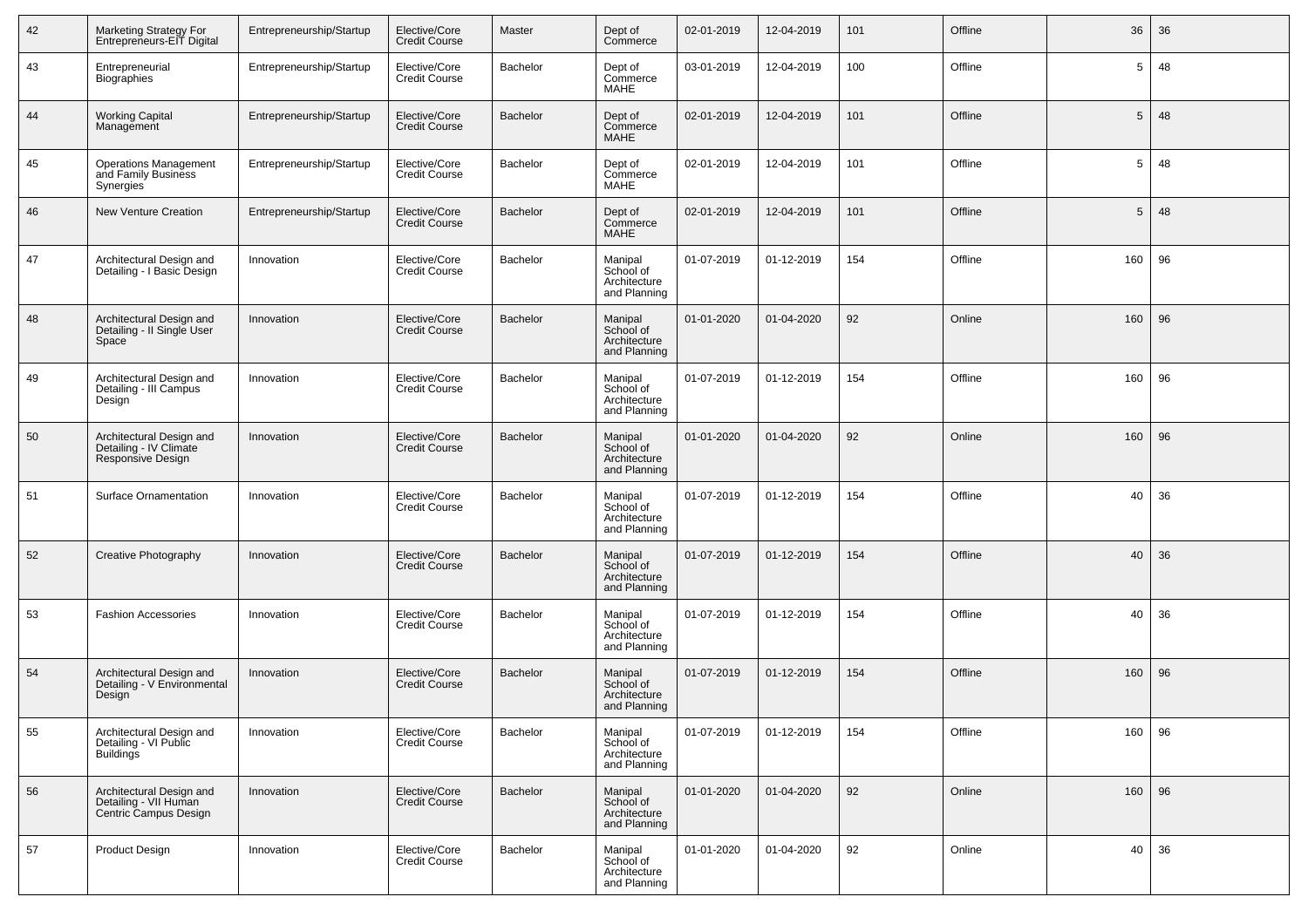| 58 | Digital Design                  | Innovation | Elective/Core<br><b>Credit Course</b> | Bachelor | Manipal<br>School of<br>Architecture<br>and Planning | 01-01-2020   | 01-04-2020 | 92  | Online  | 40 | 36 |
|----|---------------------------------|------------|---------------------------------------|----------|------------------------------------------------------|--------------|------------|-----|---------|----|----|
| 59 | <b>Product Design</b>           | Innovation | Elective/Core<br><b>Credit Course</b> | Bachelor | Manipal<br>School of<br>Architecture<br>and Planning | 01-07-2019   | 01-12-2019 | 154 | Offline | 40 | 72 |
| 60 | Furniture Design                | Innovation | Elective/Core<br><b>Credit Course</b> | Bachelor | Manipal<br>School of<br>Architecture<br>and Planning | 01-01-2020   | 01-04-2020 | 92  | Online  | 40 | 48 |
| 61 | <b>Accessory Design</b>         | Innovation | Elective/Core<br><b>Credit Course</b> | Bachelor | Manipal<br>School of<br>Architecture<br>and Planning | $01-07-2019$ | 01-12-2019 | 154 | Offline | 20 | 36 |
| 62 | Interior Design -<br>Commercial | Innovation | Elective/Core<br><b>Credit Course</b> | Bachelor | Manipal<br>School of<br>Architecture<br>and Planning | 01-01-2020   | 01-04-2020 | 92  | Online  | 40 | 72 |

# **Section 2 > ii : List the Employment Generation Skill Development Programs Organized by the HEI on Innovation, IPR and Entrepreneurship Development During the Academic Period (2019-20)**

| Srno | Title of the Training Program                                  | <b>Program Theme</b>     | Type of Course   | Course Offering<br>Department/Centre/<br>Unit Name                 | Program Start<br>Date | Program End<br><b>Date</b> | Program<br>Duration(in<br>Days) | Mode of Delivery | <b>Total Numbers of</b><br>Participants | <b>Total Numbers of Contact</b><br>Hours of Course (Minimum<br>30 Contact hours) |
|------|----------------------------------------------------------------|--------------------------|------------------|--------------------------------------------------------------------|-----------------------|----------------------------|---------------------------------|------------------|-----------------------------------------|----------------------------------------------------------------------------------|
|      | <b>Faculty Development</b><br>Programme on<br>Entrepreneruship | Entrepreneurship/Startup | FDP in I&E / IPR | <b>Manipal Universa</b><br>Technoloav<br><b>Business Incubator</b> | 02-12-2019            | 14-12-2019                 | 13                              | Offline          |                                         | - 60                                                                             |

# Section 2 > iii : List the Full Time Faculties had with a Degree (UG/PG/PhD) in Innovation/IPR/Entrepreneurship and (or) Received Specialized Training program of I&E, IPR<br>(MDP, EDP, FDP, Short-term Certificate Course, of m

| Srno | <b>Faculty Name</b>    |                                            | Department/Centre/Unit Name                |                                                                         |                                       | Designation                    | Do you have a degree in I&E & IPR?                     |                          | Had the faculty received training on I&E &<br>IPR during AY 2019-20 |                  |
|------|------------------------|--------------------------------------------|--------------------------------------------|-------------------------------------------------------------------------|---------------------------------------|--------------------------------|--------------------------------------------------------|--------------------------|---------------------------------------------------------------------|------------------|
|      | Kavitha S. Shettgar    |                                            | Manipal College of Health Profession       |                                                                         | <b>Assistant Professor</b>            |                                | No                                                     |                          | Yes                                                                 |                  |
|      | <b>Training Name</b>   | <b>Training Theme</b>                      | Type of Course                             |                                                                         | <b>Training Agency</b><br><b>Name</b> | <b>Training Agency</b><br>Type | <b>Training Start Date</b>                             | <b>Training End Date</b> | <b>Training Duration</b><br>(in Days)                               | Mode of Delivery |
|      | Sebestina Anita Dsouza |                                            | Manipal College of Health Profession       |                                                                         | Professor                             |                                | No                                                     |                          | Yes                                                                 |                  |
|      | <b>Training Name</b>   | <b>Training Theme</b>                      | Type of Course                             |                                                                         | <b>Training Agency</b><br><b>Name</b> | <b>Training Agency</b><br>Type | <b>Training Start Date</b>                             | <b>Training End Date</b> | <b>Training Duration</b><br>(in Days)                               | Mode of Delivery |
|      | Neetha Shenoy          | Manipal College of Dental Sciences Manipal |                                            |                                                                         | Lecture                               |                                | No                                                     |                          | Yes                                                                 |                  |
|      | <b>Training Name</b>   | <b>Training Theme</b><br>Type of Course    |                                            | <b>Training Agency</b><br><b>Training Agency</b><br><b>Name</b><br>Type |                                       |                                | <b>Training Start Date</b><br><b>Training End Date</b> |                          | <b>Training Duration</b><br>(in Days)                               | Mode of Delivery |
|      | Shruti Singh           |                                            | Manipal College of Dental Sciences Manipal |                                                                         | Lecturer                              |                                | No                                                     |                          | Yes                                                                 |                  |
|      | <b>Training Name</b>   | <b>Training Theme</b>                      | Type of Course                             |                                                                         | <b>Training Agency</b><br>Name        | <b>Training Agency</b><br>Type | <b>Training Start Date</b>                             | <b>Training End Date</b> | <b>Training Duration</b><br>(in Days)                               | Mode of Delivery |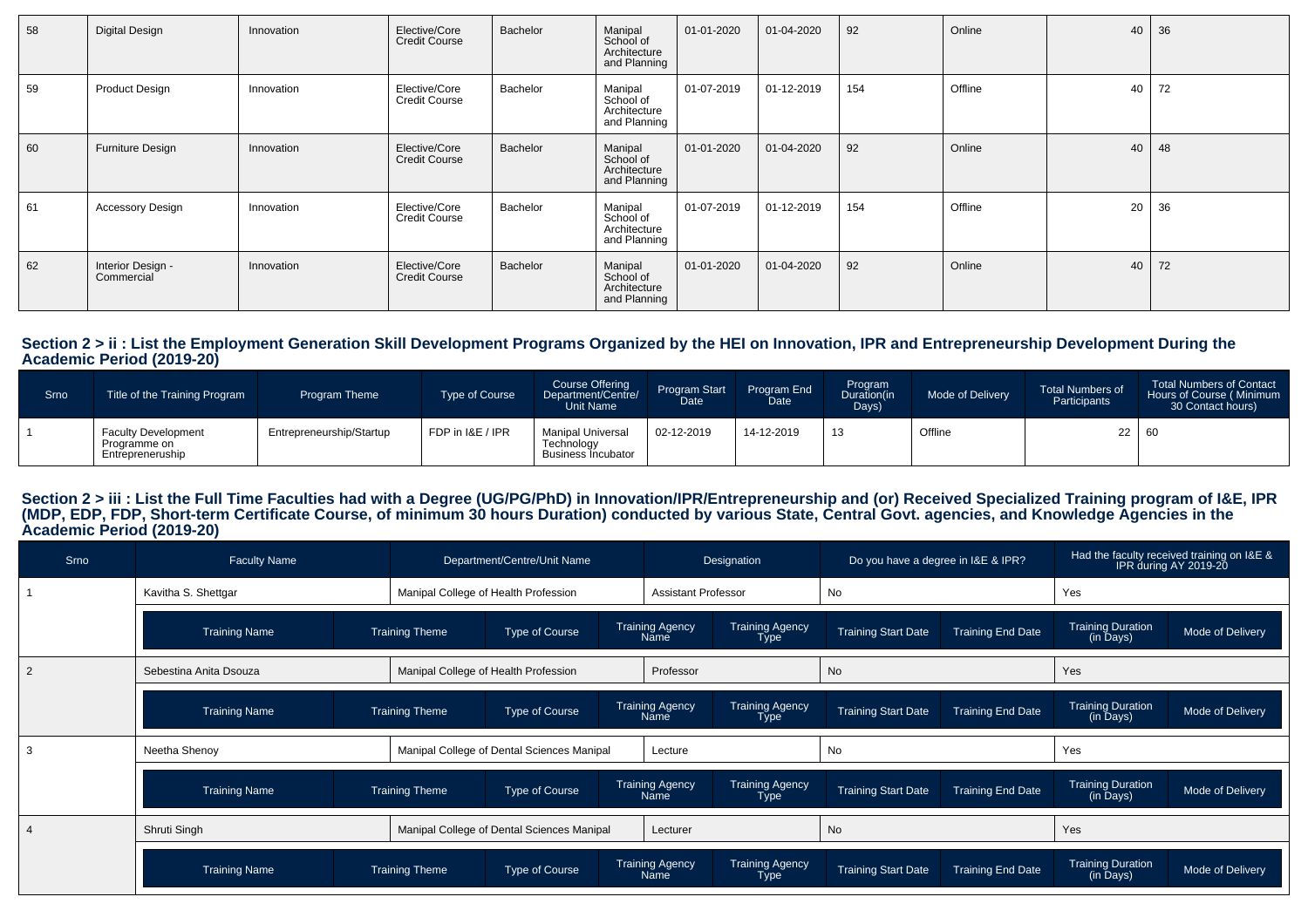| 5              | Kshma Vishwakarma                   | <b>WGSHA</b>                         |                       | Associate Professor                                                     | No                         |                          | Yes                                               |                  |
|----------------|-------------------------------------|--------------------------------------|-----------------------|-------------------------------------------------------------------------|----------------------------|--------------------------|---------------------------------------------------|------------------|
|                | <b>Training Name</b>                | <b>Training Theme</b>                | <b>Type of Course</b> | Training Agency<br>Type<br><b>Training Agency</b><br><b>Name</b>        | <b>Training Start Date</b> | <b>Training End Date</b> | <b>Training Duration</b><br>(in Days)             | Mode of Delivery |
| 6              | Meenatchi S. Sundaram               | <b>ICT</b>                           |                       | Associate Professor                                                     | <b>No</b>                  |                          | Yes                                               |                  |
|                | <b>Training Name</b>                | <b>Training Theme</b>                | <b>Type of Course</b> | Training Agency<br>Type<br><b>Training Agency</b><br><b>Name</b>        | <b>Training Start Date</b> | <b>Training End Date</b> | <b>Training Duration</b><br>(in Days)             | Mode of Delivery |
| $\overline{7}$ | Priyanka Pandey                     | Department of Commerce               |                       | <b>Assistant Professor</b>                                              | No                         |                          | Yes                                               |                  |
|                | <b>Training Name</b>                | <b>Training Theme</b>                | <b>Type of Course</b> | <b>Training Agency</b><br>Training Agency<br>Type<br>Name               | <b>Training Start Date</b> | <b>Training End Date</b> | Training Duration<br>(in Days)                    | Mode of Delivery |
| 8              | Ravichandran Nair K                 | Prasanna School of Public Health     |                       | <b>Assistant Professor Selection</b><br>Grade                           | <b>No</b>                  |                          | Yes                                               |                  |
|                | <b>Training Name</b>                | <b>Training Theme</b>                | Type of Course        | <b>Training Agency</b><br>Training Agency<br>Name<br><b>Type</b>        | <b>Training Start Date</b> | <b>Training End Date</b> | <b>Training Duration</b><br>(in Days)             | Mode of Delivery |
| 9              | Afza Anjum                          | Manipal College of Health Profession |                       | <b>Assistant Lecturer</b>                                               | No                         |                          | Yes                                               |                  |
|                | <b>Training Name</b>                | <b>Training Theme</b>                | Type of Course        | <b>Training Agency</b><br>Training Agency<br>Type<br>Name               | <b>Training Start Date</b> | <b>Training End Date</b> | <b>Training Duration</b><br>(in Days)             | Mode of Delivery |
| 10             | Sanjay Bharati                      | Manipal College of Health Profession |                       | <b>Assistant Professor</b>                                              | <b>No</b>                  |                          | Yes                                               |                  |
|                | <b>Training Name</b>                | <b>Training Theme</b>                | Type of Course        | Training Agency<br><b>Training Agency</b><br>Name<br><b>Type</b>        | <b>Training Start Date</b> | <b>Training End Date</b> | <b>Training Duration</b><br>$(in \bar{D}$ ays $)$ | Mode of Delivery |
| 11             | Rozy Kamal                          | Manipal College of Health Profession |                       | <b>Assistant Professor</b>                                              | No                         |                          | Yes                                               |                  |
|                | <b>Training Name</b>                | <b>Training Theme</b>                | <b>Type of Course</b> | <b>Training Agency</b><br><b>Training Agency</b><br><b>Type</b><br>Name | <b>Training Start Date</b> | <b>Training End Date</b> | <b>Training Duration</b><br>(in Days)             | Mode of Delivery |
| 12             | Saleena Ummer. Velladath            | Manipal College of Health Profession |                       | <b>Assistant Professor</b>                                              | No                         |                          | Yes                                               |                  |
|                | <b>Training Name</b>                | <b>Training Theme</b>                | <b>Type of Course</b> | Training Agency<br><b>Training Agency</b><br>Name<br><b>Type</b>        | <b>Training Start Date</b> | <b>Training End Date</b> | Training Duration<br>(in Days)                    | Mode of Delivery |
| 13             | Suchitra Shenoy M                   | Kasturba Medical College Mangalore   |                       | Associate Professor                                                     | No                         |                          | Yes                                               |                  |
|                | <b>Training Name</b>                | <b>Training Theme</b>                | <b>Type of Course</b> | Training Agency<br>Name<br>Training Agency<br>Type                      | <b>Training Start Date</b> | <b>Training End Date</b> | Training Duration<br>(in Days)                    | Mode of Delivery |
| 14             | H.S.Sethu M.Com in Entrepreneurship | <b>WGSHA</b>                         |                       | Associate Professor                                                     | Yes                        |                          | No                                                |                  |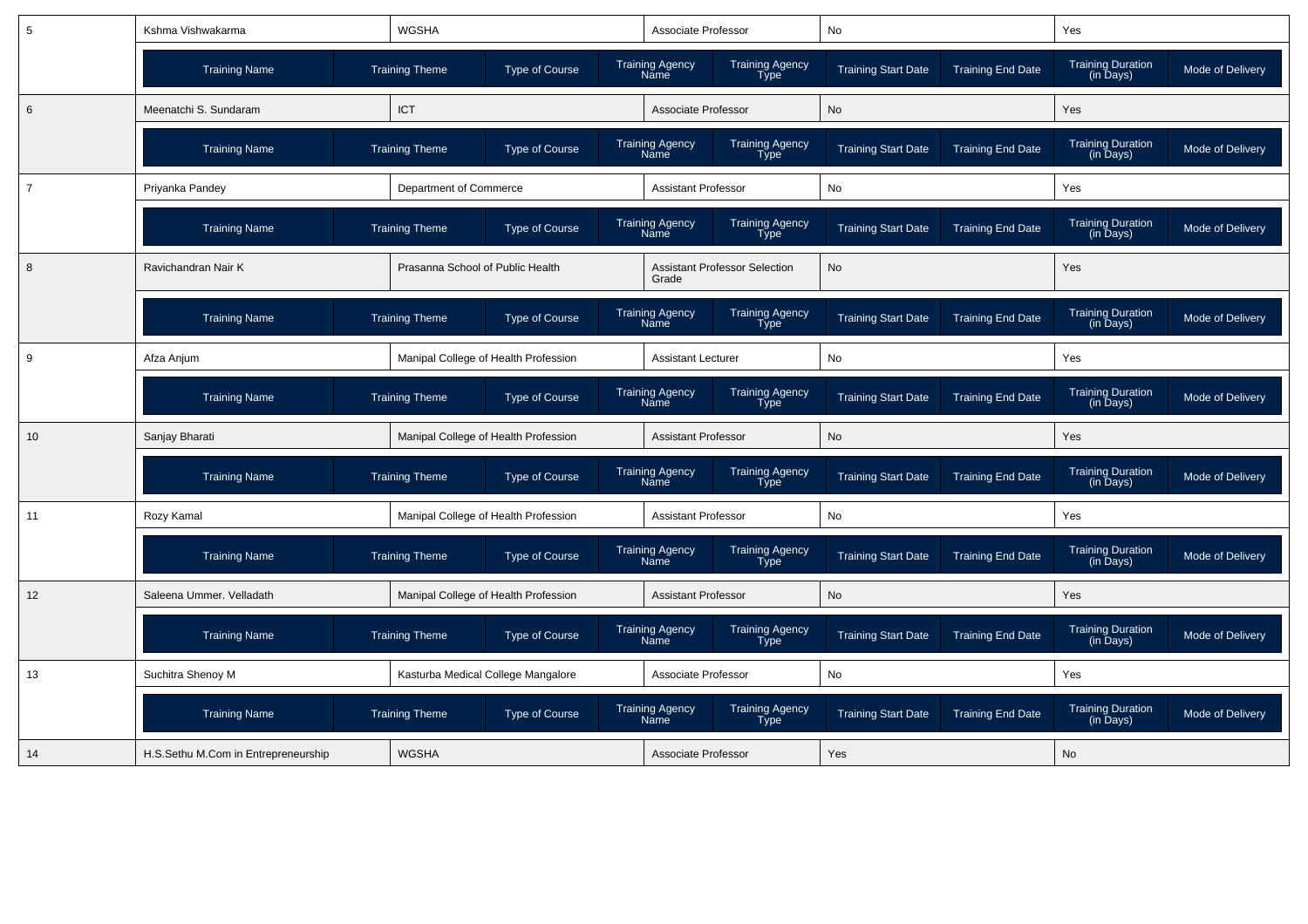| Highest<br>degree<br>name in<br>I&E and<br>IPR<br>MCo<br>m in<br>Entre<br>prene<br>urship<br>$\mathsf{PG}$<br>Degree<br>Type<br>2011<br>Year of<br>Highest<br>degree<br>in I&E<br>and IPR | 15                                                                                                                                            | Mukesh HV                                                                                                                                                    | Department of Commerce MAHE                                                                                                                                | <b>Assistant Professor</b> | Yes                                |
|-------------------------------------------------------------------------------------------------------------------------------------------------------------------------------------------|-----------------------------------------------------------------------------------------------------------------------------------------------|--------------------------------------------------------------------------------------------------------------------------------------------------------------|------------------------------------------------------------------------------------------------------------------------------------------------------------|----------------------------|------------------------------------|
| No                                                                                                                                                                                        | PhD in<br>Highest degree name in<br>I&E and IPR<br>Entrepreneurship<br>PhD<br>Degree Type<br>Year of Highest degree<br>in I&E and IPR<br>2019 | 16                                                                                                                                                           | Santosh Shetty                                                                                                                                             | Department of Commerce     | <b>Assistant Professor</b>         |
| Yes                                                                                                                                                                                       | No                                                                                                                                            | PhD in<br>Entrepreneurship<br>Highest degree name in<br>I&E and IPR<br>development<br>Degree Type<br>PhD<br>Year of Highest degree<br>in I&E and IPR<br>2019 | 17                                                                                                                                                         | H.G Joshi                  | Centre for Social Entrepreneurship |
| Coordinator                                                                                                                                                                               | Yes                                                                                                                                           | No                                                                                                                                                           | PhD in<br>Entreprene<br>Highest<br>degree name<br>in I&E and IPR<br>urship<br>PhD<br>Degree Type<br>2007<br>Year of<br>Highest<br>degree in I&E<br>and IPR | 18                         | Sumukh S.Hungund                   |

## Section 3 > i : List Idea/Innovation Centric Student Clubs Are Functional at the HEI with Access to Co-working Space/Work-stations for Students with Facilities &<br>Equipment Available to promote and Support Innovation, Entre

| Srno | Name of Student Club             | Type of Club        | Year of Establishment | Type of Facilities<br>Available at the Club | <b>Student Club</b><br>with Access to<br>Other I&E<br>Facilities at the<br><b>HEI</b>       | No of<br>Programs/Activiti<br>es Organized by<br>the Student Club<br>During the AY<br>$2019 - 20$ | Student Club<br>Team Lead<br>Name | <b>Student Club Team</b><br><b>Lead Email</b> | <b>Student Club Team</b><br>Lead Phone |
|------|----------------------------------|---------------------|-----------------------|---------------------------------------------|---------------------------------------------------------------------------------------------|---------------------------------------------------------------------------------------------------|-----------------------------------|-----------------------------------------------|----------------------------------------|
|      | Entrepreneurship Club            | Idea Club           | 2014                  | Co-working Space                            | Pre-Incubation<br>Unit, IPR<br>Cell/Technology<br><b>Transfer Centre</b>                    |                                                                                                   | Prakyath Nayak                    | prakyathspn@gmail.co<br>m                     | 7259851986                             |
| 2    | Student entrepreneurship council | <b>Startup Club</b> | 2019                  | <b>Work Stations</b>                        | Pre-Incubation<br>Unit.Innovation<br>Labs, IPR<br>Cell/Technology<br><b>Transfer Centre</b> |                                                                                                   | Merwyn<br>Rodrigues               | merwynvrodrigues@g<br>mail.com                | 7349428210                             |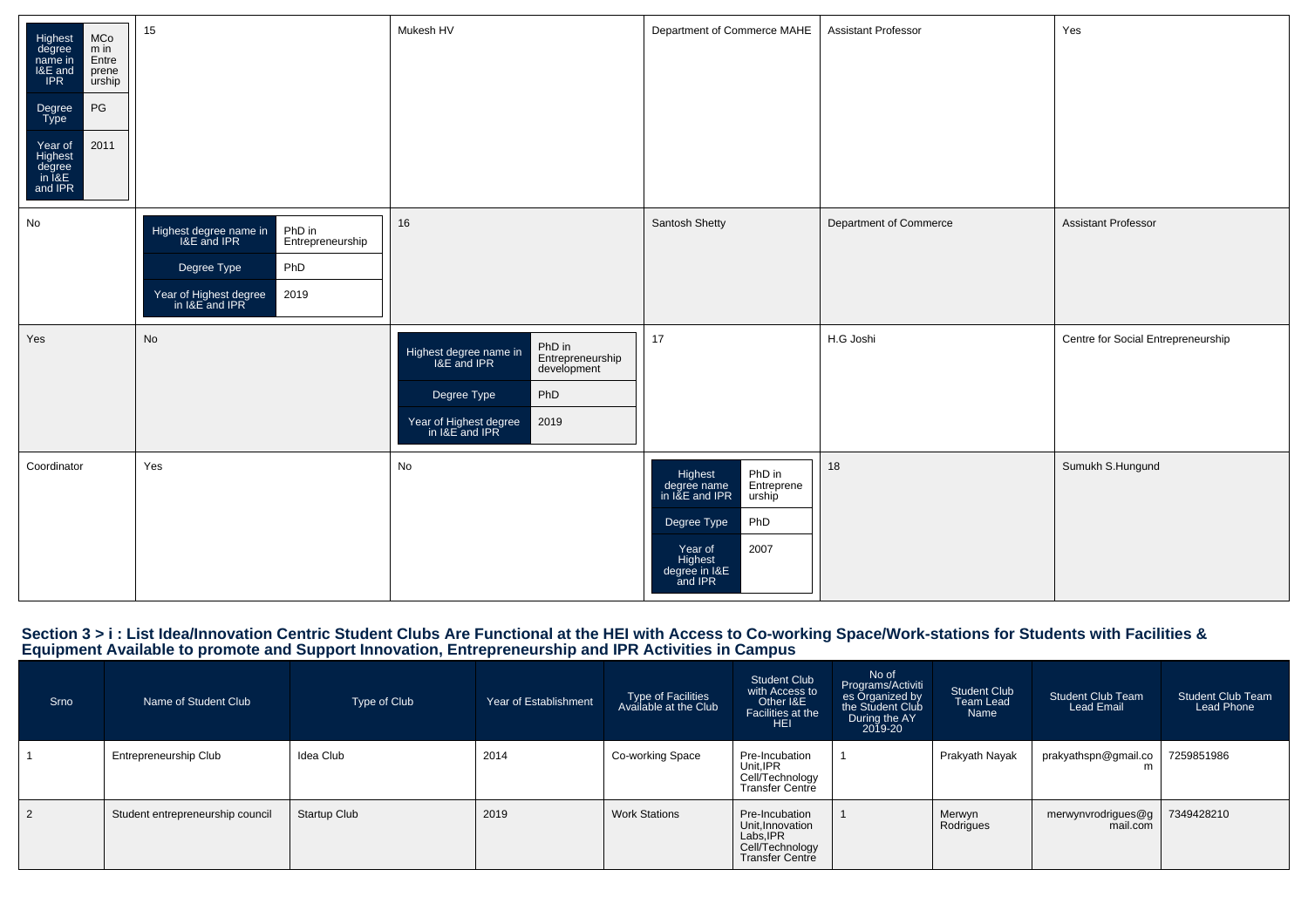| -3 | WGSHA Entrepreneurship<br>Development Cell | Idea Club       | 2018 | Co-working Space                 | Pre-Incubation<br>Unit, Innovation<br>Labs                                                                                                                                                              | - 0 | Meghna<br>Samtaney | meghnasamtaney@re<br>diffmail.com | 9903366910 |
|----|--------------------------------------------|-----------------|------|----------------------------------|---------------------------------------------------------------------------------------------------------------------------------------------------------------------------------------------------------|-----|--------------------|-----------------------------------|------------|
|    | Innovation Cell PSPH                       | Innovation Club | 2020 | <b>Work Stations</b>             | Pre-Incubation<br>Unit, Innovation<br>Labs, IPR<br>Cell/Technology<br><b>Transfer Centre</b>                                                                                                            | 8   | Bharat U           | bharath.u@learner.ma<br>nipal.edu | 9113078031 |
|    | MakerSpace                                 | Idea Club       | 2020 | <b>Work Stations</b>             | Innovation Labs                                                                                                                                                                                         | -3  | RS Shivmani        | rsshivmani@gmail.com              | 9591189078 |
| 6  | Student Entrepreneurship Club              | Idea Club       | 2010 | Co-working Space, 3D<br>Printing | Pre-Incubation<br>Unit, Incubation<br>Unit, Innovation<br>Labs, Innovation<br>Park/Research<br>Park, Centre of<br>Excellence with<br>Advance<br>Tools, IPR<br>Cell/Technology<br><b>Transfer Centre</b> |     | Nikhil Rayaprolu   | nikhilrayaprolu18@gm<br>ail.com   | 9686713666 |

## **Section 3 > ii > a : List the Pre-Incubation Facility (Tinkering Lab/Makers' Space/Design Centre/New Gen IEDC/IEDC/EDC/Innovation Centre/Startup Cell) (>= 600 Sq. Ft. Floor Area)**

| Srno | Name of Pre-<br><b>Incubation Centre</b> | Type of<br>Facility | Year of<br>Establishme<br>nt | Type of<br>Facilities<br>Available at<br>the Centre | Pre-Incubation<br>with Access to<br>Other I&E<br>Facilities at the<br><b>HEI</b>                                      | Name of the<br>Funding<br><b>Schemes</b><br>Available<br>with Pre-<br>Incubation<br>Unit, if any<br>(Optional)            | <b>Facility Details</b>                                                                                                                                                                                | <b>Total Nos of Dedicated</b><br>Executive/Management<br>team Strength Engaged at<br>the Facility | Had the Pre-Incubation<br>Unit Provided any<br>Funding Support for<br>Idea/Prototype/Innovati<br>  on Development and<br>implementation during<br>the Financial Year<br>2019-20 | Had institute<br><b>Generated Income</b><br>either from Services<br>Offered by Pre-<br>Incubation<br>Centre/Facilities? |  | Had institute spent expenses either<br>from own resource/received fund<br>towards Establishment/Operation<br>of Pre-Incubation Centre/Facilities? |
|------|------------------------------------------|---------------------|------------------------------|-----------------------------------------------------|-----------------------------------------------------------------------------------------------------------------------|---------------------------------------------------------------------------------------------------------------------------|--------------------------------------------------------------------------------------------------------------------------------------------------------------------------------------------------------|---------------------------------------------------------------------------------------------------|---------------------------------------------------------------------------------------------------------------------------------------------------------------------------------|-------------------------------------------------------------------------------------------------------------------------|--|---------------------------------------------------------------------------------------------------------------------------------------------------|
|      | Maker Space<br>Manipal                   | Maker's<br>Space    | 2017                         | 3D Printing<br>& Prototype<br>Equipment             | Incubation<br>Unit, Centre of<br>Excellence with<br>Advance<br>Tools.IPR<br>Cell/Technology<br><b>Transfer Centre</b> | Incubation<br>Unit, Centre<br>of<br>Excellence<br>with<br>Advance<br>Tools, IPR<br>Cell/Technol<br>ogy Transfer<br>Centre | Arun<br>Shanb<br>Facility<br>Incharge<br>hag<br>PhD<br>Name<br><b>MBA</b><br>arun.sh<br>Facility<br>anbhag<br>Incharge<br>@mani<br>Email<br>pal.edu<br>Facility<br>820292<br>5053<br>Incharge<br>Phone | 3                                                                                                 | Yes                                                                                                                                                                             | <b>No</b>                                                                                                               |  | Yes                                                                                                                                               |
|      |                                          |                     | Source of Grant / Fund       |                                                     |                                                                                                                       |                                                                                                                           | <b>Agency Name</b>                                                                                                                                                                                     |                                                                                                   | Agency Type                                                                                                                                                                     |                                                                                                                         |  | Total Grants / Funds Received by Pre-<br>Incubation & Incubation Centre / Facilities<br>exists in Campus (In Rupees)                              |
|      | Institute's Own Fund / Resource          |                     |                              |                                                     | MAHE                                                                                                                  |                                                                                                                           |                                                                                                                                                                                                        | <b>Educational Institute</b>                                                                      |                                                                                                                                                                                 | 200000                                                                                                                  |  |                                                                                                                                                   |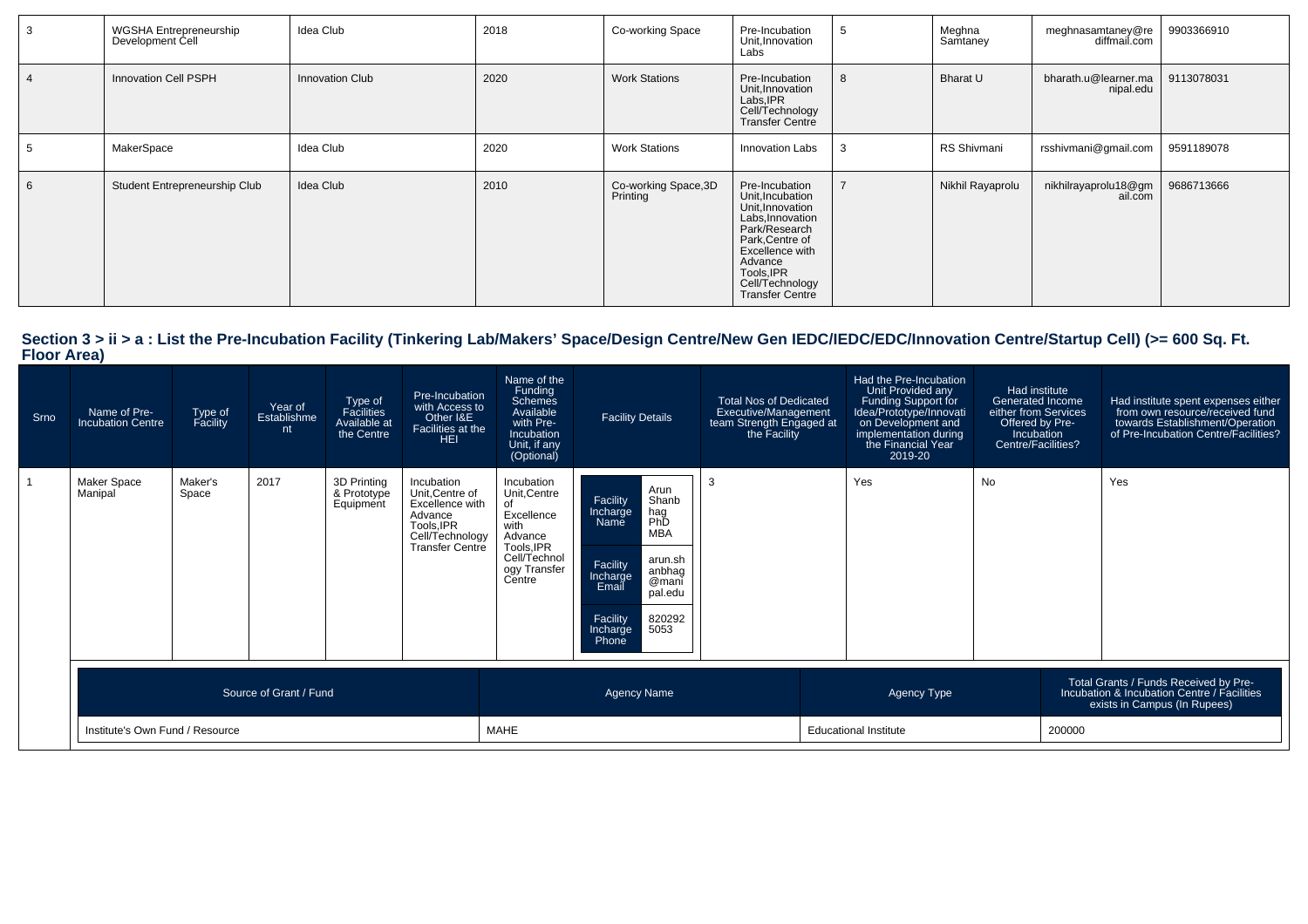#### 2 Manipal Universal Technology Business IncubatorStartup Cell 2011 Co-working Space Incubation Unit IncubationUnit**Facility**<br>Incharge NameDr. Y Shrihar Upadh yayaFacility Incharge Email ys.upa dhyaya @mani pal.eduFacility Incharge Phone82029250524a version of the contract of the contract of the contract of the contract of the contract of the contract of t<br>The contract of the contract of the contract of the contract of the contract of the contract of the contract o Total Annual Income from Training and Skill Develop ment Services $(\ln$  Rupees) $\Omega$ Total Annual Income from (Technic al and Business) Mentorin g Services(In Rupees)0Total Annual Income from Office Space and Rental Services to Startups/Inno vators (In Rupees)184300YesSource of Grant / Fundd and the control of the control of the Agency Name Agency Type and the control of the Agency Type  $\mathsf{A}$ gency Type  $\mathsf{A}$ gency Type and the control of the control of the control of the control of the control of the co Total Grants / Funds Received by Pre-Incubation & Incubation Centre / Facilitiesexists in Campus (In Rupees)Funding AgencyEntrepreneruship Development Center Govt. Agency (Central) 6038119 3 Manipal-Government ofKarnataka BioincubatorStartup Cell 2019 Co-working SpaceIncubation Unit IncubationUnit Facility Incharge NameDr. Manesh ThomasFacility Incharge Emailceo.bio incubat or@ma nipal.eduFacility Incharge Phone82029377264Yes No No

#### Section  $3 > i$  i > a : List the Pre-Incubation Facility (Tinkering Lab/Makers' Space/Design Centre/New Gen IEDC/IEDC/EDC/Innovation Centre/Startup Cell) (>= 600 Sq. Ft. **Floor Area)**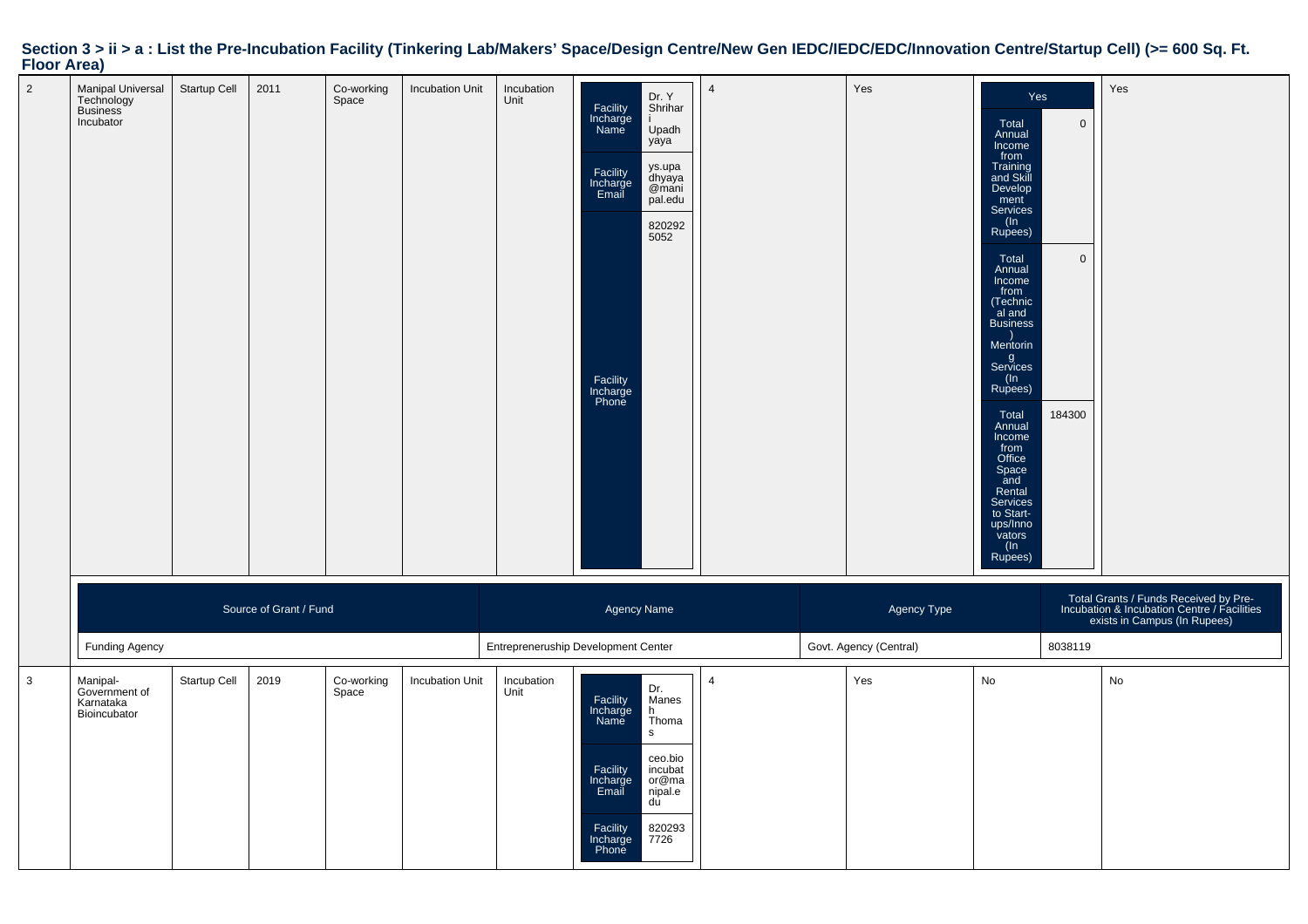|                | <b>Floor Area)</b>              |                      |                        |                                         |                                      |                                       |                                                                                                |                                                                             |                |                              |                                                                                                                                                                                                                                                                                                                                                                                                |                                      | Section 3 > ii > a : List the Pre-Incubation Facility (Tinkering Lab/Makers' Space/Design Centre/New Gen IEDC/IEDC/EDC/Innovation Centre/Startup Cell) (>= 600 Sq. Ft. |
|----------------|---------------------------------|----------------------|------------------------|-----------------------------------------|--------------------------------------|---------------------------------------|------------------------------------------------------------------------------------------------|-----------------------------------------------------------------------------|----------------|------------------------------|------------------------------------------------------------------------------------------------------------------------------------------------------------------------------------------------------------------------------------------------------------------------------------------------------------------------------------------------------------------------------------------------|--------------------------------------|------------------------------------------------------------------------------------------------------------------------------------------------------------------------|
| $\overline{4}$ | Designs in Wood                 | Design<br>Centre     | 2018                   | 3D Printing<br>& Prototype<br>Equipment | Innovation<br>Labs, Student<br>Clubs | Innovation<br>Labs, Studen<br>t Clubs | Facility<br>Incharge<br>Name<br>Facility<br>Incharge<br>Email<br>Facility<br>Incharge<br>Phone | Kapil<br>Grover<br>kapil.gr<br>over@<br>manipa<br>I.edu<br>882612<br>4234   | $\overline{2}$ | No                           | Yes<br>Total<br>Annual<br>Income<br>from<br>Training<br>and Skill<br>Develop<br>ment<br>Services<br>(In<br>Rupees)<br>Total<br>Annual<br>Income<br>from<br>Technic<br>al and<br><b>Business</b><br>Mentorin<br>g<br>Services<br>$(\ln$<br>Rupees)<br>Total<br>Annual<br>Income<br>from<br>Office<br>Space<br>and<br>Rental<br>Services<br>to Start-<br>ups/Inno<br>vators<br>$(\ln$<br>Rupees) | 27500<br>$\mathbf{0}$<br>$\mathbf 0$ | Yes                                                                                                                                                                    |
|                |                                 |                      | Source of Grant / Fund |                                         |                                      |                                       | Agency Name                                                                                    |                                                                             |                | Agency Type                  |                                                                                                                                                                                                                                                                                                                                                                                                |                                      | Total Grants / Funds Received by Pre-<br>Incubation & Incubation Centre / Facilities<br>exists in Campus (In Rupees)                                                   |
|                | Institute's Own Fund / Resource |                      |                        |                                         |                                      | MAHE                                  |                                                                                                |                                                                             |                | <b>Educational Institute</b> |                                                                                                                                                                                                                                                                                                                                                                                                | 200000                               |                                                                                                                                                                        |
| ${\bf 5}$      | Apple Creative<br>Studio        | Innovation<br>Centre | 2018                   | Work<br>Stations                        | Innovation Labs                      | Innovation<br>Labs                    | Facility<br>Incharge<br>Name<br>Facility<br>Incharge<br>Email<br>Facility<br>Incharge<br>Phone | Amit<br>Gunda<br>d<br>amit.gu<br>ndad@<br>manipa<br>I.edu<br>814726<br>8322 | $\overline{2}$ | $\mathsf{No}$                | No                                                                                                                                                                                                                                                                                                                                                                                             |                                      | No                                                                                                                                                                     |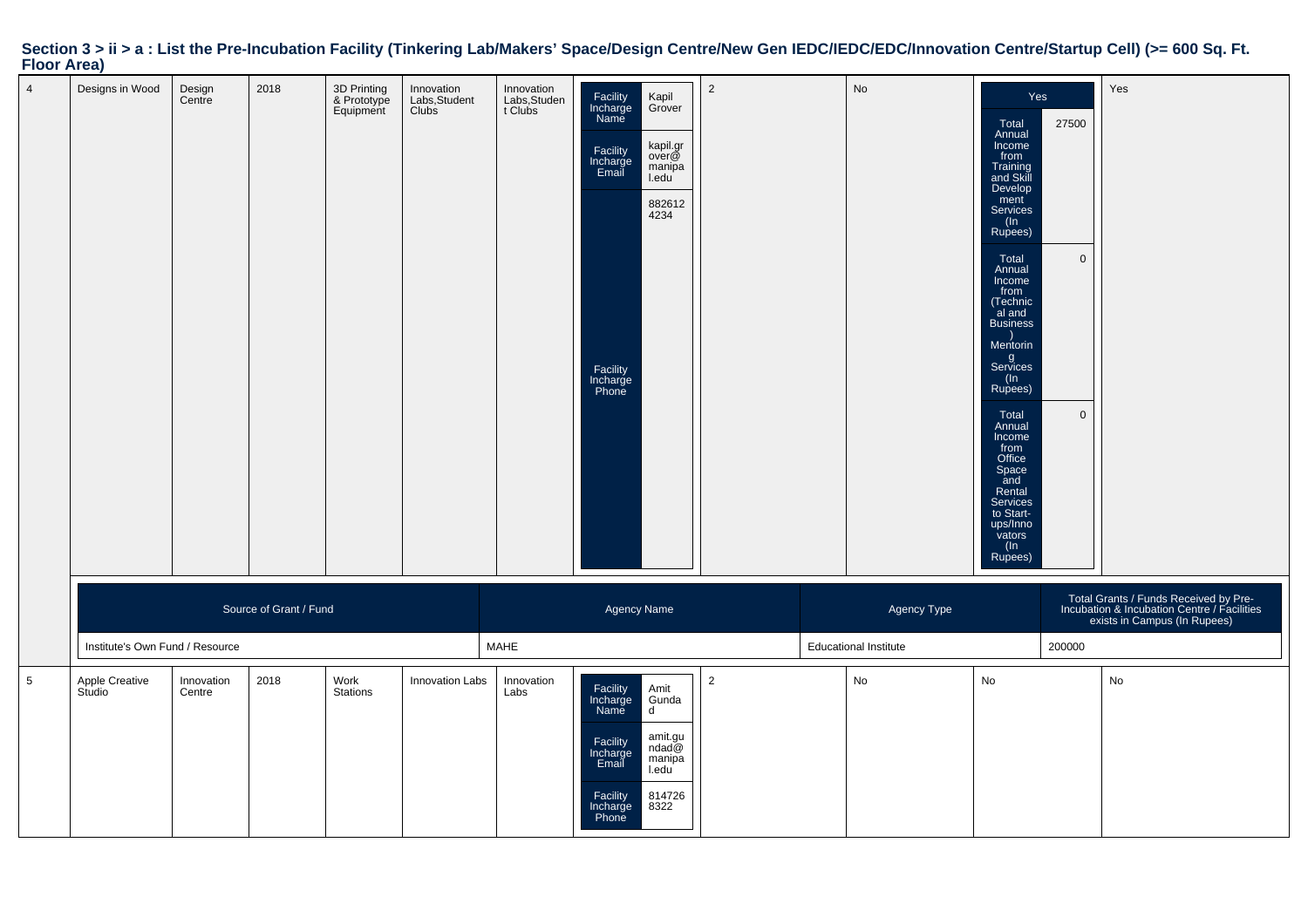| 1.1             |                                        |                                 |                        |      |                                                   |                                      |                                                                                                |                                                                                                                     |    |                              |                                                                                                                                                                                                                                                                                                                                                                                              |                                                 |                                                                                                                      |
|-----------------|----------------------------------------|---------------------------------|------------------------|------|---------------------------------------------------|--------------------------------------|------------------------------------------------------------------------------------------------|---------------------------------------------------------------------------------------------------------------------|----|------------------------------|----------------------------------------------------------------------------------------------------------------------------------------------------------------------------------------------------------------------------------------------------------------------------------------------------------------------------------------------------------------------------------------------|-------------------------------------------------|----------------------------------------------------------------------------------------------------------------------|
| $6\phantom{.}6$ | Central<br>Instrumentation<br>Facility | Innovation<br>Centre            | 2011                   | None | Innovation<br>Labs, Student<br>Clubs <sup>1</sup> | Innovation<br>Labs,Studen<br>t Clubs | Facility<br>Incharge<br>Name<br>Facility<br>Incharge<br>Email<br>Facility<br>Incharge<br>Phone | Dr.<br>Somas<br>bekara<br>Bhat<br>Dr.<br>Mathe<br>W<br>Peter<br>soma.b<br>hat@m<br>anipal.<br>edu<br>932242<br>8766 | 12 | No                           | Yes<br>Total<br>Annual<br>Income<br>from<br>Training<br>and Skill<br>Develop<br>ment<br>Services<br>(In<br>Rupees)<br>Total<br>Annual<br>Income<br>from<br>(Technic<br>al and<br><b>Business</b><br>Mentorin<br>g<br>Services<br>(In<br>Rupees)<br>Total<br>Annual<br>Income<br>from<br>Office<br>Space<br>and<br>Rental<br>Services<br>to Start-<br>ups/Inno<br>vators<br>$(\ln$<br>Rupees) | 135550<br>8<br>$\overline{0}$<br>$\overline{0}$ | Yes                                                                                                                  |
|                 |                                        |                                 | Source of Grant / Fund |      |                                                   |                                      | Agency Name                                                                                    |                                                                                                                     |    | Agency Type                  |                                                                                                                                                                                                                                                                                                                                                                                              |                                                 | Total Grants / Funds Received by Pre-<br>Incubation & Incubation Centre / Facilities<br>exists in Campus (In Rupees) |
|                 |                                        | Institute's Own Fund / Resource |                        |      |                                                   | MAHE                                 |                                                                                                |                                                                                                                     |    | <b>Educational Institute</b> |                                                                                                                                                                                                                                                                                                                                                                                              | 3235077                                         |                                                                                                                      |

## **Section 3 > ii > a : List the Pre-Incubation Facility (Tinkering Lab/Makers' Space/Design Centre/New Gen IEDC/IEDC/EDC/Innovation Centre/Startup Cell) (>= 600 Sq. Ft. Floor Area)**

| Srno | Name of CoE Facility | Year of<br>Establishment | CoE with Access<br>to Other I&E<br>Facilities at the<br>ΗEΙ | Name of the<br><b>Funding</b><br><b>Schemes</b><br>Available with<br>CoE, if any<br>(Optional) | <b>Facility Details</b> | Total Nos of<br>Dedicated<br>Executive/Manag<br>ement team<br>Strength<br>Engaged at the<br>Facility | Had the CoE Provided any<br>Funding Support for<br>Idea/Prototype/Innovation<br>Development and<br>implementation during the<br>Financial Year 2019-20? | Had institute Generated Income<br>either from Services Offered by CoE<br>Centre/Facilities? | Had institute spent expenses<br>either from own<br>resource/received fund towards<br>Establishment/Operation of<br>CoE Centre/Facilities? |
|------|----------------------|--------------------------|-------------------------------------------------------------|------------------------------------------------------------------------------------------------|-------------------------|------------------------------------------------------------------------------------------------------|---------------------------------------------------------------------------------------------------------------------------------------------------------|---------------------------------------------------------------------------------------------|-------------------------------------------------------------------------------------------------------------------------------------------|
|------|----------------------|--------------------------|-------------------------------------------------------------|------------------------------------------------------------------------------------------------|-------------------------|------------------------------------------------------------------------------------------------------|---------------------------------------------------------------------------------------------------------------------------------------------------------|---------------------------------------------------------------------------------------------|-------------------------------------------------------------------------------------------------------------------------------------------|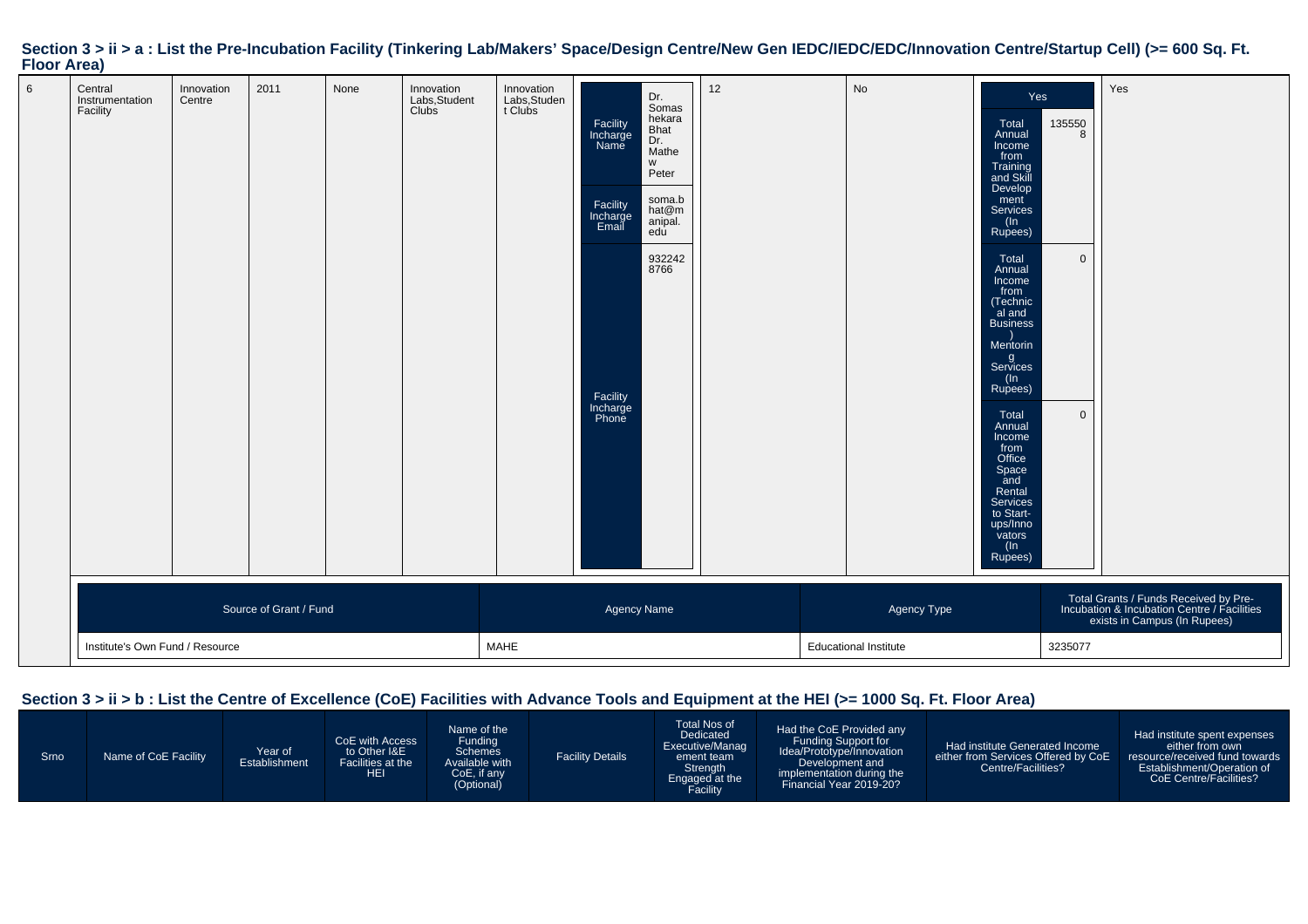| $\overline{1}$ | "Centre of Excellance in<br>Biophotonics<br>Establishing a Bio-<br>Photonics Research<br>facility for Development<br>and demonstration of<br>Screening for early<br>detection of Cervical<br>Cancer using Laser<br>Spectroscopy<br>techniques" | 2016                   | No Such<br>Facilities Exist in<br>the Campus                                      | Santho<br>Facility<br>sh<br>Chidan<br>Incharge<br>Name<br>gil<br>santho<br>Facility<br>Incharge<br>Email<br>sh.cls<br>@mani<br>pal.ed<br>$\mathsf{u}$<br>Facility<br>98800<br>Incharge<br>Phone<br>92297 | $\mathsf 0$        | No  |                        | No |         | Yes                                                                           |
|----------------|------------------------------------------------------------------------------------------------------------------------------------------------------------------------------------------------------------------------------------------------|------------------------|-----------------------------------------------------------------------------------|----------------------------------------------------------------------------------------------------------------------------------------------------------------------------------------------------------|--------------------|-----|------------------------|----|---------|-------------------------------------------------------------------------------|
|                |                                                                                                                                                                                                                                                | Source of Grant / Fund |                                                                                   |                                                                                                                                                                                                          | Agency Name        |     | Agency Type            |    |         | Total Grants / Funds Received by CoE<br>Facility exists in Campus (In Rupees) |
|                | <b>Funding Agency</b>                                                                                                                                                                                                                          |                        |                                                                                   | Vision Group of Science and Technology (VGST), Govt. of<br>Karnataka                                                                                                                                     |                    |     | Govt. Agency (State)   |    | 4000000 |                                                                               |
| $\overline{2}$ | Manipal School of Life<br>Sciences                                                                                                                                                                                                             | 2006                   | Incubation<br>Unit,IPR<br>Cell/Technology<br>Transfer Centre                      | Dr. K.<br>Facility<br>Satya<br>moorth<br>Incharge<br>Name<br>y<br>ksatya<br>Facility<br>moorth<br>Incharge<br>Email<br>y@ma<br>nipal.e<br>du<br>Facility<br>Incharge<br>Phone<br>08202<br>92205<br>8     | 24                 | No  |                        | No |         | No                                                                            |
| $\mathbf{3}$   | Optical Microscopy and<br>Tissue Characterization,<br><b>MSOLS</b>                                                                                                                                                                             | 2017                   | Innovation<br>Labs,IPR<br>Cell/Technology<br>Transfer<br>Centre, Student<br>Clubs | Dr. K.<br>Facility<br>Incharge<br>Satya<br>moorth<br><b>Name</b><br>y<br>Facility<br>mlsc@<br>Incharge<br>Email<br>manip<br>al.edu<br>98457<br>Facility<br>18604<br>Incharge<br>Phone                    | 12                 | Yes |                        | No |         | Yes                                                                           |
|                |                                                                                                                                                                                                                                                | Source of Grant / Fund |                                                                                   |                                                                                                                                                                                                          | <b>Agency Name</b> |     | Agency Type            |    |         | Total Grants / Funds Received by CoE<br>Facility exists in Campus (In Rupees) |
|                | <b>Funding Agency</b>                                                                                                                                                                                                                          |                        |                                                                                   | SERB-DST                                                                                                                                                                                                 |                    |     | Govt. Agency (Central) |    | 750000  |                                                                               |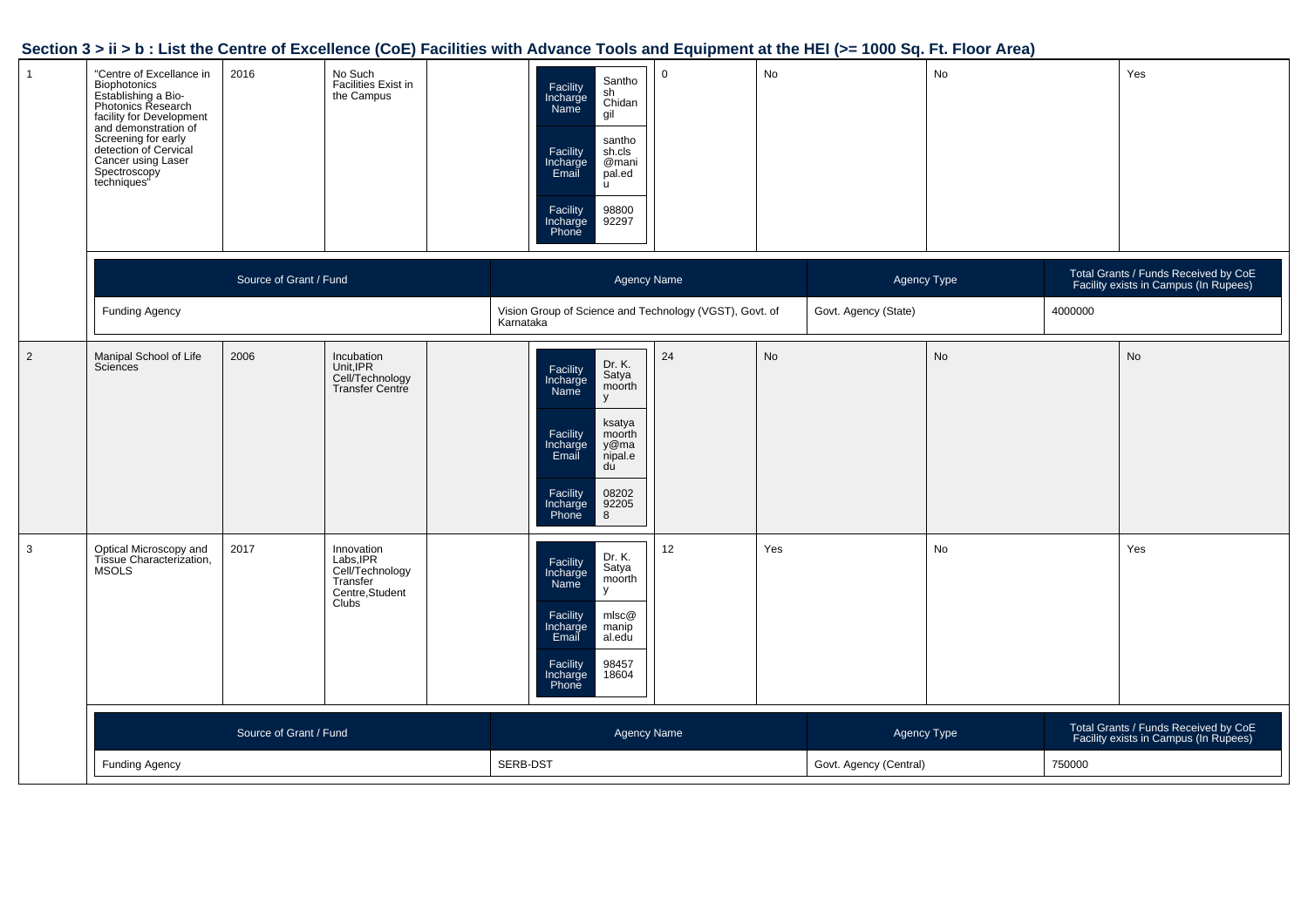| $\overline{4}$ | Centre for Fertility<br>Preservation | 2015                   | <b>Student Clubs</b>                                                               | Prof Dr<br>Facility<br>Satish<br>Incharge<br>Name<br>Kumar<br>Adiga<br>satish.<br>Facility<br>Incharge<br>Email<br>adiga<br>@mani<br>pal.ed<br>$\mathsf{u}$<br>82029<br>22320<br>Facility<br>Incharge<br>Phone |                    | <b>No</b> |                                       | Yes<br><b>Total Annual</b><br>Income from<br>Training and<br>Skill<br>Development<br>Services (In<br>Rupees)<br><b>Total Annual</b><br>Income from<br>(Technical and<br>Business)<br>Mentoring<br>Services (In<br>Rupees)<br><b>Total Annual</b><br>Income from<br>Office Space<br>and Rental<br>Services to<br>Start-<br>ups/Innovators<br>(In Rupees) | 1200000<br>$\overline{0}$<br>$\Omega$ | Yes                                                                           |
|----------------|--------------------------------------|------------------------|------------------------------------------------------------------------------------|----------------------------------------------------------------------------------------------------------------------------------------------------------------------------------------------------------------|--------------------|-----------|---------------------------------------|---------------------------------------------------------------------------------------------------------------------------------------------------------------------------------------------------------------------------------------------------------------------------------------------------------------------------------------------------------|---------------------------------------|-------------------------------------------------------------------------------|
|                |                                      |                        |                                                                                    |                                                                                                                                                                                                                |                    |           |                                       |                                                                                                                                                                                                                                                                                                                                                         |                                       |                                                                               |
|                | Funding Agency                       | Source of Grant / Fund |                                                                                    | ICMR, U Naples                                                                                                                                                                                                 | <b>Agency Name</b> |           | Agency Type<br>Govt. Agency (Central) |                                                                                                                                                                                                                                                                                                                                                         | 2000000                               | Total Grants / Funds Received by CoE<br>Facility exists in Campus (In Rupees) |
| 5              | <b>Medical Genetics</b>              | 2014                   | Incubation<br>Unit, IPR<br>Cell/Technology<br>Transfer<br>Centre, Student<br>Clubs | Facility<br>Incharge<br>Girisha<br>KM<br>Name<br>girish.k<br>Facility<br>Incharge<br>Email<br>atta@<br>manip<br>al.edu<br>Facility<br>Incharge<br>08202<br>$\frac{92314}{9}$<br>Phone                          | 12 <sup>°</sup>    | No        |                                       | No                                                                                                                                                                                                                                                                                                                                                      |                                       | Yes                                                                           |
|                |                                      | Source of Grant / Fund |                                                                                    |                                                                                                                                                                                                                | <b>Agency Name</b> |           | Agency Type                           |                                                                                                                                                                                                                                                                                                                                                         |                                       | Total Grants / Funds Received by CoE<br>Facility exists in Campus (In Rupees) |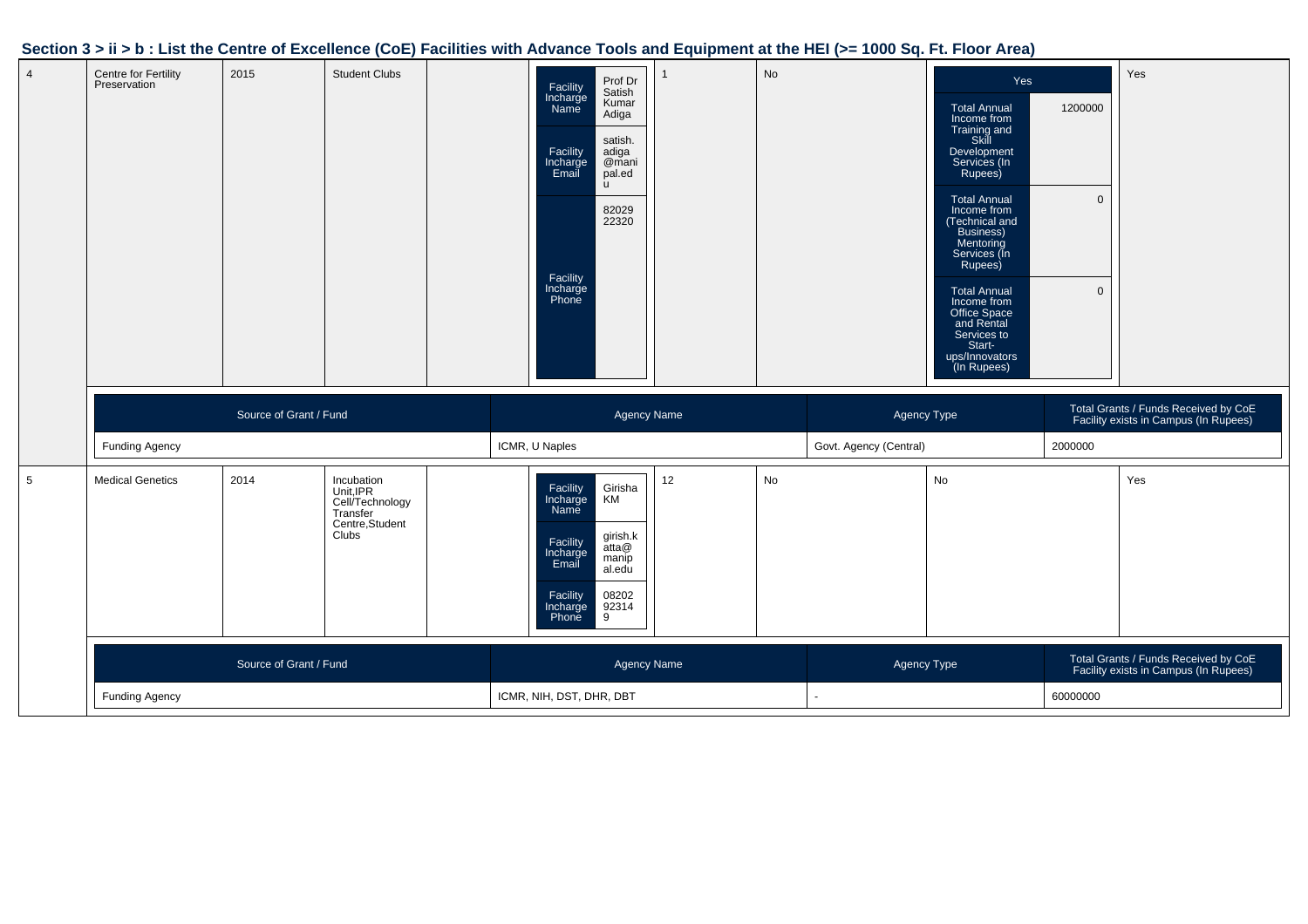| Centre for Software<br>Development | 2015                   | <b>IPR</b><br>Cell/Technology<br>Transfer Centre                                              | Sudha<br>Facility<br>kara<br>Incharge<br>Name<br>Upady<br>a P<br>sudhak<br>Facility<br>ara.up<br>Incharge<br>Email<br>adya@<br>manip<br>al.edu<br>96111<br>17051<br>Facility<br>Incharge<br>Phone      | 16                    | $\mathsf{No}$ |                                       | Yes<br><b>Total Annual</b><br>Income from<br>Training and<br>Skill<br>Development<br>Services (In<br>Rupees)<br><b>Total Annual</b><br>Income from<br>(Technical and<br>Business)<br>Mentoring<br>Services (In<br>Rupees)<br><b>Total Annual</b><br>Income from<br>Office Space<br>and Rental<br>Services to<br>Start-<br>ups/Innovators<br>(In Rupees) | $\overline{0}$<br>5000000<br>$\mathbf 0$ | Yes                                                                           |
|------------------------------------|------------------------|-----------------------------------------------------------------------------------------------|--------------------------------------------------------------------------------------------------------------------------------------------------------------------------------------------------------|-----------------------|---------------|---------------------------------------|---------------------------------------------------------------------------------------------------------------------------------------------------------------------------------------------------------------------------------------------------------------------------------------------------------------------------------------------------------|------------------------------------------|-------------------------------------------------------------------------------|
| Institute's Own Fund / Resource    | Source of Grant / Fund |                                                                                               | <b>MAHE</b>                                                                                                                                                                                            | <b>Agency Name</b>    |               | Agency Type<br>Govt. Agency (Central) |                                                                                                                                                                                                                                                                                                                                                         | 100000                                   | Total Grants / Funds Received by CoE<br>Facility exists in Campus (In Rupees) |
| Manipal Institute of<br>Virology   | 2010                   | Incubation<br>Unit, Innovation<br>Labs, Innovation<br>Park/Research<br>Park, Student<br>Clubs | Dr<br>Chiranj<br>Facility<br>Incharge<br>Name<br>ay<br>Mukho<br>padhy<br>äy<br>chiranj<br>Facility<br>Incharge<br>Email<br>ay.m@<br>manip<br>al.edu<br>98455<br>13057<br>Facility<br>Incharge<br>Phone | $\boldsymbol{\Delta}$ | No            |                                       | Yes<br><b>Total Annual</b><br>Income from<br>Training and<br>Skill<br>Development<br>Services (In<br>Rupees)<br><b>Total Annual</b><br>Income from<br>(Technical and<br>Business)<br>Mentoring<br>Services (In<br>Rupees)<br><b>Total Annual</b><br>Income from<br>Office Space<br>and Rental<br>Services to<br>Start-<br>ups/Innovators<br>(In Rupees) | $\mathbf 0$<br>30000000<br>$\mathbf 0$   | Yes                                                                           |
|                                    | Source of Grant / Fund |                                                                                               |                                                                                                                                                                                                        | <b>Agency Name</b>    |               | Agency Type                           |                                                                                                                                                                                                                                                                                                                                                         |                                          | Total Grants / Funds Received by CoE<br>Facility exists in Campus (In Rupees) |
| <b>Funding Agency</b>              |                        |                                                                                               | DBT-BIRAC DRDO                                                                                                                                                                                         |                       |               | Govt. Agency (Central)                |                                                                                                                                                                                                                                                                                                                                                         | 160000                                   |                                                                               |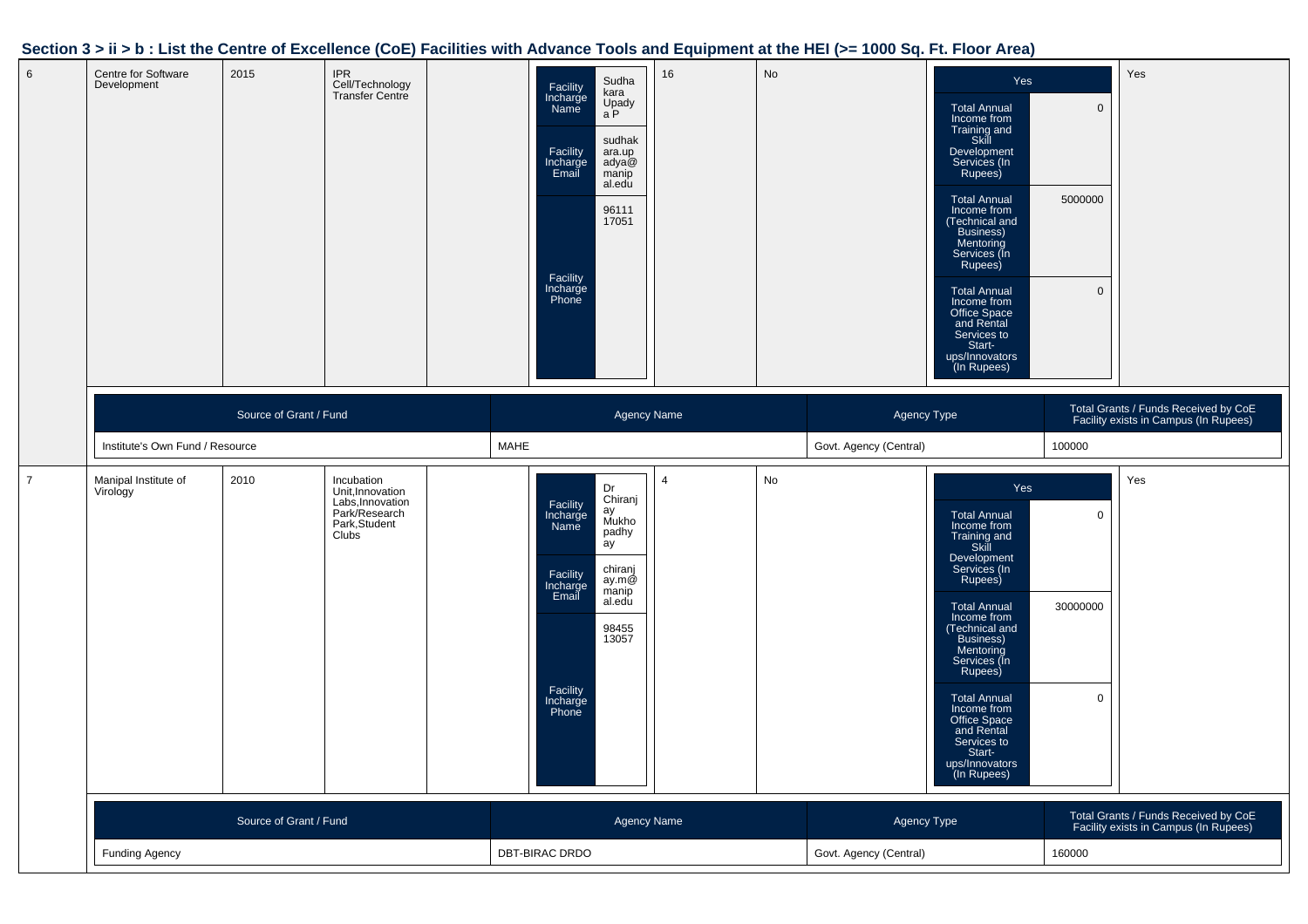#### 8 Centre of Excellence in Avionics and Navigation,**MAHE** 20166 IPR<br>Cell/Technology<br>Transfer Transfer Centre,StudentClubs<sup>1</sup> Facility Incharge NameKamlesh KumarFacility Incharge Email kamles h.kum ar@m anipal.eduFacility Incharge Phone73488 5274714 No No Yes Source of Grant / FundAgency Name Agency Type Total Grants / Funds Received by CoE Agency Type Total Grants / Funds Received by CoE<br>
Facility exists in Campus (In Rupees) Funding Agency NTRO (2016-2021) Govt. Agency (Central) <sup>29100000</sup>9 Center for Excellence in Inborn Errors ofMetabolism20155 Student Clubs<br>
Facility Incharge<br>
Name Dr Leslie LewisFacility Incharge Emailleslie.l ewis@ al.edumanipFacility Incharge Phone94492 0847610 No No Yes Source of Grant / FundAgency Name Agency Type Total Grants / Funds Received by CoE Agency Type Total Grants / Funds Received by CoE<br>Facility exists in Campus (In Rupees) Funding Agency Vision Group of Science and Technology (VGST), Govt. of KarnatakaGovt. Agency (State) <sup>2634270</sup>10 Toxicovigilance and Drug Safety center2016 Incubation Unit,IPR Cell/Technology**Transfer**  Centre,StudentClubsFacility Incharge NameGirish thungaFacility Incharge Emailgirish.t hunga @mani pal.eduFacility Incharge Phone09880 1511276 No No Yes Source of Grant / FundAgency Name Agency Type Total Grants / Funds Received by CoE Agency Type Total Grants / Funds Received by CoE<br>
Facility exists in Campus (In Rupees) Funding Agency $\mathsf y$  ICMR Govt. Agency (Central) <sup>600000</sup>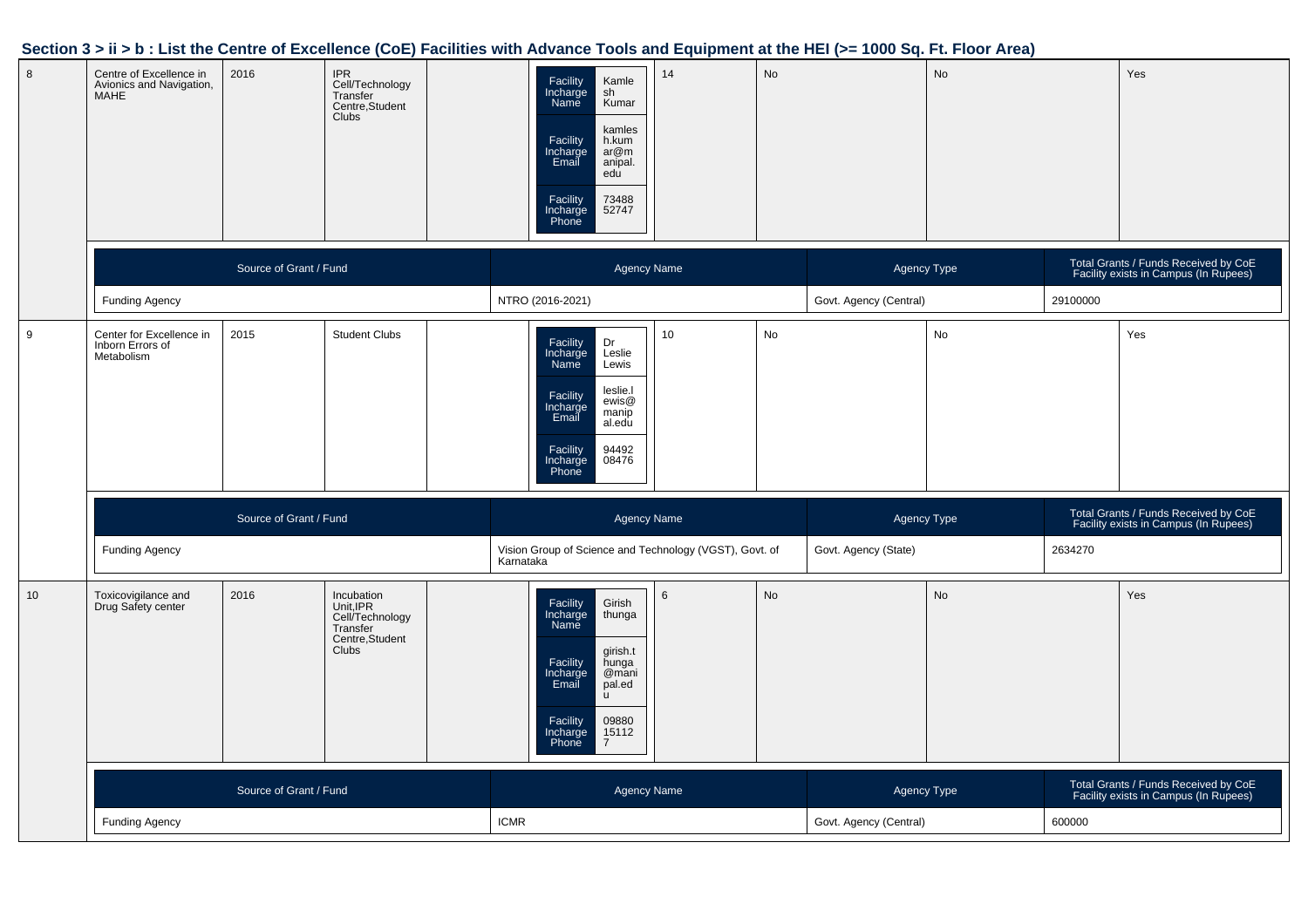|    | Jection 3 > 11 > 10 . List the Centre of Excellence (COE) Facilities with Advance Tools and Equipment at the HEI (>= Tool Oq. Ft. Floor Area) |                        |                                                                                                                        |      |                                                                                                                                                                                                                                        |                 |     |                              |    |          |                                                                               |
|----|-----------------------------------------------------------------------------------------------------------------------------------------------|------------------------|------------------------------------------------------------------------------------------------------------------------|------|----------------------------------------------------------------------------------------------------------------------------------------------------------------------------------------------------------------------------------------|-----------------|-----|------------------------------|----|----------|-------------------------------------------------------------------------------|
| 11 | Department of<br>Immunohematology and<br>Blood Transfusion,<br>KMC, Manipal                                                                   | 2010                   | Innovation<br>Labs,IPR<br>Cell/Technology<br>Transfer<br>Centre,Student<br>Clubs                                       |      | Dr<br>Shame<br>Facility<br>Incharge<br>Name<br>e<br>Shastr<br>y<br>shame<br>Facility<br>Incharge<br>Email<br>e.girish<br>@mani<br>pal.ed<br>u.<br>Facility<br>Incharge<br>Phone<br>$\begin{array}{ c} 08202 \\ 92244 \\ 8 \end{array}$ | $5\overline{)}$ | No  |                              | No |          | No                                                                            |
| 12 | Manipal Schrödinger<br>Centre for Molecular<br>Simulations                                                                                    | 2018                   | Incubation<br>Unit, Innovation<br>Labs, Innovation<br>Park/Research<br>Park, IPR<br>Cell/Technology<br>Transfer Centre |      | Facility<br>Incharge<br>Name<br>Alex<br>Joseph<br>alex.jo<br>seph@<br>Facility<br>Incharge<br>Email<br>manip<br>al.edu<br>94485<br>Facility<br>48060<br>Incharge<br>Phone                                                              | $\overline{2}$  | No  |                              | No |          | No                                                                            |
| 13 | MIT-KEF R and D<br>Center                                                                                                                     | 2020                   | Incubation<br>Unit,IPR<br>Cell/Technology<br>Transfer<br>Centre,Student<br>Clubs                                       |      | Facility<br>Incharge<br>Name<br>Gopina<br>tha<br>Nayak<br>nayak.<br>gopina<br>th@m<br>Facility<br>Incharge<br>Email<br>anipal.<br>edu<br>Facility<br>Incharge<br>Phone<br>99643<br>79890                                               | 9               | No  |                              | No |          | Yes                                                                           |
|    |                                                                                                                                               | Source of Grant / Fund |                                                                                                                        |      | Agency Name                                                                                                                                                                                                                            |                 |     | Agency Type                  |    |          | Total Grants / Funds Received by CoE<br>Facility exists in Campus (In Rupees) |
|    | Institute's Own Fund / Resource                                                                                                               |                        |                                                                                                                        | MAHE |                                                                                                                                                                                                                                        |                 |     | <b>Educational Institute</b> |    | 12400000 |                                                                               |
| 14 | D Atomic and Molecular<br>Physics                                                                                                             | 2015                   | Incubation<br>Unit,IPR<br>Cell/Technology<br>Transfer<br>Centre, Student<br>Clubs                                      |      | Santho<br>Facility<br>Incharge<br>Name<br>sh<br>Chidan<br>gil<br>santho<br>Facility<br>Incharge<br>sh.cls<br>@mani<br>Email<br>pal.ed<br><b>u</b><br>98800<br>Facility<br>92297<br>Incharge<br>Phone                                   | 9               | Yes |                              | No |          | Yes                                                                           |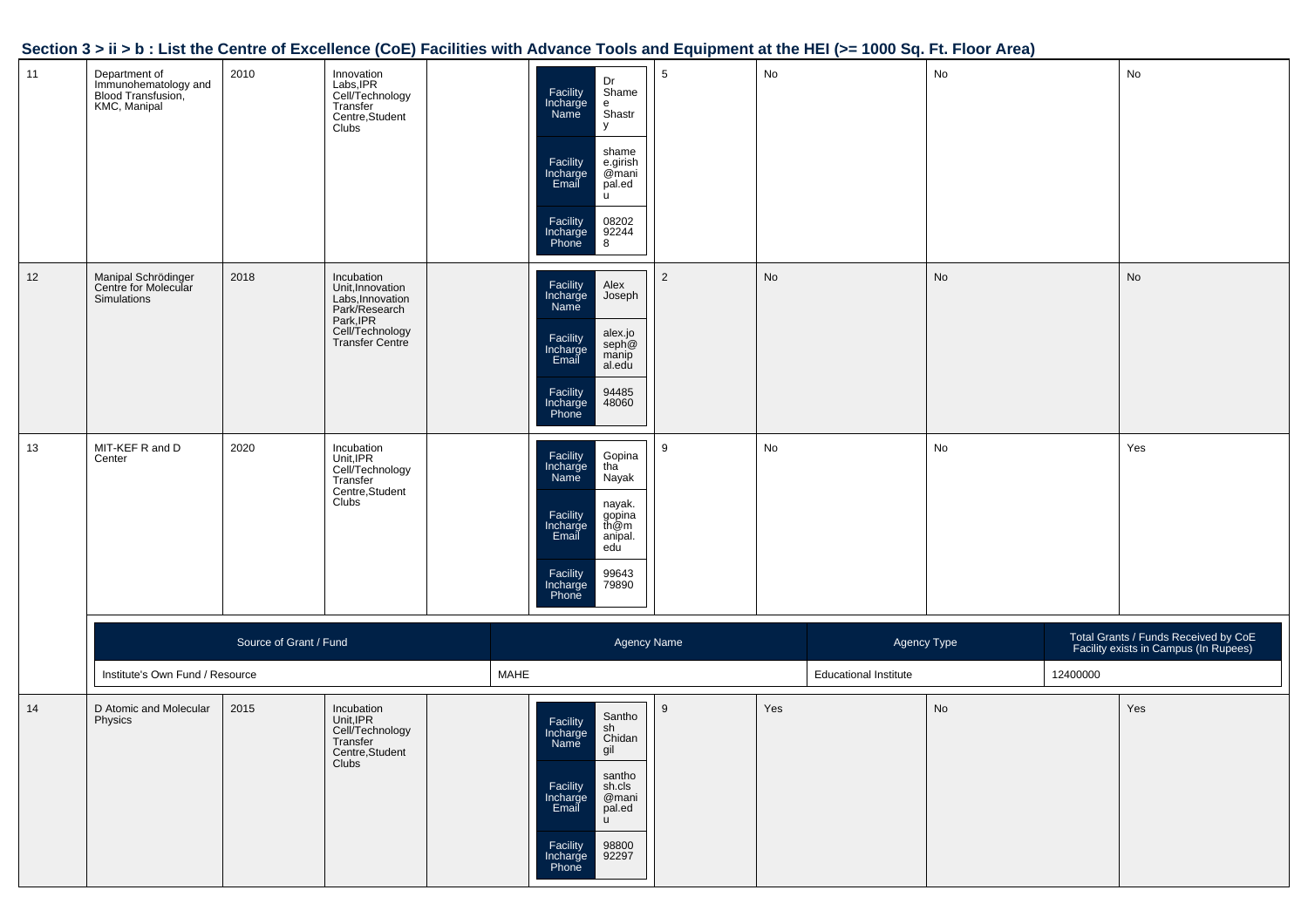|    | Source of Grant / Fund              |                        |                                                                                                        |                           |                                                                                                                                                                                                                       | <b>Agency Name</b> |     | Agency Type                  |                                                                                                                                                                                                                                                                                                                                                  |                                           | Total Grants / Funds Received by CoE<br>Facility exists in Campus (In Rupees) |
|----|-------------------------------------|------------------------|--------------------------------------------------------------------------------------------------------|---------------------------|-----------------------------------------------------------------------------------------------------------------------------------------------------------------------------------------------------------------------|--------------------|-----|------------------------------|--------------------------------------------------------------------------------------------------------------------------------------------------------------------------------------------------------------------------------------------------------------------------------------------------------------------------------------------------|-------------------------------------------|-------------------------------------------------------------------------------|
|    | Institute's Own Fund / Resource     |                        |                                                                                                        |                           | <b>MAHE</b>                                                                                                                                                                                                           |                    |     | <b>Educational Institute</b> |                                                                                                                                                                                                                                                                                                                                                  | 4800000                                   |                                                                               |
| 15 | Tech Shop, MIT                      | 2007                   | Incubation<br>Unit, Innovation<br>Labs, IPR<br>Cell/Technology<br>Transfer<br>Centre, Student<br>Clubs | Major Student<br>Projects | Ganes<br>Facility<br>Incharge<br>Name<br>h<br><b>Nayak</b><br>ganes<br>Facility<br>h.naya<br>k@ma<br>Incharge<br>Email<br>nipal.e<br>du<br>Facility<br>78993<br>30234<br>Incharge<br>Phone                            | $\overline{4}$     | Yes |                              | No                                                                                                                                                                                                                                                                                                                                               |                                           | Yes                                                                           |
|    |                                     | Source of Grant / Fund |                                                                                                        |                           |                                                                                                                                                                                                                       | <b>Agency Name</b> |     | Agency Type                  |                                                                                                                                                                                                                                                                                                                                                  |                                           | Total Grants / Funds Received by CoE<br>Facility exists in Campus (In Rupees) |
|    | Institute's Own Fund / Resource     |                        |                                                                                                        |                           | <b>MAHE</b>                                                                                                                                                                                                           |                    |     | <b>Educational Institute</b> |                                                                                                                                                                                                                                                                                                                                                  | 15000000                                  |                                                                               |
| 16 | Central Instrumentation<br>Facility | 2011                   | Innovation<br>Labs, Student<br>Clubs                                                                   |                           | Dr.<br>Somas<br>hekara<br>Facility<br>Bhat<br>Incharge<br>Name<br>Dr.<br>Mathe<br>W<br>Peter<br>soma.<br>Facility<br>bhat@<br>Incharge<br>Email<br>manip<br>al.edu<br>93224<br>28766<br>Facility<br>Incharge<br>Phone | 12                 | No  |                              | Yes<br><b>Total Annual</b><br>Income from<br>Training and<br>Skill<br>Development<br>Services (In<br>Rupees)<br>Total Annual<br>Income from<br>(Technical and<br>Business)<br>Mentoring<br>Services (In<br>Rupees)<br><b>Total Annual</b><br>Income from<br>Office Space<br>and Rental<br>Services to<br>Start-<br>ups/Innovators<br>(In Rupees) | 1355508<br>$\mathbf{0}$<br>$\overline{0}$ | Yes                                                                           |
|    |                                     | Source of Grant / Fund |                                                                                                        |                           |                                                                                                                                                                                                                       | <b>Agency Name</b> |     | Agency Type                  |                                                                                                                                                                                                                                                                                                                                                  |                                           | Total Grants / Funds Received by CoE<br>Facility exists in Campus (In Rupees) |
|    | Institute's Own Fund / Resource     |                        |                                                                                                        |                           | <b>MAHE</b>                                                                                                                                                                                                           |                    |     | <b>Educational Institute</b> |                                                                                                                                                                                                                                                                                                                                                  | 3235077                                   |                                                                               |

#### **Section 3 > ii > c : List the Incubation Facilities at the HEI (>= 1500 Sq. Ft. Floor Area)**

| Incubation Centre/Facilities?<br>Establishment/Operation of<br>he HEI<br>Available with<br>Development and<br>ement team |
|--------------------------------------------------------------------------------------------------------------------------|
|--------------------------------------------------------------------------------------------------------------------------|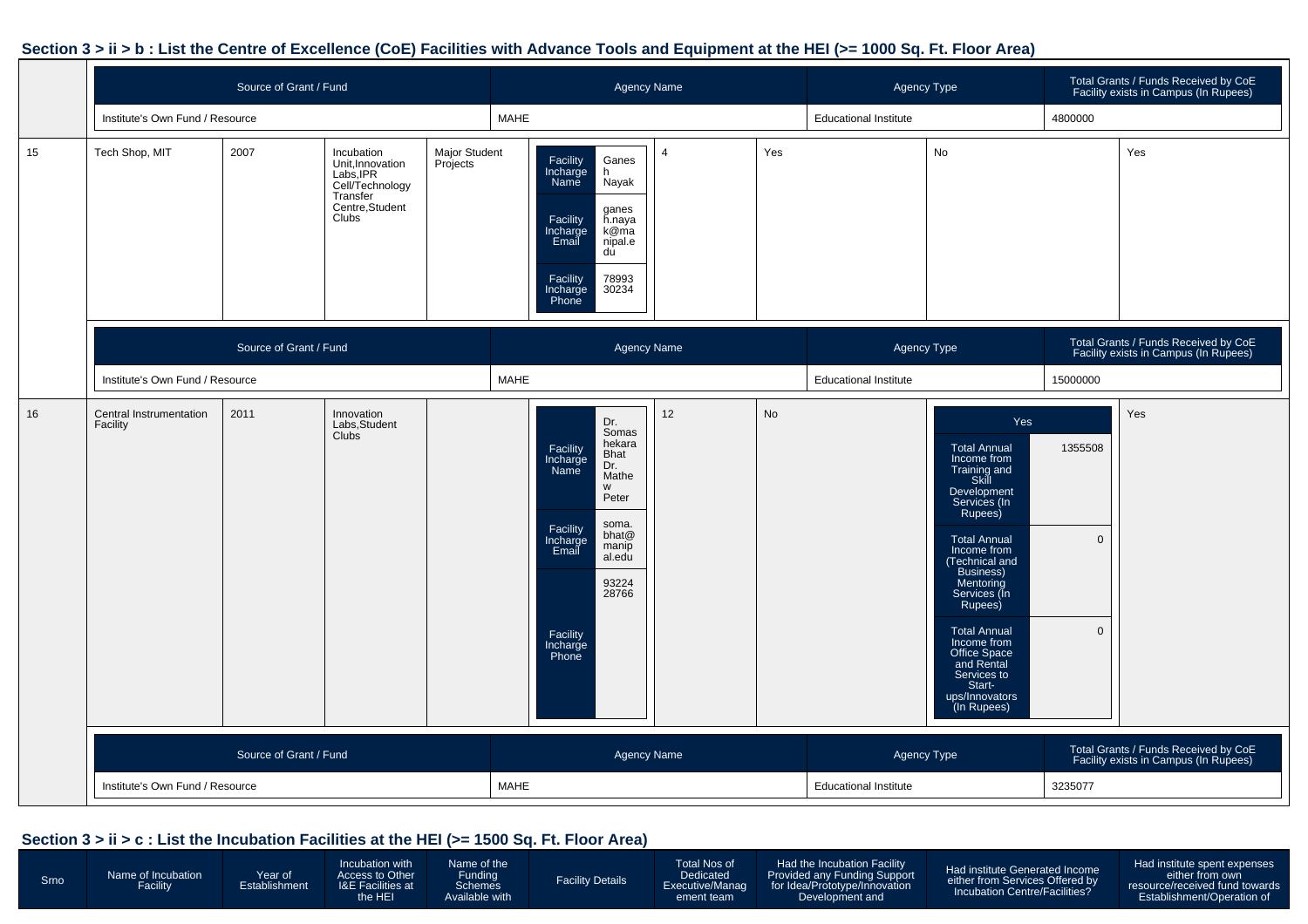#### **Section 3 > ii > c : List the Incubation Facilities at the HEI (>= 1500 Sq. Ft. Floor Area)**

|              |                                                                     |      |                                                                                                 | Incubation Unit, if<br>any (Optional) |                                                                                                                                                                                                     | Strength<br>Engaged at the<br>Facility | implementation during the<br>Financial Year 2019-20? |                                                                                                                                                                                                                                                                                                                                                                                                 | Incubation Centre/Facilities? |
|--------------|---------------------------------------------------------------------|------|-------------------------------------------------------------------------------------------------|---------------------------------------|-----------------------------------------------------------------------------------------------------------------------------------------------------------------------------------------------------|----------------------------------------|------------------------------------------------------|-------------------------------------------------------------------------------------------------------------------------------------------------------------------------------------------------------------------------------------------------------------------------------------------------------------------------------------------------------------------------------------------------|-------------------------------|
| $\mathbf{1}$ | <b>Manipal Universal</b><br><b>Technology Business</b><br>Incubator | 2011 | Innovation<br>Labs, IPR<br>Labs, IPR<br>Cell/Technology<br>Transfer<br>Centre, Student<br>Clubs |                                       | Dr. Y<br>Facility<br>Shrihar<br>Incharge<br>Name<br>Upadh<br>yaya<br>ys.upa<br>Facility<br>dhyaya<br>Incharge<br>Email<br>@mani<br>pal.ed<br>u<br>82029<br>25052<br>Facility<br>Incharge<br>Phone   | $\overline{4}$                         | Yes                                                  | Yes<br><b>Total Annual</b><br>$\mathbf 0$<br>Income from<br>Training and<br>Skill<br>Development<br>Services (In<br>Rupees)<br><b>Total Annual</b><br>$\mathbf 0$<br>Income from<br>(Technical and<br>Business)<br>Mentoring<br>Services (In<br>Rupees)<br><b>Total Annual</b><br>742333<br>Income from<br>Office Space<br>and Rental<br>Services to<br>Start-<br>ups/Innovators<br>(In Rupees) | No                            |
| 2            | Manipal- Government of<br>Karnataka Bioincubator                    | 2019 | Innovation<br>Labs, IPR<br>Cell/Technology<br>Transfer<br>Centre, Student<br>Clubs              |                                       | Dr.<br>Facility<br>Manes<br>Incharge<br>Name<br>h<br>Thoma<br>S<br>ceo.bio<br>Facility<br>incubat<br>Incharge<br>Email<br>or@m<br>anipal.<br>edu<br>82029<br>37726<br>Facility<br>Incharge<br>Phone | $\overline{4}$                         | <b>No</b>                                            | Yes<br>49000<br><b>Total Annual</b><br>Income from<br>Training and<br>Skill<br>Development<br>Services (In<br>Rupees)<br><b>Total Annual</b><br>$\mathbf{0}$<br>Income from<br>(Technical and<br>Business)<br>Mentoring<br>Services (In<br>Rupees)<br>41000<br><b>Total Annual</b><br>Income from<br>Office Space<br>and Rental<br>Services to<br>Start-<br>ups/Innovators<br>(In Rupees)       | <b>No</b>                     |

#### **Section 3 > ii > d : List the Innovation Park/Research Park Facilities at the HEI (>= 5000 Sq. Ft. Floor Area)**

| <b>Srno</b> | Name of Innovation<br>Park/Research Park<br>Facility | Year of<br>Establishment | Innovation Park /<br><b>Research Park</b><br>with Access to<br>Other $1 & E$<br>Facilities at the<br>HEI | Name of the<br>Funding<br><b>Schemes</b><br>Available with<br>Research/Innovat<br>ion Park, if any<br>(Optional) | <b>Facility Details</b> | Total Nos of<br>Dedicated<br>Executive/Manag<br>ement team<br>Strength<br>Engaged at the<br>Facility | Had the Research<br>Park/Innovation Park Provided<br>any Funding Support for<br>Idea/Prototype/Innovation<br>Development and<br>implementation during the<br>Financial Year 2019-20? | Had institute Generated Income<br>either from Services Offered by<br>Research Park/Innovation Park? | Had the Research<br><b>Park/Innovation Park Provided</b><br>any Funding Support for<br>Idea/Prototype/Innovation/Start<br>up/Venture Development and<br>implementation during the<br>Financial Year 2019-20? |
|-------------|------------------------------------------------------|--------------------------|----------------------------------------------------------------------------------------------------------|------------------------------------------------------------------------------------------------------------------|-------------------------|------------------------------------------------------------------------------------------------------|--------------------------------------------------------------------------------------------------------------------------------------------------------------------------------------|-----------------------------------------------------------------------------------------------------|--------------------------------------------------------------------------------------------------------------------------------------------------------------------------------------------------------------|
|-------------|------------------------------------------------------|--------------------------|----------------------------------------------------------------------------------------------------------|------------------------------------------------------------------------------------------------------------------|-------------------------|------------------------------------------------------------------------------------------------------|--------------------------------------------------------------------------------------------------------------------------------------------------------------------------------------|-----------------------------------------------------------------------------------------------------|--------------------------------------------------------------------------------------------------------------------------------------------------------------------------------------------------------------|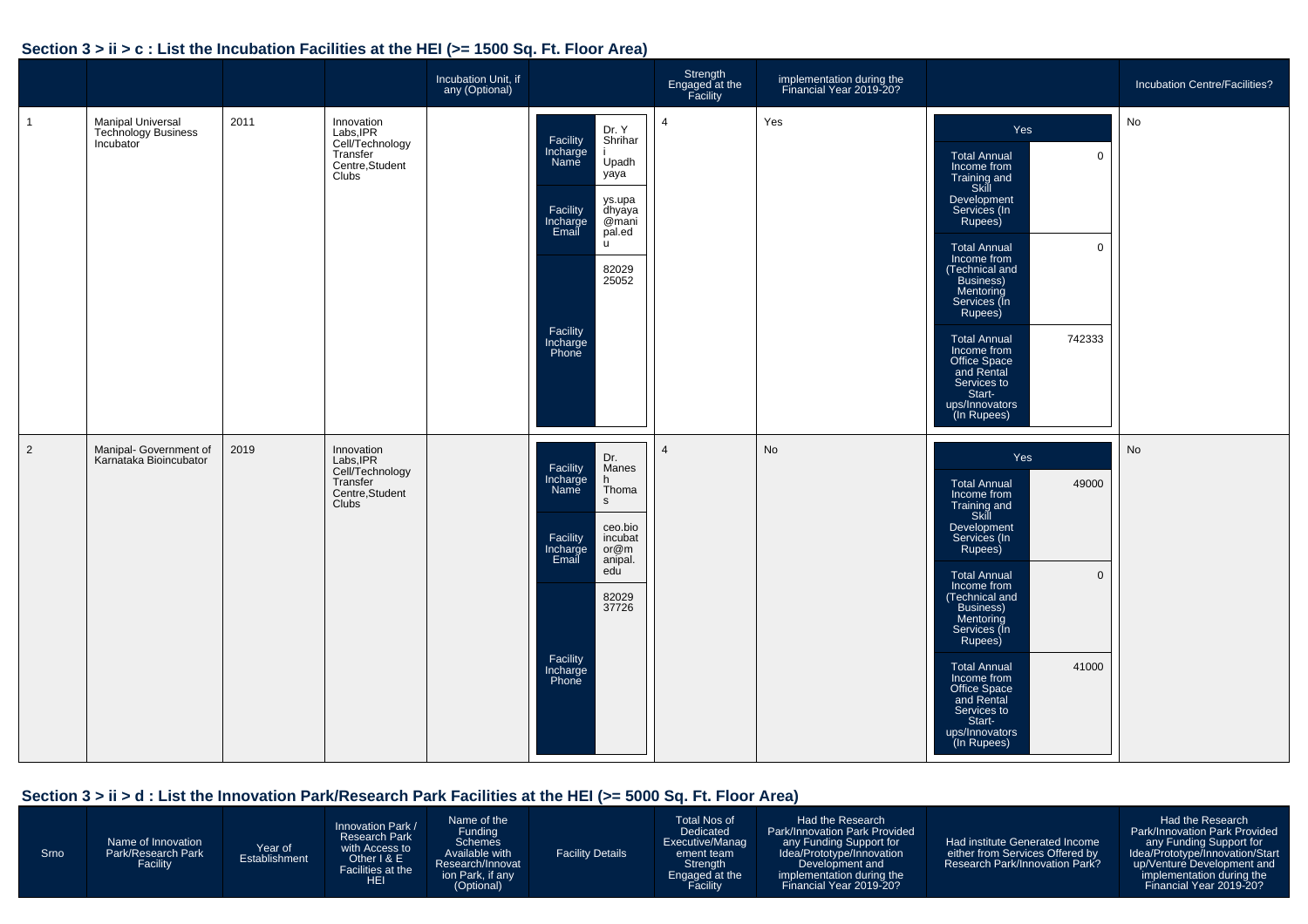#### **Section 3 > ii > d : List the Innovation Park/Research Park Facilities at the HEI (>= 5000 Sq. Ft. Floor Area)**

| <b>Innovation Center</b>        | 2011                   | Pre-<br>Incubation, Innova<br>tion Labs, Centre<br>of Excellence<br>with Advance<br>Tools, Student<br>Clubs <sup>1</sup> | Prototype Seed<br>Funding | Facility<br>Arun<br>Shanb<br>Incharge<br>Name<br>hag<br>arun.s<br>Facility<br>hanbh<br>ag@g<br>mail.co<br>Incharge<br>Email<br>m<br>08202<br>Facility<br>92505<br>Incharge<br>Phone<br>  3 | Yes |                              | No |         | Yes                                                                                  |
|---------------------------------|------------------------|--------------------------------------------------------------------------------------------------------------------------|---------------------------|--------------------------------------------------------------------------------------------------------------------------------------------------------------------------------------------|-----|------------------------------|----|---------|--------------------------------------------------------------------------------------|
|                                 | Source of Grant / Fund |                                                                                                                          |                           | <b>Agency Name</b>                                                                                                                                                                         |     | Agency Type                  |    |         | Total Grants / Funds Received by Incubation<br>Facility exists in Campus (In Rupees) |
| Institute's Own Fund / Resource |                        |                                                                                                                          |                           | Manipal Academy of Higher Education                                                                                                                                                        |     | <b>Educational Institute</b> |    | 2100000 |                                                                                      |

#### **Section 3 > ii > e : List the IPR Cell/Technology Transfer Centre Facilities at the HEI**

| <b>Srno</b> | Name of IPR<br>Cell/Technology<br>Transfer Centre Facility                      | Year of<br>Establishment | <b>IPR</b><br>Cell/Technology<br><b>Transfer Centre</b><br>with Access to<br>Other I&E<br>Facilities at the<br><b>HEI</b>          | Name of the<br>Funding<br>Schemes<br>Available with<br><b>IPR</b><br>Cell/Technology<br>Transfer Centre,<br>if any (Optional) | <b>Facility Details</b>                                                                                                                                                        | <b>Total Nos of</b><br>Dedicated<br>Executive/Manag<br>ement team<br>Strength<br>Engaged at the<br>Facility | Had the IPR Cell/Technology<br><b>Transfer Centre Provided any</b><br><b>Funding Support for</b><br>Idea/Prototype/Innovation<br>Development and<br>implementation during the<br>Financial Year 2019-20? | Had institute Generated Income<br>either from Services Offered by IPR<br>Cell/Technology Transfer Centre? | Had the IPR Cell/Technology<br>Transfer Centre Provided any<br>Funding Support for<br>Idea/Prototype/Innovation/Start<br>up/Venture Development and<br>implementation during the<br>Financial Year 2019-20? |
|-------------|---------------------------------------------------------------------------------|--------------------------|------------------------------------------------------------------------------------------------------------------------------------|-------------------------------------------------------------------------------------------------------------------------------|--------------------------------------------------------------------------------------------------------------------------------------------------------------------------------|-------------------------------------------------------------------------------------------------------------|----------------------------------------------------------------------------------------------------------------------------------------------------------------------------------------------------------|-----------------------------------------------------------------------------------------------------------|-------------------------------------------------------------------------------------------------------------------------------------------------------------------------------------------------------------|
|             | <b>Technology Transfer</b><br>Office, Manipal<br>Academy of Higher<br>Education | 2015                     | Pre-<br>Incubation, Incuba<br>tion<br>Unit, Innovation<br>Labs, Centre of<br>Excellence with<br>Advance<br>Tools, Student<br>Clubs | Funding by major<br>funding<br>institutions like<br>TIFAC, DST,<br>DBT, MSME etc                                              | Manth<br>Facility<br>an<br>Incharge<br>Janodi<br>Name<br>manth<br>Facility<br>an.j@<br>manip<br>Incharge<br>Email<br>al.edu<br>Facility<br>98801<br>30878<br>Incharge<br>Phone |                                                                                                             | Yes                                                                                                                                                                                                      | <b>No</b>                                                                                                 | <b>No</b>                                                                                                                                                                                                   |

#### **Section 3 > iii > a : Provide detail list of Faculties as Mentor to help Ideas/Innovations/Startups**

| <b>Srno</b> | Name of the Faculty                                              | Designation of the Faculty | <b>Mentor Expert Area</b>                 |           | Years of Experience in Mentorship (In<br>Years) |  |
|-------------|------------------------------------------------------------------|----------------------------|-------------------------------------------|-----------|-------------------------------------------------|--|
|             | Dr Manthan Janodia                                               | Professor                  | IPR Protection & Commercialization        |           |                                                 |  |
|             | Name of Idea/Innovation/ Startup Mentored                        |                            | Mentoring Setup [Within (or) Outside] HEI |           | CIN (in case it is Startup)                     |  |
|             | IPR Strategy for Multiple Business Plan Competition Participants |                            | Within                                    | <b>NO</b> |                                                 |  |
| 2           | Dr Krishnanda Prabhu                                             | Professor                  | Idea/Innovation Development               |           |                                                 |  |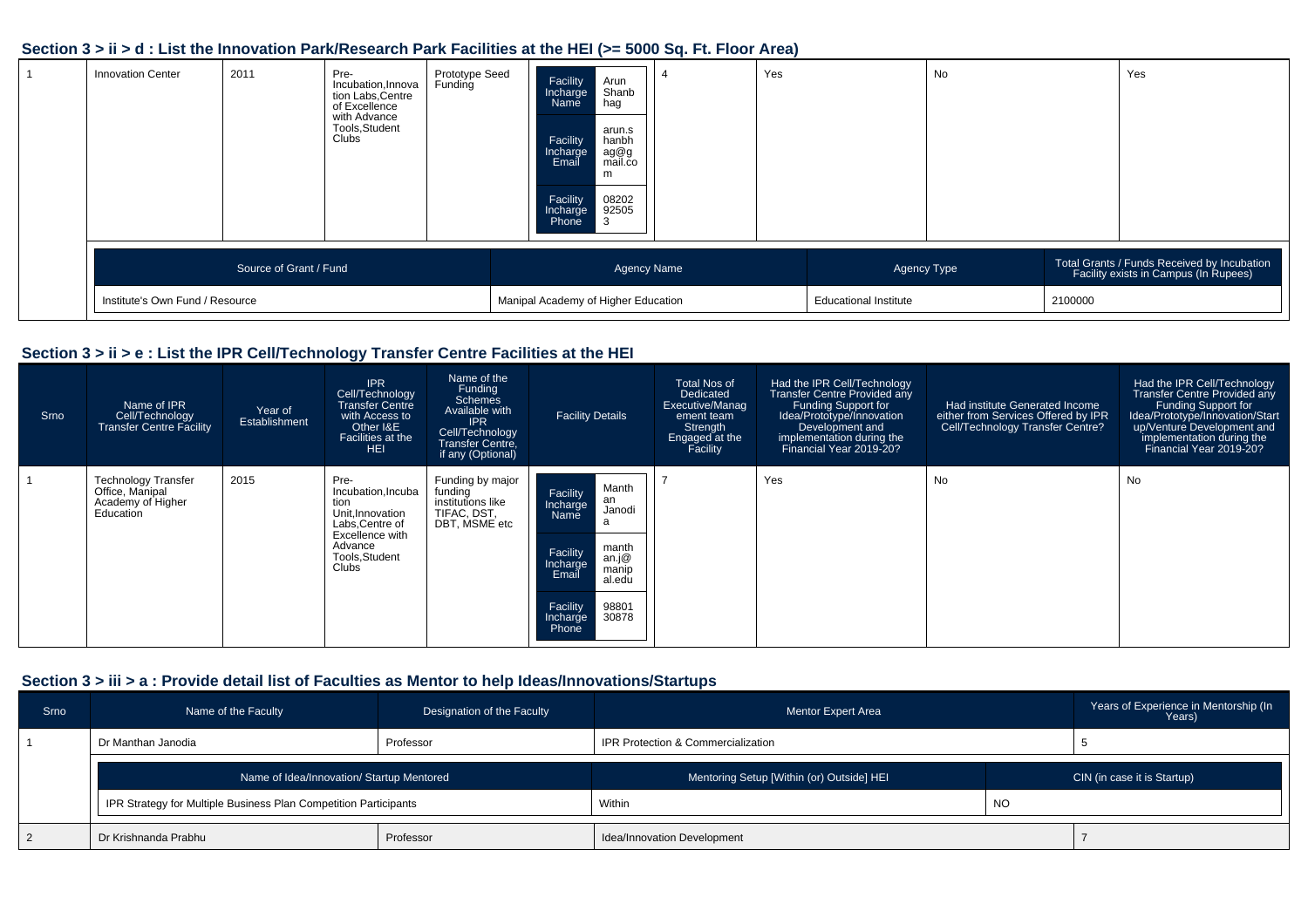### **Section 3 > iii > a : Provide detail list of Faculties as Mentor to help Ideas/Innovations/Startups**

|                 | Name of Idea/Innovation/ Startup Mentored                    |                            | Mentoring Setup [Within (or) Outside] HEI | CIN (in case it is Startup) |  |  |
|-----------------|--------------------------------------------------------------|----------------------------|-------------------------------------------|-----------------------------|--|--|
|                 | Colour Coding Navigation System                              |                            | Within                                    |                             |  |  |
| 3               | Dr Shruthi Acharya                                           | Professor                  | Entrepreneurship/Startup Development      | 3                           |  |  |
|                 | Name of Idea/Innovation/ Startup Mentored                    |                            | Mentoring Setup [Within (or) Outside] HEI | CIN (in case it is Startup) |  |  |
|                 | <b>LUMOS in Hacking Dentistry</b>                            |                            | Within                                    |                             |  |  |
| $\overline{4}$  | Dr Komal Smriti                                              | Associate Professor        | Idea/Innovation Development               | $\overline{2}$              |  |  |
|                 | Name of Idea/Innovation/ Startup Mentored                    |                            | Mentoring Setup [Within (or) Outside] HEI | CIN (in case it is Startup) |  |  |
|                 | Handheld Dynamometer in Provenance Business Plan Competition |                            | Within                                    |                             |  |  |
| $\sqrt{5}$      | Kapil Grover                                                 | <b>Assistant Professor</b> | Idea/Innovation Development               | $\mathbf{1}$                |  |  |
|                 | Name of Idea/Innovation/ Startup Mentored                    |                            | Mentoring Setup [Within (or) Outside] HEI | CIN (in case it is Startup) |  |  |
|                 | Furniture Design Student Team                                |                            | Within                                    |                             |  |  |
| 6               | Rahul Narkanka                                               | <b>Assistant Professor</b> | Idea/Innovation Development               | $\overline{2}$              |  |  |
|                 | Name of Idea/Innovation/ Startup Mentored                    |                            | Mentoring Setup [Within (or) Outside] HEI | CIN (in case it is Startup) |  |  |
|                 | Teams developing prototypes in makerspace                    |                            | Within                                    |                             |  |  |
| $\overline{7}$  | Dr Shirley Salins                                            | Professor                  | Entrepreneurship/Startup Development      | 5                           |  |  |
|                 | Name of Idea/Innovation/ Startup Mentored                    |                            | Mentoring Setup [Within (or) Outside] HEI | CIN (in case it is Startup) |  |  |
|                 | ALL Better in Hacking Cancer                                 |                            | Within                                    |                             |  |  |
| 8               | Dr Navin Salins                                              | Professor                  | Entrepreneurship/Startup Development      | 5                           |  |  |
|                 | Name of Idea/Innovation/ Startup Mentored                    |                            | Mentoring Setup [Within (or) Outside] HEI | CIN (in case it is Startup) |  |  |
|                 | Blood Line in Hacking Cancer                                 |                            | Within                                    |                             |  |  |
| 9               | Dr Kartik Udupa                                              | Professor                  | Idea/Innovation Development               | 3                           |  |  |
|                 | Name of Idea/Innovation/ Startup Mentored                    |                            | Mentoring Setup [Within (or) Outside] HEI | CIN (in case it is Startup) |  |  |
|                 | Donate Life in Hacking Cancer                                |                            | Within                                    |                             |  |  |
| 10 <sup>1</sup> | Dr Chenappa Patil                                            | Associate Professor        | Idea/Innovation Development               | $\mathbf{1}$                |  |  |
|                 | Name of Idea/Innovation/ Startup Mentored                    |                            | Mentoring Setup [Within (or) Outside] HEI | CIN (in case it is Startup) |  |  |
|                 | Lumi FLex in Hacking Cancer                                  |                            | Within                                    |                             |  |  |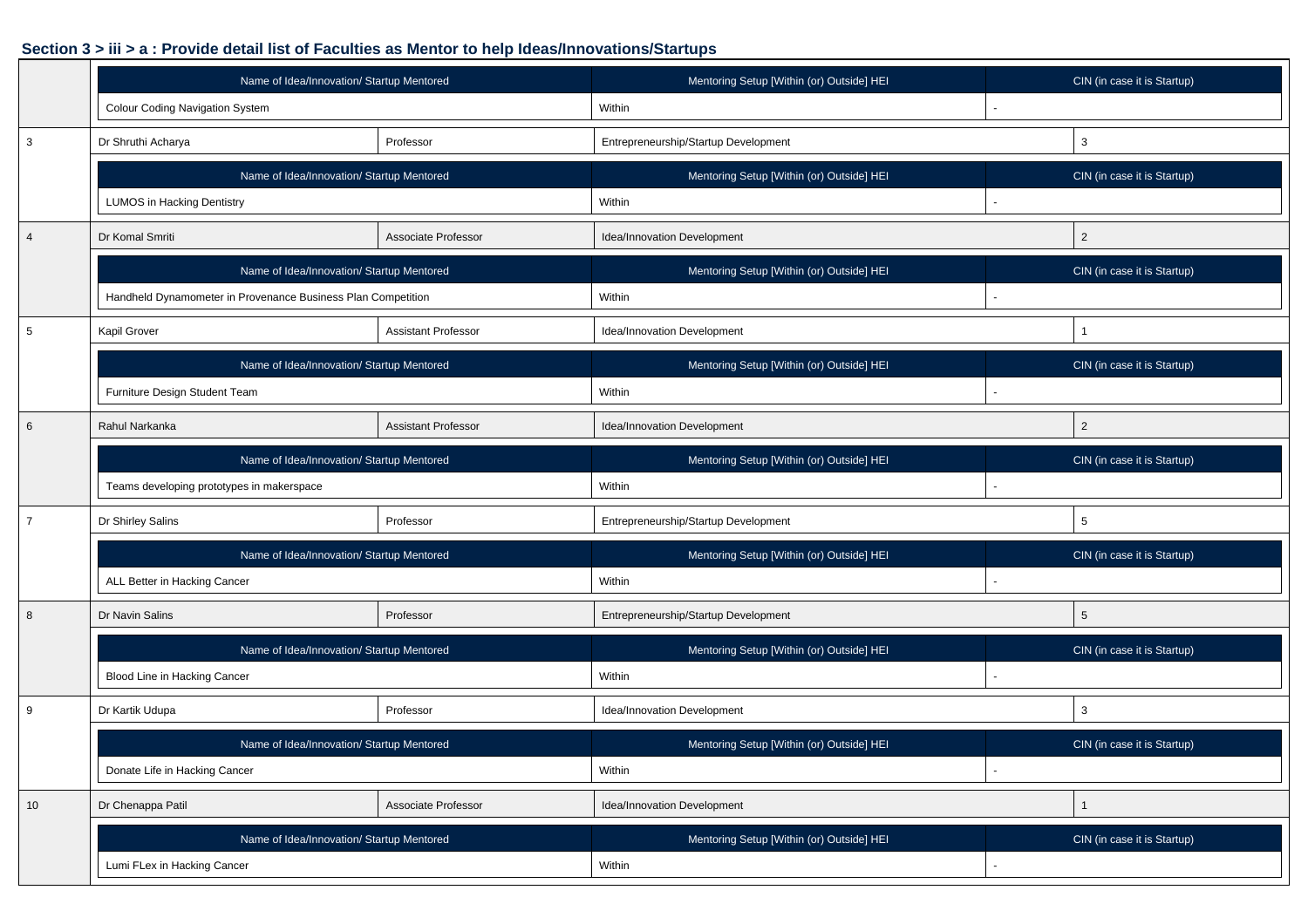#### **Section 3 > iii > a : Provide detail list of Faculties as Mentor to help Ideas/Innovations/Startups**

| 11 | Dr Ashwath Anand                                      | Professor           | Entrepreneurship/Startup Development      |  | 3                           |  |  |  |  |  |  |
|----|-------------------------------------------------------|---------------------|-------------------------------------------|--|-----------------------------|--|--|--|--|--|--|
|    | Name of Idea/Innovation/ Startup Mentored             |                     | Mentoring Setup [Within (or) Outside] HEI |  | CIN (in case it is Startup) |  |  |  |  |  |  |
|    | Offbeat Colleges in Business Ideation                 |                     | Within                                    |  |                             |  |  |  |  |  |  |
| 12 | Parthesh Shanbhag                                     | Associate Professor | Entrepreneurship/Startup Development      |  | $\mathbf{1}$                |  |  |  |  |  |  |
|    | Name of Idea/Innovation/ Startup Mentored             |                     | Mentoring Setup [Within (or) Outside] HEI |  | CIN (in case it is Startup) |  |  |  |  |  |  |
|    | Agro Services in Business Ideation                    |                     | Within                                    |  |                             |  |  |  |  |  |  |
| 13 | Dr Swapnil Dengale                                    | Professor           | Idea/Innovation Development               |  | $\mathbf{1}$                |  |  |  |  |  |  |
|    | Name of Idea/Innovation/ Startup Mentored             |                     | Mentoring Setup [Within (or) Outside] HEI |  | CIN (in case it is Startup) |  |  |  |  |  |  |
|    | Drink in Peace in MCOPS Ideation Competition          |                     | Within                                    |  |                             |  |  |  |  |  |  |
| 14 | Dr Alex Joseph                                        | Professor           | Idea/Innovation Development               |  | $\mathbf{1}$                |  |  |  |  |  |  |
|    | Name of Idea/Innovation/ Startup Mentored             |                     | Mentoring Setup [Within (or) Outside] HEI |  | CIN (in case it is Startup) |  |  |  |  |  |  |
|    | MAB - Algorithm to recommend Drugs for Health Profile |                     | Within                                    |  |                             |  |  |  |  |  |  |
| 15 | Dr Virendra Ligade                                    | Professor           | Idea/Innovation Development               |  | 1                           |  |  |  |  |  |  |
|    | Name of Idea/Innovation/ Startup Mentored             |                     | Mentoring Setup [Within (or) Outside] HEI |  | CIN (in case it is Startup) |  |  |  |  |  |  |
|    | Drink in Peace in MCOPS Ideation Competition          |                     | Within                                    |  |                             |  |  |  |  |  |  |
| 16 | Dr R Chandrashekhar                                   | Associate Professor | Idea/Innovation Development               |  | $\mathbf{1}$                |  |  |  |  |  |  |
|    | Name of Idea/Innovation/ Startup Mentored             |                     | Mentoring Setup [Within (or) Outside] HEI |  | CIN (in case it is Startup) |  |  |  |  |  |  |
|    | Tab Cut in MCOPS Ideation                             |                     | Within                                    |  |                             |  |  |  |  |  |  |
| 17 | Dr Vikram Baliga<br>Professor                         |                     | Idea/Innovation Development               |  | 3                           |  |  |  |  |  |  |
|    | Name of Idea/Innovation/ Startup Mentored             |                     | Mentoring Setup [Within (or) Outside] HEI |  | CIN (in case it is Startup) |  |  |  |  |  |  |
|    | No-Worry Delivery in Business Ideation                |                     | Within                                    |  |                             |  |  |  |  |  |  |
| 18 | Dr Animesh Jain                                       | Professor           | Idea/Innovation Development               |  | $\overline{7}$              |  |  |  |  |  |  |
|    | Name of Idea/Innovation/ Startup Mentored             |                     | Mentoring Setup [Within (or) Outside] HEI |  | CIN (in case it is Startup) |  |  |  |  |  |  |
|    | Mind and You in KMC Mangaluru Ideation                |                     | Within                                    |  |                             |  |  |  |  |  |  |
| 19 | Dr Nutan Kamath                                       | Professor           | 5<br>Idea/Innovation Development          |  |                             |  |  |  |  |  |  |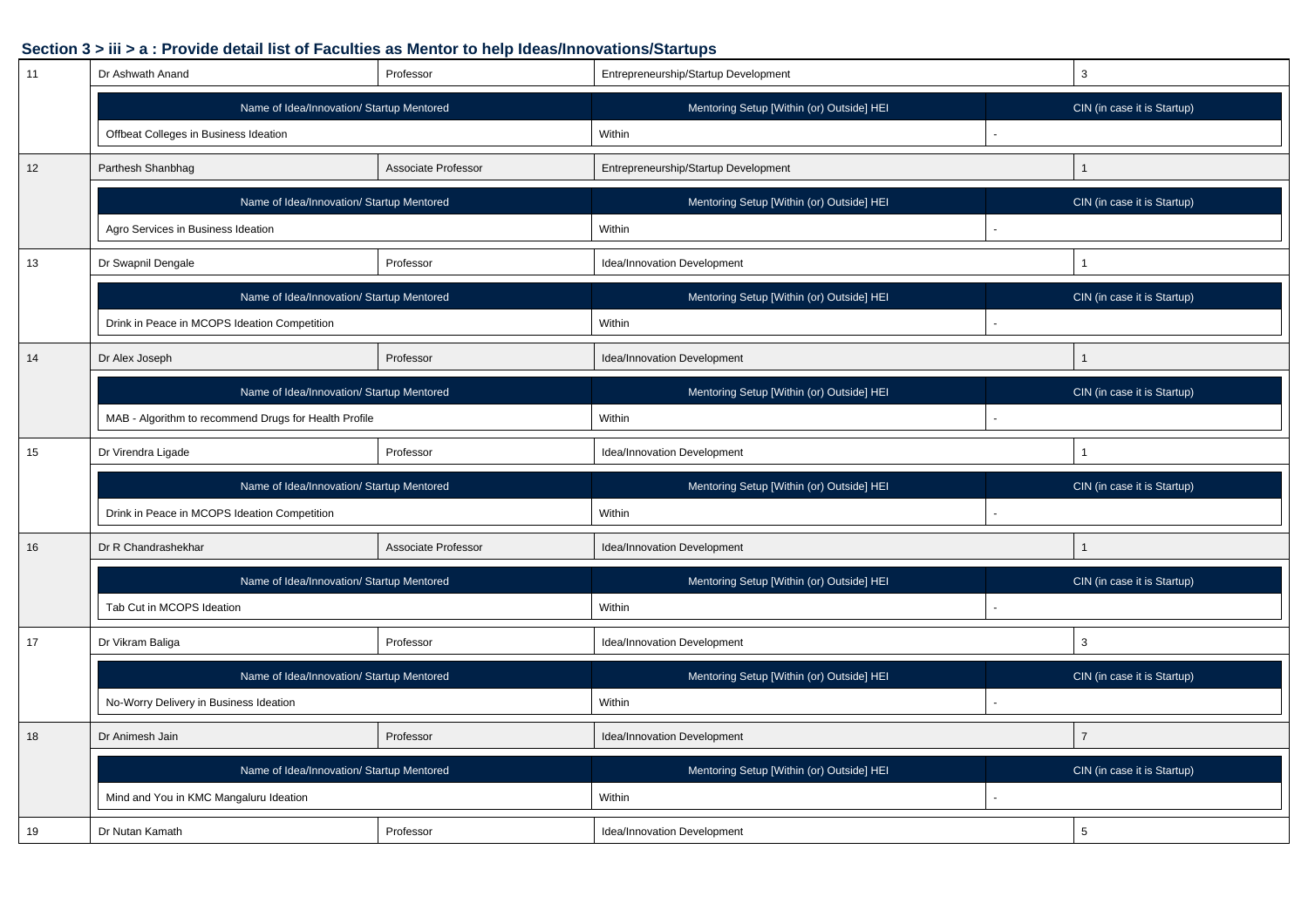#### **Section 3 > iii > a : Provide detail list of Faculties as Mentor to help Ideas/Innovations/Startups**

|    | Name of Idea/Innovation/ Startup Mentored                 |                         | Mentoring Setup [Within (or) Outside] HEI | CIN (in case it is Startup) |
|----|-----------------------------------------------------------|-------------------------|-------------------------------------------|-----------------------------|
|    | Team Won in KMC Mangaluru Ideation                        |                         | Within                                    |                             |
| 20 | Dr Manesh Thomas                                          | <b>CEO BioIncubator</b> | Entrepreneurship/Startup Development      |                             |
|    | Name of Idea/Innovation/ Startup Mentored                 |                         | Mentoring Setup [Within (or) Outside] HEI | CIN (in case it is Startup) |
|    | Sanjeevani in KMC Mangaluru Ideation                      |                         | Within                                    |                             |
| 21 | Dr Shrihari Upadhyaya                                     | <b>CEO MUTBI</b>        | Entrepreneurship/Startup Development      | 5                           |
|    | Name of Idea/Innovation/ Startup Mentored                 |                         | Mentoring Setup [Within (or) Outside] HEI | CIN (in case it is Startup) |
|    | Team Participants in Provenance Business Plan Competition |                         | Within                                    |                             |
| 22 | Dr Raveendranath Nayak                                    | Professor               | Entrepreneurship/Startup Development      | 11                          |
|    | Name of Idea/Innovation/ Startup Mentored                 |                         | Mentoring Setup [Within (or) Outside] HEI | CIN (in case it is Startup) |
|    | Team Participants in Provenance Business Plan Competition |                         | Within                                    |                             |
| 23 | Dr Ravikiran Ongole                                       | Professor               | Idea/Innovation Development               | 9                           |
|    | Name of Idea/Innovation/ Startup Mentored                 |                         | Mentoring Setup [Within (or) Outside] HEI | CIN (in case it is Startup) |
|    | Facebow for mandibular alignment                          |                         | Within                                    |                             |

#### **Section 3 > iii > b : Provide detail list of External Experts/Agencies engaged as Mentor to help Ideas/Innovations/Startups**

| <b>Srno</b> | Name of the External Expert/Agency as Mentor                                                  | <b>Mentor Expert Area</b>            | <b>Type of Mentorship</b> |
|-------------|-----------------------------------------------------------------------------------------------|--------------------------------------|---------------------------|
|             | Ranjendra Kurady, Co founder Two Healthcare, Bengaluru                                        | Entrepreneurship/Startup Development | Unstructured Mentorship   |
|             | Prof. A S Vasudev Rao, Former Dean Administration, TAPMI                                      | Entrepreneurship/Startup Development | Unstructured Mentorship   |
|             | Mr. Manjuanth Maiya, Philips                                                                  | Idea/Innovation Development          | Unstructured Mentorship   |
|             | Dr. Niranjan UC, Director of Research and Training, Manipal Dot<br>Net Manipal                | Entrepreneurship/Startup Development | Unstructured Mentorship   |
|             | Mr. Siddharth Jain, Symbiorph Clinical Trialogy, CEO and Medical<br>Device Regulatory Advisor | Idea/Innovation Development          | Unstructured Mentorship   |
|             | Mr. Sonith Shetty CA, Self - Chartered Accountant                                             | Entrepreneurship/Startup Development | Unstructured Mentorship   |
|             | Mr. Sridhar Kamath, Kamath and Co, udupi                                                      | Entrepreneurship/Startup Development | Unstructured Mentorship   |
|             | Dr. Sudhakar Bangera, Aileen Clinical Research Services,<br>Managing Partner, Hyderabad       | Idea/Innovation Development          | Unstructured Mentorship   |

## **Section 4 : List all the Innovations Generated Developed, Completed and Implemented in Ground with Support of Pre-incubation & Incubation facilities at the HEI and Recognitions Received**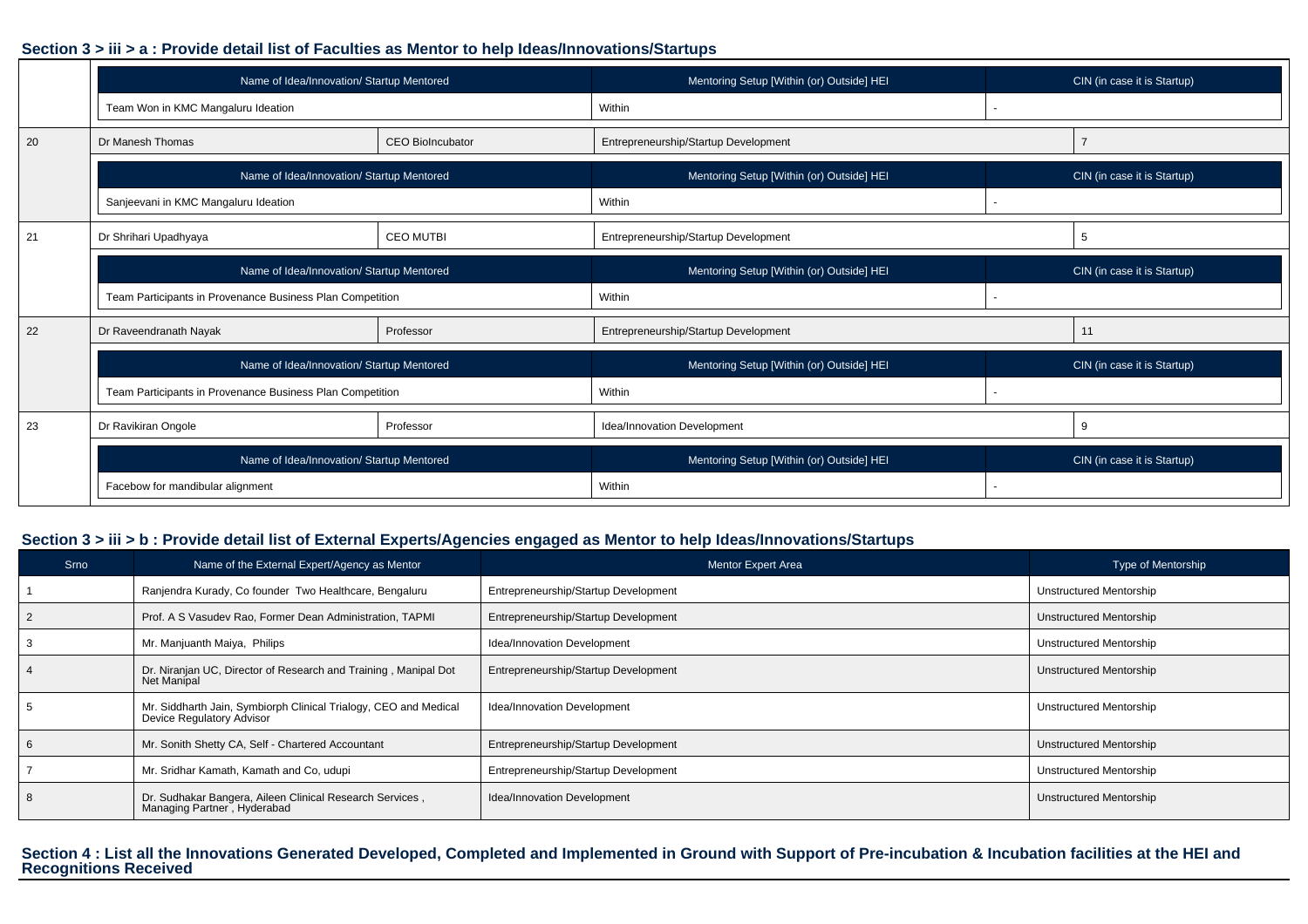| Srn<br>$\circ$ | Name of the<br><b>Innovation Generated</b><br>with the Support of<br><b>HEI</b>                      | Type of<br>Innovation | Nature<br>of<br>Innovati<br>on | Name of<br>the HEI<br>Support<br>ed<br>Innovati<br>on<br>Develop<br>ment | Innov<br>ation<br>Devel<br>oped<br>by | Stage<br>of<br>Innov<br>ation/<br>Stage<br>of<br><b>TRL</b><br>it.<br>starte<br>$\mathsf{d}$<br>recei<br>ving<br>the<br>Supp<br>ort<br>durin<br>g <sub>the</sub><br>ĔY<br>2019-<br>20 | Stage<br>of<br>Innov<br>ation/<br>Stage<br>of<br><b>TRL</b><br>reach<br>ed as<br>on<br>31st<br>Marc<br>h.<br>2020                                 | <b>Status</b><br>Pre-<br>Incubati<br>on/Incu<br>bation<br>Support<br>to<br>Innovati<br>on as<br>on 31st<br>March<br>2020 | Had the<br>Innovation<br>Received any<br>Recognition at<br>State, National,<br>International<br><b>Level Programs</b><br>during the<br>financial period<br>2019-20 | Had the<br>Innovati<br>on<br>Convert<br>ed into<br>Venture/<br>Startup/<br>SME<br>Unit<br>during<br>the<br>financial<br>period<br>2019-20 |    | Had Centre/institute provided any<br>Financial support (either own<br>resource or fund received from<br>agencies) in terms of Seed<br>Grant/Fund Support to Idea /<br>Prototype / Innovations<br>Development during the financial<br>period 2019-20 | Had the Innovations raised any<br>Seed fund/Angel Investment/VC<br>during the period of receiving pre-<br>incubation/incubation support at<br>your Pre-incubation/incubation or<br>HEI during the financial period<br>2019-20 | Had the Pre-incubation/Incubation<br>Centre/HEI received any<br>income/revenue from<br>Idea/Prototype/Innovations for the<br>pre-incubation/incubation support<br>and the services offered by Pre-<br>incubation/incubation or institute<br>during the financial period 2019 |
|----------------|------------------------------------------------------------------------------------------------------|-----------------------|--------------------------------|--------------------------------------------------------------------------|---------------------------------------|---------------------------------------------------------------------------------------------------------------------------------------------------------------------------------------|---------------------------------------------------------------------------------------------------------------------------------------------------|--------------------------------------------------------------------------------------------------------------------------|--------------------------------------------------------------------------------------------------------------------------------------------------------------------|-------------------------------------------------------------------------------------------------------------------------------------------|----|-----------------------------------------------------------------------------------------------------------------------------------------------------------------------------------------------------------------------------------------------------|-------------------------------------------------------------------------------------------------------------------------------------------------------------------------------------------------------------------------------|------------------------------------------------------------------------------------------------------------------------------------------------------------------------------------------------------------------------------------------------------------------------------|
|                | An optical design for<br>cell membrane<br>targeted surface-<br>enhanced Raman<br>spectroscopy (SERS) | Product<br>Innovation | Technol<br>ogical              | Depart<br>ment of<br>Molecul<br>ar<br>Physics                            | Facul<br>ty                           | <b>TRL</b><br>1:<br><b>Basic</b><br>resea<br>rch.<br>Princi<br>ples<br>postu<br>lated<br>and<br>obser<br>ved<br>but<br>no<br>exper<br>iment<br>al<br>proof<br>availa<br>ble.          | <b>TRL</b><br>2:<br>Tech<br>nolog<br>v<br>formu<br>lation<br>Conc<br>ept<br>and<br>applic<br>ation<br>have<br>been<br>formu<br>lated.             | Innovati<br>on<br>Develop<br>ment<br>Ongoing                                                                             | No                                                                                                                                                                 | No                                                                                                                                        | No |                                                                                                                                                                                                                                                     | No                                                                                                                                                                                                                            | No                                                                                                                                                                                                                                                                           |
|                |                                                                                                      | Name                  |                                |                                                                          |                                       |                                                                                                                                                                                       | <b>Type</b>                                                                                                                                       |                                                                                                                          |                                                                                                                                                                    | Gender                                                                                                                                    |    |                                                                                                                                                                                                                                                     | Email                                                                                                                                                                                                                         | Contact                                                                                                                                                                                                                                                                      |
|                | Aseefhali Bankapur                                                                                   |                       |                                |                                                                          | Faculty                               |                                                                                                                                                                                       |                                                                                                                                                   |                                                                                                                          | Male                                                                                                                                                               |                                                                                                                                           |    | asif.bankapur@manipal.edu                                                                                                                                                                                                                           |                                                                                                                                                                                                                               | 9880622130                                                                                                                                                                                                                                                                   |
|                |                                                                                                      | Name                  |                                |                                                                          |                                       |                                                                                                                                                                                       | <b>Type</b>                                                                                                                                       |                                                                                                                          |                                                                                                                                                                    | Gender                                                                                                                                    |    |                                                                                                                                                                                                                                                     | Email                                                                                                                                                                                                                         | Contact                                                                                                                                                                                                                                                                      |
|                | Santhosh Chidangil                                                                                   |                       |                                |                                                                          | Faculty                               |                                                                                                                                                                                       |                                                                                                                                                   |                                                                                                                          | Male                                                                                                                                                               |                                                                                                                                           |    | santhosh.cls@manipal.edu                                                                                                                                                                                                                            |                                                                                                                                                                                                                               | 9880092297                                                                                                                                                                                                                                                                   |
| 2              | Hue based Imaging<br>System                                                                          | Product<br>Innovation | Technol<br>ogical              | Depart<br>ment of<br>Molecul<br>ar<br>Physics                            | Stude<br>nt-<br>Facul<br>ty           | <b>TRL</b><br>1:<br><b>Basic</b><br>resea<br>rch.<br>Princi<br>ples<br>postu<br>lated<br>and<br>obser<br>ved<br>but<br>no<br>exper<br>iment<br>al<br>proof<br>availa<br>ble.          | <b>TRL</b><br>3:<br>Appli<br>ed<br>resea<br>rch.<br>First<br>labor<br>atory<br>tests<br>comp<br>leted;<br>proof<br>$\overline{C}$<br>conc<br>ept. | Innovati<br>on<br>Develop<br>ment<br>Ongoing                                                                             | No                                                                                                                                                                 | <b>No</b>                                                                                                                                 | No |                                                                                                                                                                                                                                                     | No                                                                                                                                                                                                                            | No                                                                                                                                                                                                                                                                           |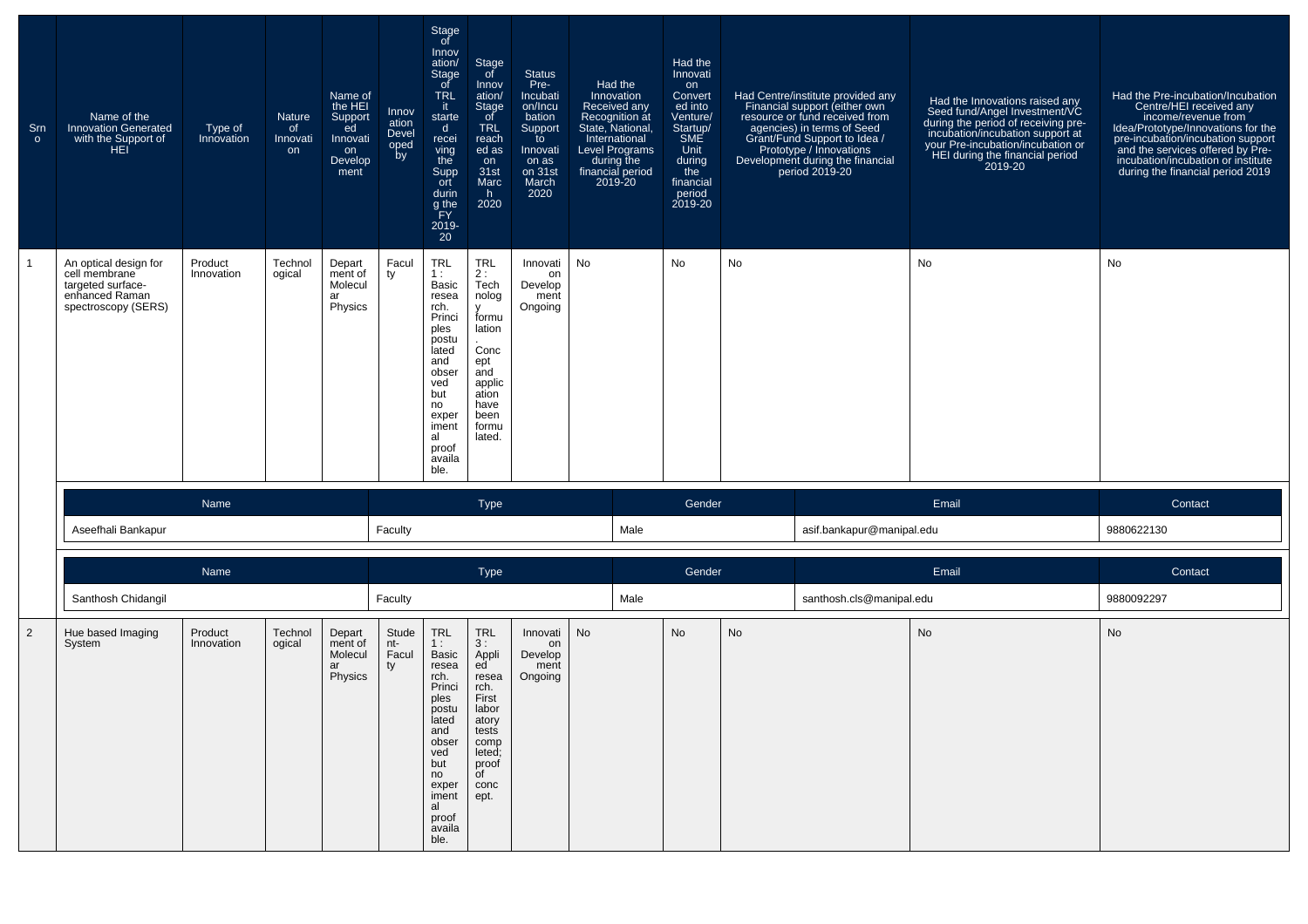|   |                                           | Name                                       |  |                                               |                             |                                                                                                                                                                                                                                                                                                                                                                            | Type |  |  |      | Gender |                              | Email                    |       | Contact    |
|---|-------------------------------------------|--------------------------------------------|--|-----------------------------------------------|-----------------------------|----------------------------------------------------------------------------------------------------------------------------------------------------------------------------------------------------------------------------------------------------------------------------------------------------------------------------------------------------------------------------|------|--|--|------|--------|------------------------------|--------------------------|-------|------------|
|   | Ajeetkumar Patil                          |                                            |  |                                               | Faculty                     |                                                                                                                                                                                                                                                                                                                                                                            |      |  |  | Male |        |                              | ajeetkumar.p@manipal.edu |       | 8202932206 |
|   |                                           | Name                                       |  |                                               |                             |                                                                                                                                                                                                                                                                                                                                                                            | Type |  |  |      | Gender |                              |                          | Email | Contact    |
|   | Varus S                                   | Product<br>Technol<br>Innovation<br>ogical |  |                                               | Student                     |                                                                                                                                                                                                                                                                                                                                                                            |      |  |  | Male |        |                              | varunsimha123@gmail.com  |       | 8202925071 |
| 3 | Laser-based device for<br>plastic sorting |                                            |  | Depart<br>ment of<br>Molecul<br>ar<br>Physics | Stude<br>nt-<br>Facul<br>ty | <b>TRL</b><br>TRL<br>No<br>Innovati<br>3:<br>1:<br>on<br>Basic<br>Appli<br>Develop<br>ed <sup>'</sup><br>resea<br>ment<br>Ongoing<br>rch.<br>resea<br>Princi<br>rch.<br>First<br>ples<br>labor<br>postu<br>lated<br>atory<br>tests<br>and<br>obser<br>comp<br>leted;<br>ved<br>but<br>proof<br>no<br>of<br>exper<br>conc<br>iment<br>ept.<br>al<br>proof<br>availa<br>ble. |      |  |  |      | No     | <b>Grant Amount</b><br>in Rs | 4800000                  | No    | No         |
|   |                                           | Name                                       |  |                                               | Type                        |                                                                                                                                                                                                                                                                                                                                                                            |      |  |  |      | Gender |                              |                          | Email | Contact    |
|   | Unnikrishnan VK                           |                                            |  |                                               |                             |                                                                                                                                                                                                                                                                                                                                                                            |      |  |  | Male |        |                              | ajeetkumar.p@manipal.edu |       | 8202932206 |
|   |                                           | Name                                       |  |                                               |                             | Type                                                                                                                                                                                                                                                                                                                                                                       |      |  |  |      | Gender |                              |                          | Email | Contact    |
|   | Santosh Chidangil                         |                                            |  |                                               |                             | Male<br>Faculty                                                                                                                                                                                                                                                                                                                                                            |      |  |  |      |        |                              | santhosh.cls@manipal.edu |       | 9880092297 |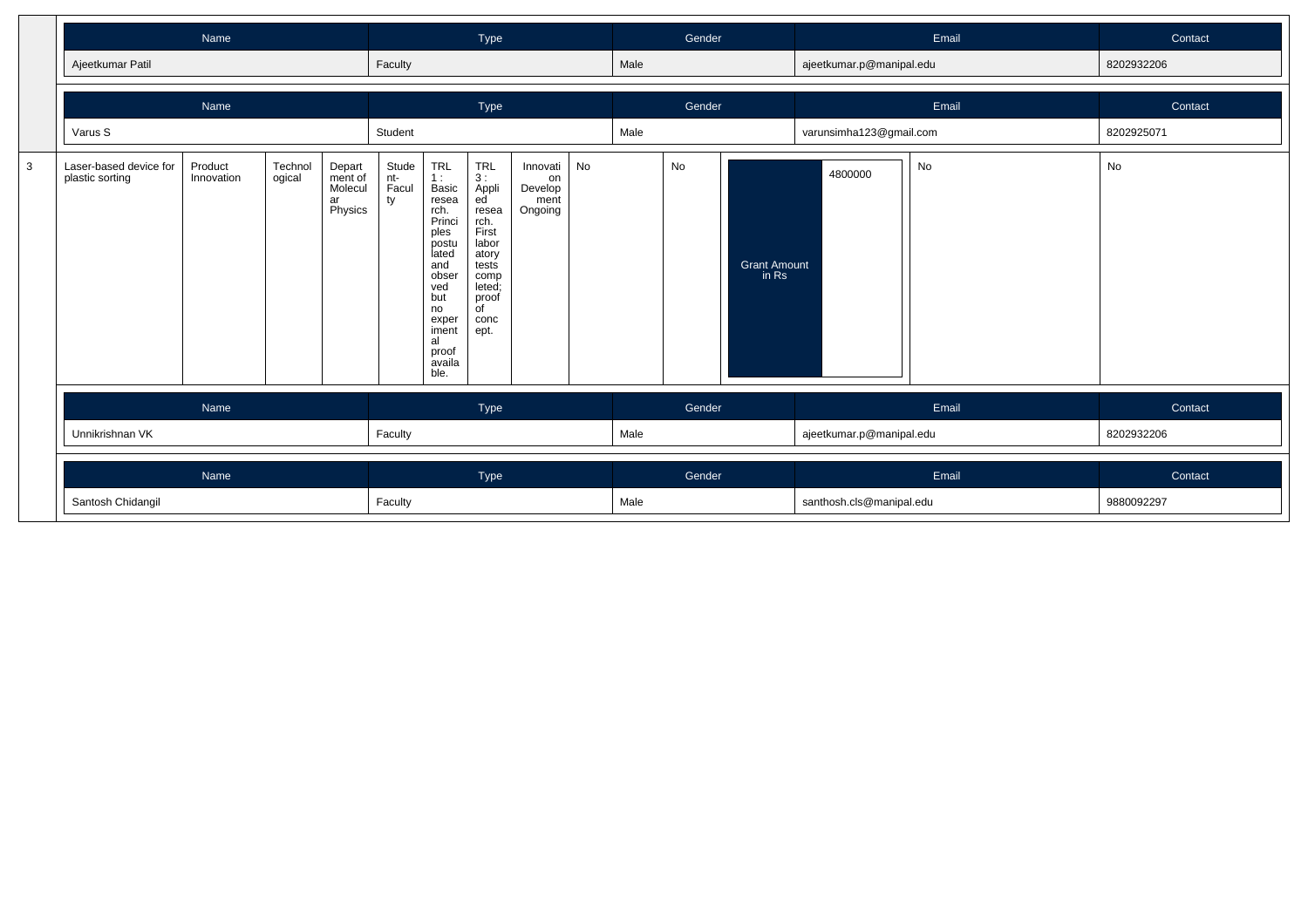| 4 | Development of<br>smartphone based<br>imaging system for<br>disease diagonistics | Product<br>Innovation | Technol<br>ogical | Stude<br>nt-<br>Facul<br>ty | TRL<br>0 :<br>Idea.<br>Unpr<br>oven<br>conc<br>ept,<br>no<br>testin<br>g has<br>been<br>perfor<br>med. | $TRL$<br>3 :<br>Appli<br>ed<br>resea<br>rch.<br>First<br>labor<br>atory<br>tests<br>comp<br>leted;<br>proof<br>of<br>conc<br>ept. | Innovati<br>on<br>Develop<br>ment<br>Ongoing | Agen<br>Cy<br>Nam<br>e.<br>Agen<br>cy<br>Type<br>Awar<br>$\frac{d}{d}$<br>Positi<br>on/<br>Reco<br>gnitio<br>$\mathsf{n}$<br>Secu<br>red | VIG<br>NA<br>NS<br>Fou<br>ndat<br>ion<br>for<br>Scie<br>nce,<br>Tec<br>hnol<br>ogy<br>Res<br>earc<br>h<br>Edu<br>cati<br>onal<br>Insti<br>tute<br>First<br>Priz<br>e in<br>Basi<br>c<br>Scie<br>nce<br>S<br>cate<br>gory<br>in<br>AN<br>CH<br>SH<br>AN<br>201<br>9<br>Sou<br>th<br>Zon<br>$a^{\dagger}$<br>Con<br>vent<br>ion | No     | Grant Amount<br>in Rs | 5000                        | No    | No             |  |
|---|----------------------------------------------------------------------------------|-----------------------|-------------------|-----------------------------|--------------------------------------------------------------------------------------------------------|-----------------------------------------------------------------------------------------------------------------------------------|----------------------------------------------|------------------------------------------------------------------------------------------------------------------------------------------|-------------------------------------------------------------------------------------------------------------------------------------------------------------------------------------------------------------------------------------------------------------------------------------------------------------------------------|--------|-----------------------|-----------------------------|-------|----------------|--|
|   |                                                                                  | Name                  |                   |                             |                                                                                                        | Type                                                                                                                              |                                              |                                                                                                                                          |                                                                                                                                                                                                                                                                                                                               | Gender |                       |                             | Email | Contact        |  |
|   | Nirmal Mazumder                                                                  |                       |                   | Faculty                     |                                                                                                        |                                                                                                                                   |                                              |                                                                                                                                          | Male                                                                                                                                                                                                                                                                                                                          |        |                       | nirmal.mazumder@manipal.edu |       | 7384628742     |  |
|   |                                                                                  |                       | Type              |                             |                                                                                                        |                                                                                                                                   |                                              | Gender                                                                                                                                   |                                                                                                                                                                                                                                                                                                                               |        | Email                 | Contact                     |       |                |  |
|   | Satyamoorthy K., Mahato K. K., Banik S, Vasudevan T G                            |                       |                   |                             | Faculty and Student<br>Male                                                                            |                                                                                                                                   |                                              |                                                                                                                                          |                                                                                                                                                                                                                                                                                                                               |        |                       |                             |       | $\blacksquare$ |  |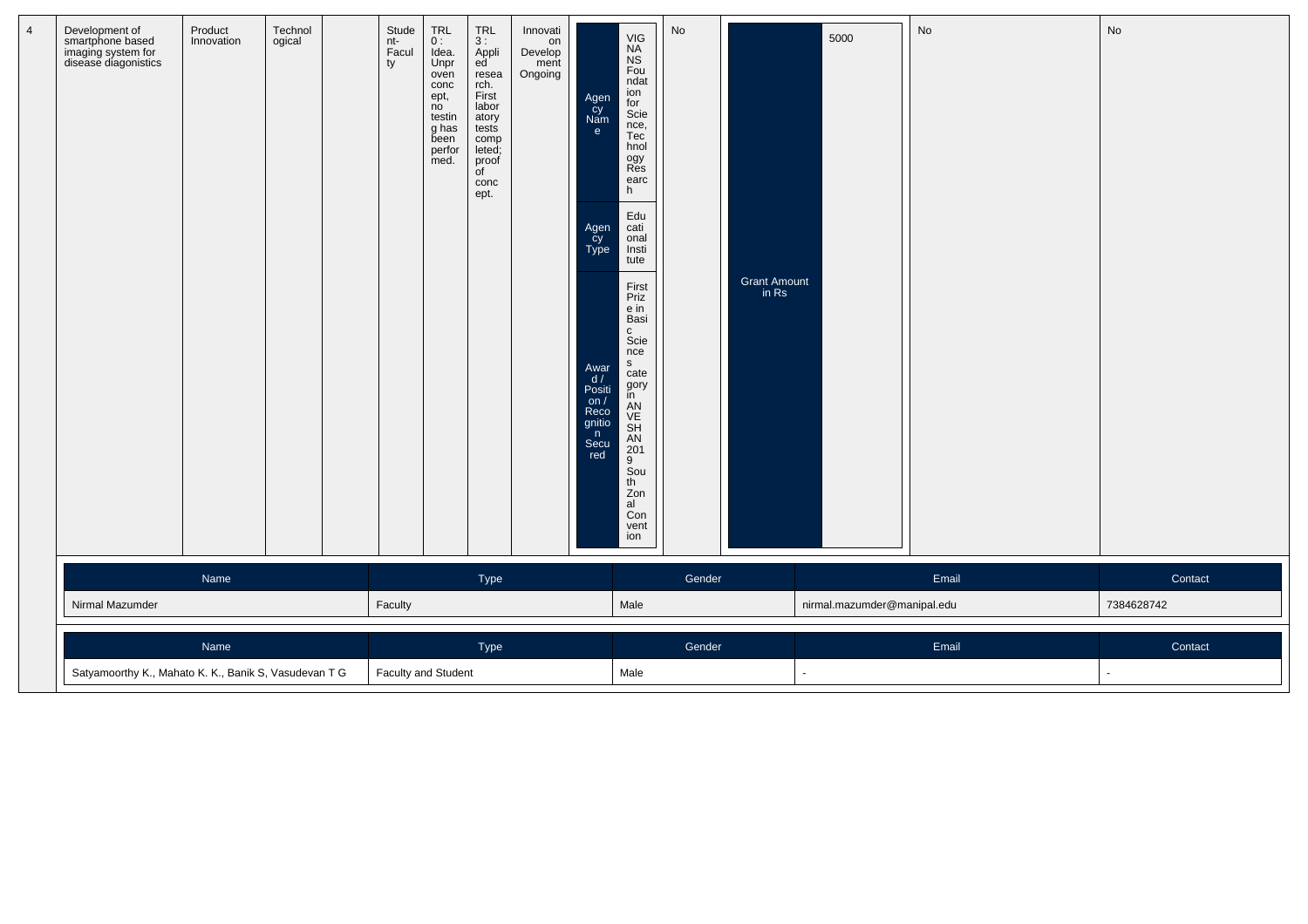| $5\phantom{.0}$ | Myoelectric Upper<br>Limb Prosthesis      | Product<br>Innovation | Technol<br>ogical | Alum<br>ni                                                  | TRL<br>1:<br>Basic<br>resea<br>rch.<br>Princi<br>ples<br>postu<br>lated<br>and<br>obser<br>ved<br>but<br>no<br>exper<br>iment<br>al<br>proof<br>availa<br>ble.        | TRL<br>4:<br>Small<br>scale<br>protot<br>ype<br>built<br>in a<br>labor<br>atory<br>envír<br>onme<br>nt<br>("ugly<br>protot<br>ype).        | Innovati<br>on<br>Develop<br>ment<br>Ongoing | No                                                                                                                    |                                                                                                                                | No     | 250000<br>Grant Amount<br>in Rs | No    | 25000<br>Amount<br>Received in Rs. |
|-----------------|-------------------------------------------|-----------------------|-------------------|-------------------------------------------------------------|-----------------------------------------------------------------------------------------------------------------------------------------------------------------------|--------------------------------------------------------------------------------------------------------------------------------------------|----------------------------------------------|-----------------------------------------------------------------------------------------------------------------------|--------------------------------------------------------------------------------------------------------------------------------|--------|---------------------------------|-------|------------------------------------|
|                 |                                           | Name                  |                   |                                                             |                                                                                                                                                                       | Type                                                                                                                                       |                                              |                                                                                                                       |                                                                                                                                | Gender |                                 | Email | Contact                            |
|                 | Mr. Satyam Chatuvedi                      |                       |                   |                                                             | Alumni Entrepreneur                                                                                                                                                   |                                                                                                                                            |                                              |                                                                                                                       | Male                                                                                                                           |        | satyam0521@gmail.com            |       | 8130583994                         |
| 6               | 3D Printed Upper Limb<br>Orthosis         | Product<br>Innovation | Technol<br>ogical | Alum<br>ni                                                  | TRL<br>1:<br><b>Basic</b><br>resea<br>rch.<br>Princi<br>ples<br>postu<br>lated<br>and<br>obser<br>ved<br>but<br>no<br>exper<br>iment<br>al<br>proof<br>availa<br>ble. | <b>TRL</b><br>4:<br>Small<br>scale<br>protot<br>ype<br>built<br>in a<br>labor<br>atory<br>envir<br>onme<br>nt<br>("ugly<br>protot<br>ype). | Innovati<br>on<br>Develop<br>ment<br>Ongoing | Agen<br>cy<br>Nam<br>e<br>Agen<br>cy<br>Type<br>Awar<br>$d / P$ ositi<br>on $/$<br>Reco<br>gnitio<br>n<br>Secu<br>red | Wor<br>ld<br>Kon<br>kani<br>Cen<br>tre,<br>Man<br>galo<br>re.<br>Not-<br>Gov<br>t.<br>Age<br>ncie<br>$\mathsf{s}$<br>awa<br>rd | No     | 250000<br>Grant Amount<br>in Rs | No    | 25000<br>Amount<br>Received in Rs. |
|                 |                                           | Name                  |                   |                                                             |                                                                                                                                                                       | Type                                                                                                                                       |                                              |                                                                                                                       |                                                                                                                                | Gender |                                 | Email | Contact                            |
|                 | amartyagupta10p@gmail.com                 |                       |                   |                                                             | Alumni Entrepreneur                                                                                                                                                   |                                                                                                                                            |                                              |                                                                                                                       | Male                                                                                                                           |        | amartyagupta10p@gmail.com       |       | 8867355589                         |
| $\overline{7}$  | Post Surgery garment<br>for breast cancer | Product<br>Innovation | Technol<br>ogical | Exter<br>$n = 10$<br>the<br>Instit<br>ute/In<br>cubat<br>ee | TRL<br>$2:$<br>Tech<br>nolog<br>$\mathsf{v}$<br>formu<br>lation<br>Conc<br>ept<br>and<br>applic<br>ation<br>have<br>been<br>formu<br>lated.                           | TRL<br>4:<br>Small<br>scale<br>protot<br>.<br>built<br>in a<br>labor<br>atory<br>envir<br>onme<br>nt<br>("ugly<br>protot<br>ype).          | Innovati<br>on<br>Develop<br>ment<br>Ongoing | No                                                                                                                    |                                                                                                                                | No     | 216000<br>Grant Amount<br>in Rs | No    | 21600<br>Amount<br>Received in Rs. |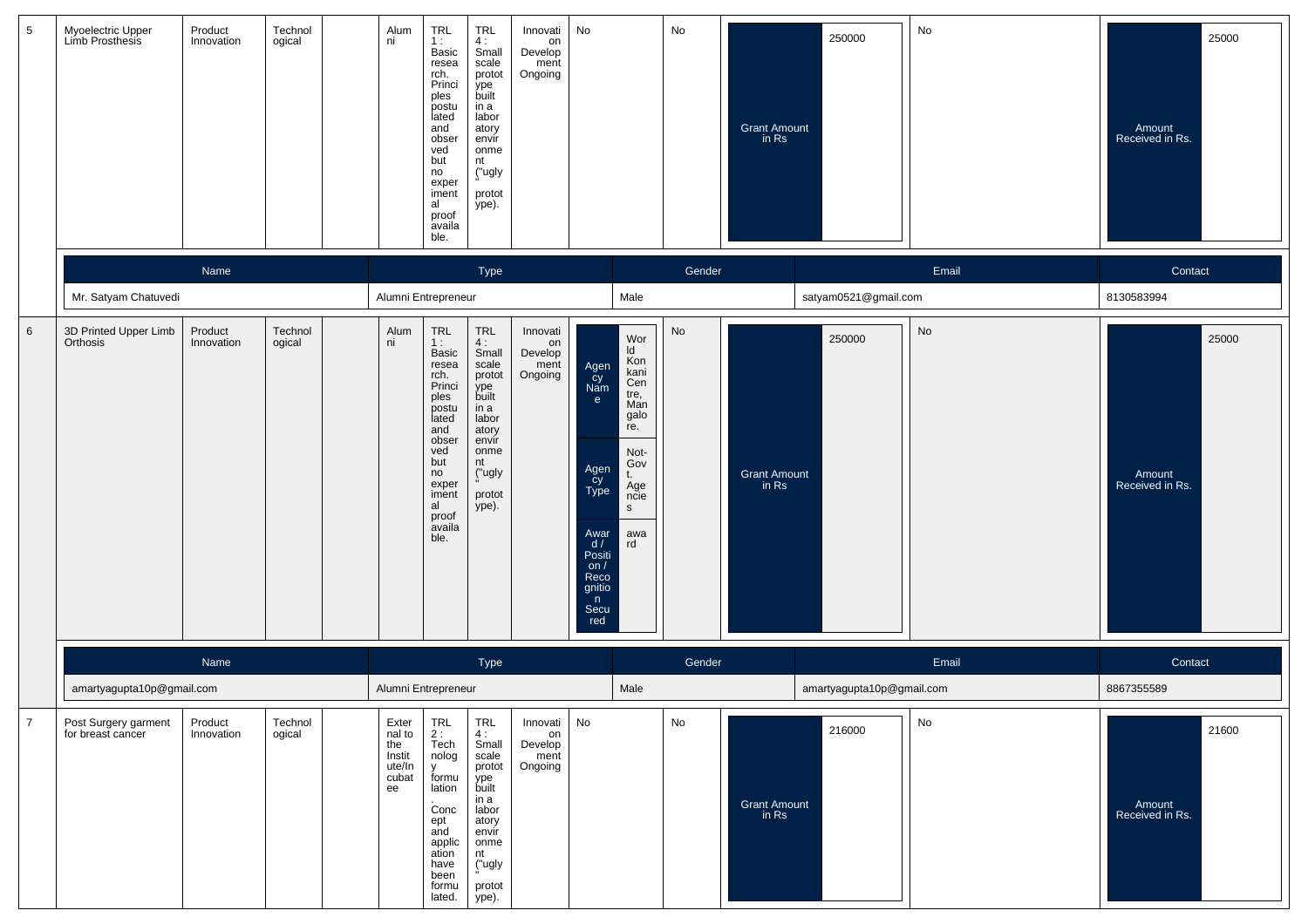|    |                                                                                                              | Name                  |                   | Type<br>Innovator/Entrepreneur External to Institute      |                                                                                                                                                                |                                                                                                                                       |                                                                  |           |      | Gender |                              | Email                      |           | Contact                            |
|----|--------------------------------------------------------------------------------------------------------------|-----------------------|-------------------|-----------------------------------------------------------|----------------------------------------------------------------------------------------------------------------------------------------------------------------|---------------------------------------------------------------------------------------------------------------------------------------|------------------------------------------------------------------|-----------|------|--------|------------------------------|----------------------------|-----------|------------------------------------|
|    | Anwar e Mustafa                                                                                              |                       |                   |                                                           |                                                                                                                                                                |                                                                                                                                       |                                                                  |           | Male |        |                              | anwaaremustafa.a@gmail.com |           | 7276645260                         |
| 8  | Fund my crop                                                                                                 | Service<br>Innovation | Technol<br>ogical | Exter<br>nal to<br>the<br>Instit<br>ute/In<br>cubat<br>ee | TRL<br>2:<br>Tech<br>nolog<br>$\mathsf{v}$<br>formu<br>lation<br>Conc<br>ept<br>and<br>applic<br>ation<br>have<br>been<br>formu<br>lated.                      | TRL<br>$\frac{9}{1}$ :<br>com<br>merci<br>al<br>applic<br>ation,<br>techn<br>ology<br>availa<br>ble<br>for<br>cons<br>umer<br>S.      | Innovati<br>on<br>Develop<br>ment<br>Ongoing                     | <b>No</b> |      | No     | <b>Grant Amount</b><br>in Rs | 216000                     | <b>No</b> | 21600<br>Amount<br>Received in Rs. |
|    |                                                                                                              | Name                  |                   |                                                           |                                                                                                                                                                | Type                                                                                                                                  |                                                                  |           |      | Gender |                              |                            | Email     | Contact                            |
|    | Sharath Patil                                                                                                |                       |                   |                                                           |                                                                                                                                                                |                                                                                                                                       | Innovator/Entrepreneur External to Institute                     |           | Male |        |                              | sharath@fundmycrop.com     |           | 7760213761                         |
| 9  | "A social media<br>marketing software for<br>SME / Startups to<br>generate more leads<br>using social media. | Service<br>Innovation | Technol<br>ogical | Exter<br>nal to<br>the<br>Instit<br>ute/In<br>cubat<br>ee | TRL<br>2:<br>Tech<br>nolog<br>v<br>formu<br>lation<br>Conc<br>ept<br>and<br>applic<br>ation<br>have<br>been<br>formu<br>lated.                                 | <b>TRL</b><br>9:<br>Full<br>com<br>merci<br>al<br>applic<br>ation,<br>techn<br>ology<br>availa<br>ble<br>for<br>cons<br>umer<br>s.    | Innovati<br>on<br>Adopted<br>and<br>Implem<br>ented at<br>Ground | No        |      | No     | <b>Grant Amount</b><br>in Rs | 180000                     | No        | 18000<br>Amount<br>Received in Rs. |
|    |                                                                                                              | Name                  |                   |                                                           |                                                                                                                                                                | Type                                                                                                                                  |                                                                  |           |      | Gender |                              |                            | Email     | Contact                            |
|    | Shamnas                                                                                                      |                       |                   |                                                           |                                                                                                                                                                |                                                                                                                                       | Innovator/Entrepreneur External to Institute                     |           | Male |        |                              | shamnas@socialhoox.com     |           | 6238357225                         |
| 10 | Abbaqus: An Al<br>driven research,<br>Collaboration and<br>professional<br>development platform              | Product<br>Innovation | Technol<br>ogical | Exter<br>nal to<br>the<br>Instit<br>ute/In<br>cubat<br>ee | TRL<br>1:<br>Basic<br>resea<br>rch.<br>Princi<br>ples<br>postu<br>lated<br>and<br>obser<br>ved<br>but<br>no<br>exper<br>iment<br>al<br>proof<br>availa<br>ble. | <b>TRL</b><br>3:<br>Appli<br>ed<br>resea<br>rch.<br>First<br>labor<br>atory<br>tests<br>comp<br>leted;<br>proof<br>of<br>conc<br>ept. | Innovati<br>on<br>Develop<br>ment<br>Ongoing                     | <b>No</b> |      | No     | <b>Grant Amount</b><br>in Rs | 115000                     | No        | 11500<br>Amount<br>Received in Rs. |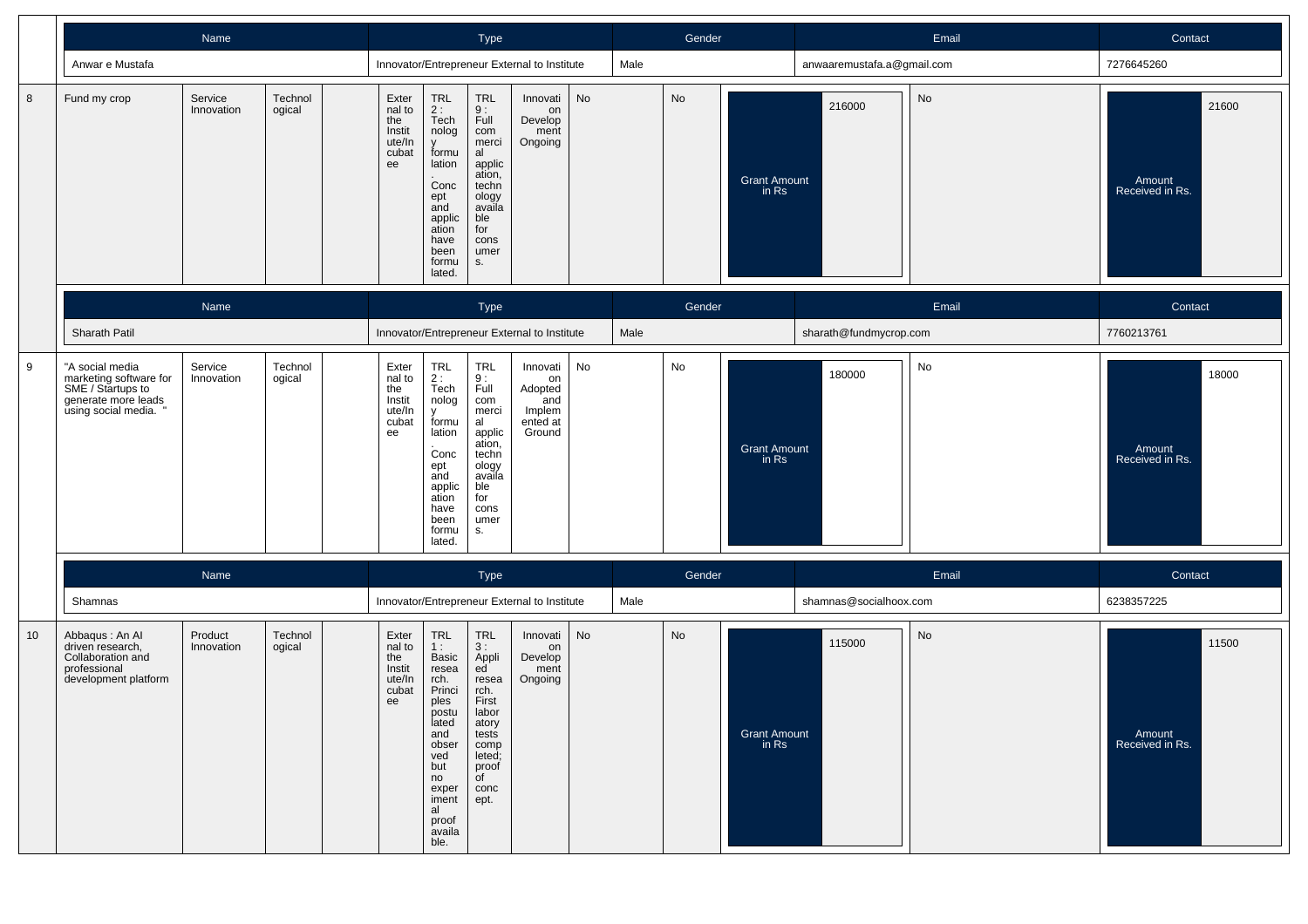|    |                                                        | Name                  |                   |                                                           |                                                                                                                                                                                            | Type                                                                                                                                       |                                              |    |      | Gender |                              | Email                        |       | Contact                            |
|----|--------------------------------------------------------|-----------------------|-------------------|-----------------------------------------------------------|--------------------------------------------------------------------------------------------------------------------------------------------------------------------------------------------|--------------------------------------------------------------------------------------------------------------------------------------------|----------------------------------------------|----|------|--------|------------------------------|------------------------------|-------|------------------------------------|
|    | Nitesh Kumar Yadav                                     |                       |                   |                                                           |                                                                                                                                                                                            |                                                                                                                                            | Innovator/Entrepreneur External to Institute |    | Male |        |                              | nitesh@abbaqus.com           |       | 7317615858                         |
| 11 | NSR: Nutrition<br><b>Support Resources</b><br>Platform | Service<br>Innovation | Technol<br>ogical | Alum<br>ni                                                | TRL<br>1:<br>Basic<br>resea<br>rch.<br>Princi<br>ples<br>postu<br>lated<br>and<br>obser<br>ved<br>but<br>no<br>exper<br>iment<br>al<br>proof<br>availa<br>ble.                             | TRL<br>$\frac{4}{3}$ :<br>scale<br>protot<br>ype<br>built<br>in a<br>labor<br>atory<br>envir<br>onme<br>nt<br>("ugly<br>protot<br>ype).    | Innovati<br>on<br>Develop<br>ment<br>Ongoing | No |      | No     | <b>Grant Amount</b><br>in Rs | 115000                       | No    | 11500<br>Amount<br>Received in Rs. |
|    |                                                        | Name                  |                   |                                                           |                                                                                                                                                                                            | Type                                                                                                                                       |                                              |    |      | Gender |                              |                              | Email | Contact                            |
|    | Nikesh Kumar Jain                                      |                       |                   |                                                           | Alumni Entrepreneur                                                                                                                                                                        |                                                                                                                                            |                                              |    | Male |        |                              | info.nikeshjain@gmail.com    |       | 8010583325                         |
| 12 | Badumtsh: Online<br>services for Musicians             | Product<br>Innovation | Technol<br>ogical | Exter<br>nal to<br>the<br>Instit<br>ute/In<br>cubat<br>ee | $\begin{array}{c} \mathsf{TRL} \\ \mathsf{2}: \end{array}$<br>Tech<br>nolog<br>$\mathsf{v}$<br>formu<br>lation<br>Conc<br>ept<br>and<br>applic<br>ation<br>have<br>been<br>formu<br>lated. | <b>TRL</b><br>4:<br>Small<br>scale<br>protot<br>ype<br>built<br>in a<br>labor<br>atory<br>envir<br>onme<br>nt<br>("ugly<br>protot<br>ype). | Innovati<br>on<br>Develop<br>ment<br>Ongoing | No |      | No     | Grant Amount<br>in Rs        | 115000                       | No    | 11500<br>Amount<br>Received in Rs. |
|    |                                                        | Name                  |                   |                                                           |                                                                                                                                                                                            | Type                                                                                                                                       |                                              |    |      | Gender |                              |                              | Email | Contact                            |
|    | Saurabh Shetty                                         |                       |                   |                                                           |                                                                                                                                                                                            |                                                                                                                                            | Innovator/Entrepreneur External to Institute |    | Male |        |                              | saurabh.shetty3096@gmail.com |       | 9449881411                         |
| 13 | 3d Bioprinted grafting<br>for skin                     | Product<br>Innovation | Technol<br>ogical | Alum<br>ni                                                | TRL<br>1:<br>Basic<br>resea<br>rch.<br>Princi<br>ples<br>postu<br>lated<br>and<br>obser<br>ved<br>but<br>no<br>exper<br>iment<br>al<br>proof<br>availa<br>ble.                             | <b>TRL</b><br>3 :<br>Appli<br>ed<br>resea<br>rch.<br>First<br>labor<br>atory<br>tests<br>comp<br>leted;<br>proof<br>of<br>conc<br>ept.     | Innovati<br>on<br>Develop<br>ment<br>Ongoing | No |      | No     | <b>Grant Amount</b><br>in Rs | 128800                       | No    | 13600<br>Amount<br>Received in Rs. |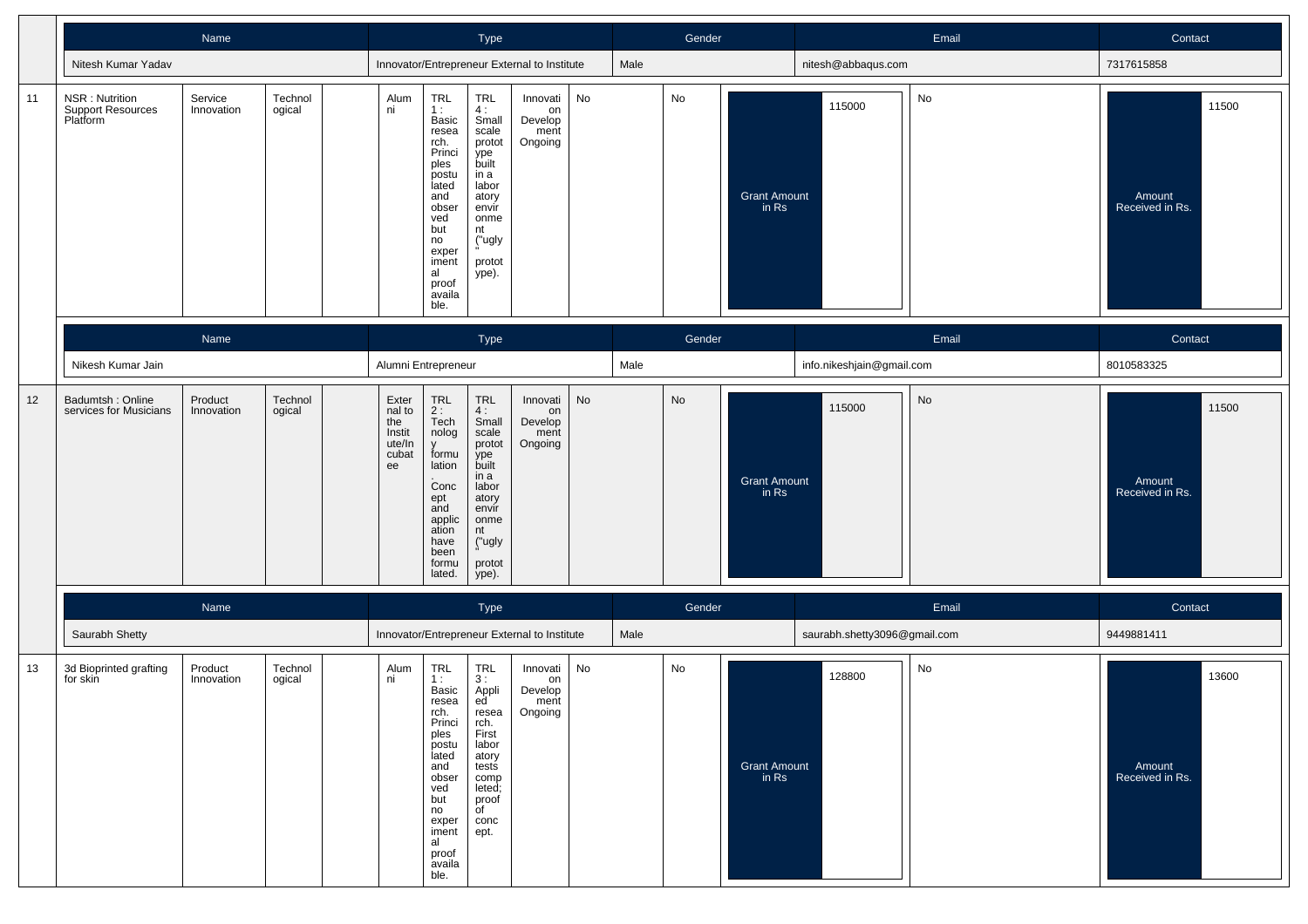|    |                                                                                                                                           | Name                  |                   |                                     |                                                           |                                                                                                                                                                       | Type                                                                                                                                |                                                   |                                                                                                                                             |                                                                                         | Gender |                              |                              | Email | Contact                            |
|----|-------------------------------------------------------------------------------------------------------------------------------------------|-----------------------|-------------------|-------------------------------------|-----------------------------------------------------------|-----------------------------------------------------------------------------------------------------------------------------------------------------------------------|-------------------------------------------------------------------------------------------------------------------------------------|---------------------------------------------------|---------------------------------------------------------------------------------------------------------------------------------------------|-----------------------------------------------------------------------------------------|--------|------------------------------|------------------------------|-------|------------------------------------|
|    | Rudranath Gosh                                                                                                                            |                       |                   |                                     | Alumni Entrepreneur                                       |                                                                                                                                                                       |                                                                                                                                     |                                                   |                                                                                                                                             | Male                                                                                    |        |                              | rudranath1995ghosh@gmail.com |       | 9986610728                         |
| 14 | Gait walker                                                                                                                               | Product<br>Innovation | Technol<br>ogical |                                     | Stude<br>nt-<br>Facul<br>ty                               | <b>TRL</b><br>0 :<br>Idea.<br>Unpr<br>oven<br>conc<br>ept,<br>no<br>testin<br>g has<br>been<br>perfor<br>med.                                                         | TRL<br>4:<br>Small<br>scale<br>protot<br>ype<br>built<br>in a<br>labor<br>atory<br>envir<br>onme<br>nt<br>("ugly<br>protot<br>ype). | Innovati<br>on<br>Develop<br>ment<br>Ongoing      | No                                                                                                                                          |                                                                                         | No     | <b>Grant Amount</b><br>in Rs | 1250000                      | No    | 54000<br>Amount<br>Received in Rs. |
|    |                                                                                                                                           | Name                  |                   |                                     |                                                           |                                                                                                                                                                       | Type                                                                                                                                |                                                   |                                                                                                                                             |                                                                                         | Gender |                              |                              | Email | Contact                            |
|    | Dr. Sivakumar                                                                                                                             |                       |                   |                                     | <b>Faculty and Student</b>                                |                                                                                                                                                                       |                                                                                                                                     |                                                   |                                                                                                                                             | Male                                                                                    |        | sivakumar.g@manipal.edu      |                              |       | 9686368062                         |
| 15 | Hand in motion                                                                                                                            | Product<br>Innovation | Technol<br>ogical |                                     | Alum<br>ni                                                | <b>TRL</b><br>1:<br>Basic<br>resea<br>rch.<br>Princi<br>ples<br>postu<br>lated<br>and<br>obser<br>ved<br>but<br>no<br>exper<br>iment<br>al<br>proof<br>availa<br>ble. | <b>TRL</b><br>5:<br>Large<br>scale<br>protot<br>.<br>teste<br>d in<br>inten<br>ded<br>envir<br>onme<br>nt.                          | Innovati<br>on<br>Develop<br>ment<br>Ongoing      | Agen<br>Cy<br>Nam<br>$\mathbf{e}$<br>Agen<br>Cy<br>Type<br>Awar<br>$\overline{d}$<br>Positi<br>on $/$<br>Reco<br>gnitio<br>n<br>Secu<br>red | Gov<br>t.of<br>Kar<br>ntak<br>a<br>Gov<br>t.<br>Age<br>ncy<br>(Sta<br>te)<br>win<br>ner | No     | $\operatorname{\mathsf{No}}$ |                              | No    | No                                 |
|    |                                                                                                                                           | Name                  |                   |                                     |                                                           |                                                                                                                                                                       | Type                                                                                                                                |                                                   |                                                                                                                                             |                                                                                         | Gender |                              |                              | Email | Contact                            |
|    | Mr. Samheel                                                                                                                               |                       |                   |                                     | Alumni Entrepreneur                                       |                                                                                                                                                                       |                                                                                                                                     |                                                   |                                                                                                                                             | Male                                                                                    |        |                              | mssamheel@gmail.com          |       | 8904851783                         |
| 16 | Comprehensive<br>Genomic Ancestry<br>determination of Indian<br>populations employing<br>unique ancestry<br>informative markers<br>(AIMs) | Process<br>Innovation | Technol<br>ogical | Manipal<br>-GoK<br>Bioincu<br>bator | Exter<br>nal to<br>the<br>Instit<br>ute/In<br>cubat<br>ee | TRL<br>2 :<br>Tech<br>nolog<br>$\mathsf{V}$<br>formu<br>lation<br>Conc<br>ept<br>and<br>applic<br>ation<br>have<br>been<br>formu<br>lated.                            | TRL<br>3:<br>Appli<br>ed<br>resea<br>rch.<br>First<br>labor<br>atory<br>tests<br>comp<br>leted;<br>proof<br>of<br>conc<br>ept.      | Innovati   No<br>on<br>Develop<br>ment<br>Ongoing |                                                                                                                                             |                                                                                         | No     | No                           |                              | No    | 14000<br>Amount<br>Received in Rs. |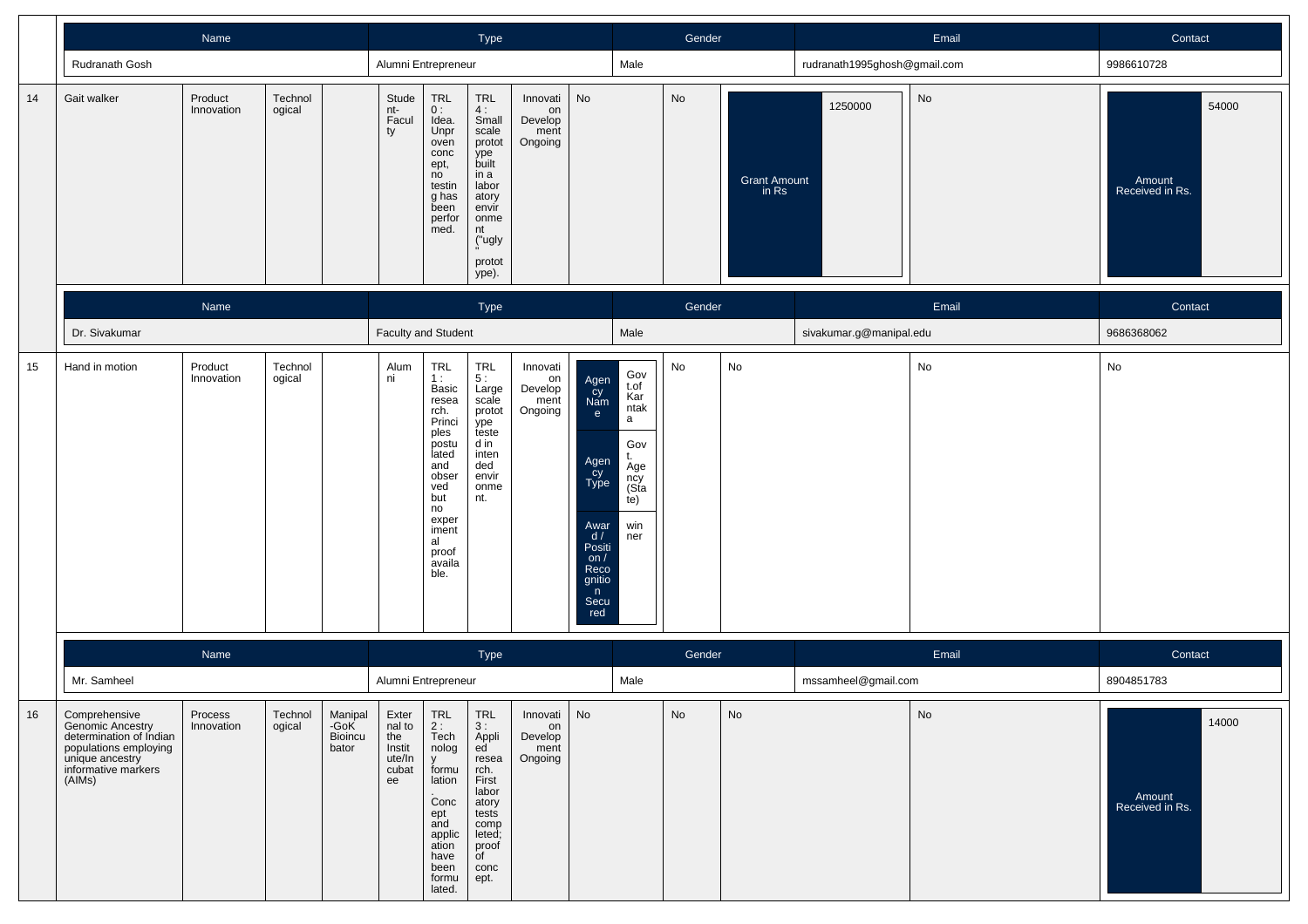|    |                                                                                                                          | Name<br>Dr. Ranajit Das |                   |                                     |                                                             |                                                                                                                                                                | Type                                                                                                                                                     |                                                                  |    |        | Gender |                                  | Email                         |            | Contact                           |
|----|--------------------------------------------------------------------------------------------------------------------------|-------------------------|-------------------|-------------------------------------|-------------------------------------------------------------|----------------------------------------------------------------------------------------------------------------------------------------------------------------|----------------------------------------------------------------------------------------------------------------------------------------------------------|------------------------------------------------------------------|----|--------|--------|----------------------------------|-------------------------------|------------|-----------------------------------|
|    |                                                                                                                          |                         |                   |                                     |                                                             |                                                                                                                                                                |                                                                                                                                                          | Innovator/Entrepreneur External to Institute                     |    | Male   |        |                                  | concipio.enterprise@gmail.com |            | 8582802871                        |
|    |                                                                                                                          | Name                    |                   |                                     |                                                             |                                                                                                                                                                | Type                                                                                                                                                     |                                                                  |    |        | Gender |                                  |                               | Email      | Contact                           |
|    | Dr. Priyanka Upadhyai                                                                                                    |                         |                   |                                     | Faculty                                                     |                                                                                                                                                                |                                                                                                                                                          |                                                                  |    | Female |        |                                  | priyanka.u@manipal.edu        |            | 9741800498                        |
| 17 | Revolutionizing<br>Radiation Oncology<br>with Al                                                                         | Product<br>Innovation   | Technol<br>ogical | Manipal<br>-GoK<br>Bioincu<br>bator | Exter<br>$n = 10$<br>the<br>Instit<br>ute/In<br>cubat<br>ee | TRL<br>1:<br>Basic<br>resea<br>rch.<br>Princi<br>ples<br>postu<br>lated<br>and<br>obser<br>ved<br>but<br>no<br>exper<br>iment<br>al<br>proof<br>availa<br>ble. | TRL<br>3 :<br>Appli<br>ed <sup>'</sup><br>resea<br>rch.<br>First<br>labor<br>atory<br>tests<br>comp<br>leted;<br>proof<br>of<br>conc<br>ept.             | Innovati<br>on<br>Develop<br>ment<br>Ongoing                     | No |        | No     | No                               |                               | No         | 8000<br>Amount<br>Received in Rs. |
|    | Name                                                                                                                     |                         |                   |                                     |                                                             |                                                                                                                                                                | Type                                                                                                                                                     |                                                                  |    | Gender |        |                                  | Email                         |            | Contact                           |
|    | Dr. Shirley Salins                                                                                                       |                         |                   |                                     | Faculty                                                     |                                                                                                                                                                |                                                                                                                                                          |                                                                  |    | Female |        |                                  | shirley.lewis@radonc.ai       |            | 9969557231                        |
|    | Name                                                                                                                     |                         |                   |                                     |                                                             |                                                                                                                                                                | Type                                                                                                                                                     |                                                                  |    | Gender |        |                                  |                               | Email      | Contact                           |
|    | Mr. Sribharath                                                                                                           |                         |                   |                                     | Innovator/Entrepreneur External to Institute                |                                                                                                                                                                |                                                                                                                                                          |                                                                  |    | Male   |        |                                  | sribharath@radonc.ai          |            | 7700083356                        |
| 18 | Histopathological<br>Service<br>Technol<br>-GoK<br>Services for preclinical<br>Innovation<br>ogical<br>research<br>bator |                         |                   | Manipal<br><b>Bioincu</b>           | Stude<br>nt-<br>Facul<br>ty                                 | <b>TRL</b><br>$\frac{9}{1}$ :<br>com<br>merci<br>al<br>applic<br>ation,<br>techn<br>ology<br>availa<br>ble<br>for<br>cons<br>umer<br>s.                        | $\ensuremath{\mathsf{TRL}}$<br>$\frac{9}{1}$ :<br>com<br>merci<br>al<br>applic<br>ation,<br>techn<br>ology<br>availa<br>ble<br>for<br>cons<br>umer<br>s. | Innovati<br>on<br>Adopted<br>and<br>Implem<br>ented at<br>Ground | No |        | No     | No                               |                               | No         | 4000<br>Amount<br>Received in Rs. |
|    | Name                                                                                                                     |                         |                   |                                     |                                                             |                                                                                                                                                                | Type                                                                                                                                                     |                                                                  |    |        | Gender |                                  |                               | Email      | Contact                           |
|    | Dr. Shiny Jasphin                                                                                                        |                         |                   |                                     | Student                                                     |                                                                                                                                                                |                                                                                                                                                          |                                                                  |    | Female |        | aaray.health.solutions@gmail.com |                               | 9739314520 |                                   |
|    |                                                                                                                          |                         |                   | Name                                |                                                             |                                                                                                                                                                |                                                                                                                                                          |                                                                  |    | Gender |        |                                  |                               |            |                                   |
|    |                                                                                                                          |                         |                   |                                     |                                                             |                                                                                                                                                                | Type                                                                                                                                                     |                                                                  |    |        |        |                                  |                               | Email      | Contact                           |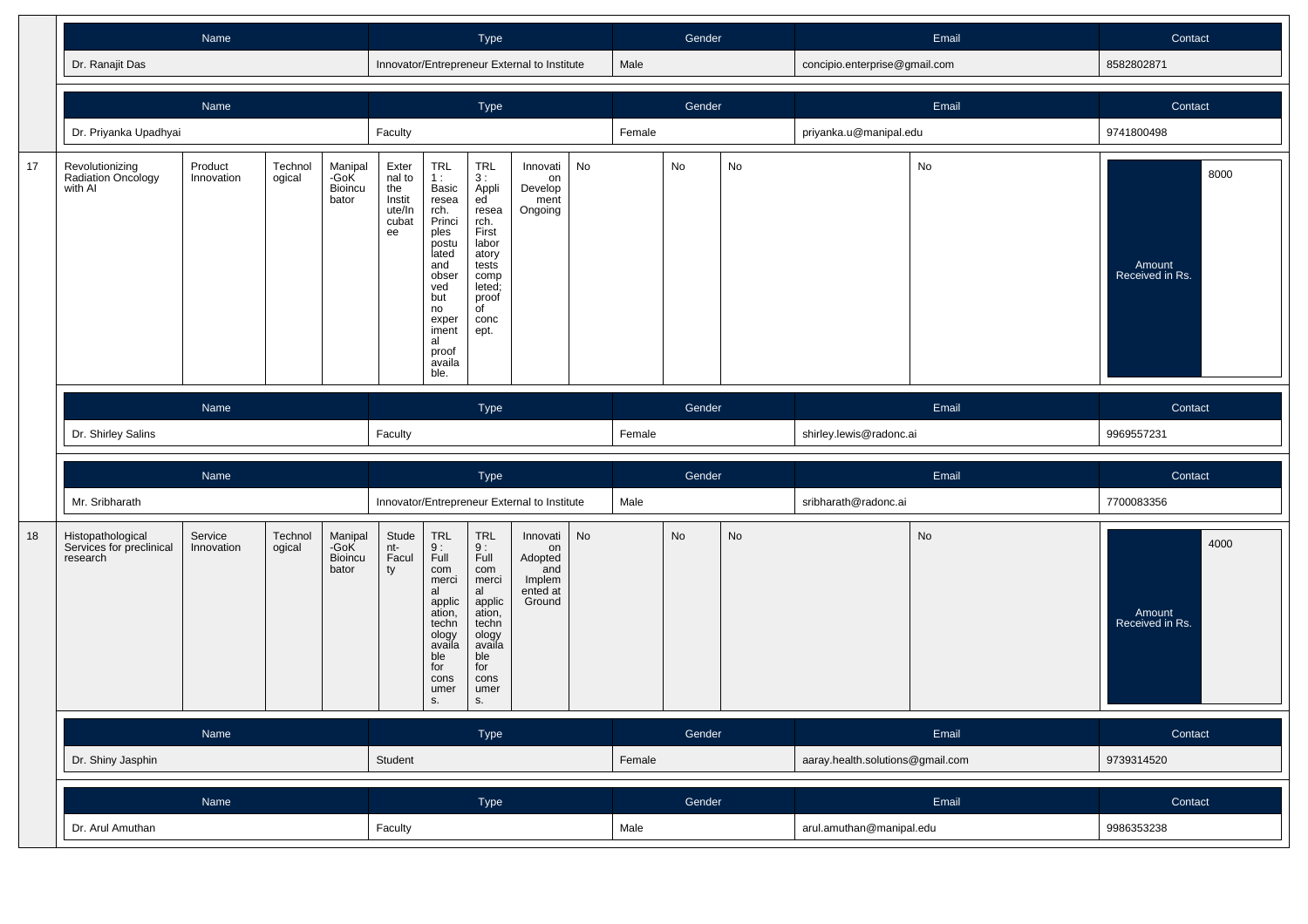| 19 | Solutions in Cellular,<br>Biochemical,<br>Molecular and Genetic<br>Diagnostics and<br>Services tests | Service<br>Innovation | Technol<br>ogical | Manipal<br>-GoK<br>Bioincu<br>bator | Facul<br>ty | TRL<br>9 :<br>Full<br>com<br>merci<br>al<br>applic<br>ation,<br>techn<br>ology<br>availa<br>ble<br>for<br>cons<br>umer<br>S.                                                 | <b>TRL</b><br>9:<br>Full<br>com<br>merci<br>al<br>applic<br>ation,<br>techn<br>ology<br>availa<br>ble<br>for<br>cons<br>umer<br>S.          | Innovati<br>on<br>Adopted<br>and<br>Implem<br>ented at<br>Ground | No |      | No     | No                           |                           | No    | 8000<br>Amount<br>Received in Rs. |
|----|------------------------------------------------------------------------------------------------------|-----------------------|-------------------|-------------------------------------|-------------|------------------------------------------------------------------------------------------------------------------------------------------------------------------------------|---------------------------------------------------------------------------------------------------------------------------------------------|------------------------------------------------------------------|----|------|--------|------------------------------|---------------------------|-------|-----------------------------------|
|    |                                                                                                      | Name                  |                   |                                     |             |                                                                                                                                                                              | Type                                                                                                                                        |                                                                  |    |      | Gender |                              |                           | Email | Contact                           |
|    | Dr. K Satyamoorthy                                                                                   |                       |                   |                                     | Faculty     |                                                                                                                                                                              |                                                                                                                                             |                                                                  |    | Male |        |                              | ksatyamoorthy@yahoo.com   |       | 9845718604                        |
|    |                                                                                                      | Name                  |                   |                                     |             |                                                                                                                                                                              | Type                                                                                                                                        |                                                                  |    |      | Gender |                              |                           | Email | Contact                           |
|    | Dr. Shama Prasada K                                                                                  |                       |                   |                                     | Faculty     |                                                                                                                                                                              |                                                                                                                                             |                                                                  |    | Male |        |                              | shama.prasada@manipal.edu |       | 9886741415                        |
| 20 | Establishment of an<br>innovation driven drug<br>discovery and<br>development<br>organization        | Service<br>Innovation | Technol<br>ogical | Manipal<br>-GoK<br>Bioincu<br>bator | Facul<br>ty | $\begin{array}{c} \mathsf{TRL} \\ \mathsf{9}: \end{array}$<br>Full<br>com<br>merci<br>al<br>applic<br>ation,<br>techn<br>ology<br>availa<br>ble<br>for<br>cons<br>umer<br>S. | $7RL$<br>$9:$<br>Full<br>com<br>merci<br>al<br>applic<br>ation,<br>techn<br>ology<br>availa<br>ble<br>for<br>cons<br>umer<br>S.             | Innovati<br>on<br>Adopted<br>and<br>Implem<br>ented at<br>Ground | No |      | No     | No                           |                           | No    | 7000<br>Amount<br>Received in Rs. |
|    |                                                                                                      | Name                  |                   |                                     |             |                                                                                                                                                                              | Type                                                                                                                                        |                                                                  |    |      | Gender |                              |                           | Email | Contact                           |
|    | Dr. Anoop Kishore                                                                                    |                       |                   |                                     | Faculty     |                                                                                                                                                                              |                                                                                                                                             |                                                                  |    | Male |        |                              | anoop.kishore@manipal.edu |       | 9844276576                        |
|    |                                                                                                      | Name                  |                   |                                     |             |                                                                                                                                                                              | Type                                                                                                                                        |                                                                  |    |      | Gender |                              |                           | Email | Contact                           |
|    | Dr. Jayesh Mudgal                                                                                    |                       |                   |                                     | Faculty     |                                                                                                                                                                              |                                                                                                                                             |                                                                  |    | Male |        |                              | jayesh.mudgal@manipal.edu |       | 9008418213                        |
| 21 | Portable Dental X-ray<br>Scanner                                                                     | Product<br>Innovation | Technol<br>ogical |                                     | Stude<br>nt | <b>TRL</b><br>0:<br>Idea.<br>Unpr<br>oven<br>conc<br>ept,<br>no<br>testin<br>g has<br>been<br>perfor<br>med.                                                                 | <b>TRL</b><br>4 :<br>Small<br>scale<br>protot<br>ype<br>built<br>in a<br>labor<br>atory<br>envir<br>onme<br>nt<br>("ugly<br>protot<br>ype). | Innovati<br>on<br>Develop<br>ment<br>Ongoing                     | No |      | No     | <b>Grant Amount</b><br>in Rs | 5000                      | No    | No                                |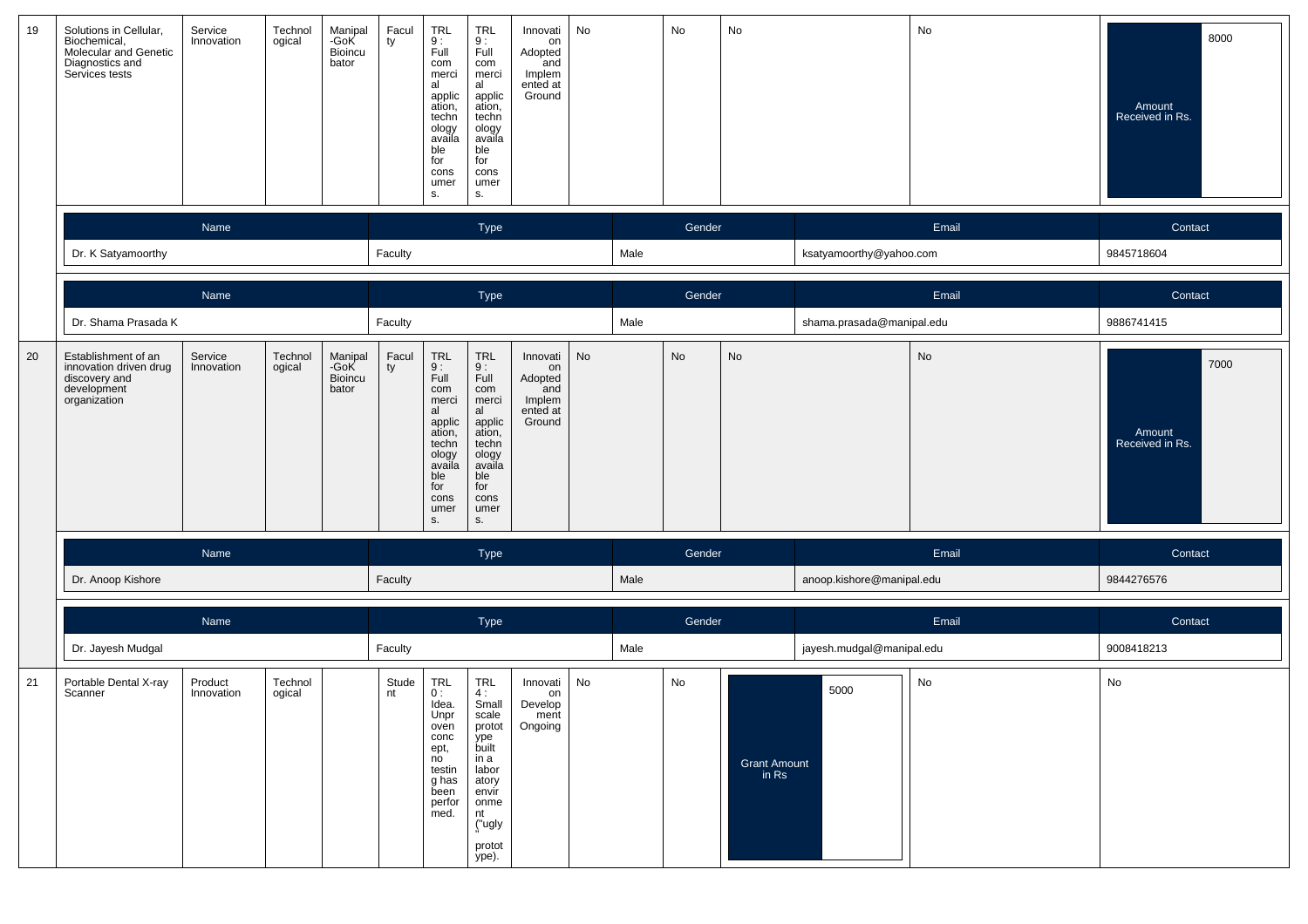|    |                                     |                             |                                                                                                              |                                                                                                                                            | Type                                                                                                  |                                                                                                                                            |                                              | Gender    |                              |                                 |                              | Email                     | Contact |            |
|----|-------------------------------------|-----------------------------|--------------------------------------------------------------------------------------------------------------|--------------------------------------------------------------------------------------------------------------------------------------------|-------------------------------------------------------------------------------------------------------|--------------------------------------------------------------------------------------------------------------------------------------------|----------------------------------------------|-----------|------------------------------|---------------------------------|------------------------------|---------------------------|---------|------------|
|    | Trisha Celine Anil                  |                             |                                                                                                              | Student                                                                                                                                    |                                                                                                       |                                                                                                                                            |                                              |           | Female                       |                                 |                              | trishaviking@gmail.com    |         | 7337815999 |
|    |                                     | Name                        |                                                                                                              |                                                                                                                                            |                                                                                                       | Type                                                                                                                                       |                                              |           |                              | Gender                          |                              |                           | Email   | Contact    |
|    | Harshita More                       |                             |                                                                                                              | Student                                                                                                                                    |                                                                                                       |                                                                                                                                            |                                              |           | Female                       |                                 |                              | Harshitamore28@gmail.com  |         | 8486580472 |
| 22 | <b>Plastic Shredding</b><br>Machine | Stude<br>nt-<br>Facul<br>ty | <b>TRL</b><br>0:<br>Idea.<br>Unpr<br>oven<br>conc<br>ept,<br>no<br>testin<br>g has<br>been<br>perfor<br>med. | <b>TRL</b><br>4:<br>Small<br>scale<br>protot<br>ype<br>built<br>in a<br>labor<br>atory<br>envir<br>onme<br>nt<br>("ugly<br>protot<br>ype). | Innovati<br>on<br>Adopted<br>and<br>Implem<br>ented at<br>Ground                                      | No                                                                                                                                         |                                              | <b>No</b> | <b>Grant Amount</b><br>in Rs | 5000                            | No                           | No                        |         |            |
|    |                                     | Name                        |                                                                                                              |                                                                                                                                            |                                                                                                       | Type                                                                                                                                       |                                              |           |                              | Gender                          |                              | Email                     |         | Contact    |
|    | Atishay Jain                        | Student                     |                                                                                                              |                                                                                                                                            |                                                                                                       |                                                                                                                                            | Male                                         |           |                              | atishay.jainofficials@gmail.com |                              | 9802694272                |         |            |
|    |                                     |                             |                                                                                                              |                                                                                                                                            |                                                                                                       |                                                                                                                                            |                                              |           |                              |                                 |                              |                           |         |            |
|    |                                     | Name                        |                                                                                                              |                                                                                                                                            |                                                                                                       | Type                                                                                                                                       |                                              |           |                              | Gender                          |                              |                           | Email   | Contact    |
|    | Arun Shanbhag                       |                             |                                                                                                              | Faculty                                                                                                                                    |                                                                                                       |                                                                                                                                            |                                              |           | Male                         |                                 |                              | arun.shanbhag@manipal.edu |         | 7349784278 |
| 23 | Revex - Electric<br>Scooter         | Product<br>Innovation       | Technol<br>ogical                                                                                            | Stude<br>nt                                                                                                                                | TRL<br>0:<br>Idea.<br>Unpr<br>oven<br>conc<br>ept,<br>no<br>testin<br>g has<br>been<br>perfor<br>med. | <b>TRL</b><br>4:<br>Small<br>scale<br>protot<br>ype<br>built<br>in a<br>labor<br>atory<br>envir<br>onme<br>nt<br>("ugly<br>protot<br>ype). | Innovati<br>on<br>Develop<br>ment<br>Ongoing | No        |                              | No                              | <b>Grant Amount</b><br>in Rs | 22520                     | No      | No         |
|    |                                     | Name                        |                                                                                                              |                                                                                                                                            |                                                                                                       | Type                                                                                                                                       |                                              |           |                              | Gender                          |                              |                           | Email   | Contact    |
|    | Prateek Kapoor                      |                             |                                                                                                              | Student                                                                                                                                    |                                                                                                       |                                                                                                                                            |                                              |           | Male                         |                                 |                              | prateek.kapoor6@gmail.com |         | 8900144615 |
|    |                                     | Name                        |                                                                                                              |                                                                                                                                            |                                                                                                       | Type                                                                                                                                       |                                              |           |                              | Gender                          |                              |                           | Email   | Contact    |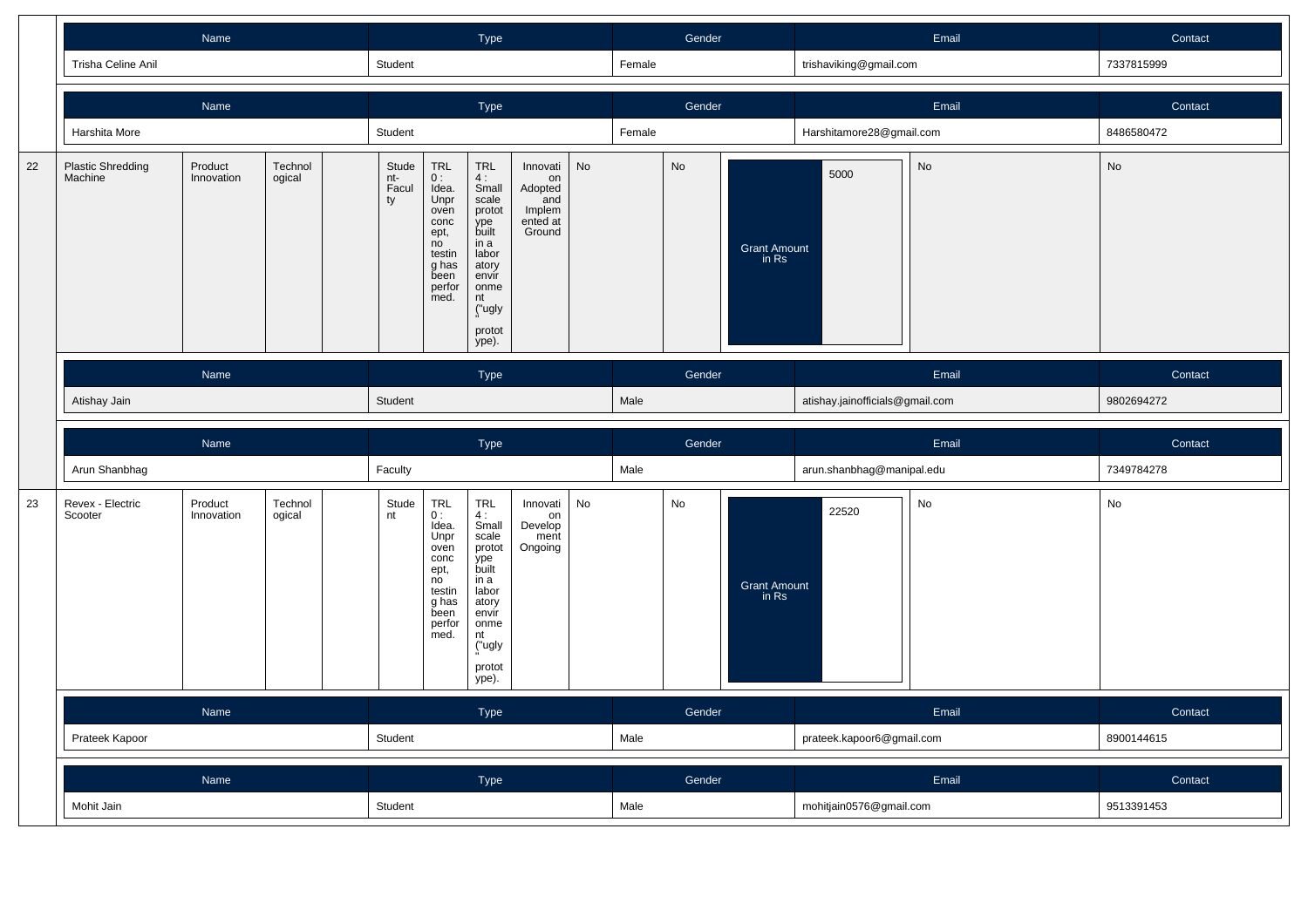| 24 | <b>Weather Station</b>                                                                        | Product<br>Innovation | Technol<br>ogical | Stude<br>nt                 | <b>TRL</b><br>0:<br>Idea.<br>Unpr<br>oven<br>conc<br>ept,<br>no<br>testin<br>g has<br>been<br>perfor<br>med.                                           | <b>TRL</b><br>4:<br>Small<br>scale<br>protot<br>ype<br>built<br>in a<br>labor<br>atory<br>envir<br>onme<br>nt<br>("ugly<br>protot<br>ype). | Innovati<br>on<br>Develop<br>ment<br>Ongoing | No                                                                                                                 |                                                                                                                                      | No                           | Grant Amount<br>in Rs                    | 5000                        | No    | No         |
|----|-----------------------------------------------------------------------------------------------|-----------------------|-------------------|-----------------------------|--------------------------------------------------------------------------------------------------------------------------------------------------------|--------------------------------------------------------------------------------------------------------------------------------------------|----------------------------------------------|--------------------------------------------------------------------------------------------------------------------|--------------------------------------------------------------------------------------------------------------------------------------|------------------------------|------------------------------------------|-----------------------------|-------|------------|
|    |                                                                                               | Name                  |                   |                             |                                                                                                                                                        | Type                                                                                                                                       |                                              |                                                                                                                    |                                                                                                                                      | Gender                       |                                          |                             | Email | Contact    |
|    | Saurabh Pareek                                                                                |                       |                   | Student                     |                                                                                                                                                        |                                                                                                                                            |                                              |                                                                                                                    | Male                                                                                                                                 |                              |                                          | saurabhpareek0000@gmail.com |       | 8073203511 |
| 25 | Handheld<br>Dynamometer:<br>Accurately assesing<br>grip strength in Physio<br>Therapy Clinics | Product<br>Innovation | Technol<br>ogical | Stude<br>nt-<br>Facul<br>ty | $\begin{array}{c} \mathsf{TRL} \\ \mathsf{O}: \end{array}$<br>Idea.<br>Unpr<br>oven<br>conc<br>ept,<br>no<br>testin<br>g has<br>been<br>perfor<br>med. | TRL<br>4:<br>Small<br>scale<br>protot<br>ype<br>built<br>in a<br>labor<br>atory<br>envir<br>onme<br>nt<br>("ugly<br>protot<br>ype).        | Innovati<br>on<br>Develop<br>ment<br>Ongoing | Agen<br>Cy<br>Nam<br>e<br>Agen<br>Cy<br>Type<br>Awar<br>$\frac{d}{d}$<br>on/<br>Reco<br>gnitio<br>n<br>Secu<br>red | Inno<br>vati<br>on<br>Cen<br>ter,<br>МA<br><b>HE</b><br>Edu<br>cati<br>onal<br>Insti<br>tute<br>Pro<br>ven<br>anc<br>e<br>Win<br>ner | $\operatorname{\mathsf{No}}$ | <b>Grant Amount</b><br>$\overline{m}$ Rs | 45000                       | No    | No         |
|    |                                                                                               | Name<br>Paurvi Kedia  |                   |                             |                                                                                                                                                        | Type                                                                                                                                       |                                              |                                                                                                                    |                                                                                                                                      | Gender                       |                                          |                             | Email | Contact    |
|    |                                                                                               |                       |                   | Student                     |                                                                                                                                                        |                                                                                                                                            |                                              |                                                                                                                    | Female                                                                                                                               |                              |                                          | paurvi.kedia@gmail.com      |       | 7022358602 |
|    |                                                                                               | Name                  |                   |                             |                                                                                                                                                        | Type                                                                                                                                       |                                              |                                                                                                                    |                                                                                                                                      | Gender                       | Email                                    |                             |       | Contact    |
|    | Siddharth Goel                                                                                |                       |                   |                             | Male<br>Student                                                                                                                                        |                                                                                                                                            |                                              |                                                                                                                    |                                                                                                                                      |                              |                                          | siddharth.rgoel@gmail.com   |       | 8826382391 |
|    | Shovan Saha                                                                                   |                       |                   |                             | Faculty                                                                                                                                                |                                                                                                                                            |                                              |                                                                                                                    | Male                                                                                                                                 |                              |                                          | shovan.saha@manipal.edu     |       | 8826382391 |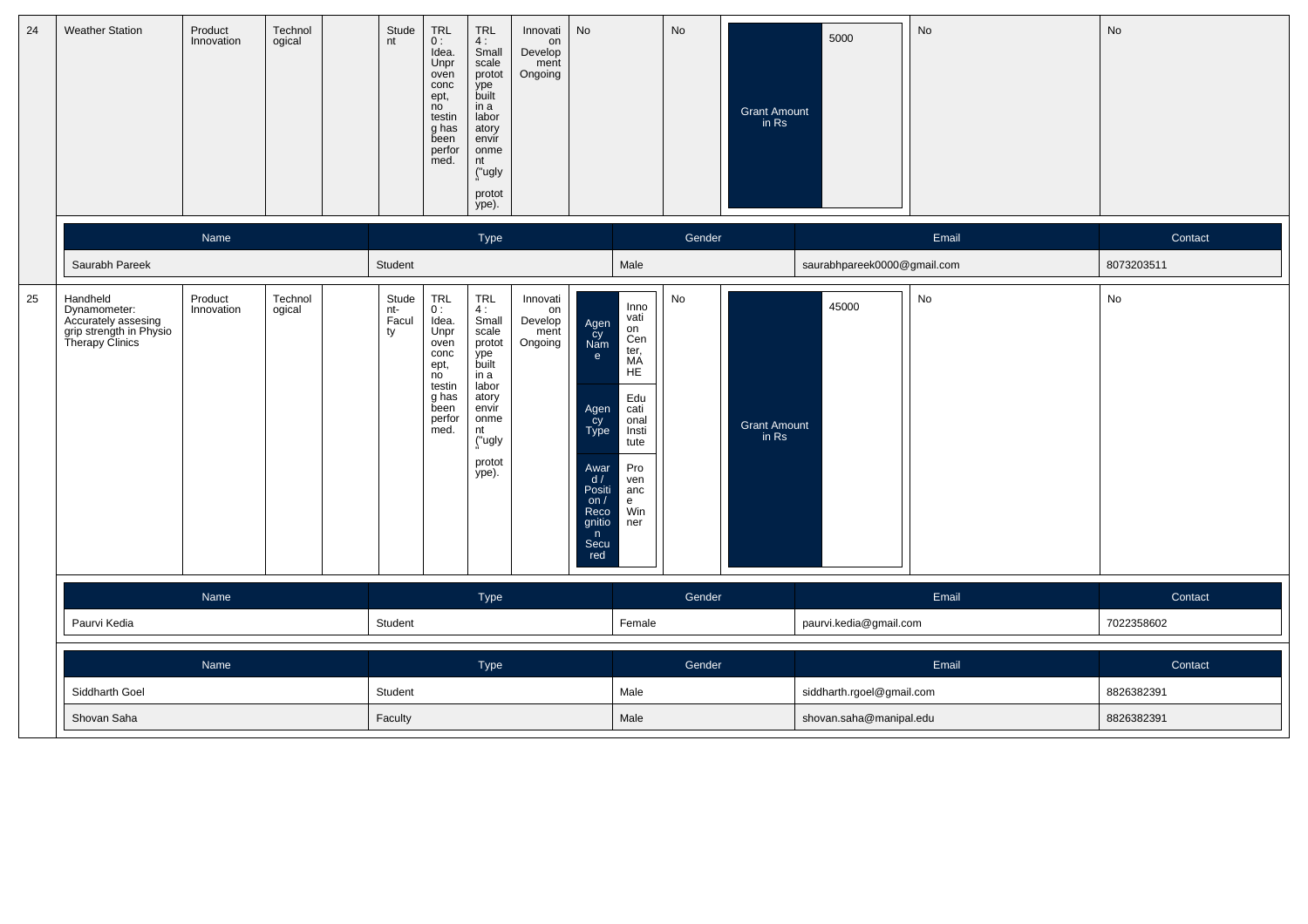| 26 | Kool Meenu                             | Product<br>Innovation | Technol<br>ogical | Stude<br>nt                 | TRL<br>0:<br>Idea.<br>Unpr<br>oven<br>conc<br>ept,<br>no<br>testin<br>g has<br>been<br>perfor<br>med.                                                   | TRL<br>3 :<br>Appli<br>ed<br>resea<br>rch.<br>First<br>labor<br>atory<br>tests<br>comp<br>leted;<br>proof<br>of<br>conc<br>ept.                                                      | Innovati<br>on<br>Develop<br>ment<br>Ongoing | No   |        | No     | <b>Grant Amount</b><br>in Rs    | 2156                             | No         | No         |
|----|----------------------------------------|-----------------------|-------------------|-----------------------------|---------------------------------------------------------------------------------------------------------------------------------------------------------|--------------------------------------------------------------------------------------------------------------------------------------------------------------------------------------|----------------------------------------------|------|--------|--------|---------------------------------|----------------------------------|------------|------------|
|    |                                        | Name                  |                   |                             |                                                                                                                                                         | Type                                                                                                                                                                                 |                                              |      |        | Gender |                                 |                                  | Email      | Contact    |
|    | Atishay Jain                           |                       | Student           |                             |                                                                                                                                                         |                                                                                                                                                                                      |                                              | Male |        |        | atishay.jainofficials@gmail.com |                                  | 9802694272 |            |
| 27 | Nerve Stimulator for<br>Dental offices | Product<br>Innovation | Technol<br>ogical | Stude<br>nt-<br>Facul<br>ty | TRL<br>0:<br>Idea.<br>Unpr<br>oven<br>conc<br>ept,<br>no<br>testin<br>g has<br>been<br>perfor<br>med.                                                   | $_{4}^{\rm TRL}$<br>Small<br>scale<br>protot<br>ype<br>built<br>in a<br>labor<br>atory<br>envir<br>onme<br>nt<br>("ugly<br>protot<br>ype).                                           | Innovati<br>on<br>Develop<br>ment<br>Ongoing | No   |        | No     | <b>Grant Amount</b><br>in Rs    | 5000                             | No         | No         |
|    |                                        | Name                  |                   |                             |                                                                                                                                                         | Type                                                                                                                                                                                 |                                              |      |        | Gender |                                 |                                  | Email      | Contact    |
|    | "Titiksha Wagh"                        |                       |                   | Student                     |                                                                                                                                                         |                                                                                                                                                                                      |                                              |      | Female |        |                                 | titikshawagh10@gmail.com         |            | 8104613443 |
|    |                                        | Name                  |                   |                             |                                                                                                                                                         | Type                                                                                                                                                                                 |                                              |      |        | Gender |                                 |                                  | Email      | Contact    |
|    | Anahat Chugh                           |                       |                   | Student                     |                                                                                                                                                         |                                                                                                                                                                                      |                                              |      | Female |        |                                 | anahat.chugh@learner.manipal.edu |            | 7022645222 |
|    | <b>Nakul Shetty</b>                    |                       |                   | Faculty                     |                                                                                                                                                         |                                                                                                                                                                                      |                                              |      | Male   |        |                                 | nakul.shetty@manipal.edu         |            | 9845258635 |
| 28 | Vending Machine                        | Product<br>Innovation | Technol<br>ogical | Stude<br>nt                 | $\begin{array}{c} \mathsf{TRL} \\ \mathsf{0} : \end{array}$<br>Idea.<br>Unpr<br>oven<br>conc<br>ept,<br>no<br>testin<br>g has<br>been<br>perfor<br>med. | $\begin{array}{c} \mathsf{TRL} \\ \mathsf{4}: \end{array}$<br>Small<br>scale<br>protot<br>ype<br>built<br>in a<br>labor<br>atory<br>envir<br>onme<br>nt<br>("ugly<br>protot<br>ype). | Innovati<br>on<br>Develop<br>ment<br>Ongoing | No   |        | No     | Grant Amount<br>in Rs           | 5579                             | No         | No         |
|    |                                        | Name                  |                   |                             |                                                                                                                                                         | Type                                                                                                                                                                                 |                                              |      |        | Gender |                                 |                                  | Email      | Contact    |
|    | Atishay Jain                           |                       | Student           |                             |                                                                                                                                                         |                                                                                                                                                                                      |                                              | Male |        |        | atishay.jainofficials@gmail.com | 9802694272                       |            |            |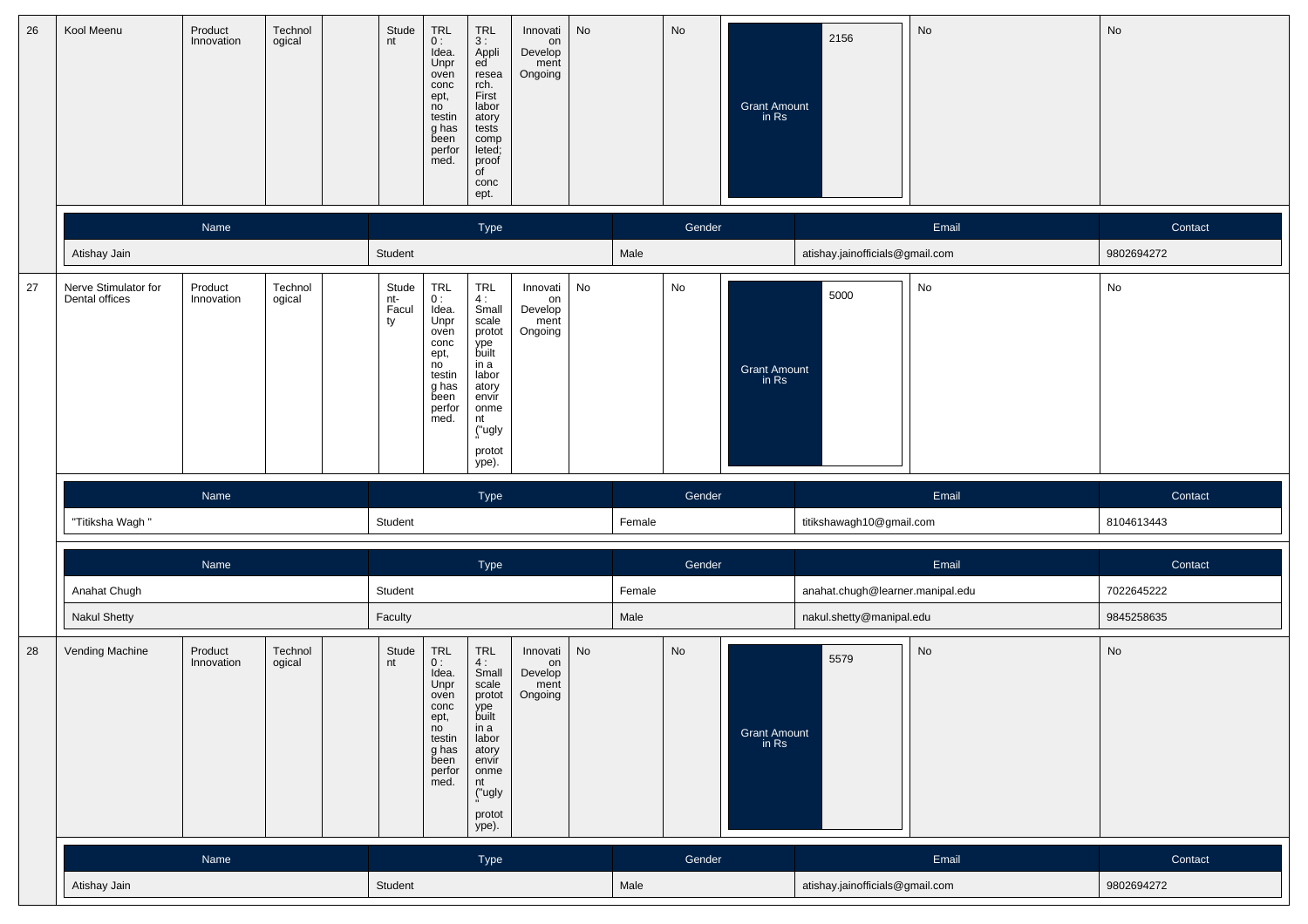|    |                                                                                                | Name        |                                                                                                       |                                                                                                                                                                                                                                                                                                                                                                                     |                                                    | Type |  |      |                                    | Gender     |                          | Email                           |            | Contact    |
|----|------------------------------------------------------------------------------------------------|-------------|-------------------------------------------------------------------------------------------------------|-------------------------------------------------------------------------------------------------------------------------------------------------------------------------------------------------------------------------------------------------------------------------------------------------------------------------------------------------------------------------------------|----------------------------------------------------|------|--|------|------------------------------------|------------|--------------------------|---------------------------------|------------|------------|
|    | Yash Aryan                                                                                     |             |                                                                                                       | Student                                                                                                                                                                                                                                                                                                                                                                             |                                                    |      |  |      | Male                               |            |                          | yash.aryan1@learner.manipal.edu |            | 9663516444 |
| 29 | <b>Innovation Mural</b>                                                                        | Stude<br>nt | TRL<br>0:<br>Idea.<br>Unpr<br>oven<br>conc<br>ept,<br>no<br>testin<br>g has<br>been<br>perfor<br>med. | TRL<br>$\overline{5}$ :<br>Large<br>scale<br>protot<br>ype<br>teste<br>d in<br>inten<br>ded<br>envir<br>onme<br>nt.                                                                                                                                                                                                                                                                 | Innovati<br>on<br>Develop<br>ment<br>Complet<br>ed | No   |  | No   | Grant Amount<br>in Rs              | 825        | No                       | No                              |            |            |
|    |                                                                                                | Name        |                                                                                                       |                                                                                                                                                                                                                                                                                                                                                                                     |                                                    | Type |  |      |                                    | Gender     |                          |                                 | Email      | Contact    |
|    | Akash Ravindra                                                                                 |             | Student                                                                                               |                                                                                                                                                                                                                                                                                                                                                                                     |                                                    |      |  | Male |                                    |            | akash.ravindra@gmail.com |                                 | 9902687937 |            |
|    |                                                                                                | Name        |                                                                                                       |                                                                                                                                                                                                                                                                                                                                                                                     |                                                    | Type |  |      |                                    | Gender     |                          |                                 | Email      | Contact    |
|    | Sandesh Manik                                                                                  |             |                                                                                                       | Student                                                                                                                                                                                                                                                                                                                                                                             |                                                    |      |  |      | Male                               |            |                          | maniksandesh@gmail.com          |            | 9663502274 |
| 30 | Technol<br><b>Gesture Controlled</b><br>Product<br><b>Smart Mirror</b><br>Innovation<br>ogical |             |                                                                                                       | $\begin{array}{c} \mathsf{TRL} \\ \mathsf{0}: \end{array}$<br>TRL<br>No<br>Stude<br>Innovati<br>4:<br>nt<br>on<br>Idea.<br>Small<br>Develop<br>Unpr<br>scale<br>ment<br>Ongoing<br>protot<br>oven<br>$\operatorname{conc}$<br>ype<br>built<br>ept,<br>no<br>in a<br>testin<br>labor<br>g has<br>atory<br>been<br>envir<br>perfor<br>onme<br>med.<br>nt<br>("ugly<br>protot<br>ype). |                                                    |      |  |      | No<br><b>Grant Amount</b><br>in Rs |            |                          | 2419                            | No         | No         |
|    |                                                                                                | Name        |                                                                                                       |                                                                                                                                                                                                                                                                                                                                                                                     |                                                    | Type |  |      |                                    | Gender     |                          |                                 | Email      | Contact    |
|    | Abhishek Gupta                                                                                 |             |                                                                                                       | Student                                                                                                                                                                                                                                                                                                                                                                             |                                                    |      |  |      | Male                               |            |                          | abhishekgupta3199@gmail.com     |            | 8076422110 |
| 31 | Dental Bite Plate<br>Vibrator                                                                  | Stude<br>nt | TRL<br>0:<br>Idea.<br>Unpr<br>oven<br>conc<br>ept,<br>no<br>testin<br>g has<br>been<br>perfor<br>med. | TRL<br>5:<br>Large<br>scale<br>protot<br>ype<br>teste<br>d in<br>inten<br>ded<br>envir<br>onme<br>nt.                                                                                                                                                                                                                                                                               | Innovati<br>on<br>Develop<br>ment<br>Ongoing       | No   |  | No   | Grant Amount<br>in Rs              | No<br>2419 |                          | No                              |            |            |
|    |                                                                                                | Name        |                                                                                                       | Type                                                                                                                                                                                                                                                                                                                                                                                |                                                    |      |  |      |                                    | Gender     |                          |                                 | Email      | Contact    |
|    | Sakshi Sachedeva                                                                               |             |                                                                                                       | Student                                                                                                                                                                                                                                                                                                                                                                             |                                                    |      |  |      | Female                             |            |                          | sakshisachdeva56@gmail.com      |            | 8197030435 |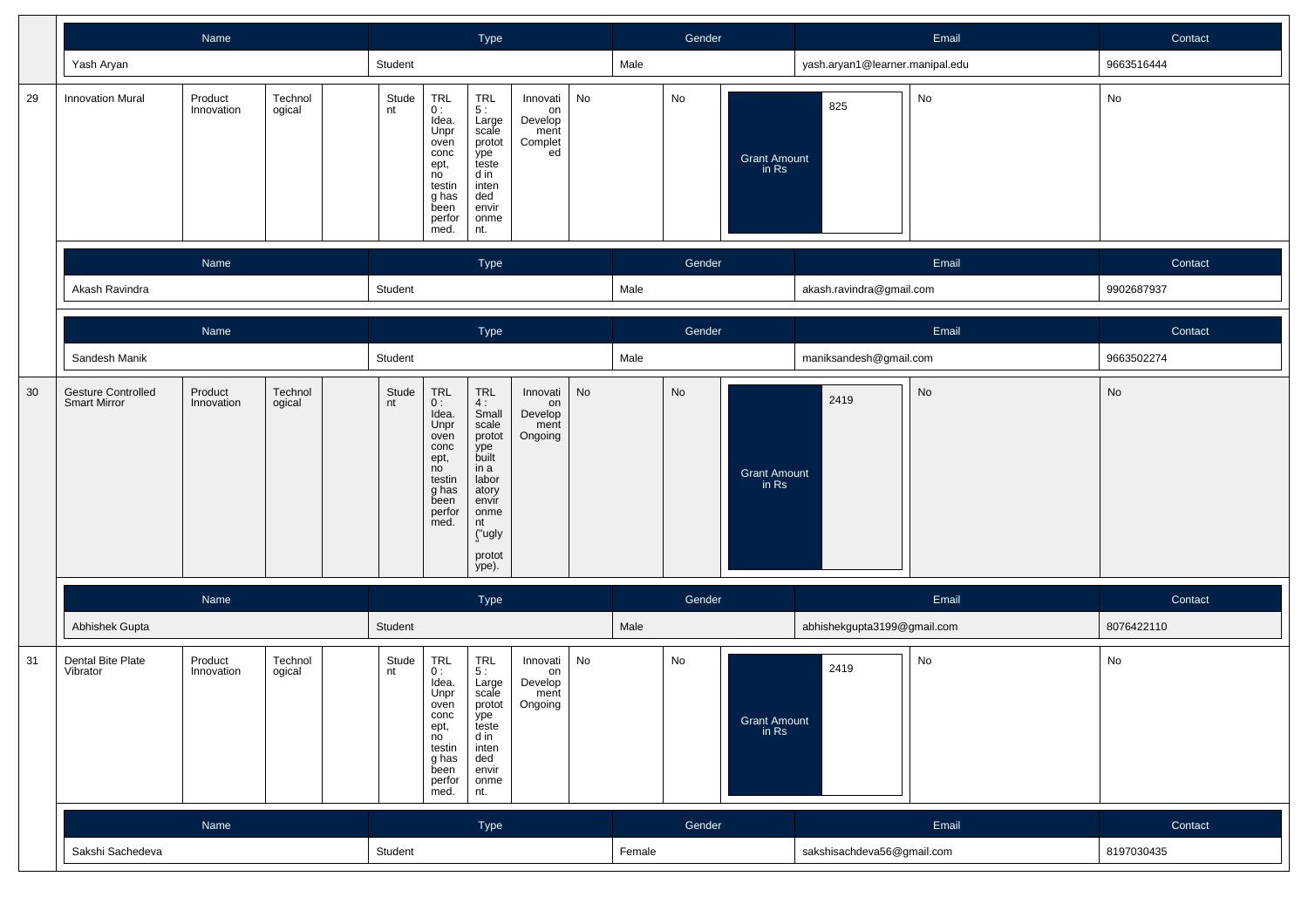| 32 | 3D Bio Printing                                                   | Product<br>Innovation | Technol<br>ogical |                                   | Stude<br>nt | TRL<br>0:<br>Idea.<br>Unpr<br>oven<br>conc<br>ept,<br>no<br>testin<br>g has<br>been<br>perfor<br>med. | TRL<br>3:<br>Appli<br>ed<br>resea<br>rch.<br>First<br>labor<br>atory<br>tests<br>comp<br>leted;<br>proof<br>of<br>conc<br>ept.        | Innovati<br>on<br>Develop<br>ment<br>Ongoing | No                                                                                                                   |                                                                                                                                            | No            | <b>Grant Amount</b><br>in Rs | 2132                            | No    | No         |
|----|-------------------------------------------------------------------|-----------------------|-------------------|-----------------------------------|-------------|-------------------------------------------------------------------------------------------------------|---------------------------------------------------------------------------------------------------------------------------------------|----------------------------------------------|----------------------------------------------------------------------------------------------------------------------|--------------------------------------------------------------------------------------------------------------------------------------------|---------------|------------------------------|---------------------------------|-------|------------|
|    |                                                                   | Name                  |                   |                                   |             |                                                                                                       | Type                                                                                                                                  |                                              |                                                                                                                      |                                                                                                                                            | Gender        |                              |                                 | Email | Contact    |
|    | Saurabh Pareek                                                    |                       |                   |                                   | Student     |                                                                                                       |                                                                                                                                       |                                              |                                                                                                                      | Male                                                                                                                                       |               |                              | saurabhpareek0000@gmail.com     |       | 8073203511 |
| 33 | Ecomie: Ecofriendly<br>architectural bricks<br>from waste plastic | Process<br>Innovation | Technol<br>ogical | Innovati<br>on<br>Center,<br>MAHE | Stude<br>nt | TRL<br>0:<br>Idea.<br>Unpr<br>oven<br>conc<br>ept,<br>no<br>testin<br>g has<br>been<br>perfor<br>med. | $TRL$<br>4:<br>Small<br>scale<br>protot<br>ype<br>built<br>in a<br>labor<br>atory<br>envir<br>onme<br>nt<br>("ugly<br>protot<br>ype). | Innovati<br>on<br>Develop<br>ment<br>Ongoing | Agen<br>Cy<br>Nam<br>e<br>Agen<br>Cy<br>Type<br>Awar<br>d/<br>Positi<br>on $/$<br>Reco<br>gnitio<br>n<br>Secu<br>red | Inno<br>vati<br>on<br>Cen<br>ter,<br>MA<br><b>HE</b><br>Edu<br>cati<br>onal<br>Insti<br>tute<br>Pro<br>ven<br>anc<br>e<br>Run<br>ner<br>UP | $\mathsf{No}$ | Grant Amount<br>in Rs        | 15000                           | No    | No         |
|    |                                                                   | Name                  |                   |                                   |             |                                                                                                       | Type                                                                                                                                  |                                              |                                                                                                                      |                                                                                                                                            | Gender        |                              |                                 | Email | Contact    |
|    | Ayush Narad                                                       |                       |                   |                                   | Student     |                                                                                                       |                                                                                                                                       |                                              |                                                                                                                      | Male                                                                                                                                       |               |                              | ayushnarad19@gmail.com          |       | 7052770077 |
|    |                                                                   | Name                  |                   |                                   |             |                                                                                                       | Type                                                                                                                                  |                                              |                                                                                                                      |                                                                                                                                            | Gender        |                              |                                 | Email | Contact    |
|    | Atishay Jain                                                      |                       |                   |                                   | Student     |                                                                                                       |                                                                                                                                       |                                              |                                                                                                                      | Male                                                                                                                                       |               |                              | atishay.jainofficials@gmail.com |       | 9802694272 |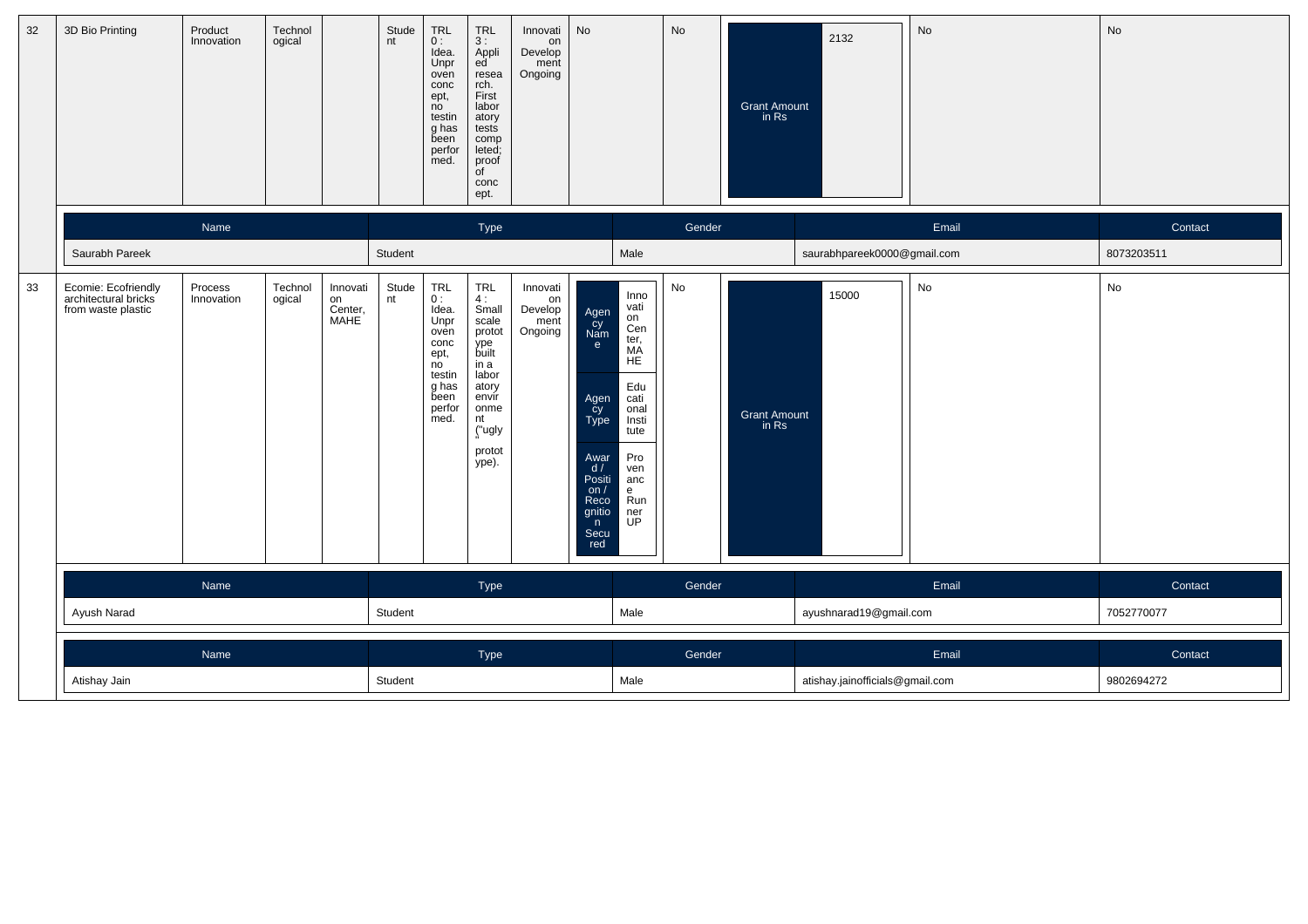| 34 | Nova Electric: Battery<br>powered kick scooter<br>for corporate<br>campuses | Process<br>Innovation | Technol<br>ogical | Innovati<br>on<br>Center,<br><b>MAHE</b> | Stude<br>nt     | TRL<br>0:<br>Idea.<br>Unpr<br>oven<br>conc<br>ept,<br>no<br>testin<br>g has<br>been<br>perfor<br>med. | TRL<br>3:<br>Appli<br>ed<br>resea<br>rch.<br>First<br>labor<br>atory<br>tests<br>comp<br>leted;<br>proof<br>of<br>conc<br>ept.             | Innovati<br>on<br>Develop<br>ment<br>Ongoing | Agen<br>cy<br>Nam<br>e<br>Agen<br>cy<br>Type<br>Awar<br>d /<br>Positi<br>on $/$<br>Reco<br>gnitio<br>n<br>Secu<br>red | Inno<br>vati<br>on<br>Cen<br>ter,<br>MÄ<br><b>HE</b><br>Edu<br>cati<br>onal<br>Insti<br>tute<br>Pro<br>ven<br>anc<br>e<br>Run<br>ner<br>Up | No     | <b>Grant Amount</b><br>in Rs | 15000                      | No         | No         |
|----|-----------------------------------------------------------------------------|-----------------------|-------------------|------------------------------------------|-----------------|-------------------------------------------------------------------------------------------------------|--------------------------------------------------------------------------------------------------------------------------------------------|----------------------------------------------|-----------------------------------------------------------------------------------------------------------------------|--------------------------------------------------------------------------------------------------------------------------------------------|--------|------------------------------|----------------------------|------------|------------|
|    |                                                                             | Name                  |                   |                                          |                 |                                                                                                       | Type                                                                                                                                       |                                              |                                                                                                                       |                                                                                                                                            | Gender |                              |                            | Email      | Contact    |
|    | Hiren Bhanderi                                                              |                       |                   |                                          | Student         |                                                                                                       |                                                                                                                                            |                                              |                                                                                                                       | Male                                                                                                                                       |        |                              | hirenbhanderi109@gmail.com |            | 8779662449 |
|    |                                                                             | Name                  |                   |                                          |                 |                                                                                                       | Type                                                                                                                                       |                                              |                                                                                                                       |                                                                                                                                            | Gender |                              |                            | Email      | Contact    |
|    | Disha Biramane; Nilesh Nirmal                                               |                       |                   |                                          | Student         |                                                                                                       |                                                                                                                                            |                                              |                                                                                                                       | Female                                                                                                                                     |        |                              | am.dishab@gmail.com        |            | 8329944986 |
| 35 | Allert: Critical Allergy<br>information is just a<br>tap away               | Process<br>Innovation | Technol<br>ogical | Innovati<br>on<br>Center,<br>MAHE        | Stude<br>nt     | TRL<br>0:<br>Idea.<br>Unpr<br>oven<br>conc<br>ept,<br>no<br>testin<br>g has<br>been<br>perfor<br>med. | TRL<br>3:<br>Appli<br>ed<br>resea<br>rch.<br>First<br>labor<br>atory<br>tests<br>comp<br>leted;<br>proof<br>$\overline{C}$<br>conc<br>ept. | Innovati<br>on<br>Develop<br>ment<br>Ongoing | Agen<br>Cy<br>Nam<br>e<br>Agen<br>Cy<br>Type<br>Awar<br>d /<br>Positi<br>on $/$<br>Reco<br>gnitio<br>n<br>Secu<br>red | Inno<br>vati<br>on<br>Cen<br>ter,<br>МA<br>HE<br>Edu<br>cati<br>onal<br>Insti<br>tute<br>Pro<br>ven<br>anc<br>e<br>Run<br>ner<br>Up        | No     | Grant Amount<br>in Rs        | 15000                      | No         | No         |
|    |                                                                             | Name                  |                   |                                          |                 |                                                                                                       | Type                                                                                                                                       |                                              |                                                                                                                       |                                                                                                                                            | Gender |                              |                            | Email      | Contact    |
|    | Nichelle Pires                                                              |                       |                   |                                          | Male<br>Student |                                                                                                       |                                                                                                                                            |                                              |                                                                                                                       |                                                                                                                                            |        |                              | nichelle.pires@gmail.com   | 7259606216 |            |
|    | Name                                                                        |                       |                   |                                          | Type            |                                                                                                       |                                                                                                                                            |                                              |                                                                                                                       |                                                                                                                                            | Gender |                              |                            | Email      | Contact    |
|    | Reuben Nellissery                                                           |                       |                   |                                          |                 |                                                                                                       |                                                                                                                                            |                                              |                                                                                                                       | Male                                                                                                                                       |        |                              | reubennelliserry@gmail.com |            | 8378921004 |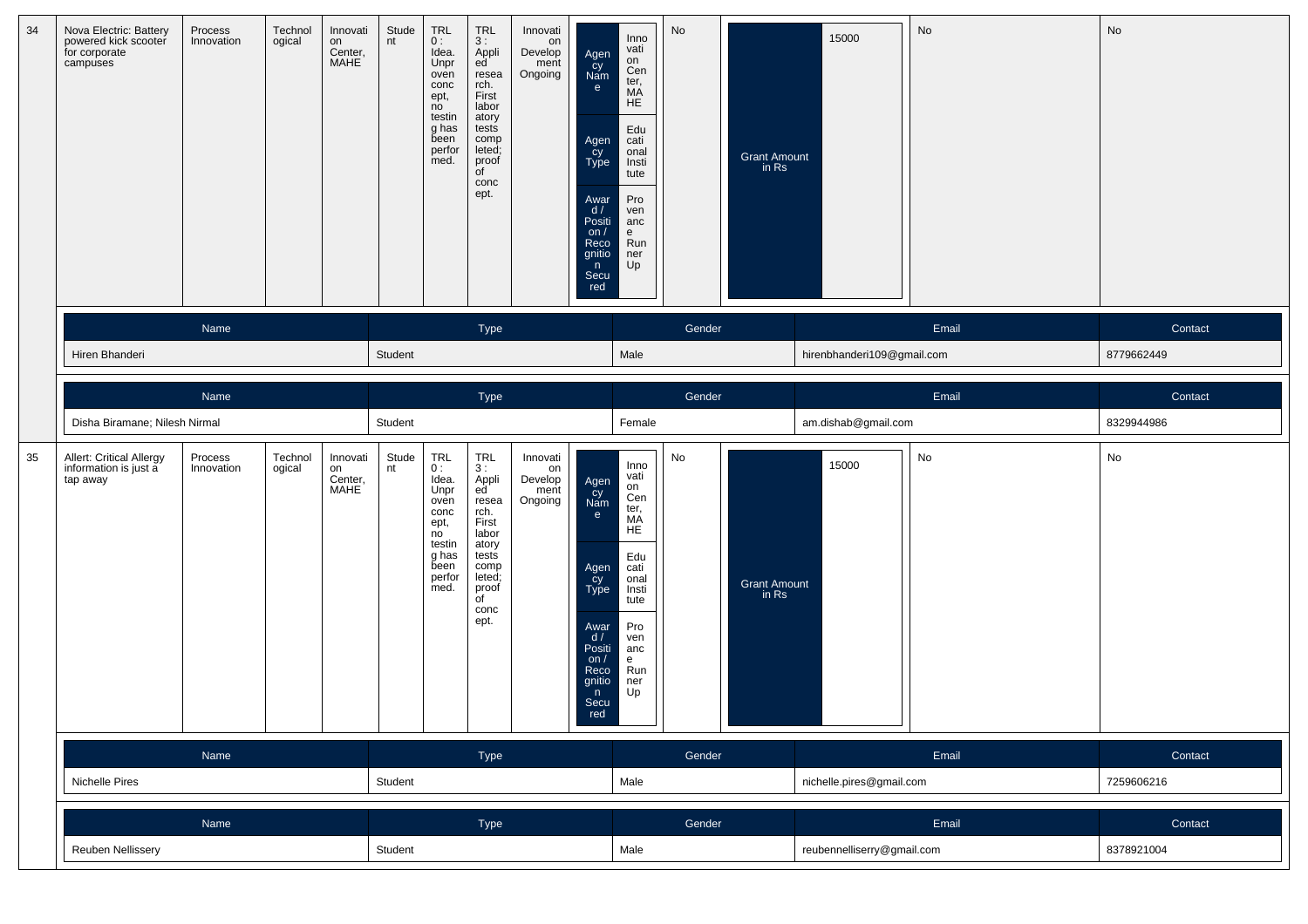| 36 | O21: An Indigenous<br>Oxygen Air Blender                                                                                | Process<br>Innovation | Technol<br>ogical | Innovati<br>on<br>Center,<br><b>MAHE</b> | Stude<br>nt-<br>Facul<br>ty | TRL<br>0:<br>Idea.<br>Unpr<br>oven<br>conc<br>ept,<br>no<br>testin<br>g has<br>been<br>perfor<br>med.        | <b>TRL</b><br>2:<br>Tech<br>nolog<br>v<br>formu<br>lation<br>Conc<br>ept<br>and<br>applic<br>ation<br>have<br>been<br>formu<br>lated. | Innovati<br>on<br>Develop<br>ment<br>Ongoing | Agen<br>Cy<br>Nam<br>$\mathbf{e}$<br>Agen<br>Cy<br>Type<br>Awar<br>d /<br>Positi<br>on $/$<br>Reco<br>gnitio<br>n<br>Secu<br>red | Inno<br>vati<br>on<br>Cen<br>ter,<br>MÄ<br><b>HE</b><br>Edu<br>cati<br>onal<br>Insti<br>tute<br>Pro<br>ven<br>anc<br>e<br>Run<br>ner<br>Up                             | No     | <b>Grant Amount</b><br>in Rs | 15000                      | No                    | No            |
|----|-------------------------------------------------------------------------------------------------------------------------|-----------------------|-------------------|------------------------------------------|-----------------------------|--------------------------------------------------------------------------------------------------------------|---------------------------------------------------------------------------------------------------------------------------------------|----------------------------------------------|----------------------------------------------------------------------------------------------------------------------------------|------------------------------------------------------------------------------------------------------------------------------------------------------------------------|--------|------------------------------|----------------------------|-----------------------|---------------|
|    | Name                                                                                                                    |                       |                   |                                          |                             |                                                                                                              | Type                                                                                                                                  |                                              |                                                                                                                                  |                                                                                                                                                                        | Gender |                              |                            | Email                 | Contact       |
|    | Vaibhav Thacker                                                                                                         |                       |                   |                                          | Student                     |                                                                                                              |                                                                                                                                       |                                              |                                                                                                                                  | Male                                                                                                                                                                   |        |                              | vaibhavthacker95@gmail.com |                       | 7259624308    |
|    |                                                                                                                         | Name                  |                   |                                          |                             |                                                                                                              | Type                                                                                                                                  |                                              |                                                                                                                                  | Gender                                                                                                                                                                 |        |                              |                            | Email                 | Contact       |
|    | Dr. Leslie Lewis                                                                                                        |                       |                   |                                          | Faculty                     |                                                                                                              |                                                                                                                                       |                                              |                                                                                                                                  | Male                                                                                                                                                                   |        |                              | leslie.lewis@manipal.edu   |                       | 7259624308    |
| 37 | Helme-tech -<br>Enhance injury and<br>accident detection for<br>emergency services in<br>RTA's involving<br>motorcycles | Product<br>Innovation | Technol<br>ogical | Innovati<br>on<br>Center,<br>MAHE        | Stude<br>nt                 | <b>TRL</b><br>0:<br>Idea.<br>Unpr<br>oven<br>conc<br>ept,<br>no<br>testin<br>g has<br>been<br>perfor<br>med. | TRL<br>3:<br>Appli<br>ed<br>resea<br>rch.<br>First<br>labor<br>atory<br>tests<br>comp<br>leted;<br>proof<br>of<br>conc<br>ept.        | Innovati<br>on<br>Develop<br>ment<br>Ongoing | Agen<br>Cy<br>Nam<br>e<br>Agen<br>Cy<br>Type<br>Awar<br>d /<br>Positi<br>on/<br>Reco<br>gnitio<br>$\bullet$<br>Secu<br>red       | Inno<br>vati<br>on<br>Cen<br>ter,<br>MÄ<br>HE<br>Edu<br>cati<br>onal<br>Insti<br>tute<br>We<br>ara<br>ble<br>Dev<br>ice<br>Hac<br>kath<br>on<br>201<br>9<br>win<br>ner | No     | <b>Grant Amount</b><br>in Rs | 20000                      | No                    | $\mathsf{No}$ |
|    | Name<br>Siddharth Goel                                                                                                  |                       |                   |                                          | <b>Type</b><br>Student      |                                                                                                              |                                                                                                                                       |                                              |                                                                                                                                  |                                                                                                                                                                        | Gender |                              | siddharth.rgoel@gmail.com  | Contact<br>8826382391 |               |
|    |                                                                                                                         |                       |                   |                                          |                             |                                                                                                              |                                                                                                                                       | Male                                         |                                                                                                                                  |                                                                                                                                                                        |        |                              |                            |                       |               |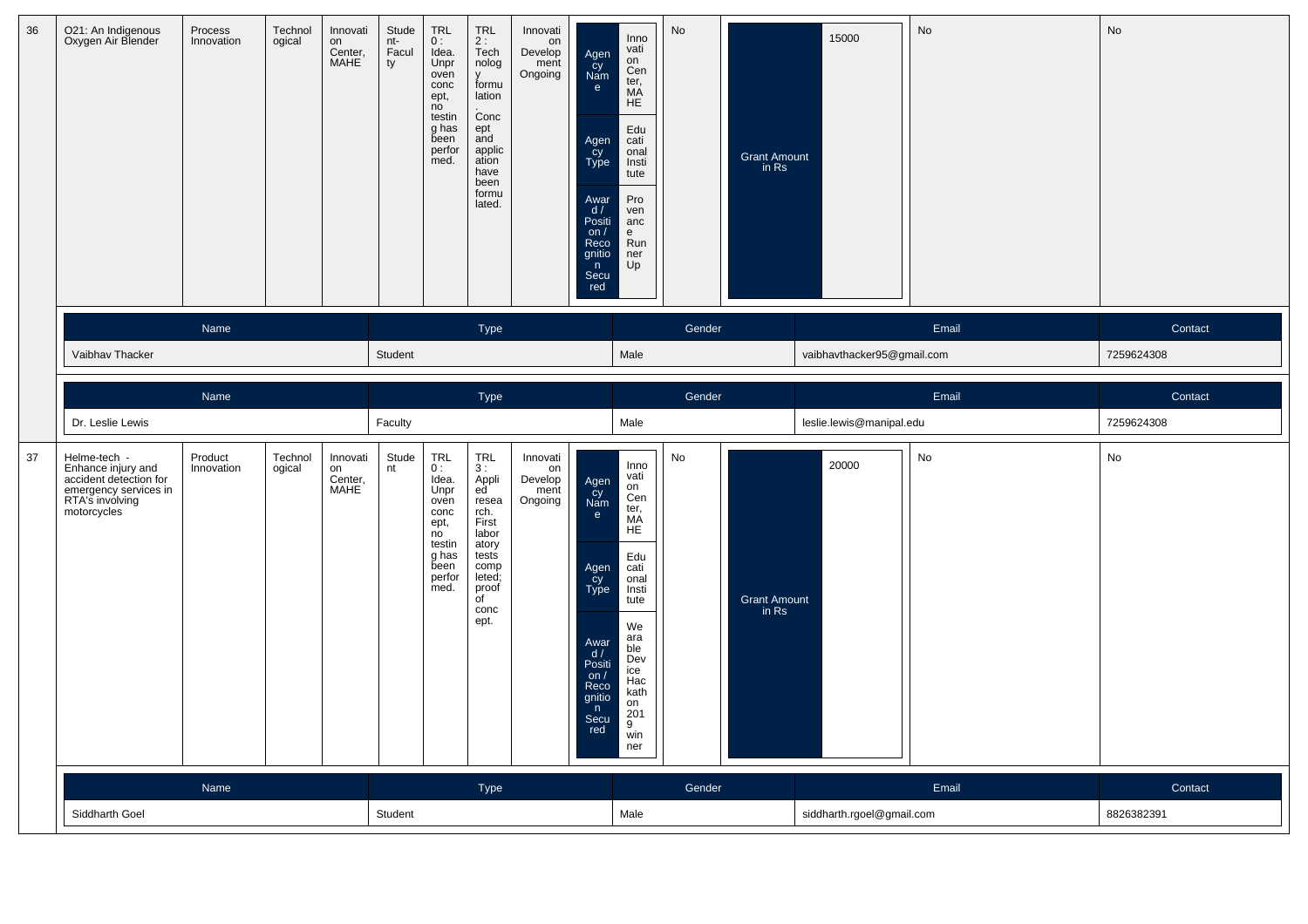|    |                                                                                                               | Name                  |                   |                                          |             |                                                                                                       | Type                                                                                                                                              |                                              |                                                                                                                      |                                                                                                                                                                               | Gender |                              |                            | Email | Contact    |
|----|---------------------------------------------------------------------------------------------------------------|-----------------------|-------------------|------------------------------------------|-------------|-------------------------------------------------------------------------------------------------------|---------------------------------------------------------------------------------------------------------------------------------------------------|----------------------------------------------|----------------------------------------------------------------------------------------------------------------------|-------------------------------------------------------------------------------------------------------------------------------------------------------------------------------|--------|------------------------------|----------------------------|-------|------------|
|    | Ishan Trivedi                                                                                                 |                       |                   |                                          | Student     |                                                                                                       |                                                                                                                                                   |                                              |                                                                                                                      | Male                                                                                                                                                                          |        |                              | ishan2823trivedi@gmail.com |       | 8756946912 |
|    | Amitavikram Sattigeri                                                                                         |                       |                   |                                          | Student     |                                                                                                       |                                                                                                                                                   |                                              |                                                                                                                      | Male                                                                                                                                                                          |        |                              | amit.sattigeri@gmail.com   |       | 9535100727 |
|    | Sachin Agarwal                                                                                                |                       |                   |                                          | Student     |                                                                                                       |                                                                                                                                                   |                                              |                                                                                                                      | Male                                                                                                                                                                          |        |                              | agarwalsachin050@gmail.com |       | 9057794733 |
|    | Apoorv Jha                                                                                                    |                       |                   |                                          | Student     |                                                                                                       |                                                                                                                                                   |                                              |                                                                                                                      | Female                                                                                                                                                                        |        |                              | jha.apy@gmail.com          |       | 9871083993 |
| 38 | Shot Trackers -<br>Prevention of ankle<br>injuries in basketball<br>with a device in the<br>sole of the shoe. | Product<br>Innovation | Technol<br>ogical | Innovati<br>on<br>Center,<br><b>MAHE</b> | Stude<br>nt | TRL<br>0:<br>Idea.<br>Unpr<br>oven<br>conc<br>ept,<br>no<br>testin<br>g has<br>been<br>perfor<br>med. | <b>TRL</b><br>3:<br>Appli<br>ed<br>resea<br>rch.<br>First<br>labor<br>atory<br>tests<br>comp<br>leted;<br>proof<br>$\overline{C}$<br>conc<br>ept. | Innovati<br>on<br>Develop<br>ment<br>Ongoing | Agen<br>cy<br>Nam<br>e<br>Agen<br>cy<br>Type<br>Awar<br>d/<br>Positi<br>on $/$<br>Reco<br>gnitio<br>n<br>Secu<br>red | Inno<br>vati<br>on<br>Cen<br>ter,<br>MA<br><b>HE</b><br>Edu<br>cati<br>onal<br>Insti<br>tute<br>We<br>ara<br>ble<br>Dev<br>ice<br>Hac<br>kath<br>on<br>201<br>9<br>win<br>ner | No     | <b>Grant Amount</b><br>in Rs | 10000                      | No    | No         |
|    |                                                                                                               | Name                  |                   |                                          |             |                                                                                                       | Type                                                                                                                                              |                                              |                                                                                                                      |                                                                                                                                                                               | Gender |                              |                            | Email | Contact    |
|    | Navayshree Shetty                                                                                             |                       |                   |                                          | Student     |                                                                                                       |                                                                                                                                                   |                                              |                                                                                                                      | Female                                                                                                                                                                        |        |                              | navyashreeshetty@yahoo.com |       | 9972428941 |
|    |                                                                                                               | Name                  |                   |                                          |             |                                                                                                       | Type                                                                                                                                              |                                              |                                                                                                                      |                                                                                                                                                                               | Gender |                              |                            | Email | Contact    |
|    | Umang Chandna                                                                                                 |                       |                   |                                          | Student     |                                                                                                       |                                                                                                                                                   |                                              |                                                                                                                      | Male                                                                                                                                                                          |        |                              | chandnaumang@gmail.com     |       | 9672051238 |
|    | Ansh Tiwari                                                                                                   |                       |                   |                                          | Student     |                                                                                                       |                                                                                                                                                   |                                              |                                                                                                                      | Male                                                                                                                                                                          |        |                              | ansh.tiwari@outlook.com    |       | 7999431815 |
|    | Hariharan K                                                                                                   |                       |                   |                                          | Student     |                                                                                                       |                                                                                                                                                   |                                              |                                                                                                                      | Male                                                                                                                                                                          |        |                              | reachk.hariharan@gmail.com |       | 9980558507 |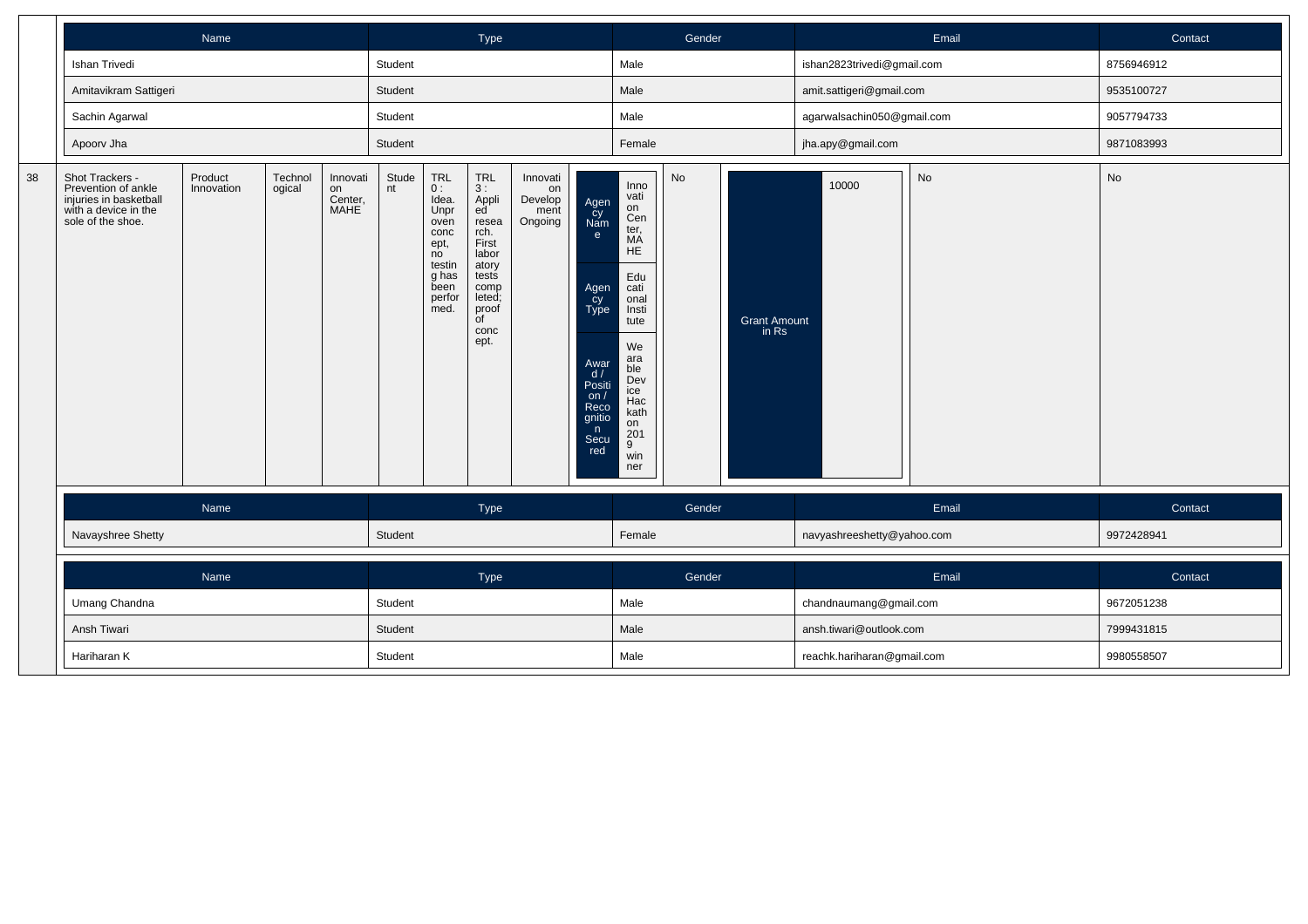| 39 | BabySafe - IOT<br>Wearable monitoring<br>fetal movements and<br>heart rate | Product<br>Innovation | Technol<br>ogical | Innovati<br>on<br>Center,<br>MAHE        | Stude<br>nt                 | <b>TRL</b><br>0:<br>Idea.<br>Unpr<br>oven<br>conc<br>ept,<br>no<br>testin<br>g has<br>been<br>perfor<br>med. | <b>TRL</b><br>3:<br>Appli<br>ed<br>resea<br>rch.<br>First<br>labor<br>atory<br>tests<br>comp<br>leted;<br>proof<br>$\overline{C}$<br>conc<br>ept. | Innovati<br>on<br>Develop<br>ment<br>Ongoing | Agen<br>Cy<br>Nam<br>e<br>Agen<br>Cy<br>Type<br>Awar<br>$\frac{d}{d}$<br>Positi<br>on $/$<br>Reco<br>gnitio<br>n<br>Secu<br>red | Inno<br>vati<br>on<br>Cen<br>ter,<br>MÁ<br>HE<br>Edu<br>cati<br>onal<br>Insti<br>tute<br>We<br>ara<br>bie<br>Dev<br>ice<br>Hac<br>kath<br>on<br>201<br>9<br>win<br>ner | No     | <b>Grant Amount</b><br>$\overline{m}$ Rs | 10000                           | No    | No         |
|----|----------------------------------------------------------------------------|-----------------------|-------------------|------------------------------------------|-----------------------------|--------------------------------------------------------------------------------------------------------------|---------------------------------------------------------------------------------------------------------------------------------------------------|----------------------------------------------|---------------------------------------------------------------------------------------------------------------------------------|------------------------------------------------------------------------------------------------------------------------------------------------------------------------|--------|------------------------------------------|---------------------------------|-------|------------|
|    |                                                                            | Name                  |                   |                                          |                             |                                                                                                              | Type                                                                                                                                              |                                              |                                                                                                                                 |                                                                                                                                                                        | Gender |                                          |                                 | Email | Contact    |
|    | Atishay Jain                                                               |                       |                   |                                          | Student                     |                                                                                                              |                                                                                                                                                   |                                              |                                                                                                                                 | Male                                                                                                                                                                   |        |                                          | atishay.jainofficials@gmail.com |       | 9802694272 |
|    |                                                                            | Name                  |                   |                                          |                             |                                                                                                              | Type                                                                                                                                              |                                              |                                                                                                                                 |                                                                                                                                                                        | Gender |                                          |                                 | Email | Contact    |
|    | Ann Joy                                                                    |                       |                   |                                          | Student                     |                                                                                                              |                                                                                                                                                   |                                              |                                                                                                                                 | Male                                                                                                                                                                   |        |                                          | anncjoy17@gmail.com             |       | 8301919618 |
|    | Anahat Chugh                                                               |                       |                   |                                          | Student                     |                                                                                                              |                                                                                                                                                   |                                              |                                                                                                                                 | Female                                                                                                                                                                 |        |                                          | anahat.chugh@gmail.com          |       | 7022645222 |
|    | Mohit Jain                                                                 |                       |                   |                                          | Student                     |                                                                                                              |                                                                                                                                                   |                                              |                                                                                                                                 | Male                                                                                                                                                                   |        |                                          | mohitjain0576@gmail.com         |       | 9513391453 |
|    | Taruna Rathore                                                             |                       |                   |                                          | Student                     |                                                                                                              |                                                                                                                                                   |                                              |                                                                                                                                 | $\blacksquare$                                                                                                                                                         |        |                                          | taruna2595@gmail.com            |       | 9717594490 |
| 40 | FlexMore                                                                   | Product<br>Innovation | Technol<br>ogical | Innovati<br>on<br>Center,<br><b>MAHE</b> | Stude<br>nt-<br>Facul<br>ty | TRL<br>0:<br>Idea.<br>Unpr<br>oven<br>conc<br>ept,<br>no<br>testin<br>g has<br>been<br>perfor<br>med.        | TRL<br>3:<br>Appli<br>ed<br>resea<br>rch.<br>First<br>labor<br>atory<br>tests<br>comp<br>leted;<br>proof<br>of<br>conc<br>ept.                    | Innovati<br>on<br>Develop<br>ment<br>Ongoing | Agen<br>Cy<br>Nam<br>e<br>Agen<br>Cy<br>Type<br>Awar<br>d/<br>Positi<br>on $/$<br>Reco<br>gnitio<br>n<br>Secu<br>red            | Inno<br>vati<br>on<br>Cen<br>ter,<br>MÄ<br>${\sf HE}$<br>Edu<br>cati<br>onal<br>Insti<br>tute<br>Inno<br>vati<br>on<br>Fest<br>ival<br>win<br>ner                      | No     | <b>Grant Amount</b><br>in $Rs$           | 25000                           | No    | No         |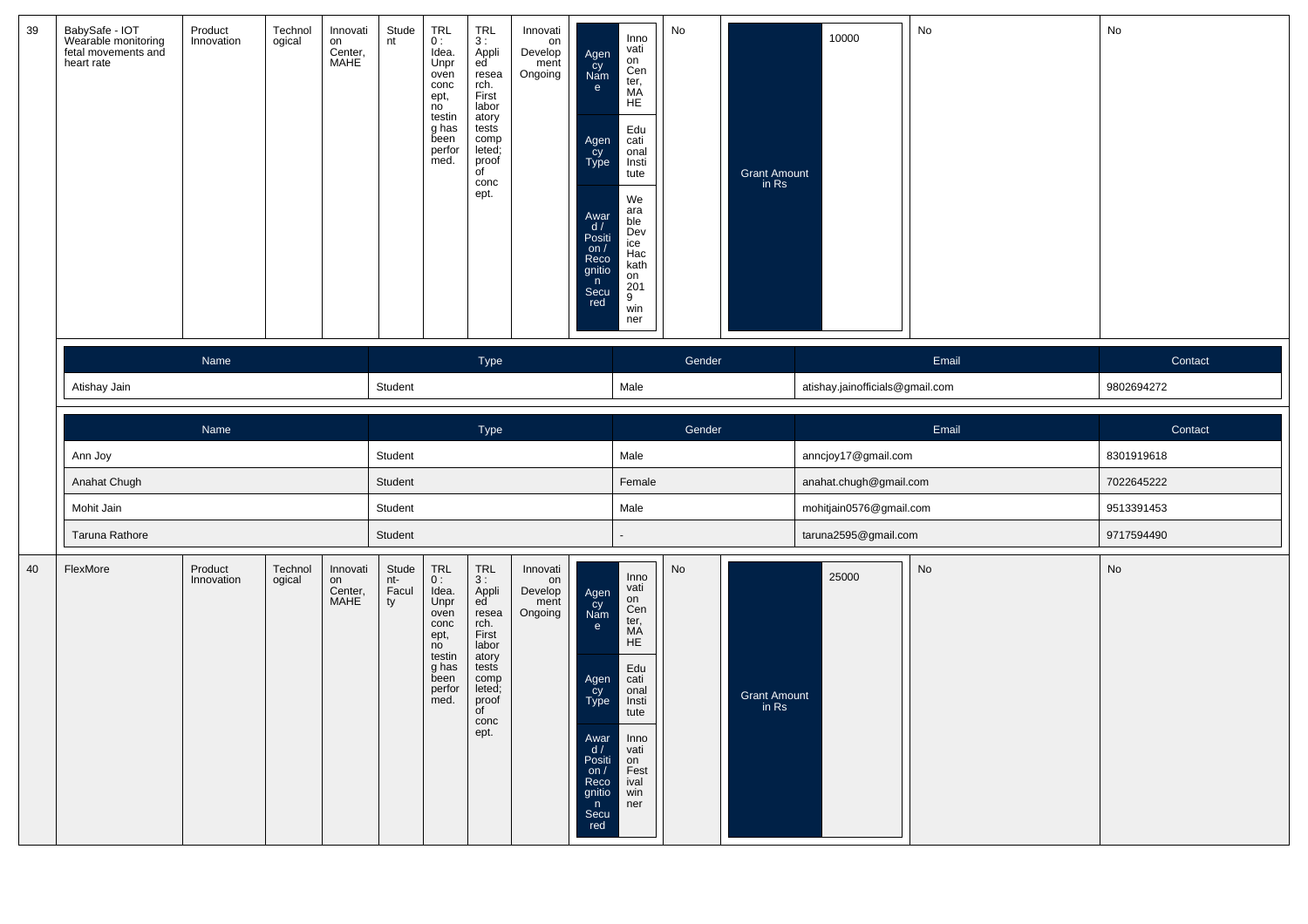|    |                                                                                                                    | Name                  |                   |                                   |                             |                                                                                                                                                         | Type                                                                                                                                       |                                              |                                                                                                                       |                                                                                                                                                               | Gender |                              |                             | Email | Contact        |
|----|--------------------------------------------------------------------------------------------------------------------|-----------------------|-------------------|-----------------------------------|-----------------------------|---------------------------------------------------------------------------------------------------------------------------------------------------------|--------------------------------------------------------------------------------------------------------------------------------------------|----------------------------------------------|-----------------------------------------------------------------------------------------------------------------------|---------------------------------------------------------------------------------------------------------------------------------------------------------------|--------|------------------------------|-----------------------------|-------|----------------|
|    | Desai Riman Deepak                                                                                                 |                       |                   |                                   | Student                     |                                                                                                                                                         |                                                                                                                                            |                                              |                                                                                                                       | Female                                                                                                                                                        |        |                              | rimandesai@gmail.com        |       | 7021263536     |
|    |                                                                                                                    | Name                  |                   |                                   |                             |                                                                                                                                                         | Type                                                                                                                                       |                                              |                                                                                                                       |                                                                                                                                                               | Gender |                              |                             | Email | Contact        |
|    | Zeal Sujith Kadakia                                                                                                |                       |                   |                                   | Student                     |                                                                                                                                                         |                                                                                                                                            |                                              |                                                                                                                       | Male                                                                                                                                                          |        |                              | zeal.kadakia.20@gmail.com   |       | 9619444194     |
|    | Dr. Manikandan N                                                                                                   |                       |                   |                                   | Faculty                     |                                                                                                                                                         |                                                                                                                                            |                                              |                                                                                                                       | Male                                                                                                                                                          |        |                              | mani.kandan@manipal.edu     |       | 9886898064     |
|    | Dr. Meenatchisundaram S                                                                                            |                       |                   |                                   | Faculty                     |                                                                                                                                                         |                                                                                                                                            |                                              |                                                                                                                       | Male                                                                                                                                                          |        |                              | meena.sundar@manipal.edu    |       | 9448547155     |
| 41 | Laser-Based<br>Crystallization of<br>Amino Acids: A Cheap<br>and Fast Technology<br>for Commercial<br>Applications | Product<br>Innovation | Technol<br>ogical | Innovati<br>on<br>Center,<br>MAHE | Stude<br>nt-<br>Facul<br>ty | $\begin{array}{c} \mathsf{TRL} \\ \mathsf{0} : \end{array}$<br>Idea.<br>Unpr<br>oven<br>conc<br>ept,<br>no<br>testin<br>g has<br>been<br>perfor<br>med. | <b>TRL</b><br>4:<br>Small<br>scale<br>protot<br>ype<br>built<br>in a<br>labor<br>atory<br>envir<br>onme<br>nt<br>("ugly<br>protot<br>ype). | Innovati<br>on<br>Develop<br>ment<br>Ongoing | Agen<br>čy<br>Nam<br>e<br>Agen<br>cy<br>Type<br>Awar<br>d /<br>Positi<br>on $/$<br>Reco<br>gnitio<br>n<br>Secu<br>red | Inno<br>vati<br>on<br>Cen<br>ter,<br><b>MA</b><br>HE <sup>1</sup><br>Edu<br>cati<br>onal<br>Insti<br>tute<br>Inno<br>vati<br>on<br>Fest<br>ival<br>win<br>ner | No     | <b>Grant Amount</b><br>in Rs | 15000                       | No    | No             |
|    |                                                                                                                    | Name                  |                   |                                   |                             |                                                                                                                                                         | Type                                                                                                                                       |                                              |                                                                                                                       |                                                                                                                                                               | Gender |                              |                             | Email | Contact        |
|    | Abdul Ajees Abdul Salam                                                                                            |                       |                   |                                   | Faculty                     |                                                                                                                                                         |                                                                                                                                            |                                              |                                                                                                                       | Male                                                                                                                                                          |        |                              | abdul.ajees@manipal.edu     |       | 8147966458     |
|    |                                                                                                                    | Name                  |                   |                                   |                             |                                                                                                                                                         | Type                                                                                                                                       |                                              |                                                                                                                       |                                                                                                                                                               | Gender |                              |                             | Email | Contact        |
|    | Sudarshan Acharya                                                                                                  |                       |                   |                                   | Student                     |                                                                                                                                                         |                                                                                                                                            |                                              |                                                                                                                       | Male                                                                                                                                                          |        |                              | acharyamoodubelle@gmail.com |       | 8147966458     |
|    | Sajan D. George                                                                                                    |                       |                   |                                   | Faculty                     |                                                                                                                                                         |                                                                                                                                            |                                              |                                                                                                                       | Male                                                                                                                                                          |        |                              | sajan.george@manipal.edu    |       | $\overline{0}$ |
|    | Aseefhali Bankapur                                                                                                 |                       |                   |                                   | Faculty                     |                                                                                                                                                         |                                                                                                                                            |                                              |                                                                                                                       | Male                                                                                                                                                          |        |                              | asif.bankapur@manipal.edu   |       | 9880622130     |
|    | Santhosh Chidangil                                                                                                 |                       |                   |                                   | Faculty                     |                                                                                                                                                         |                                                                                                                                            |                                              |                                                                                                                       | Male                                                                                                                                                          |        |                              | santhosh.cls@manipal.edu    |       | 9880092297     |
|    | Deepak Mathur                                                                                                      |                       |                   |                                   | Faculty                     |                                                                                                                                                         |                                                                                                                                            |                                              |                                                                                                                       | Male                                                                                                                                                          |        |                              | deepak.mathur@manipal.edu   |       | $\overline{0}$ |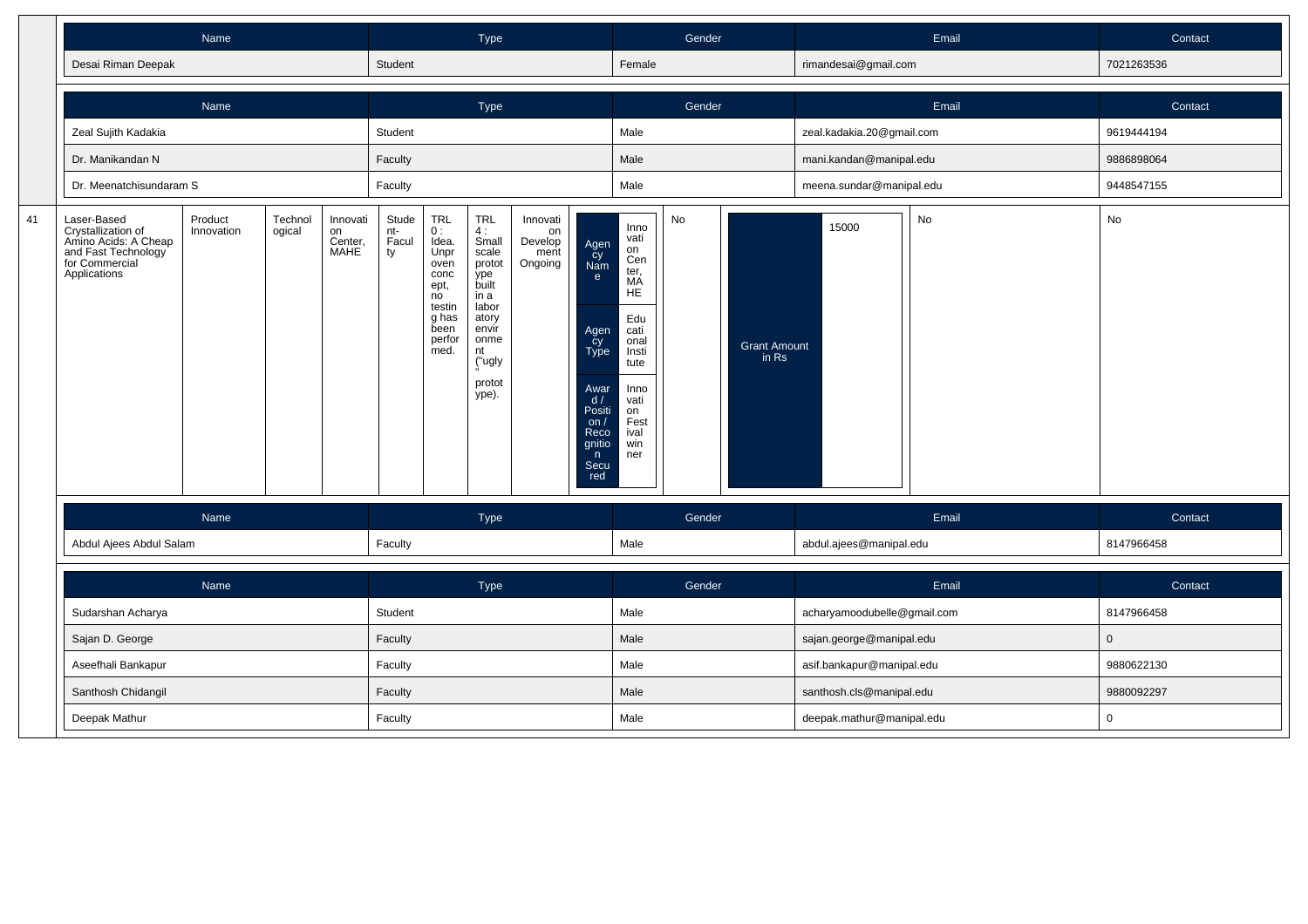| 42 | Portable Dental<br>Auxiliary  | Product<br>Innovation | Technol<br>ogical | Innovati<br>on<br>Center,<br>MAHE | Stude<br>nt | TRL<br>0:<br>Idea.<br>Unpr<br>oven<br>conc<br>ept,<br>no<br>testin<br>g has<br>been<br>perfor<br>med.                                       | TRL<br>4:<br>Small<br>scale<br>protot<br>.<br>built<br>in a<br>labor<br>atory<br>envir<br>onme<br>nt<br>("ugly<br>protot<br>ype). | Innovati<br>on<br>Develop<br>ment<br>Ongoing | Agen<br>cy<br>Nam<br>e<br>Agen<br>Cy<br>Type<br>Awar<br>d/<br>Posiți<br>on $/$<br>Reco<br>gnitio<br>n<br>Secu<br>red            | Inno<br>vati<br>on<br>Cen<br>ter,<br>MA<br>HE<br>Edu<br>cati<br>onal<br>Insti<br>tute<br>Inno<br>vati<br>on<br>Fest<br>ival<br>win<br>ner                                                                                                                                                                                                | No     | Grant Amount<br>in Rs | 10000                      | No    | No         |
|----|-------------------------------|-----------------------|-------------------|-----------------------------------|-------------|---------------------------------------------------------------------------------------------------------------------------------------------|-----------------------------------------------------------------------------------------------------------------------------------|----------------------------------------------|---------------------------------------------------------------------------------------------------------------------------------|------------------------------------------------------------------------------------------------------------------------------------------------------------------------------------------------------------------------------------------------------------------------------------------------------------------------------------------|--------|-----------------------|----------------------------|-------|------------|
|    |                               | Name                  |                   |                                   |             |                                                                                                                                             | Type                                                                                                                              |                                              |                                                                                                                                 |                                                                                                                                                                                                                                                                                                                                          | Gender |                       |                            | Email | Contact    |
|    | Mr. Aakash Jain               |                       |                   |                                   | Student     |                                                                                                                                             |                                                                                                                                   |                                              |                                                                                                                                 | Male                                                                                                                                                                                                                                                                                                                                     |        |                       | aakashjain96@gmail.com     |       | 9772672270 |
|    |                               | Name                  |                   |                                   |             |                                                                                                                                             | Type                                                                                                                              |                                              |                                                                                                                                 |                                                                                                                                                                                                                                                                                                                                          | Gender |                       |                            | Email | Contact    |
|    | Dr. Joanna Baptist            |                       |                   |                                   | Student     |                                                                                                                                             |                                                                                                                                   |                                              |                                                                                                                                 | Male                                                                                                                                                                                                                                                                                                                                     |        |                       | joanna.baptist@manipal.edu |       | 9448054924 |
|    | Ms. Rushita Pati              |                       |                   |                                   | Student     |                                                                                                                                             |                                                                                                                                   |                                              |                                                                                                                                 | Female                                                                                                                                                                                                                                                                                                                                   |        |                       | rushitap@gmail.com         |       | 9908221815 |
| 43 | Formula Manipal<br>Combustion | Product<br>Innovation | Technol<br>ogical | Tech<br>Shop<br>MIT               | Stude<br>nt | $\mathop{\sf TRL}_{2\ :\ }$<br>Tech<br>nolog<br>formu<br>lation<br>Conc<br>ept<br>and<br>applic<br>ation<br>have<br>been<br>formu<br>lated. | TRL<br>5:<br>Large<br>scale<br>protot<br>ype<br>teste<br>d in<br>inten<br>ded<br>envir<br>onme<br>nt.                             | Innovati<br>on<br>Develop<br>ment<br>Ongoing | Agen<br>Cy<br>Nam<br>e<br>Agen<br>Cy<br>Type<br>Awar<br>$\frac{d}{d}$<br>Positi<br>on $/$<br>Reco<br>gnitio<br>n<br>Secu<br>red | For<br>mul<br>a<br>$\frac{a}{\text{h}}$ rat<br>$\begin{array}{c} 202 \\ 0 \end{array}$<br>Cor<br>por<br>ate /<br>Indu<br>stry<br>Ass<br>ocia<br>tion<br>All<br>Indi<br>a<br>3rd<br>and<br>$\begin{array}{c}\n1 \text{st} \\ 1 \text{st} \\ \text{Place} \\ \text{e in}\n\end{array}$<br><b>Busi</b><br>nes<br>s<br>Pla<br>n<br>Eve<br>nt | No     | Grant Amount<br>in Rs | 1000000                    | No    | No         |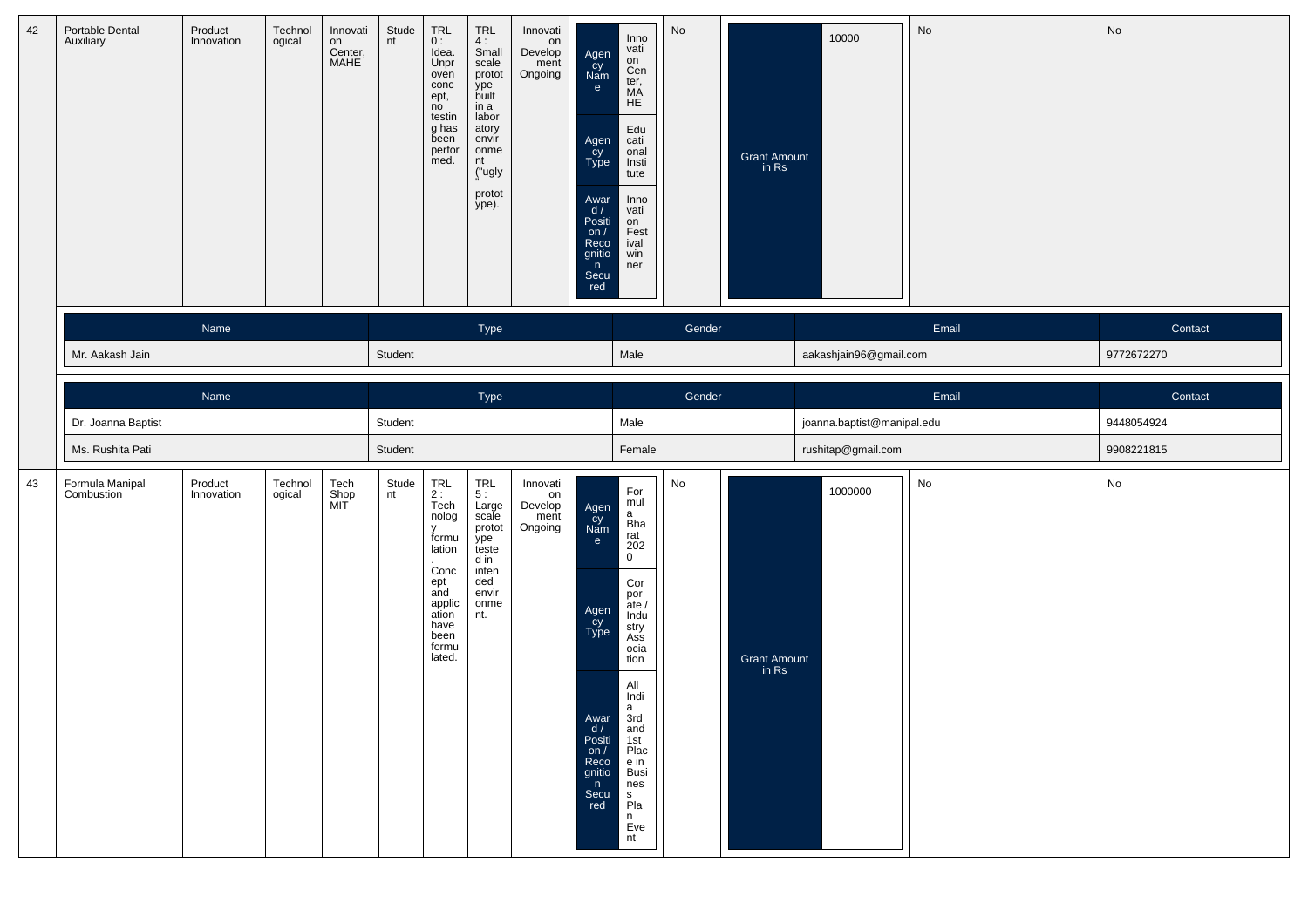|    |                     | Name                  |                   |                     |             |                                                                                                                                            | Type                                                                                                         |                                                                  |                                                                                                                   |                                                                  | Gender |                              |                           | Email | Contact        |
|----|---------------------|-----------------------|-------------------|---------------------|-------------|--------------------------------------------------------------------------------------------------------------------------------------------|--------------------------------------------------------------------------------------------------------------|------------------------------------------------------------------|-------------------------------------------------------------------------------------------------------------------|------------------------------------------------------------------|--------|------------------------------|---------------------------|-------|----------------|
|    | Aayan Aziz          |                       |                   |                     | Student     |                                                                                                                                            |                                                                                                              |                                                                  |                                                                                                                   | Male                                                             |        |                              | aayanaziz@yahoo.in        |       | 6205153472     |
|    |                     | Name                  |                   |                     |             |                                                                                                                                            | Type                                                                                                         |                                                                  |                                                                                                                   |                                                                  | Gender |                              |                           | Email | Contact        |
|    | Abhilash Ankola     |                       |                   |                     | Student     |                                                                                                                                            |                                                                                                              |                                                                  |                                                                                                                   | Male                                                             |        |                              | abhilash.ankola@gmail.com |       | 6363134245     |
| 44 | Team Manipal Racing | Product<br>Innovation | Technol<br>ogical | Tech<br>Shop<br>MIT | Stude<br>nt | TRL<br>2 :<br>Tech<br>nolog<br>$\mathsf{v}$<br>formu<br>lation<br>Conc<br>ept<br>and<br>applic<br>ation<br>have<br>been<br>formu<br>lated. | <b>TRL</b><br>5:<br>Large<br>scale<br>protot<br>ype<br>teste<br>d in<br>inten<br>ded<br>envir<br>onme<br>nt. | Innovati<br>on<br>Adopted<br>and<br>Implem<br>ented at<br>Ground | Agen<br>Cy<br>Nam<br>e<br>Agen<br>Cy<br>Type<br>Awar<br>d/<br>Positi<br>on/<br>Reco<br>gnitio<br>n<br>Secu<br>red | ESI<br>Not-<br>Gov<br>t.<br>Age<br>ncie<br>S<br>6th<br>plac<br>e | No     | <b>Grant Amount</b><br>in Rs | 1500000                   | No    | No             |
|    |                     | Name                  |                   |                     |             |                                                                                                                                            | Type                                                                                                         |                                                                  |                                                                                                                   |                                                                  | Gender |                              |                           | Email | <b>Contact</b> |
|    | Kartik K Badiger    |                       |                   |                     | Student     |                                                                                                                                            |                                                                                                              |                                                                  |                                                                                                                   | Male                                                             |        |                              | kartikbadiger13@gmail.com |       | 9834698529     |
|    |                     | Name                  |                   |                     |             |                                                                                                                                            | Type                                                                                                         |                                                                  |                                                                                                                   |                                                                  | Gender |                              |                           | Email | Contact        |
|    | Vedant Murugkar     |                       |                   |                     | Student     |                                                                                                                                            |                                                                                                              |                                                                  |                                                                                                                   | Male                                                             |        |                              | vedantmurugkar@gmail.com  |       | 8291998017     |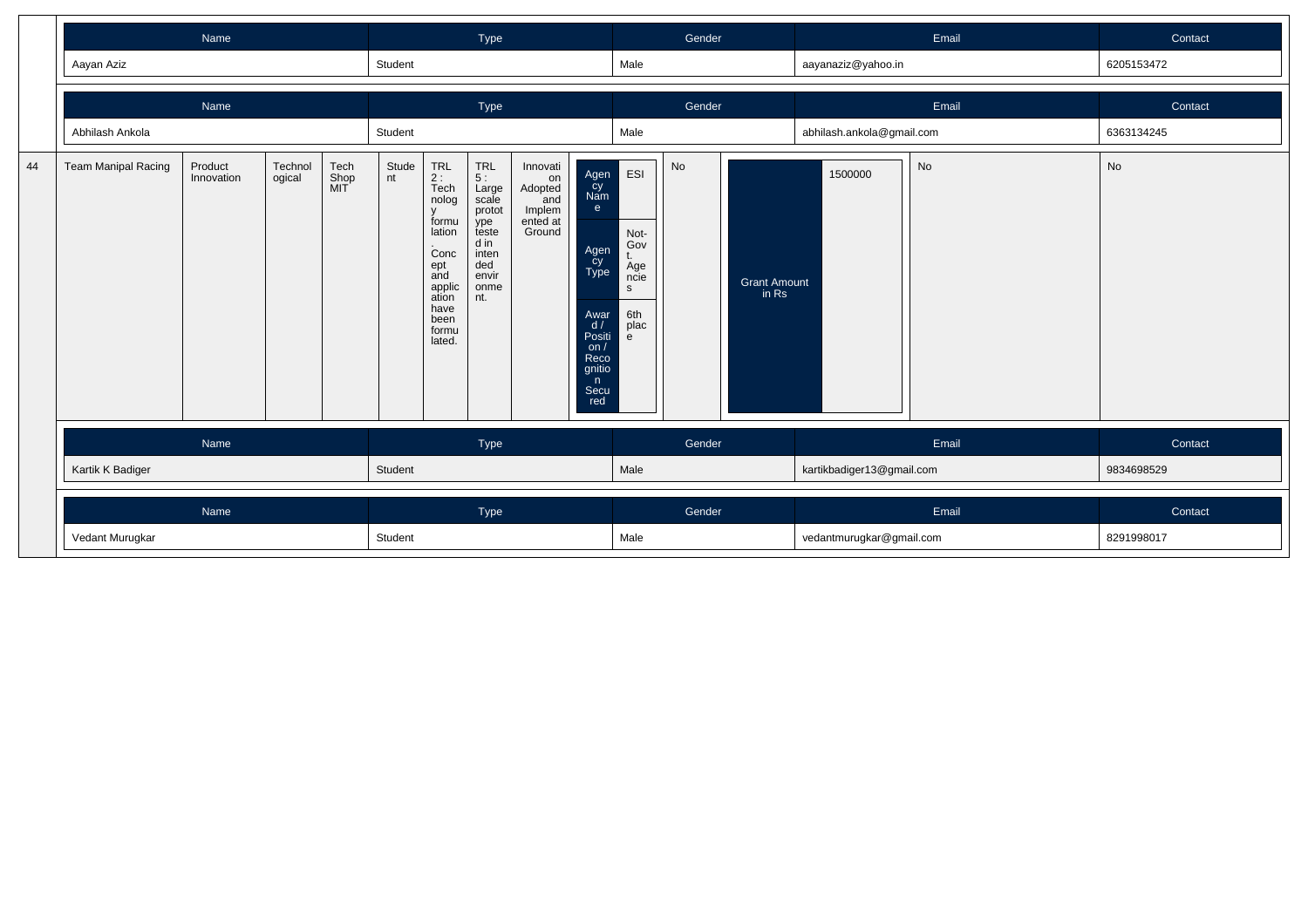| 45 | AeroMIT            | Product<br>Innovation | Technol<br>ogical | Tech<br>Shop<br>MIT | Stude<br>nt | $TRL$<br>4:<br>Small<br>scale<br>protot<br>ype<br>built<br>in a<br>labor<br>atory<br>envir<br>onme<br>nt<br>("ugly<br>protot<br>ype). | TRL<br>4:<br>Small<br>scale<br>protot<br>ype<br>built<br>in a<br>labor<br>atory<br>envir<br>onme<br>nt<br>("ugly<br>protot<br>ype). | Innovati<br>on<br>Develop<br>ment<br>Ongoing | Agen<br>cy<br>Nam<br>$\mathbf{e}$<br>Agen<br>Cy<br>Type<br>Awar<br>$\frac{d}{d}$<br>Positi<br>$\frac{on}{Reco}$<br>gnitio<br>$\mathsf{n}$<br>Secu<br>red | Sah<br>yadr<br>Coll<br>ege,<br>Man<br>galo<br>re<br>Edu<br>cati<br>onal<br>Insti<br>tute<br>1st<br>posi<br>tion<br>in<br>Aer<br>ophi<br>lia<br>Aer<br>omo<br>delli<br>ng<br>Co<br>mpe<br>titio<br>n<br>$\begin{array}{c} 201 \\ 9 \end{array}$ | No     | Grant Amount<br>in Rs        | 1000000                  | No                           | No         |
|----|--------------------|-----------------------|-------------------|---------------------|-------------|---------------------------------------------------------------------------------------------------------------------------------------|-------------------------------------------------------------------------------------------------------------------------------------|----------------------------------------------|----------------------------------------------------------------------------------------------------------------------------------------------------------|------------------------------------------------------------------------------------------------------------------------------------------------------------------------------------------------------------------------------------------------|--------|------------------------------|--------------------------|------------------------------|------------|
|    |                    | Name                  |                   |                     |             |                                                                                                                                       | Type                                                                                                                                |                                              |                                                                                                                                                          |                                                                                                                                                                                                                                                | Gender |                              |                          | Email                        | Contact    |
|    | Vishnu Latheesh    |                       |                   |                     | Student     |                                                                                                                                       |                                                                                                                                     |                                              |                                                                                                                                                          | Male                                                                                                                                                                                                                                           |        |                              | vishnulatheesh@gmail.com |                              | 8237804441 |
|    |                    |                       |                   |                     |             |                                                                                                                                       |                                                                                                                                     |                                              |                                                                                                                                                          |                                                                                                                                                                                                                                                |        |                              |                          |                              |            |
|    |                    | Name                  |                   |                     |             |                                                                                                                                       | Type                                                                                                                                |                                              |                                                                                                                                                          |                                                                                                                                                                                                                                                | Gender |                              |                          | Email                        | Contact    |
|    | Sanketh J Reddy    |                       |                   |                     | Student     |                                                                                                                                       |                                                                                                                                     |                                              |                                                                                                                                                          | Male                                                                                                                                                                                                                                           |        |                              | sanketjreddy@gmail.com   |                              | 8867789532 |
| 46 | RoboManipal        | Product<br>Innovation | Technol<br>ogical | Tech<br>Shop<br>MIT | Stude<br>nt | $\ensuremath{\mathsf{TRL}}$<br>0:<br>idea.<br>Unpr<br>oven<br>concept,<br>no<br>testin<br>$g$ has<br>been<br>perfor<br>med.           | TRL<br>2 :<br>Tech<br>nolog<br>V<br>formu<br>lation<br>Concept<br>ept<br>and<br>applic<br>ation<br>have<br>been<br>formu<br>lated.  | Innovati<br>on<br>Develop<br>ment<br>Ongoing | No                                                                                                                                                       |                                                                                                                                                                                                                                                | No     | <b>Grant Amount</b><br>in Rs | 500000                   | $\operatorname{\mathsf{No}}$ | No         |
|    |                    | Name                  |                   |                     |             |                                                                                                                                       | Type                                                                                                                                |                                              |                                                                                                                                                          |                                                                                                                                                                                                                                                | Gender |                              |                          | Email                        | Contact    |
|    | Kaustubh Kuvalekar |                       |                   |                     | Student     |                                                                                                                                       |                                                                                                                                     |                                              |                                                                                                                                                          | Male                                                                                                                                                                                                                                           |        |                              | kdkuvalekar@gmail.com    |                              | 7066733619 |
|    |                    |                       |                   |                     |             |                                                                                                                                       |                                                                                                                                     |                                              |                                                                                                                                                          |                                                                                                                                                                                                                                                |        |                              |                          |                              |            |
|    |                    | Name                  |                   |                     |             |                                                                                                                                       | Type                                                                                                                                |                                              |                                                                                                                                                          |                                                                                                                                                                                                                                                | Gender |                              |                          | Email                        | Contact    |
|    | Sahas Agarwal      |                       |                   |                     | Student     |                                                                                                                                       |                                                                                                                                     |                                              |                                                                                                                                                          | Male                                                                                                                                                                                                                                           |        |                              | sahasagarwal1@gmail.com  |                              | 7066733619 |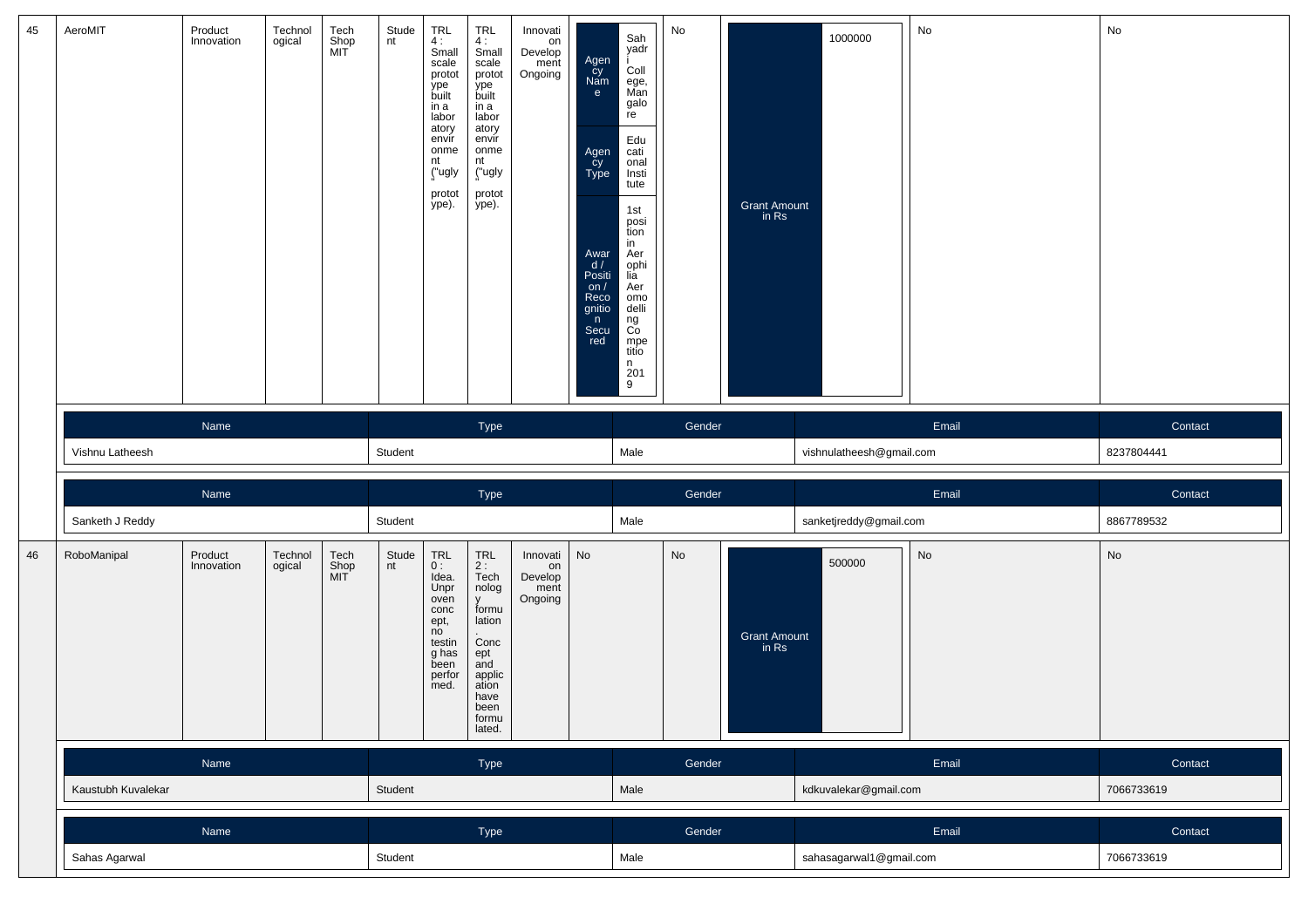| 47 | Parikshit - Develop a<br>Satellit | Product<br>Innovation | Technol<br>ogical | Tech<br>Shop<br>MIT | Stude<br>nt | <b>TRL</b><br>0:<br>Idea.<br>Unpr<br>oven<br>conc<br>ept,<br>no<br>testin<br>g has<br>been<br>perfor<br>med. | <b>TRL</b><br>3:<br>Appli<br>ed<br>resea<br>rch.<br>First<br>labor<br>atory<br>tests<br>comp<br>leted;<br>proof<br>of<br>conc<br>ept. | Innovati<br>on<br>Develop<br>ment<br>Ongoing | No |      | No     | <b>Grant Amount</b><br>in Rs | 500000                               | No    | No         |
|----|-----------------------------------|-----------------------|-------------------|---------------------|-------------|--------------------------------------------------------------------------------------------------------------|---------------------------------------------------------------------------------------------------------------------------------------|----------------------------------------------|----|------|--------|------------------------------|--------------------------------------|-------|------------|
|    |                                   | Name                  |                   |                     |             |                                                                                                              | Type                                                                                                                                  |                                              |    |      | Gender |                              |                                      | Email | Contact    |
|    | Chinmay Marathey                  |                       |                   |                     | Student     |                                                                                                              |                                                                                                                                       |                                              |    | Male |        |                              | chinmay.marathey@learner.manipal.edu |       | 9820552439 |
|    |                                   | Name                  |                   |                     |             |                                                                                                              | Type                                                                                                                                  |                                              |    |      | Gender |                              |                                      | Email | Contact    |
|    | Arinjay Sinha                     |                       |                   |                     | Student     |                                                                                                              |                                                                                                                                       |                                              |    | Male |        |                              | arinjay.sinha@learner.manipal.edu    |       | 8431791261 |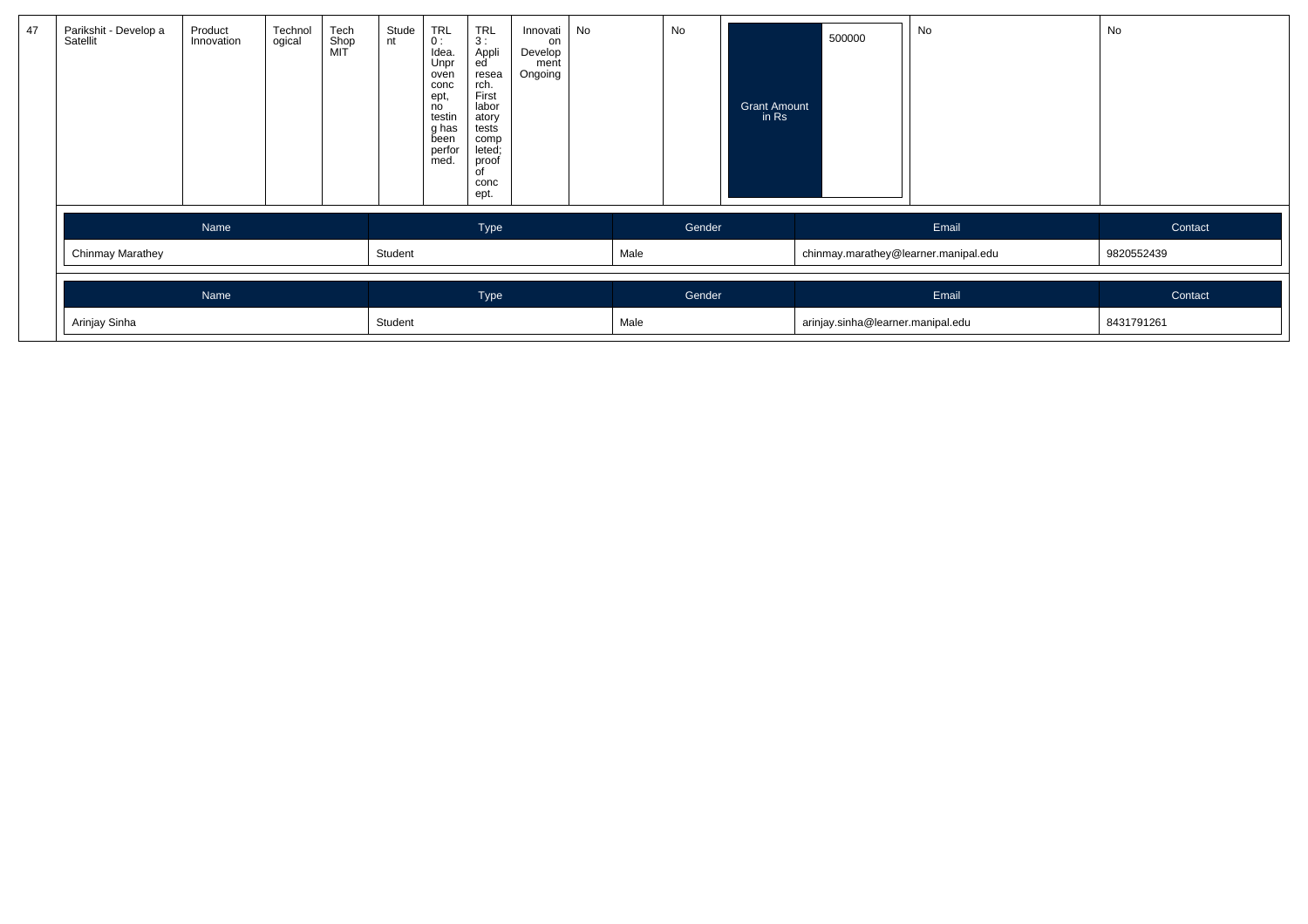| 48 | SolarMobil | Product<br>Innovation | Technol<br>ogical | Tech<br>Shop<br>MIT | Stude<br>nt | TRL<br>$2:$<br>Tech<br>nolog<br>v<br>formu<br>lation<br>Conc<br>ept<br>and<br>applic<br>ation<br>have<br>been<br>formu<br>lated. | TRL<br>5:<br>Large<br>scale<br>protot<br>ype<br>teste<br>d in<br>inten<br>ded<br>envir<br>onme<br>nt. | Innovati<br>on<br>Develop<br>ment<br>Ongoing | Agen<br>cy<br>Nam<br>e<br>Agen<br>Cy<br>Type<br>Awar<br>d /<br>Positi<br>on /<br>Reco<br>gnitio<br>n<br>Secu<br>red | Imp<br>erial<br>Soci<br>ety<br>of<br>Inno<br>vati<br>ve<br>Eng<br>inee<br>rs<br>(ISI<br>E<br>$\overline{\text{Indi}}$<br>a)<br>Not-<br>Gov<br>t.<br>Age<br>ncie<br>${\sf s}$<br>Spo<br>$\frac{1}{10}$<br>$\frac{1}{10}$<br>exhi<br>bit<br>at<br>Fut<br>ure<br>Mob<br>ility<br>Sho<br>w<br>$rac{201}{9}$<br>Org<br>aniz<br>$\frac{ed}{by}$<br>CII<br>Ban<br>galo<br>re<br>and<br>the<br>Cha<br>mpi<br>on<br>of Cha<br>mpi<br>ons,<br>Vija<br>yaw<br>ada | No     | Grant Amount<br>in Rs | 2000000                         | No    | No         |
|----|------------|-----------------------|-------------------|---------------------|-------------|----------------------------------------------------------------------------------------------------------------------------------|-------------------------------------------------------------------------------------------------------|----------------------------------------------|---------------------------------------------------------------------------------------------------------------------|--------------------------------------------------------------------------------------------------------------------------------------------------------------------------------------------------------------------------------------------------------------------------------------------------------------------------------------------------------------------------------------------------------------------------------------------------------|--------|-----------------------|---------------------------------|-------|------------|
|    |            | Name                  |                   |                     |             |                                                                                                                                  | Type                                                                                                  |                                              |                                                                                                                     |                                                                                                                                                                                                                                                                                                                                                                                                                                                        | Gender |                       |                                 | Email | Contact    |
|    | Namezeno P |                       |                   |                     | Student     |                                                                                                                                  |                                                                                                       |                                              |                                                                                                                     | Male                                                                                                                                                                                                                                                                                                                                                                                                                                                   |        |                       | namezeno.p1@learner.manipal.edu |       | 7892618383 |
|    |            | Name                  |                   |                     |             |                                                                                                                                  | Type                                                                                                  |                                              |                                                                                                                     |                                                                                                                                                                                                                                                                                                                                                                                                                                                        | Gender |                       |                                 | Email | Contact    |
|    | Amith Bala |                       |                   |                     | Student     |                                                                                                                                  |                                                                                                       |                                              |                                                                                                                     | Male                                                                                                                                                                                                                                                                                                                                                                                                                                                   |        |                       | amith.bala1@learner.manipal.edu |       | 8138926789 |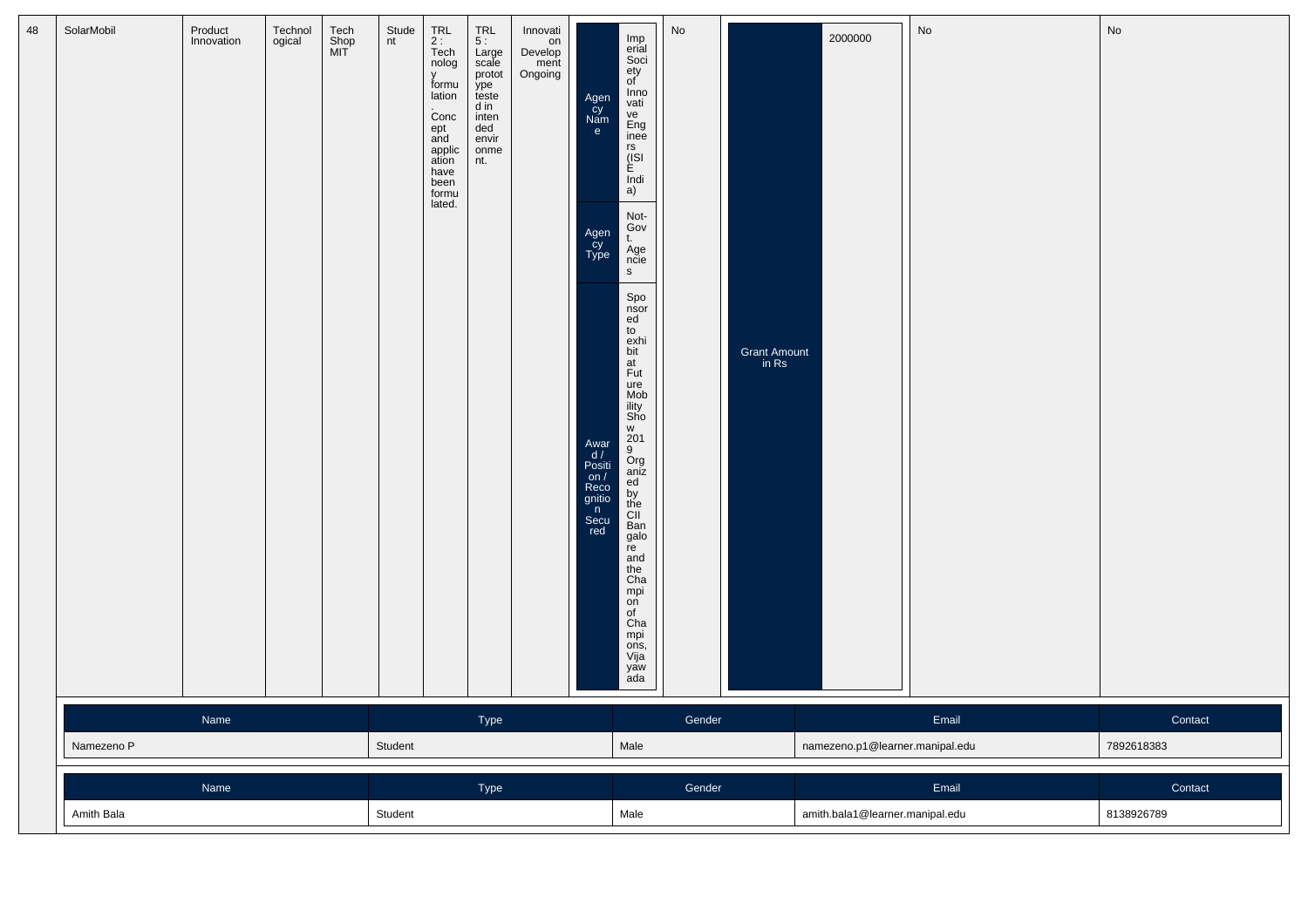| 49 | Project Manas -<br>Autonomous Car | Product<br>Innovation | Technol<br>ogical | Tech<br>Shop<br>MIT | Stude<br>nt | $TRL$<br>2:<br>Tech<br>nolog<br>$\mathbf{v}$<br>formu<br>lation<br>Conc<br>ept<br>and<br>applic<br>ation<br>have<br>been<br>formu<br>lated. | $TRL$<br>5 :<br>Large<br>scale<br>protot<br>ype<br>teste<br>d in<br>inten<br>ded<br>envir<br>onme<br>nt. | Innovati<br>on<br>Develop<br>ment<br>Ongoing | Agen<br>Cy<br>Nam<br>e<br>Agen<br>cy<br>Type<br>Awar<br>d/<br>Positi<br>on/<br>Reco<br>gnitio<br>n<br>Secu<br>red | Uni<br>vers<br>ity<br>of<br>Mic<br>higa<br>n.<br>Inte<br>rnati<br>onal<br>Age<br>ncie<br>s<br>Gra<br>nd<br>Cha<br>mpi<br>ons<br>Tro<br>phy<br>(Les<br>$\overline{c}$<br>Cup | No     | <b>Grant Amount</b><br>in Rs | 1200000                    | No    | No         |  |
|----|-----------------------------------|-----------------------|-------------------|---------------------|-------------|---------------------------------------------------------------------------------------------------------------------------------------------|----------------------------------------------------------------------------------------------------------|----------------------------------------------|-------------------------------------------------------------------------------------------------------------------|-----------------------------------------------------------------------------------------------------------------------------------------------------------------------------|--------|------------------------------|----------------------------|-------|------------|--|
|    |                                   | Name                  |                   |                     |             |                                                                                                                                             | Type                                                                                                     |                                              |                                                                                                                   |                                                                                                                                                                             | Gender |                              |                            | Email | Contact    |  |
|    | Ritwik Agarwal                    |                       |                   |                     | Student     |                                                                                                                                             |                                                                                                          |                                              |                                                                                                                   | Male                                                                                                                                                                        |        |                              | projectmanas.mit@gmail.com |       | 9608155006 |  |
|    |                                   | Name                  |                   |                     |             |                                                                                                                                             | Type                                                                                                     |                                              |                                                                                                                   |                                                                                                                                                                             | Gender |                              |                            | Email | Contact    |  |
|    | Harsh Barde                       |                       |                   |                     | Student     |                                                                                                                                             |                                                                                                          |                                              |                                                                                                                   | Male                                                                                                                                                                        |        |                              | projectmanas.mit@gmail.com |       | 6362959071 |  |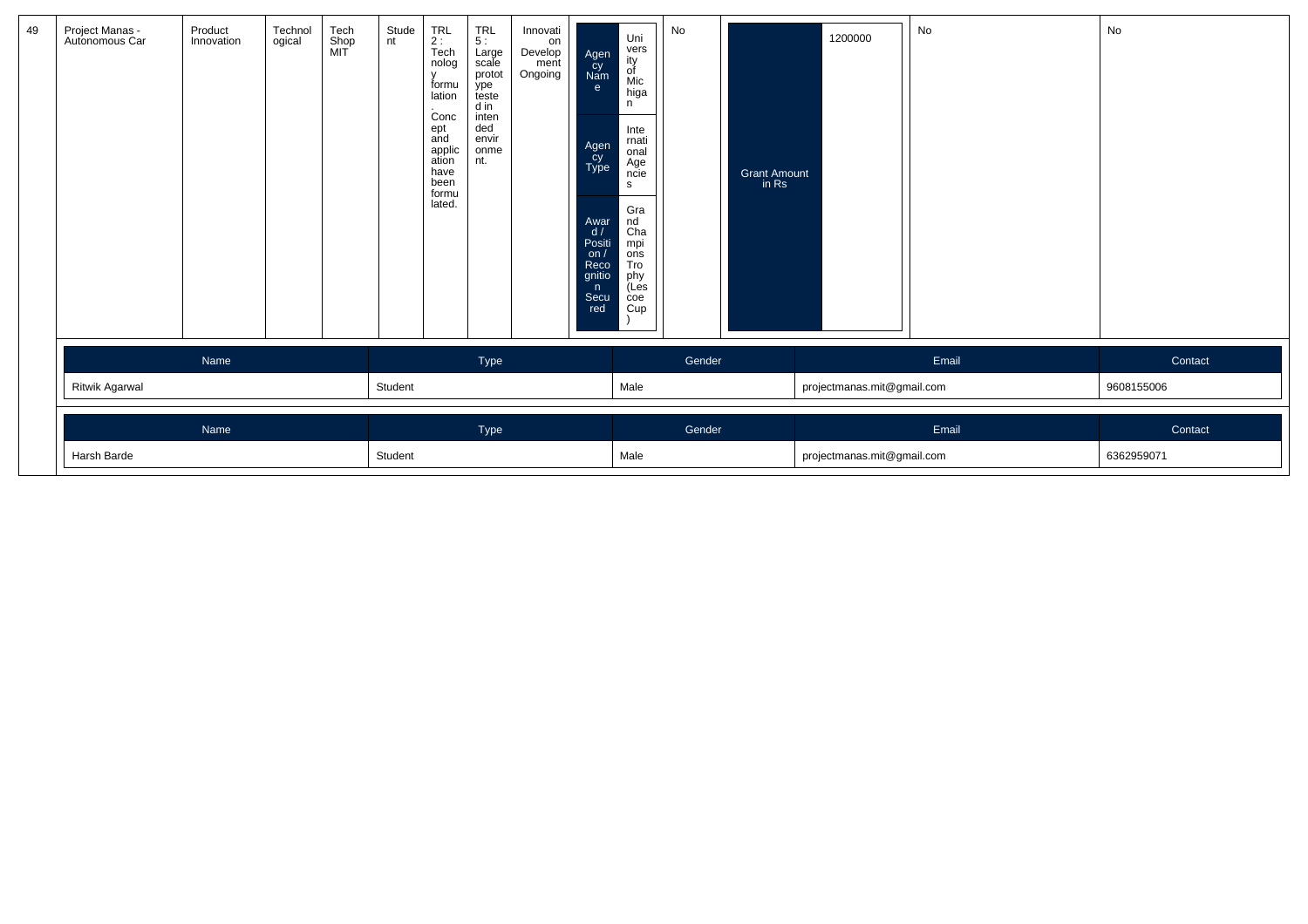| Mars Rover Manipal | Product    | Technol | Tech        | Stude   | TRL                                                                                                                                                           | TRL                                                                                                                                                   | Innovati                                             |                                                                                                                                  | Mar                                                                                                                                                                                                                                                                                                                                                                                                                                                               | No     |                       |                           | No    | No         |  |
|--------------------|------------|---------|-------------|---------|---------------------------------------------------------------------------------------------------------------------------------------------------------------|-------------------------------------------------------------------------------------------------------------------------------------------------------|------------------------------------------------------|----------------------------------------------------------------------------------------------------------------------------------|-------------------------------------------------------------------------------------------------------------------------------------------------------------------------------------------------------------------------------------------------------------------------------------------------------------------------------------------------------------------------------------------------------------------------------------------------------------------|--------|-----------------------|---------------------------|-------|------------|--|
|                    | Innovation | ogical  | Shop<br>MIT | nt      | $2:$ Tech<br>nolog<br>$\mathsf{V}$<br>formu<br>lation<br>$\overline{\text{Conc}}$<br>$e$ <sub>ept</sub><br>applic<br>ation<br>have<br>been<br>formu<br>lated. | 7:<br>Dem<br>onstr<br>ation<br>syste<br>m<br>opera<br>ting<br>in<br>opera<br>tional<br>envir<br>onme<br>nt at<br>pre-<br>com<br>merci<br>al<br>scale. | on<br>Adopted<br>and<br>Implem<br>ented at<br>Ground | Agen<br>Cy<br>Nam<br>$\mathbf{e}$<br>Agen<br>Cy<br>Type<br>Awar<br>d /<br>Positi<br>on $/$<br>Reco<br>gnitio<br>n<br>Secu<br>red | s<br>Soci<br>ety<br>Sou<br>th<br>Asia<br>(MS<br>SA)<br>Not-<br>Gov<br>t.<br>Age<br>ncie<br>$\mathbf{s}$<br>Sec<br>ure<br>$\mathsf{d}$<br>1st<br>plac<br>$\frac{1}{2}$ in<br>Indi<br>an<br>Rov<br>er<br>Des<br>ign<br>Cha<br>llen<br>ge<br>(IR<br>DC)<br>202<br>$\overline{0}$<br>and<br>3rd<br>plac<br>$\frac{1}{2}$ in<br>Inte<br>rnati<br>onal<br>Mar<br>s<br>Hac<br>kath<br>$\begin{array}{c} 1 \text{ m} \\ \text{on} \\ 1 \text{ m} \\ 202 \\ 0 \end{array}$ |        | Grant Amount<br>in Rs | 1500000                   |       |            |  |
|                    | Name       |         |             |         |                                                                                                                                                               | Type                                                                                                                                                  |                                                      |                                                                                                                                  |                                                                                                                                                                                                                                                                                                                                                                                                                                                                   | Gender |                       |                           | Email | Contact    |  |
| Udit Sharma        |            |         |             | Student |                                                                                                                                                               |                                                                                                                                                       |                                                      |                                                                                                                                  | Male                                                                                                                                                                                                                                                                                                                                                                                                                                                              |        |                       | uditsharma.2000@gmail.com |       | 6283077142 |  |
|                    | Name       |         |             |         |                                                                                                                                                               | Type                                                                                                                                                  |                                                      |                                                                                                                                  |                                                                                                                                                                                                                                                                                                                                                                                                                                                                   | Gender |                       |                           | Email | Contact    |  |
| Parthivi Choubey   |            |         |             | Student |                                                                                                                                                               |                                                                                                                                                       |                                                      |                                                                                                                                  | Female                                                                                                                                                                                                                                                                                                                                                                                                                                                            |        |                       | parthivichoubey@gmail.com |       | 8692909213 |  |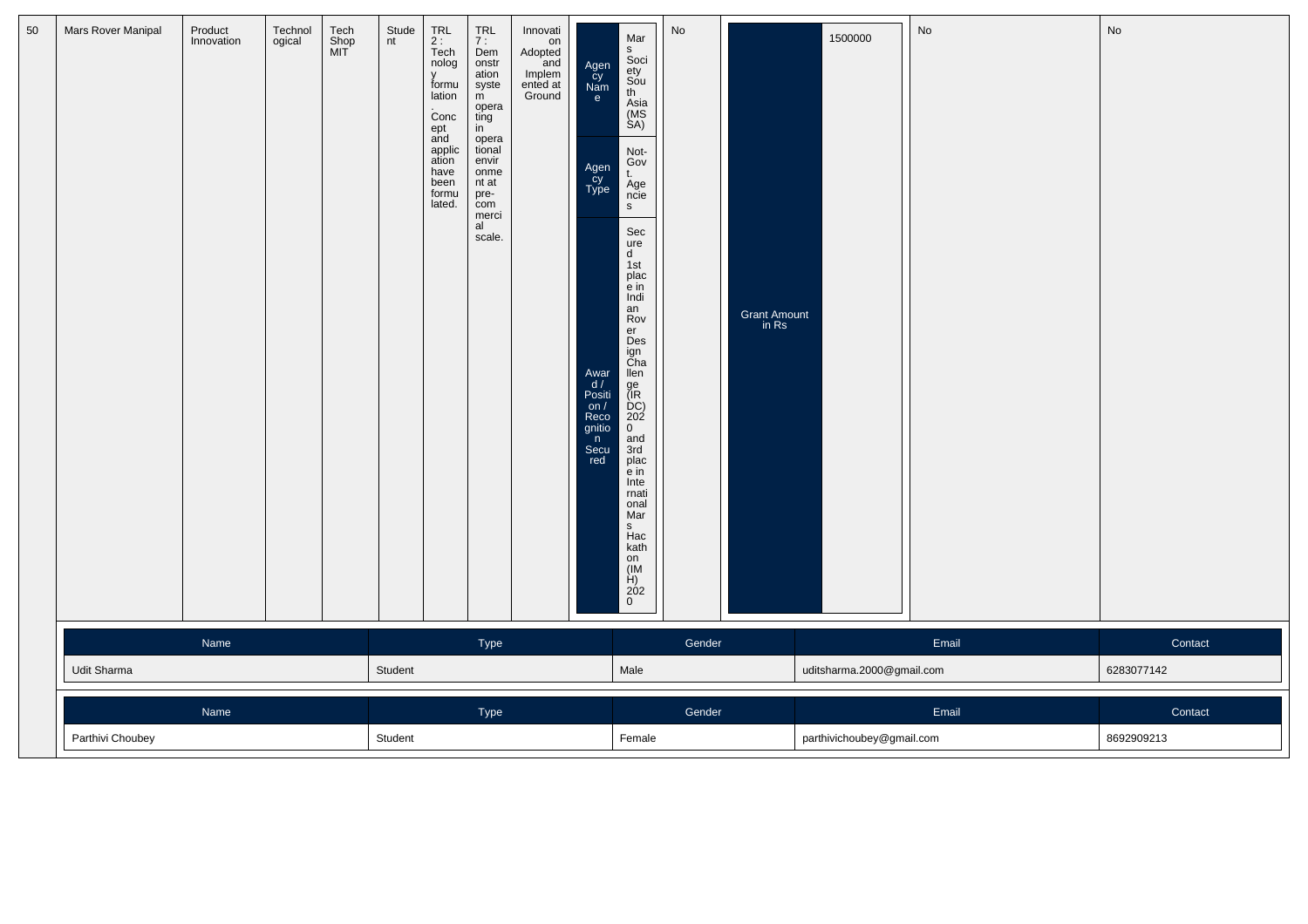| 51 | Rugved           | Product<br>Innovation | Technol<br>ogical | Tech<br>Shop<br>MIT | Stude<br>nt | TRL<br>1:<br>Basic<br>resea<br>rch.<br>Princi<br>ples<br>postu<br>lated<br>and<br>obser<br>ved<br>but<br>no<br>exper<br>iment<br>al<br>proof<br>availa<br>ble. | <b>TRL</b><br>3:<br>Appli<br>ed<br>resea<br>rch.<br>First<br>labor<br>atory<br>tests<br>comp<br>leted;<br>proof<br>$\overline{f}$<br>conc<br>ept. | Innovati<br>on<br>Develop<br>ment<br>Ongoing | Agen<br>cy<br>Nam<br>e<br>Agen<br>Cy<br>Type<br>Awar<br>d/<br>Positi<br>on $/$<br>Reco<br>gnitio<br>n<br>Secu<br>red | $_{\rm d}^{\rm For}$<br>Cor<br>por<br>ate /<br>Indu<br>stry<br>Ass<br>ocia<br>tion<br>2nd<br>Priz<br>e in<br>For<br>d<br>$rac{\tilde{G}}{E}$ M<br>Hac<br>kath<br>on | No     | Grant Amount<br>in Rs        | 800000                    | No        | No         |
|----|------------------|-----------------------|-------------------|---------------------|-------------|----------------------------------------------------------------------------------------------------------------------------------------------------------------|---------------------------------------------------------------------------------------------------------------------------------------------------|----------------------------------------------|----------------------------------------------------------------------------------------------------------------------|---------------------------------------------------------------------------------------------------------------------------------------------------------------------|--------|------------------------------|---------------------------|-----------|------------|
|    |                  | Name                  |                   |                     |             |                                                                                                                                                                | Type                                                                                                                                              |                                              |                                                                                                                      |                                                                                                                                                                     | Gender |                              |                           | Email     | Contact    |
|    | Enrique Ferrao   |                       |                   |                     | Student     |                                                                                                                                                                |                                                                                                                                                   |                                              |                                                                                                                      | Male                                                                                                                                                                |        |                              | eferrao.ef@gmail.com      |           | 8433946260 |
|    |                  | Name                  |                   |                     |             |                                                                                                                                                                | Type                                                                                                                                              |                                              |                                                                                                                      |                                                                                                                                                                     | Gender |                              |                           | Email     | Contact    |
|    | Sonalika Sahoo   |                       |                   |                     | Student     |                                                                                                                                                                |                                                                                                                                                   |                                              |                                                                                                                      | Female                                                                                                                                                              |        |                              | sonalika2405@gmail.com    |           | 9967278520 |
| 52 | ThrustMIT        | Product<br>Innovation | Technol<br>ogical | Tech<br>Shop<br>MIT | Stude<br>nt | TRL<br>2 :<br>Tech<br>nolog<br>y<br>formu<br>lation<br>Conc<br>ept<br>and<br>applic<br>ation<br>have<br>been<br>formu<br>lated.                                | <b>TRL</b><br>5 :<br>Large<br>scale<br>protot<br>ype<br>teste<br>d in<br>inten<br>ded<br>envir<br>onme<br>nt.                                     | Innovati<br>on<br>Develop<br>ment<br>Ongoing | No                                                                                                                   |                                                                                                                                                                     | No     | <b>Grant Amount</b><br>in Rs | 1000000                   | <b>No</b> | No         |
|    |                  | Name                  |                   |                     |             |                                                                                                                                                                | Type                                                                                                                                              |                                              |                                                                                                                      |                                                                                                                                                                     | Gender |                              |                           | Email     | Contact    |
|    | Sai Sankalp S    |                       |                   |                     | Student     |                                                                                                                                                                |                                                                                                                                                   |                                              |                                                                                                                      | Male                                                                                                                                                                |        |                              | teamleader@thrustmit.in   |           | 8861402144 |
|    |                  | Name                  |                   |                     |             |                                                                                                                                                                | Type                                                                                                                                              |                                              |                                                                                                                      |                                                                                                                                                                     | Gender |                              |                           | Email     | Contact    |
|    | Vandan Chinnappa |                       |                   |                     | Student     |                                                                                                                                                                |                                                                                                                                                   |                                              |                                                                                                                      | Male                                                                                                                                                                |        |                              | team.manager@thrustmit.in |           | 9632856826 |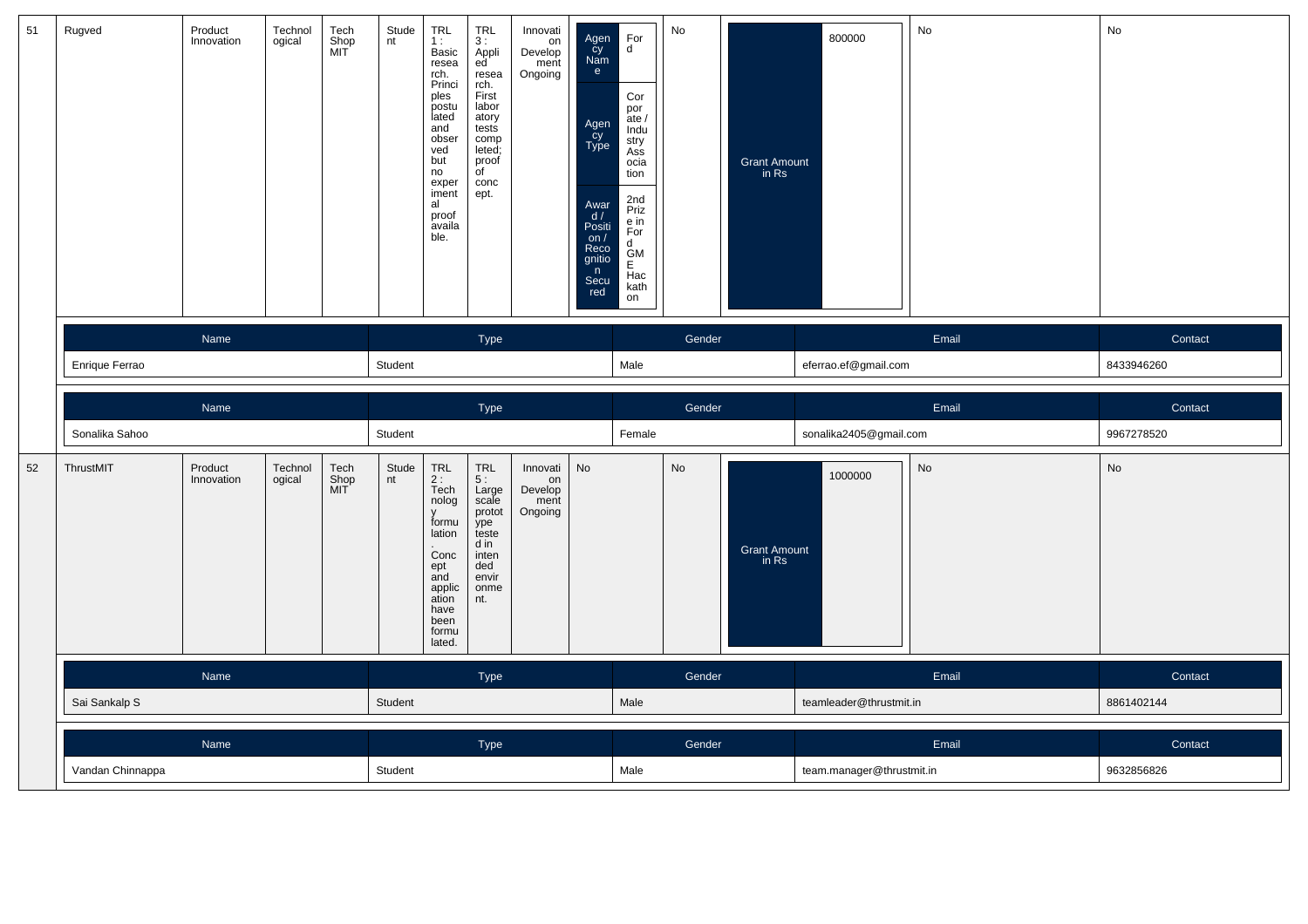| 53 | DronAid          | Product<br>Innovation | Technol<br>ogical | Tech<br>Shop<br>MIT | Stude<br>nt | <b>TRL</b><br>1:<br>Basic<br>resea<br>rch.<br>Princi<br>ples<br>postu<br>lated<br>and<br>obser<br>ved<br>but<br>no<br>exper<br>iment<br>al<br>proof<br>availa<br>ble. | $TRL$<br>4:<br>Small<br>scale<br>protot<br>ype<br>built<br>in a<br>labor<br>atory<br>envír<br>onme<br>nt<br>("ugly<br>protot<br>ype). | Innovati<br>on<br>Develop<br>ment<br>Ongoing | No |      | No     | Grant Amount<br>in Rs | 500000                    | No    | No         |
|----|------------------|-----------------------|-------------------|---------------------|-------------|-----------------------------------------------------------------------------------------------------------------------------------------------------------------------|---------------------------------------------------------------------------------------------------------------------------------------|----------------------------------------------|----|------|--------|-----------------------|---------------------------|-------|------------|
|    |                  | Name                  |                   |                     |             |                                                                                                                                                                       | Type                                                                                                                                  |                                              |    |      | Gender |                       |                           | Email | Contact    |
|    | Aravind Variyath |                       |                   |                     | Student     |                                                                                                                                                                       |                                                                                                                                       |                                              |    | Male |        |                       | variyatharavind@gmail.com |       | 9591923111 |
|    |                  | Name                  |                   |                     |             |                                                                                                                                                                       | Type                                                                                                                                  |                                              |    |      | Gender |                       |                           | Email | Contact    |
|    | Amit Nambiar     |                       |                   |                     |             |                                                                                                                                                                       |                                                                                                                                       |                                              |    | Male |        |                       | amitnambiar961@gmail.com  |       | 9686154997 |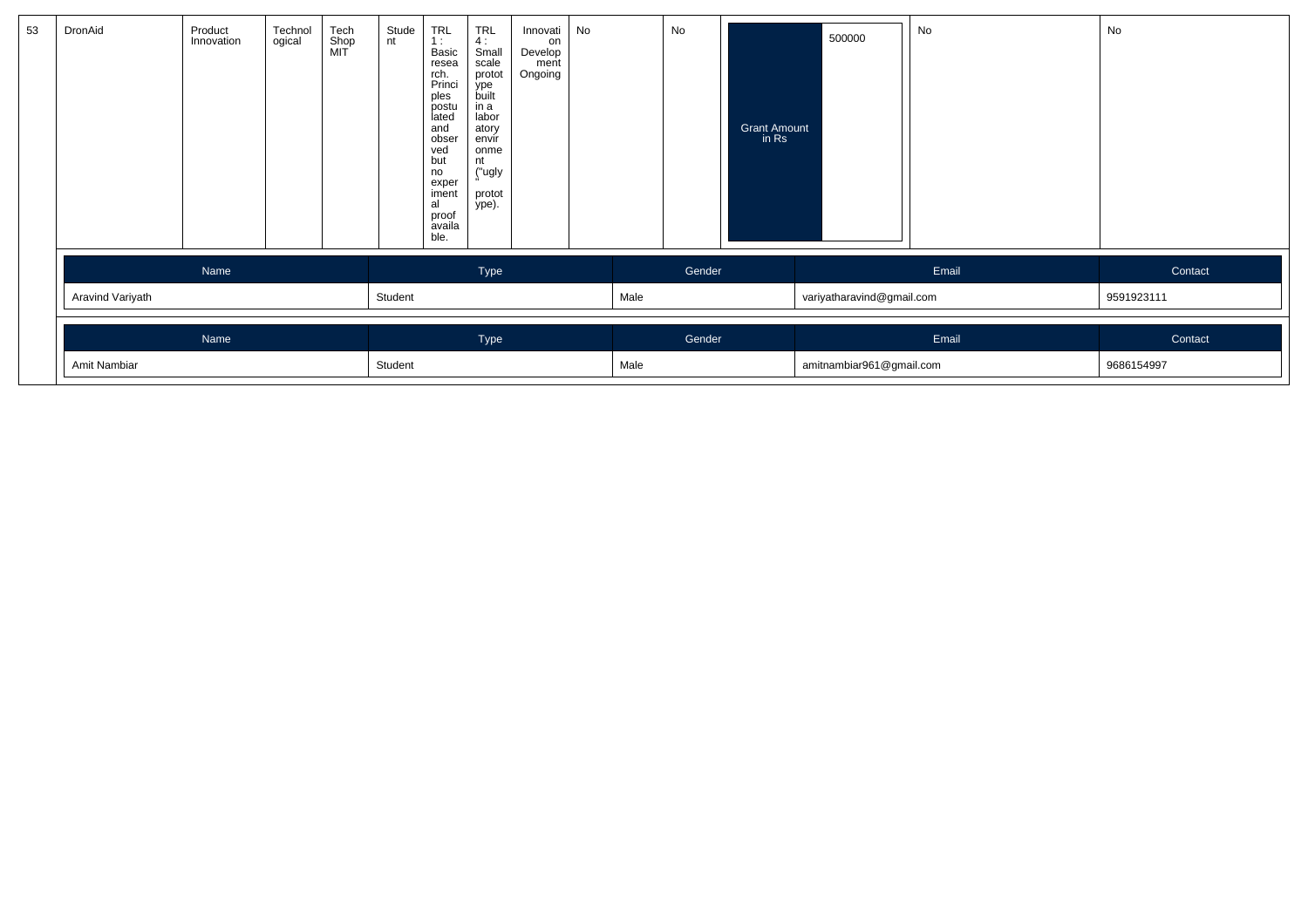|              |      |  |         | TRL<br>2 :<br>Tech<br>nolog<br>V<br>formu<br>lation<br>Conc<br>ept<br>and<br>applic<br>ation<br>have<br>been<br>formu<br>lated. | Large<br>scale<br>protot<br>ype<br>teste<br>d in<br>inten<br>ded<br>envir<br>onme<br>nt. | Develop<br>ment<br>Ongoing | Agen<br>cy<br>Nam<br>e<br>Agen<br>cy<br>Type<br>Awar<br>$\frac{d}{d}$<br>Positi<br>on /<br>Reco<br>gnitio<br>n<br>Secu<br>red | gine<br>to<br>Inno<br>vate<br>(Asi<br>an<br>E-<br>Bike<br>Cha<br>lleg<br>e)<br>Not-<br>Gov<br>t.<br>Age<br>ncie<br>${\sf S}$<br>Bes<br>$\mathsf{t}$<br>Aes<br>theti<br>cs<br>and<br>Erg<br>ono<br>mic<br>$\mathsf{s}$<br>Bes<br>t<br>Inno<br>vati<br>on<br>Bes<br>$t$<br>Co<br>mm<br>erci<br>al<br>Bike<br>Bes<br>t<br>Inno<br>vati<br>ve<br>and<br>Cle<br>ane<br>st<br>Pits<br>Eng<br>inee<br>ring<br>Des<br>ign<br>Run<br>ners<br>Up<br>and<br>Busi<br>nes<br>s<br>Pla<br>$\frac{n}{2}$ nd<br>Run<br>ners<br>Up |        | Grant Amount<br>in Rs |                         |       |                       |
|--------------|------|--|---------|---------------------------------------------------------------------------------------------------------------------------------|------------------------------------------------------------------------------------------|----------------------------|-------------------------------------------------------------------------------------------------------------------------------|-------------------------------------------------------------------------------------------------------------------------------------------------------------------------------------------------------------------------------------------------------------------------------------------------------------------------------------------------------------------------------------------------------------------------------------------------------------------------------------------------------------------|--------|-----------------------|-------------------------|-------|-----------------------|
| Rishabh Suri | Name |  | Student |                                                                                                                                 | Type                                                                                     |                            |                                                                                                                               | Male                                                                                                                                                                                                                                                                                                                                                                                                                                                                                                              | Gender |                       | rishabhsuri17@gmail.com | Email | Contact<br>7676207616 |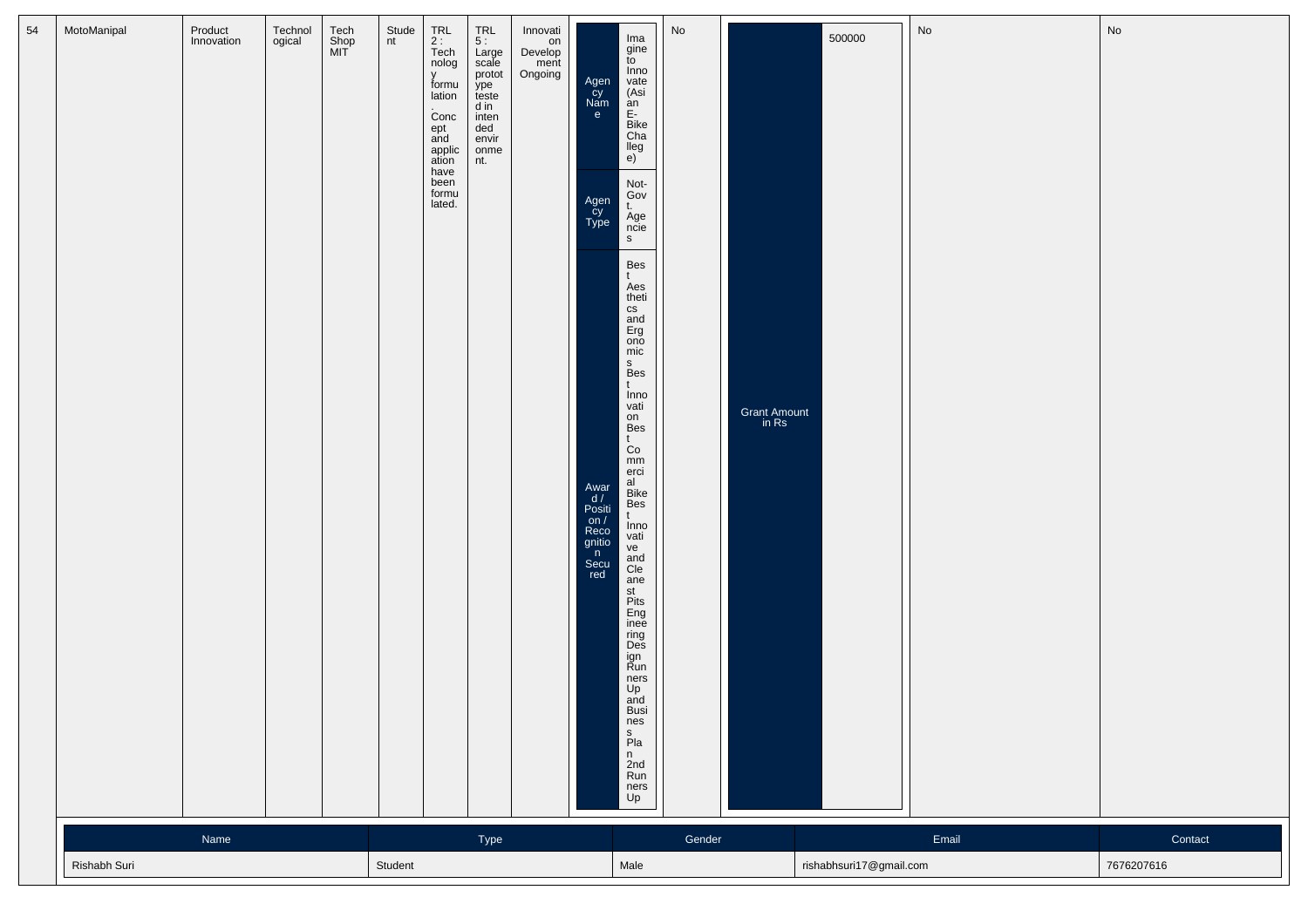|    |                          | Name                  |                   |                     |             |                                                                                                                                                                | Type                                                                                                                                                             |                                              |    |                | Gender                       |                              |                          | Email | Contact               |
|----|--------------------------|-----------------------|-------------------|---------------------|-------------|----------------------------------------------------------------------------------------------------------------------------------------------------------------|------------------------------------------------------------------------------------------------------------------------------------------------------------------|----------------------------------------------|----|----------------|------------------------------|------------------------------|--------------------------|-------|-----------------------|
|    | Arav Gupta               |                       |                   |                     | Student     |                                                                                                                                                                |                                                                                                                                                                  |                                              |    | Male           |                              |                              | aravaarush@gmail.com     |       | 9731517216            |
| 55 | Robotics and<br>Circuits | Product<br>Innovation | Technol<br>ogical | Tech<br>Shop<br>MIT | Stude<br>nt | TRL<br>1:<br>Basic<br>resea<br>rch.<br>Princi<br>ples<br>postu<br>lated<br>and<br>obser<br>ved<br>but<br>no<br>exper<br>iment<br>al<br>proof<br>availa<br>ble. | TRL<br>4 :<br>Small<br>scale<br>protot<br>ype<br>built<br>in a<br>labor<br>atory<br>envir<br>onme<br>nt<br>("ugly<br>protot<br>ype).                             | Innovati<br>on<br>Develop<br>ment<br>Ongoing | No |                | No                           | <b>Grant Amount</b><br>in Rs | 99000                    | No    | $\mathsf{No}$         |
|    | Parth Sirohi             | Name<br>Name          |                   |                     | Student     |                                                                                                                                                                | Type                                                                                                                                                             |                                              |    | Male           | Gender                       |                              | sirohiparth@gmail.com    | Email | Contact<br>6362920197 |
|    |                          |                       |                   |                     |             |                                                                                                                                                                |                                                                                                                                                                  |                                              |    |                |                              |                              |                          |       |                       |
|    | Nihaarika Agarwal        |                       |                   |                     | Student     |                                                                                                                                                                | Type                                                                                                                                                             |                                              |    | Female         | Gender                       |                              | nihaarika.a22@gmail.com  | Email | Contact<br>7666781466 |
| 56 | <b>Combat Robotics</b>   | Product<br>Innovation | Technol<br>ogical | Tech<br>Shop<br>MIT | Stude<br>nt | TRL<br>2 :<br>Tech<br>nolog<br>formu<br>lation<br>Conc<br>ept<br>and<br>applic<br>ation<br>have<br>been<br>formu<br>lated.                                     | <b>TRL</b><br>6:<br>Proto<br>type<br>syste<br>m<br>teste<br>$d$ in<br>inten<br>ded<br>envir<br>onme<br>nt<br>close<br>to<br>expe<br>cted<br>perfor<br>manc<br>е. | Innovati<br>on<br>Develop<br>ment<br>Ongoing | No |                | $\operatorname{\mathsf{No}}$ | <b>Grant Amount</b><br>in Rs | 200000                   | No    | No                    |
|    |                          | Name                  |                   |                     |             |                                                                                                                                                                | <b>Type</b>                                                                                                                                                      |                                              |    |                | Gender                       |                              |                          | Email | Contact               |
|    | Nishown P Ranger         |                       |                   |                     | Student     |                                                                                                                                                                |                                                                                                                                                                  |                                              |    | Male           |                              |                              | nishown2000@gmail.com    |       | 9110240061            |
|    |                          | Name                  |                   |                     |             |                                                                                                                                                                | Type                                                                                                                                                             |                                              |    |                | Gender                       |                              |                          | Email | Contact               |
|    | Glen Felix               |                       |                   |                     | Student     |                                                                                                                                                                |                                                                                                                                                                  |                                              |    | $\blacksquare$ |                              |                              | glenfelix1234@gmail.com  |       | 7338307130            |
|    |                          |                       |                   |                     | Student     |                                                                                                                                                                |                                                                                                                                                                  |                                              |    | Male           |                              |                              | kashyapmbhat07@gmail.com |       | 9480352540            |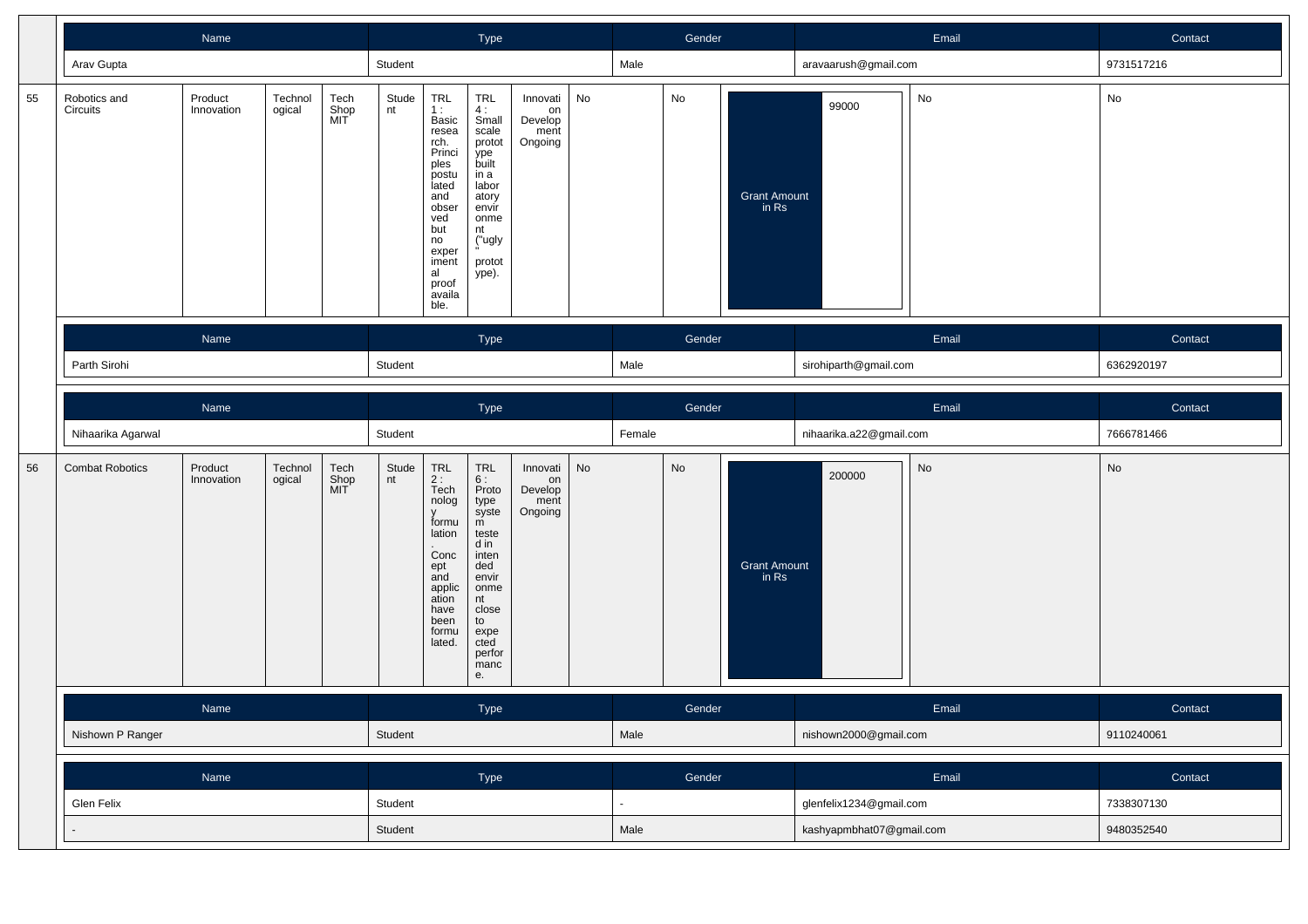| 57 | loopMIT                     | Product<br>Innovation | Technol<br>ogical | Tech<br>Shop<br>MIT            | Stude<br>nt | TRL<br>2 :<br>Tech<br>nolog<br>$\mathsf{v}$<br>formu<br>lation<br>Conc<br>ept<br>and<br>applic<br>ation<br>have<br>been<br>formu<br>lated.                                  | TRL<br>2 :<br>Tech<br>nolog<br>v<br>formu<br>lation<br>Conc<br>ept<br>and<br>applic<br>ation<br>have<br>been<br>formu<br>lated.                                       | Innovati<br>on<br>Develop<br>ment<br>Ongoing | No |        | No     | Grant Amount<br>in Rs | 600000                         | No        | No         |
|----|-----------------------------|-----------------------|-------------------|--------------------------------|-------------|-----------------------------------------------------------------------------------------------------------------------------------------------------------------------------|-----------------------------------------------------------------------------------------------------------------------------------------------------------------------|----------------------------------------------|----|--------|--------|-----------------------|--------------------------------|-----------|------------|
|    |                             | Name                  |                   |                                |             |                                                                                                                                                                             | Type                                                                                                                                                                  |                                              |    |        | Gender |                       |                                | Email     | Contact    |
|    | Jeffy Biju                  |                       |                   |                                | Student     |                                                                                                                                                                             |                                                                                                                                                                       |                                              |    | Male   |        |                       | jeffy10biju@gmail.com          |           | 7710809725 |
|    |                             | Name                  |                   |                                |             |                                                                                                                                                                             | Type                                                                                                                                                                  |                                              |    |        | Gender |                       |                                | Email     | Contact    |
|    | Tejas Sai Gajjala           |                       |                   |                                | Student     |                                                                                                                                                                             |                                                                                                                                                                       |                                              |    | Male   |        |                       | tejasgajjala@gmail.com         |           | 6362940770 |
| 58 | Cryptonite                  | Process<br>Innovation | Technol<br>ogical | ICT<br>Dept,<br>Laborat<br>ory | Stude<br>nt | TRL<br>1:<br>Basic<br>resea<br>rch.<br>Princi<br>ples <sup>1</sup><br>postu<br>lated<br>and<br>obser<br>ved<br>but<br>no<br>exper<br>iment<br>al<br>proof<br>availa<br>ble. | <b>TRL</b><br>1:<br>Basic<br>resea<br>rch.<br>Princi<br>ples<br>postu<br>lated<br>and<br>obser<br>ved<br>but<br>no<br>exper<br>iment<br>al<br>proof<br>availa<br>ble. | Innovati<br>on<br>Develop<br>ment<br>Ongoing | No |        | No     | No                    |                                | <b>No</b> | No         |
|    |                             | Name                  |                   |                                |             |                                                                                                                                                                             | Type                                                                                                                                                                  |                                              |    |        | Gender |                       |                                | Email     | Contact    |
|    | Cynthia Maria Royden Dsouza |                       |                   |                                | Student     |                                                                                                                                                                             |                                                                                                                                                                       |                                              |    | Female |        |                       | cynthiamrd2014@gmail.com       |           | 9769301831 |
|    |                             | Name                  |                   |                                |             |                                                                                                                                                                             | Type                                                                                                                                                                  |                                              |    |        | Gender |                       |                                | Email     | Contact    |
|    | Aman Priyanshu              |                       |                   |                                | Student     |                                                                                                                                                                             |                                                                                                                                                                       |                                              |    | Male   |        |                       | amanpriyanshusms2001@gmail.com |           | 7738225541 |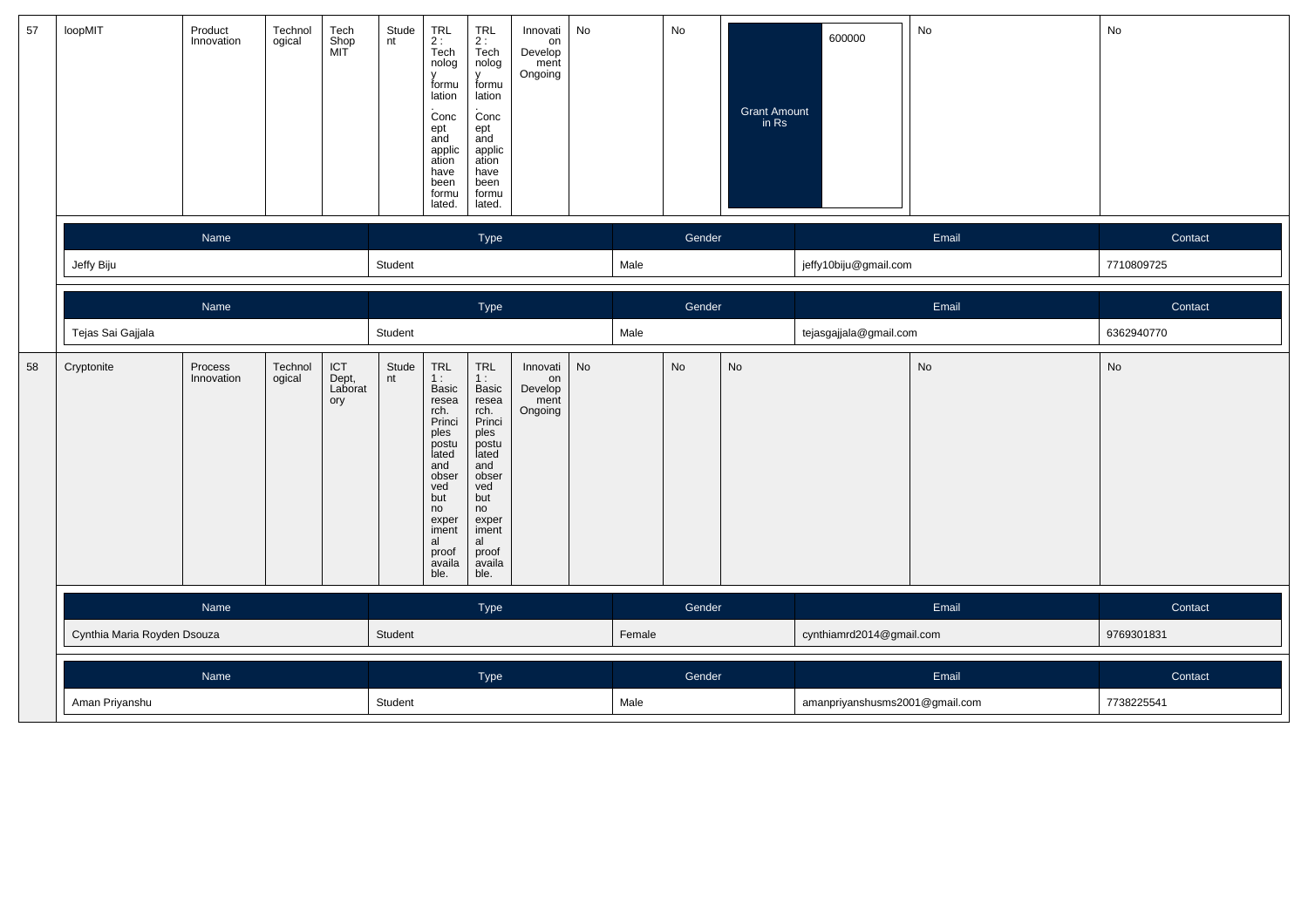| 59 | <b>Manipal BioMachines</b>       | Product<br>Innovation      | Technol<br>ogical | Biotech<br>Labs | Stude<br>nt | TRL<br>0:<br>Idea.<br>Unpr<br>oven<br>conc<br>ept,<br>no<br>testin<br>g has<br>been<br>perfor<br>med.                                                                       | <b>TRL</b><br>0:<br>Idea.<br>Unpr<br>oven<br>conc<br>ept,<br>no<br>testin<br>g has<br>been<br>perfor<br>med.                                                 | Innovati<br>nnovan<br>On<br>Develop<br>ment<br>Droppe<br>d | Agen<br>Cy<br>Nam<br>e<br>Agen<br>cy<br>Type<br>Awar<br>d/<br>Positi<br>on $/$<br>Reco<br>gnitio<br>n<br>Secu<br>red | iGE<br>M<br>Inte<br>rnati<br>onal<br>Age<br>ncie<br>s<br>Gol<br>d<br>Med<br>al | No     | <b>Grant Amount</b><br>in Rs | 500000                            | No                                    | No                                 |  |
|----|----------------------------------|----------------------------|-------------------|-----------------|-------------|-----------------------------------------------------------------------------------------------------------------------------------------------------------------------------|--------------------------------------------------------------------------------------------------------------------------------------------------------------|------------------------------------------------------------|----------------------------------------------------------------------------------------------------------------------|--------------------------------------------------------------------------------|--------|------------------------------|-----------------------------------|---------------------------------------|------------------------------------|--|
|    |                                  | Name                       |                   |                 |             |                                                                                                                                                                             | Type                                                                                                                                                         |                                                            |                                                                                                                      |                                                                                | Gender |                              |                                   | Email                                 | Contact                            |  |
|    | Varun Udaya Kumar                |                            |                   |                 | Student     |                                                                                                                                                                             |                                                                                                                                                              |                                                            |                                                                                                                      | Male                                                                           |        |                              | varun.kumar27@learner.manipal.edu |                                       | 9036536096                         |  |
|    |                                  | Name                       |                   |                 |             |                                                                                                                                                                             | Type                                                                                                                                                         |                                                            |                                                                                                                      |                                                                                | Gender |                              |                                   | Email                                 | Contact                            |  |
|    | Soumodeep Sarkar                 |                            |                   |                 | Student     |                                                                                                                                                                             |                                                                                                                                                              |                                                            |                                                                                                                      | Male                                                                           |        |                              |                                   | soumodeep.sarkar1@learner.manipal.edu | 7020501395                         |  |
| 60 | Myoot - Electric Kick<br>Scooter | Product<br>Innovation      | Technol<br>ogical |                 | Alum<br>ni  | $\begin{array}{c} \n \text{TRL} \\  3: \n \end{array}$<br>Appli<br>ed<br>resea<br>rch.<br>First<br>labor<br>atory<br>tests<br>comp<br>leted;<br>proof<br>of<br>conc<br>ept. | TRL<br>7:<br>Dem<br>onstr<br>ation<br>syste<br>m<br>opera<br>ting<br>in<br>opera<br>tional<br>envir<br>onme<br>nt at<br>pre-<br>com<br>merci<br>al<br>scale. | Innovati<br>on<br>Develop<br>ment<br>Ongoing               | No                                                                                                                   |                                                                                | Yes    | <b>Grant Amount</b><br>in Rs | 250000                            | $\mathsf{No}$                         | 25000<br>Amount<br>Received in Rs. |  |
|    |                                  | Name<br>Mr. Hiren Bhanderi |                   |                 |             |                                                                                                                                                                             | Type                                                                                                                                                         |                                                            |                                                                                                                      |                                                                                | Gender |                              |                                   | Email                                 | Contact                            |  |
|    |                                  |                            |                   |                 |             |                                                                                                                                                                             |                                                                                                                                                              |                                                            |                                                                                                                      | Male                                                                           |        |                              | hirenbhanderi109@gmail.com        |                                       | 8779662449                         |  |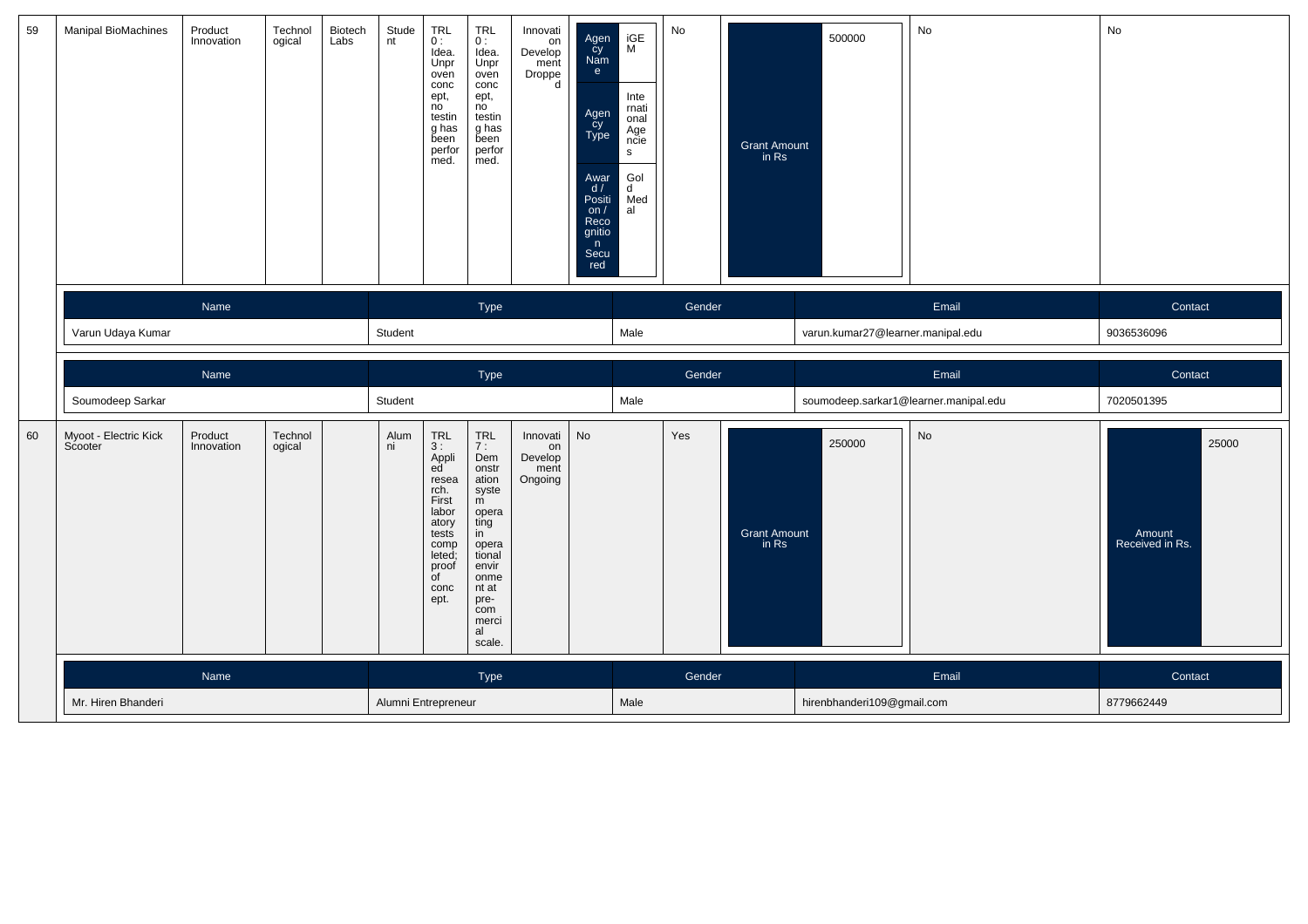| 61 | Portable Biomedical<br>refrigerator | Product<br>Innovation | Technol<br>ogical | Alum<br>ni | TRL<br>2 :<br>Tech<br>nolog<br>formu<br>lation<br>Conc<br>ept<br>and<br>applic<br>ation<br>have<br>been<br>formu<br>lated. | $T^{\text{RL}}$<br>Dem<br>onstr<br>ation<br>syste<br>m<br>opera<br>ting<br>in<br>opera<br>tional<br>envir<br>onme<br>nt at<br>pre-<br>com<br>merci<br>al<br>scale. | Innovati<br>on<br>Develop<br>ment<br>Ongoing | Agen<br>cy<br>Nam<br>$\mathbf{e}$<br>Agen<br>Cy<br>Type<br>Awar<br>d/<br>Positi<br>on <sub>l</sub><br>Reco<br>gnitio<br>n<br>Secu<br>red | Qua<br>Ico<br>mm<br>Des<br>ign<br>in<br>Indi<br>$\mathsf{a}$<br>Cha<br>llen<br>ge<br>Inte<br>rnati<br>onal<br>Age<br>ncie<br>s<br>top-<br>10<br>sele<br>cted<br>com<br>pani<br>es | No     | Grant Amount<br>in Rs | 4952319                  | No    | Amount<br>Received in Rs. | 750000 |
|----|-------------------------------------|-----------------------|-------------------|------------|----------------------------------------------------------------------------------------------------------------------------|--------------------------------------------------------------------------------------------------------------------------------------------------------------------|----------------------------------------------|------------------------------------------------------------------------------------------------------------------------------------------|-----------------------------------------------------------------------------------------------------------------------------------------------------------------------------------|--------|-----------------------|--------------------------|-------|---------------------------|--------|
|    |                                     | Name                  |                   |            |                                                                                                                            | Type                                                                                                                                                               |                                              |                                                                                                                                          |                                                                                                                                                                                   | Gender |                       |                          | Email | Contact                   |        |
|    | Mayur Shetty                        |                       |                   |            | Alumni Entrepreneur                                                                                                        |                                                                                                                                                                    |                                              |                                                                                                                                          | Male                                                                                                                                                                              |        |                       | mayurshetty@blackfrog.in |       | 9880319799                |        |

Section 5 : List all the Ventures/Startups/SME Units Established with Support of Pre-incubation & Incubation facilities at the HEI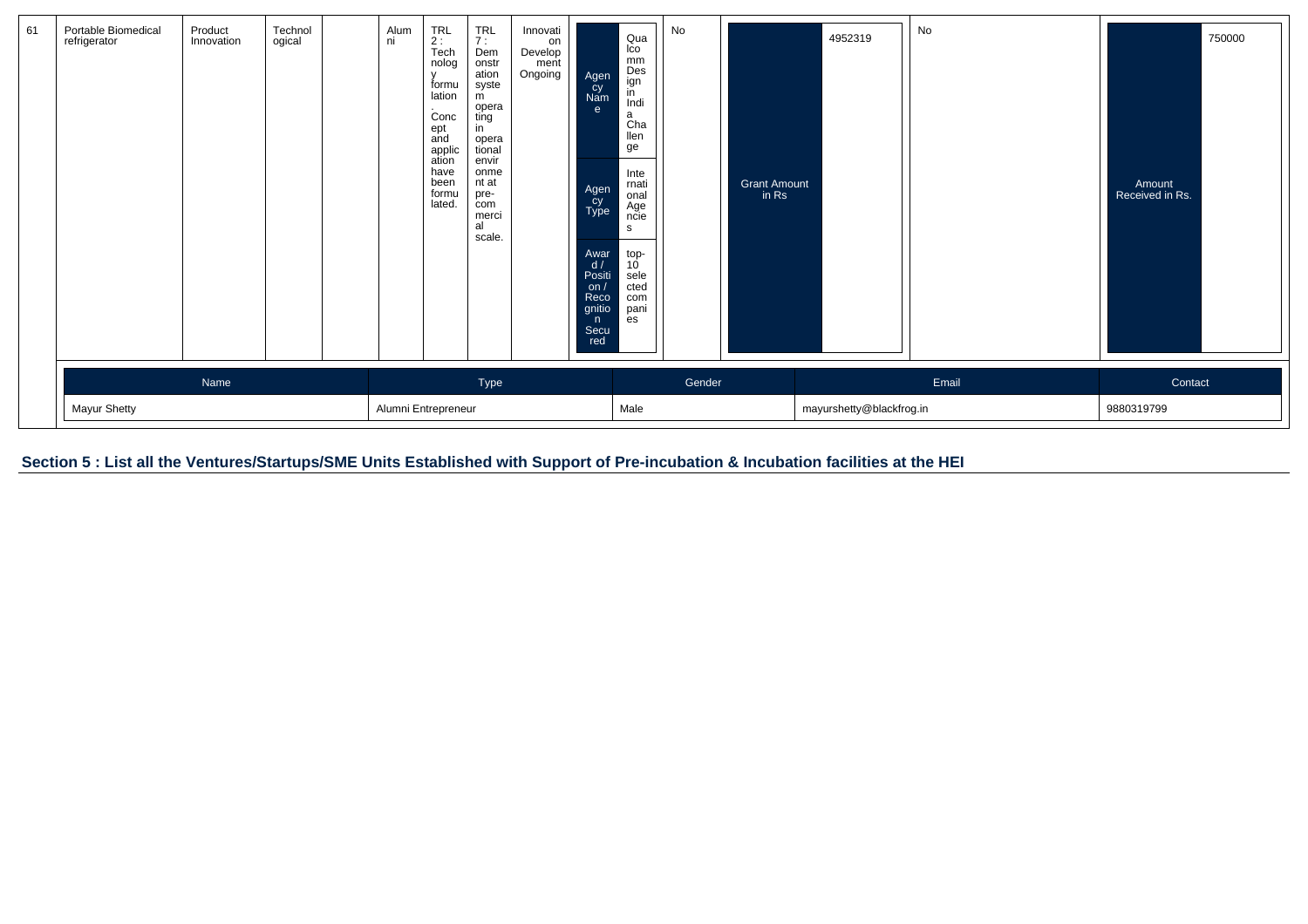| Sm<br>$\circ$ | Name of the<br>Venture/Sta<br>rtup/SME<br>Unit<br>Established<br>with the<br>Support of<br>HEL. | Type of<br>Innovation<br>of<br>Venture/Sta<br>rtup/SME<br>Unit | <b>Nature</b><br>of<br>Innovat<br>ion | Name<br>of the<br>Pre-<br>Incubat<br>ion/Inc<br>ubation<br>Unit of<br>HEI.<br>Suppor<br>ted<br>Innovat<br>ion<br>Develo<br>pment | Vent<br>ure<br>Foun<br>ded<br>by | Venture Registerd as                                                                                                 | Year<br>of<br>Regi<br>strati<br>on | What is the<br>current status<br>of Pre-<br>Incubation/Inc<br>ubation<br>Support to<br>Venture/<br>Startup/ SME<br>Unit as on<br>31st March<br>2020? |    | Had the Venture Received any<br>Recognition at State, National,<br>International Level Programs<br>during the financial period 2019-<br>20? | Had Centre/institute provided<br>rial Centriculus provided<br>any Financial support (either<br>own resource or fund received<br>from agencies) in terms of Seed<br>Grant/Fund Support to Venture<br>establishment during the<br>financial period 2019-20 | Had the venture/startup raised<br>any Seed fund/Angel<br>Investment/VC during the period<br>of receiving pre-<br>incubation/incubation support at<br>your Pre-incubation/incubation or<br>HEI during the financial period<br>2019-20 |            | Had<br>the<br>Pre-<br>incubat<br>ion/Inc<br>ubation<br>Centre/<br>HEI.<br>receive<br>d any<br>income<br>/revenu<br>e from<br>venture<br>/startup<br>for the<br>pre-<br>incubat<br>ion/inc<br>ubation<br>support<br>and the<br>service<br>S<br>offered<br>by Pre-<br>incubat<br>ion/inc<br>ubation<br>or<br>institut<br>e<br>during<br>the<br>financi<br>al<br>period<br>2019-<br>20 | Has<br>the<br>Start-<br>up<br>Grown<br>to a<br>stage<br>of<br>Employ<br>ment<br>Genera<br>tion to<br>10 <sup>°</sup><br><b>Numbe</b><br>rs or an<br>annual<br>Turnov<br>er to<br>Rs. 50<br>Lakhs<br>during<br>the<br>financi<br>al year<br>2019-<br>20 |
|---------------|-------------------------------------------------------------------------------------------------|----------------------------------------------------------------|---------------------------------------|----------------------------------------------------------------------------------------------------------------------------------|----------------------------------|----------------------------------------------------------------------------------------------------------------------|------------------------------------|------------------------------------------------------------------------------------------------------------------------------------------------------|----|---------------------------------------------------------------------------------------------------------------------------------------------|----------------------------------------------------------------------------------------------------------------------------------------------------------------------------------------------------------------------------------------------------------|--------------------------------------------------------------------------------------------------------------------------------------------------------------------------------------------------------------------------------------|------------|-------------------------------------------------------------------------------------------------------------------------------------------------------------------------------------------------------------------------------------------------------------------------------------------------------------------------------------------------------------------------------------|--------------------------------------------------------------------------------------------------------------------------------------------------------------------------------------------------------------------------------------------------------|
|               | Assistaid<br><b>Health Care</b><br>Pvt Ltd                                                      | Product<br>Innovation                                          | Techno<br>logical                     | 6298                                                                                                                             | Stud<br>ent                      | U73200KA2<br>Venture with<br>020PTC134<br>Corporate<br>Identification<br>666<br>Number (CIN)<br>Registration         | 2019<br>$-20$                      | Received<br>Incubation<br>Support from<br>Incubation<br>Unit                                                                                         | No |                                                                                                                                             | 100000<br><b>Grant Amount</b><br>$in$ Rs                                                                                                                                                                                                                 | No                                                                                                                                                                                                                                   |            | No                                                                                                                                                                                                                                                                                                                                                                                  | No                                                                                                                                                                                                                                                     |
|               |                                                                                                 | Name                                                           |                                       |                                                                                                                                  |                                  | DIN number                                                                                                           |                                    | Type                                                                                                                                                 |    | Gender                                                                                                                                      |                                                                                                                                                                                                                                                          | Email                                                                                                                                                                                                                                |            | Contact                                                                                                                                                                                                                                                                                                                                                                             |                                                                                                                                                                                                                                                        |
|               | Siddharth Goel                                                                                  |                                                                |                                       |                                                                                                                                  |                                  | 08755589                                                                                                             | Student                            |                                                                                                                                                      |    | Male                                                                                                                                        |                                                                                                                                                                                                                                                          | siddharth.rgoel@gmail.com                                                                                                                                                                                                            | 8826382391 |                                                                                                                                                                                                                                                                                                                                                                                     |                                                                                                                                                                                                                                                        |
|               | Paurvi Kedia                                                                                    |                                                                |                                       |                                                                                                                                  |                                  |                                                                                                                      |                                    | Alumni Entrepreneur                                                                                                                                  |    | Female                                                                                                                                      |                                                                                                                                                                                                                                                          | paurvi.kedia@gmail.com                                                                                                                                                                                                               | 7022358602 |                                                                                                                                                                                                                                                                                                                                                                                     |                                                                                                                                                                                                                                                        |
| 2             | <b>VAJRR</b>                                                                                    | Service<br>Innovation                                          | Techno<br>logical                     | 5313                                                                                                                             | Stud<br>ent                      | 29EMLPK6<br>Venture with<br>056H1ZJ<br>Corporate<br>Identification<br>Number (CIN)<br>Registration                   | 2018<br>$-19$                      | Received<br>Incubation<br>Support from<br>Incubation<br>Unit                                                                                         | No |                                                                                                                                             | <b>No</b>                                                                                                                                                                                                                                                | No                                                                                                                                                                                                                                   |            | No                                                                                                                                                                                                                                                                                                                                                                                  | No                                                                                                                                                                                                                                                     |
|               |                                                                                                 | Name                                                           |                                       |                                                                                                                                  |                                  | DIN number                                                                                                           |                                    | Type                                                                                                                                                 |    | Gender                                                                                                                                      |                                                                                                                                                                                                                                                          | Email                                                                                                                                                                                                                                |            | Contact                                                                                                                                                                                                                                                                                                                                                                             |                                                                                                                                                                                                                                                        |
|               | M Srinivas Kini                                                                                 |                                                                |                                       |                                                                                                                                  | $\overline{0}$                   |                                                                                                                      | Student                            |                                                                                                                                                      |    | Male                                                                                                                                        |                                                                                                                                                                                                                                                          | srinivaskini926@gmail.com                                                                                                                                                                                                            | 9483927247 |                                                                                                                                                                                                                                                                                                                                                                                     |                                                                                                                                                                                                                                                        |
| 3             | XeA<br>Innovations<br>Pvt. Ltd.                                                                 | Service<br>Innovation                                          | Techno<br>logical                     | 6298                                                                                                                             | Stud<br>ent                      | U80301<br>Venture with<br><b>KA2020PT</b><br>Corporate<br>Identification<br>C 139781<br>Number (CIN)<br>Registration | 2019<br>$-20$                      | Received<br>Incubation<br>Support from<br>Incubation<br>Unit                                                                                         | No |                                                                                                                                             | No                                                                                                                                                                                                                                                       | No                                                                                                                                                                                                                                   |            | No                                                                                                                                                                                                                                                                                                                                                                                  | Yes                                                                                                                                                                                                                                                    |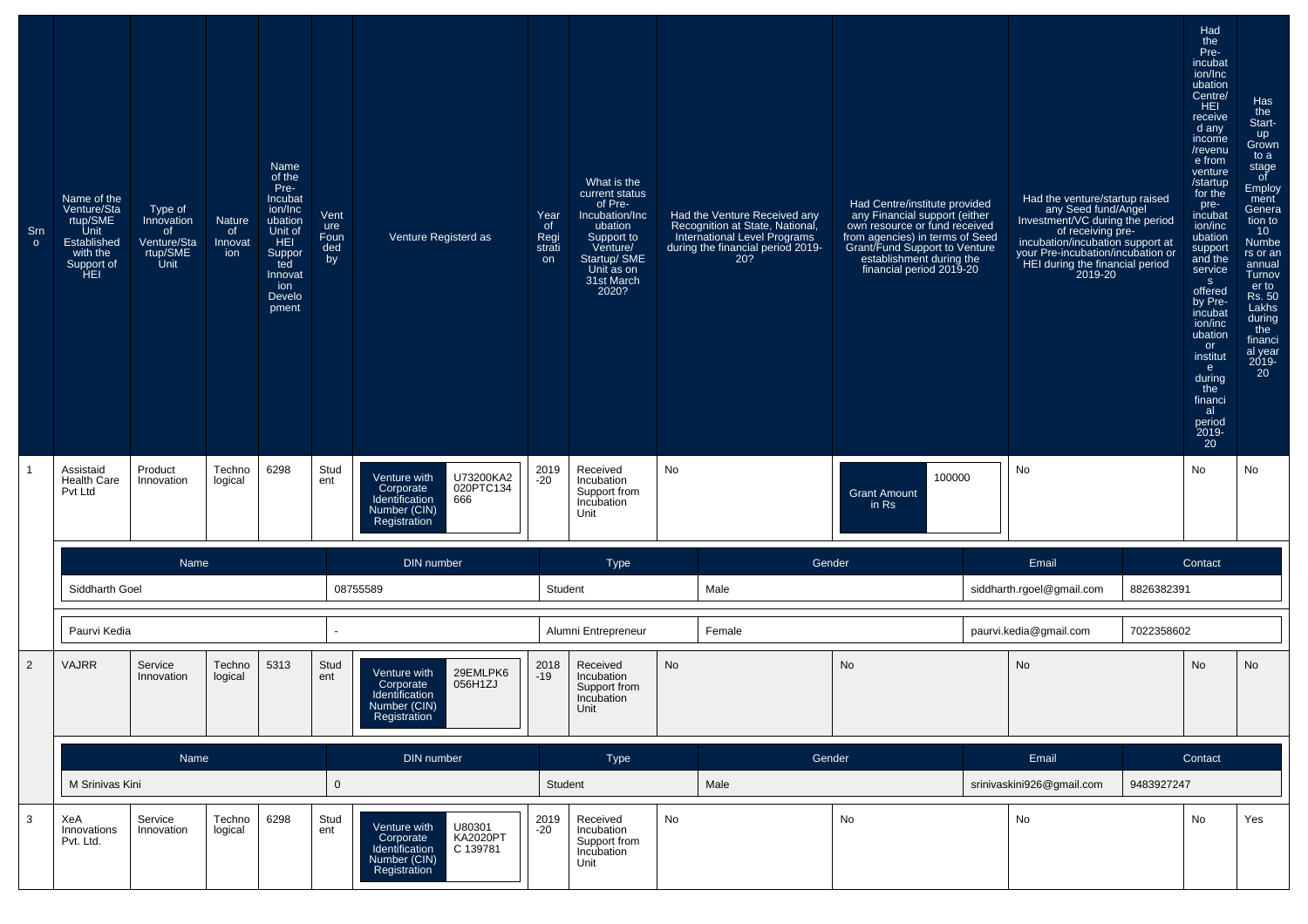|                |                                                             | <b>Name</b>                     |                   |      |             | DIN number                                                                                 |               | Type                                                         |    | Gender |    | Email                    |            | Contact                                                                                                                                                                                                                                                      |    |
|----------------|-------------------------------------------------------------|---------------------------------|-------------------|------|-------------|--------------------------------------------------------------------------------------------|---------------|--------------------------------------------------------------|----|--------|----|--------------------------|------------|--------------------------------------------------------------------------------------------------------------------------------------------------------------------------------------------------------------------------------------------------------------|----|
|                | Jithin sunny                                                |                                 |                   |      |             | 8918993                                                                                    | Student       |                                                              |    | Male   |    | jithin_sunny@yahoo.com   | 9591531802 |                                                                                                                                                                                                                                                              |    |
|                | Rangan Viveganandan                                         |                                 |                   |      |             |                                                                                            | Student       |                                                              |    | Male   |    | ranganvm1996@gmail.com   | 9108768986 |                                                                                                                                                                                                                                                              |    |
| $\overline{4}$ | AARAY<br>Health<br>Solutions<br>Private<br>Limited          | Service<br>Innovation           | Techno<br>logical | 5315 | Facu<br>lty | $\mathbf 0$<br>Venture with<br>Corporate<br>Identification<br>Number (CIN)<br>Registration | 2019<br>$-20$ | Received<br>Incubation<br>Support from<br>Incubation<br>Unit | No |        | No | No                       |            | $\begin{bmatrix} 4 \\ 0 \\ 0 \\ 0 \end{bmatrix}$<br>$\begin{array}{c}\nA \\ m \\ 0 \\ u\n\end{array}$<br>$\mathsf{n}$<br>$\mathbf{t}$<br>$\mathsf{R}$<br>$\mathbf{e}$<br>$\mathtt{c}$<br>$\mathsf{e}$<br>i.<br>$\mathsf{V}$<br>$\frac{e}{d}$<br>$n \nR$<br>s | No |
|                |                                                             | Name                            |                   |      |             | DIN number                                                                                 |               | Type                                                         |    | Gender |    | Email                    |            | Contact                                                                                                                                                                                                                                                      |    |
|                |                                                             | Dr. SINGARA RAJAN SHINY JASPHIN |                   |      |             | 8733095                                                                                    | Student       |                                                              |    | Male   |    | drshinyjasphin@gmail.com | 9739314520 |                                                                                                                                                                                                                                                              |    |
|                |                                                             | ARUL AMUTHAN LAZER              |                   |      |             | 8733096                                                                                    | Faculty       |                                                              |    | Male   |    | arul.amuthan@manipal.edu | 9986353238 |                                                                                                                                                                                                                                                              |    |
| $\overline{5}$ | AIRONC<br>Healthcare<br>Technologie<br>s Private<br>Limited | Product<br>Innovation           | Techno<br>logical | 5315 | Facu<br>Ity | $\mathsf 0$<br>Venture with<br>Corporate<br>Identification<br>Number (CIN)<br>Registration | 2019<br>-20   | Received<br>Incubation<br>Support from<br>Incubation<br>Unit | No |        | No | No                       |            | $\begin{matrix} 8 \\ 0 \\ 0 \\ 0 \end{matrix}$<br>$A \cap B$<br>$\mathsf{R}$<br>$\frac{e}{c}$<br>$\mathbf{e}$<br>$\mathsf{V}$<br>$\frac{e}{d}$<br>j.<br>$n \nR$<br>s                                                                                         | No |
|                |                                                             | Name                            |                   |      |             | DIN number                                                                                 |               | Type                                                         |    | Gender |    | Email                    |            | Contact                                                                                                                                                                                                                                                      |    |
|                |                                                             | Dr. Shirley Christabel Lewis    |                   |      |             | 8602045                                                                                    | Faculty       |                                                              |    | Male   |    | shirley.lewis@radonc.ai  | 7700083356 |                                                                                                                                                                                                                                                              |    |
|                | Shimove Gaspar Lewis                                        |                                 |                   |      |             | 08602046                                                                                   | Faculty       |                                                              |    | Male   |    | simon.lewis@radonc.ai    | 7700083356 |                                                                                                                                                                                                                                                              |    |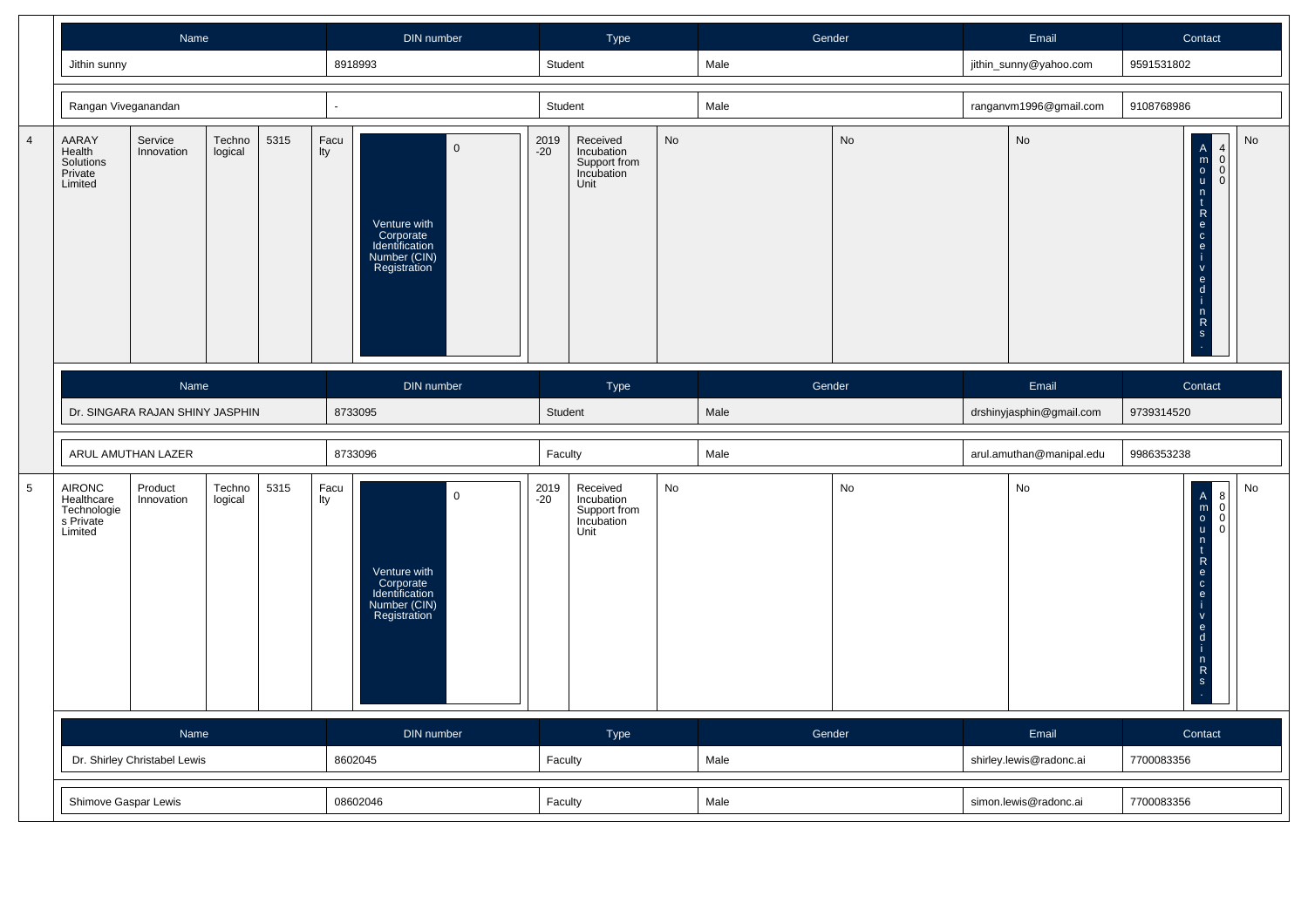| $\,6\,$        | ALANTIS<br>SCIENCES<br>India PVT<br><b>LTD</b> | Service<br>Innovation       | Techno<br>logical | 5315 | Facu<br>lty | $\mathbf 0$<br>Venture with<br>Corporate<br>Identification<br>Number (CIN)<br>Registration | 2019<br>-20   | Received<br>Incubation<br>Support from<br>Incubation<br>Unit | <b>No</b> |        | No            |   | No                           | $\begin{matrix} 8 \\ 0 \\ 0 \end{matrix}$<br>$\begin{array}{c}\nA \\ m \\ 0 \\ u\n\end{array}$<br>n<br>$\ddagger$<br>$\mathsf{R}$<br>e<br>$\mathbf{C}$<br>e<br>$\mathbf{e}$<br>$\mathbf d$<br>$n \nR$ | No |
|----------------|------------------------------------------------|-----------------------------|-------------------|------|-------------|--------------------------------------------------------------------------------------------|---------------|--------------------------------------------------------------|-----------|--------|---------------|---|------------------------------|-------------------------------------------------------------------------------------------------------------------------------------------------------------------------------------------------------|----|
|                |                                                | Name                        |                   |      |             | DIN number                                                                                 |               | Type                                                         |           | Gender |               |   | Email                        | Contact                                                                                                                                                                                               |    |
|                |                                                | Dr. KAPAETTU SATYAMOORTHY   |                   |      |             | 8695172                                                                                    | Faculty       |                                                              |           | Male   |               |   | ksatyamoorthy@manipal.edu    | 9845718604                                                                                                                                                                                            |    |
|                |                                                | Dr. SHAMA PRASADA KABEKKODU |                   |      |             | 08697970                                                                                   | Faculty       |                                                              |           | Male   |               |   | spbhat81@gmail.com           | 9886741415                                                                                                                                                                                            |    |
|                | Dr. Manesh Thomas                              |                             |                   |      |             | 06992650                                                                                   | Staff         |                                                              |           | Male   |               |   | manesh8tt@gmail.com          | 9909577323                                                                                                                                                                                            |    |
| $\overline{7}$ | Concipio<br>Enterprise<br>Private<br>Limited   | Service<br>Innovation       | Techno<br>logical | 5315 | Facu<br>Ity | Venture with<br>Corporate<br>Identification<br>Number (CIN)<br>Registration                | 2018<br>$-19$ | Received<br>Incubation<br>Support from<br>Incubation<br>Unit | No        |        | $\mathsf{No}$ |   | No                           | Amoun<br>$\begin{array}{c} 1 \\ 4 \\ 0 \end{array}$<br>$\overline{0}$<br>$\mathbf{t}$<br>$\mathsf{R}$<br>e<br>$\mathbf{C}^-$<br>e<br>$\mathsf{v}$<br>$\mathbf{e}$<br>d<br>$n \nR$                     | No |
|                |                                                | Name                        |                   |      |             | DIN number                                                                                 |               | Type                                                         |           | Gender |               |   | Email                        | Contact                                                                                                                                                                                               |    |
|                |                                                | Dr. RANAJIT DAS             |                   |      | 8287815     |                                                                                            | Faculty       |                                                              |           | Male   |               |   | das.ranajit@gmail.com        | 8582802871                                                                                                                                                                                            |    |
|                | Dr. PRIYANKA UPADHYAI                          |                             |                   |      | 8287816     |                                                                                            | Faculty       |                                                              |           | Female |               | m | concipio.enterprise@gmail.co | $\mathbf 0$                                                                                                                                                                                           |    |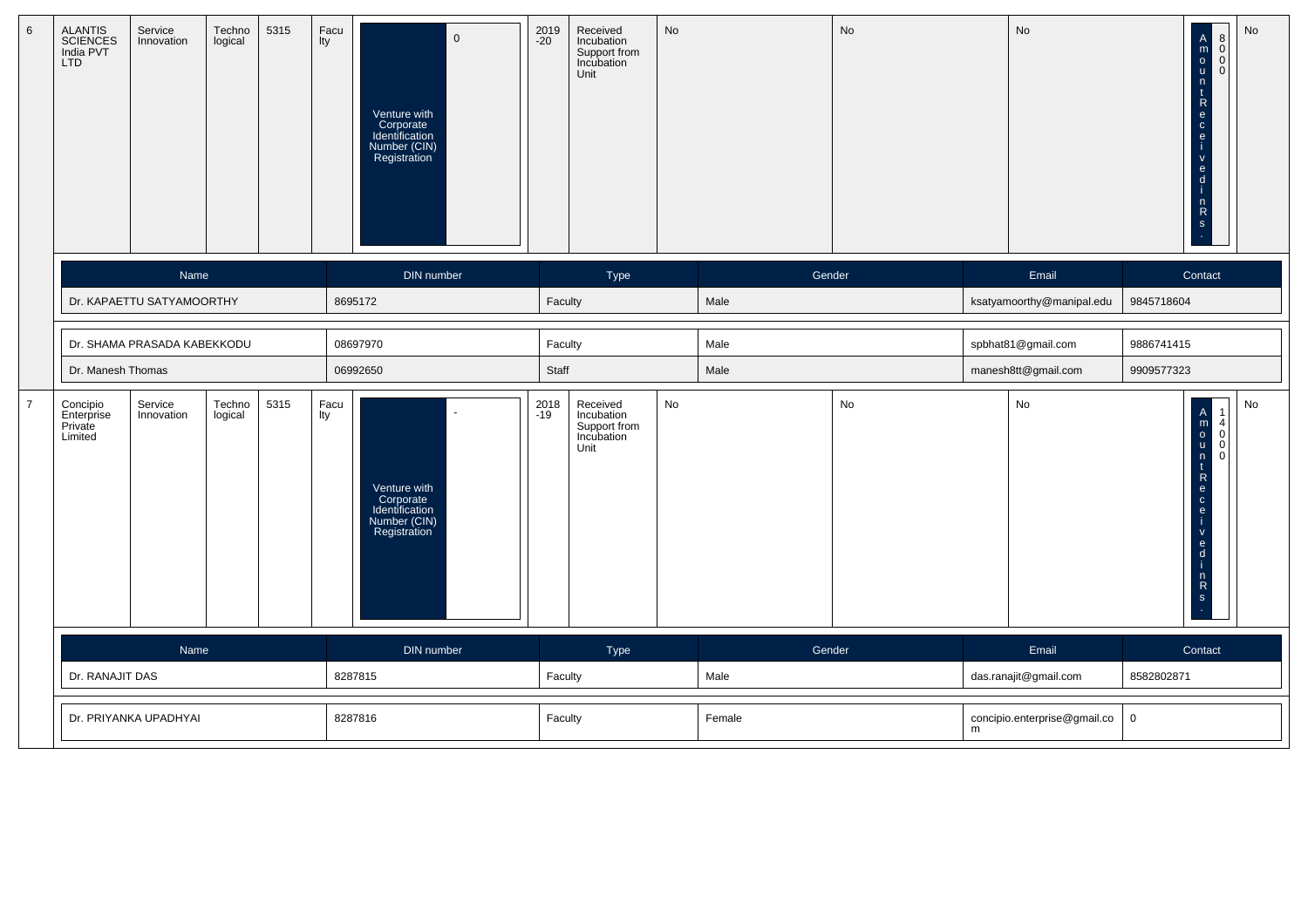| 8                | Suma<br>Genomics<br>Pvt. Ltd.     | Service<br>Innovation              | Techno<br>logical | 5313 | Facu<br>Ity | $\overline{0}$<br>Venture with<br>Corporate<br>Identification<br>Number (CIN)<br>Registration | 2018<br>-19                                     | Received<br>Incubation<br>Support from<br>Incubation<br>Unit | No     |        | <b>No</b> |                            | No                         |            | $\begin{array}{c}\n0 \\ 0 \\ 0\n\end{array}$<br>$\overline{0}$<br>$\mathsf{V}$<br>$\frac{e}{i}$<br>$\frac{n}{s}$                                      | No |
|------------------|-----------------------------------|------------------------------------|-------------------|------|-------------|-----------------------------------------------------------------------------------------------|-------------------------------------------------|--------------------------------------------------------------|--------|--------|-----------|----------------------------|----------------------------|------------|-------------------------------------------------------------------------------------------------------------------------------------------------------|----|
|                  |                                   | Name                               |                   |      |             | DIN number                                                                                    |                                                 | Type                                                         |        | Gender |           |                            | Email                      |            | Contact                                                                                                                                               |    |
|                  | Dr. Girisha Katta                 |                                    |                   |      |             | 0008320941                                                                                    | Faculty                                         |                                                              |        | Male   |           |                            | girish.katta@manipal.edu   | 9743489467 |                                                                                                                                                       |    |
|                  | Katta Mohan Kumar                 |                                    |                   |      |             |                                                                                               |                                                 | Innovator/Entrepreneur<br><b>External to Institute</b>       |        | Male   |           |                            |                            |            |                                                                                                                                                       |    |
| $\boldsymbol{9}$ | UWS<br>Technologie<br>s Pvt. Ltd. | Service<br>Innovation              | Techno<br>logical | 863  | Facu<br>lty | $\mathbf 0$<br>Venture with<br>Corporate<br>Identification<br>Number (CIN)<br>Registration    | 2018<br>-19                                     | Received<br>Incubation<br>Support from<br>Incubation<br>Unit | No     |        | No        |                            | No                         |            | A<br>m<br>o<br>u<br>n<br>c<br>e<br>c<br>e<br>$\begin{smallmatrix} 5 \\ 0 \end{smallmatrix}$<br>$\Omega$<br>j.<br>$\frac{6}{9}$<br>j.<br>$\frac{5}{3}$ | No |
|                  |                                   | Name                               |                   |      |             | DIN number                                                                                    |                                                 | Type                                                         |        | Gender |           |                            | Email                      |            | Contact                                                                                                                                               |    |
|                  |                                   | Ms. Srinidhi Acharya<br>0008576653 |                   |      |             |                                                                                               |                                                 | Innovator/Entrepreneur<br>External to Institute              |        | Female |           | ${\sf m}$                  | udupiwebsolutions@gmail.co | 8884200788 |                                                                                                                                                       |    |
|                  |                                   | Shribhagy Shrisha Acharya          |                   |      | 0008320942  |                                                                                               | Innovator/Entrepreneur<br>External to Institute |                                                              | Female |        | m         | udupiwebsolutions@gmail.co | $\mathbf 0$                |            |                                                                                                                                                       |    |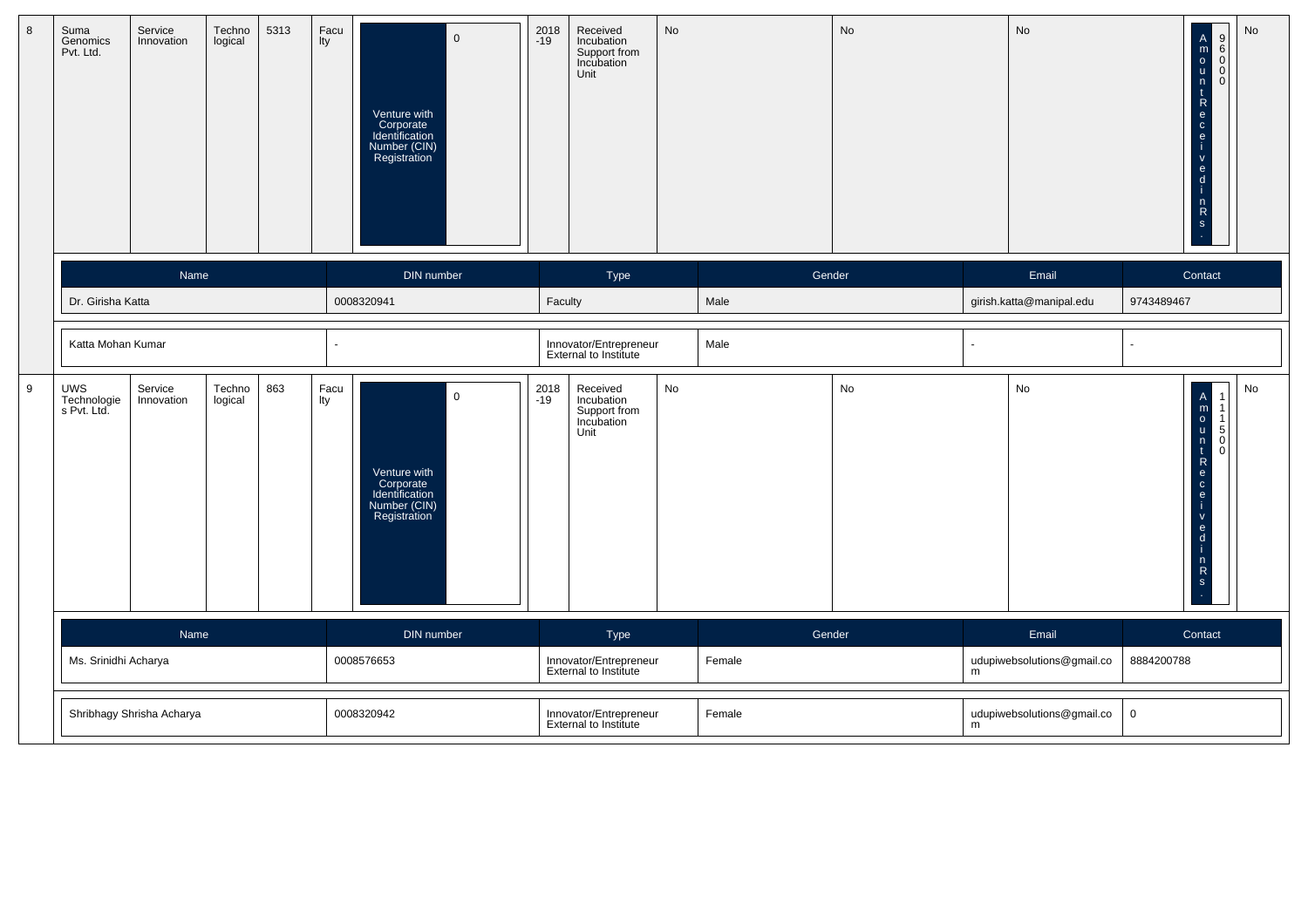| 10 | C-Myoot<br>Technologie<br>s Pvt. Ltd.                                                                                         | Product<br>Innovation | Techno<br>logical | 5313 | Alum<br>ni                                                   | $\mathbf 0$<br>Venture with<br>Corporate<br>Identification<br>Number (CIN)<br>Registration | 2019<br>$-20$ | Received<br>Incubation<br>Support from<br>Incubation<br>Unit | No   | Grant Amount<br>in Rs        | 250000 | No                                 | No<br>$\begin{bmatrix} A \\ m \\ o \\ u \end{bmatrix}$<br>OOON<br>$\mathsf{n}$<br>$\mathbf{t}$<br>$\overline{\mathsf{R}}$<br>$\frac{e}{c}$<br>$\mathbf{e}$<br>$\mathsf{v}$<br>$\mathbf{e}$<br>d<br>n<br>$\mathsf{R}$<br>$\mathbf{s}$ |
|----|-------------------------------------------------------------------------------------------------------------------------------|-----------------------|-------------------|------|--------------------------------------------------------------|--------------------------------------------------------------------------------------------|---------------|--------------------------------------------------------------|------|------------------------------|--------|------------------------------------|--------------------------------------------------------------------------------------------------------------------------------------------------------------------------------------------------------------------------------------|
|    | Mr. Hiren Bhanderi                                                                                                            | Name                  |                   |      |                                                              | DIN number<br>07871896                                                                     |               | Type<br>Alumni Entrepreneur                                  | Male | Gender                       | m      | Email<br>hirenbhanderi109@gmail.co | Contact<br>8779662449                                                                                                                                                                                                                |
| 11 | Farmcent<br>Agri<br>Solutions<br>Private<br>Limited                                                                           | Service<br>Innovation | Techno<br>logical | 5313 | Exter<br>nal<br>to<br>the<br>Instit<br>ute/l<br>ncub<br>atee | $\mathbf 0$<br>Venture with<br>Corporate<br>Identification<br>Number (CIN)<br>Registration | 2019<br>$-20$ | Venture<br>Development<br>Dropped                            | No   | Grant Amount<br>in Rs        | 216000 | No                                 | No<br>A<br>m<br>o<br>u<br>n<br>t<br>R<br>e<br>c<br>$\left  \begin{array}{c} 2 \\ 1 \end{array} \right $<br>$rac{6}{0}$<br>$\mathbf{e}$<br>$\mathsf{v}$<br>$\mathbf{e}$<br>d<br>n<br>$\mathsf{R}$<br>$\mathbf{s}$                     |
|    |                                                                                                                               | Name                  |                   |      |                                                              | DIN number                                                                                 |               | Type                                                         |      | Gender                       |        | Email                              | Contact                                                                                                                                                                                                                              |
|    | Sharath Patil                                                                                                                 |                       |                   |      |                                                              | 08619161                                                                                   |               | Innovator/Entrepreneur<br>External to Institute              | Male |                              |        | sharath@fundmycrop.com             | 7760213761                                                                                                                                                                                                                           |
| 12 | "A social<br>media<br>marketing<br>software for<br>SME /<br>Startups to<br>generate<br>more leads<br>using social<br>media. " | Service<br>Innovation | Techno<br>logical | 5313 | Exter<br>nal<br>to<br>the<br>Instit<br>ute/l<br>ncub<br>atee | $\mathbf 0$<br>Venture with<br>Corporate<br>Identification<br>Number (CIN)<br>Registration | 2019<br>$-20$ | Venture<br>Development<br>Dropped                            | No   | <b>Grant Amount</b><br>in Rs | 180000 | No                                 | No<br>$\begin{array}{c}\nA \\ m \\ o \\ u\n\end{array}$<br>$\vert$ 1<br>8<br> 0 <br> 0 <br> 0 <br>n<br>$\frac{t}{R}$<br>e<br>$\mathbf{c}$<br>$\mathbf{e}$<br>$\mathbf{v}$<br>e<br>d<br>n,<br>$\mathsf{R}$<br>$\mathsf{s}$            |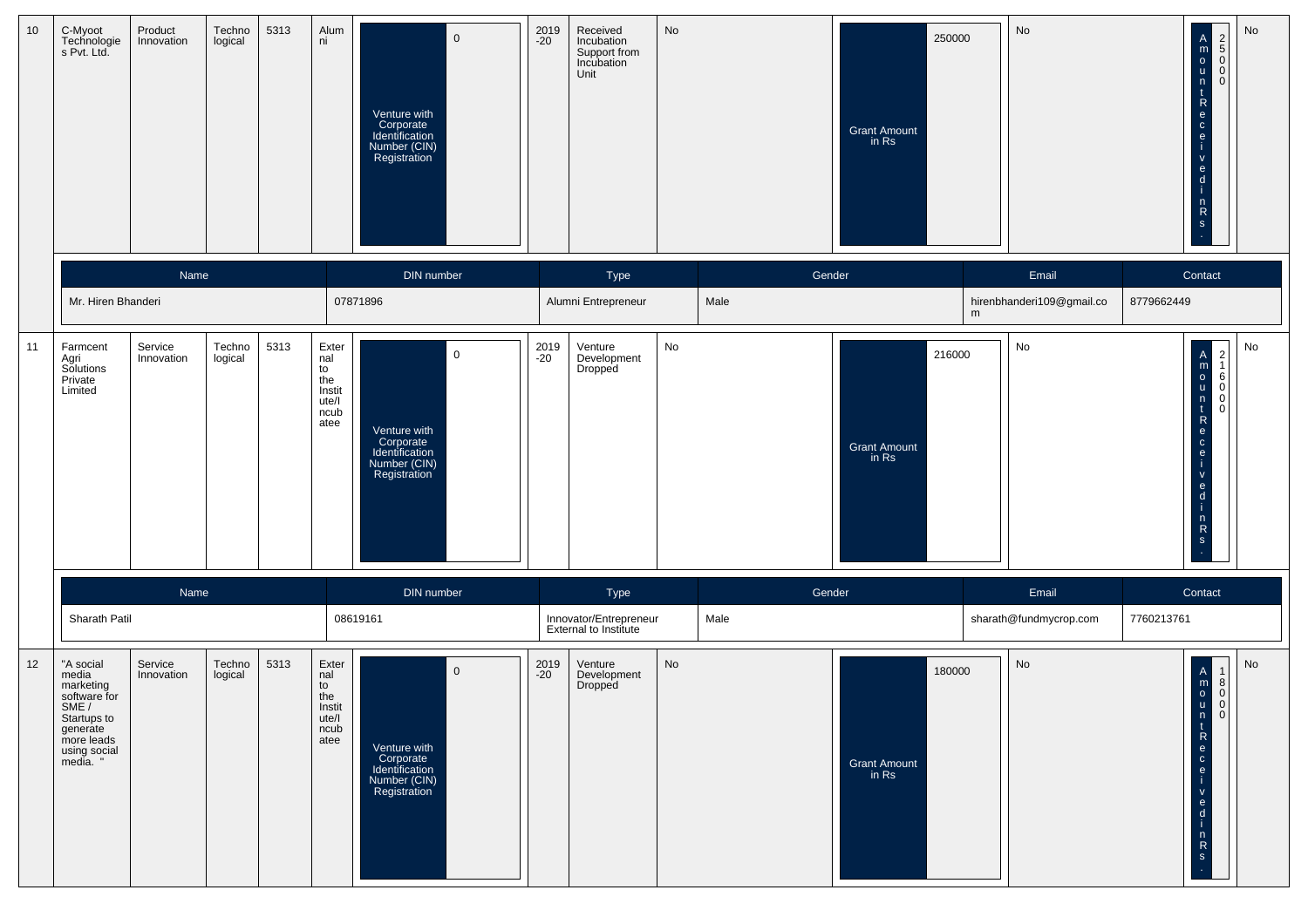|    |                                                       | Name                  |                   |      |                                                              | DIN number                                                                                 |             | Type                                            |    | Gender |                                        | Email                     | Contact                                                                                                                                                                                                                                    |
|----|-------------------------------------------------------|-----------------------|-------------------|------|--------------------------------------------------------------|--------------------------------------------------------------------------------------------|-------------|-------------------------------------------------|----|--------|----------------------------------------|---------------------------|--------------------------------------------------------------------------------------------------------------------------------------------------------------------------------------------------------------------------------------------|
|    | Shamnas                                               |                       |                   |      |                                                              | 008420970                                                                                  |             | Innovator/Entrepreneur<br>External to Institute |    | Male   |                                        | shamnas@socialhoox.com    | 6238357225                                                                                                                                                                                                                                 |
| 13 | NSR:<br>Nutrition<br>Support<br>Resources<br>Platform | Service<br>Innovation | Techno<br>logical | 5313 | Exter<br>nal<br>to<br>the<br>Instit<br>ute/l<br>ncub<br>atee | $\mathbf 0$<br>Venture with<br>Corporate<br>Identification<br>Number (CIN)<br>Registration | 2019<br>-20 | Venture<br>Development<br>Dropped               | No |        | 115000<br><b>Grant Amount</b><br>in Rs | No                        | No<br>A<br>m<br>$\frac{0}{u}$<br>$\begin{bmatrix} 5 \\ 0 \end{bmatrix}$<br>$\overline{0}$<br>n<br>$\mathsf{R}$<br>$\frac{e}{c}$<br>$\mathbf{e}$<br>$\mathsf{v}$<br>$\frac{e}{d}$<br>$\begin{bmatrix} n \\ R \end{bmatrix}$<br>$\mathbf{s}$ |
|    |                                                       | Name                  |                   |      |                                                              | DIN number                                                                                 |             | Type                                            |    | Gender |                                        | Email                     | Contact                                                                                                                                                                                                                                    |
|    |                                                       | Nikesh Kumar Jain     |                   |      |                                                              | 0007793697                                                                                 |             | Alumni Entrepreneur                             |    | Male   |                                        | info.nikeshjain@gmail.com | 8010583325                                                                                                                                                                                                                                 |

## **Section 7 > i : List all the Collaborations with External Agencies and Co-Creation of I&E Activities by the HEI**

| Srno | <b>Collaborated Agency Name</b> | <b>Collaborated Agency Type</b> | Purpose of Collaboration                                                             | Type of Support Offered | No. of Student<br>Projects/Ideas/<br>Innovation / Startups<br>from the HEI get<br>benefitted through<br>this partnership | Date of MOU /<br><b>Agreement Signed</b><br>on. |
|------|---------------------------------|---------------------------------|--------------------------------------------------------------------------------------|-------------------------|--------------------------------------------------------------------------------------------------------------------------|-------------------------------------------------|
|      | EDII, Ahmedabad                 | Govt. Agency (Central)          | Providing (or) Receiving Mentor and Handholding Support to<br>Support I&E Activities | Mentoring               | 22                                                                                                                       | 29-08-2019                                      |

## **Section 8 > ii : List the IPs Filed/Published/Granted (Copyright & Designs Only) by the HEI as an Applicant / Co-applicant / Co-owner**

| Srno           | Title/Name of IP(Copyright &<br>Designs Only)                                      | Type of IP(Copyright & Designs<br>Only) | IP(Copyright & Designs Only) Registration Number of  <br>Copyright/Design | <b>Application Level</b> | Date of<br>Copyright /<br>Design IP Filed/<br>Published<br>(Year, Month) | Copy of receipt /<br>application<br>screenshot<br>[PDF or Image | <b>Current Status of</b><br>IP(Copyright &<br>Designs Only) as on<br>31st March 2020 | Has this IP(Copyright<br>& Designs Only) been<br>Commercialized/Tran<br>sferred to<br>Industry/Startup/Socie<br>ty? |
|----------------|------------------------------------------------------------------------------------|-----------------------------------------|---------------------------------------------------------------------------|--------------------------|--------------------------------------------------------------------------|-----------------------------------------------------------------|--------------------------------------------------------------------------------------|---------------------------------------------------------------------------------------------------------------------|
|                | Standardized Radiation<br>Perception Tool for Radiology<br>Technologists           | <b>IPRFiledPublished</b>                | L-84703/2019                                                              | National                 | 2019 - 06                                                                | Uploaded                                                        | Granted                                                                              | Yes                                                                                                                 |
|                | Department/Centre Name                                                             |                                         |                                                                           |                          |                                                                          |                                                                 |                                                                                      |                                                                                                                     |
|                | MCHP, Manipal; KMC, Mpl                                                            |                                         |                                                                           |                          |                                                                          |                                                                 |                                                                                      |                                                                                                                     |
| $\overline{2}$ | Manipal Musculoskeletal<br><b>Dysfunction Screening Tool for</b><br>Pregnant Women | <b>IPRFiledPublished</b>                | L-85469/2019                                                              | National                 | 2019 - 08                                                                | Uploaded                                                        | Granted                                                                              | Yes                                                                                                                 |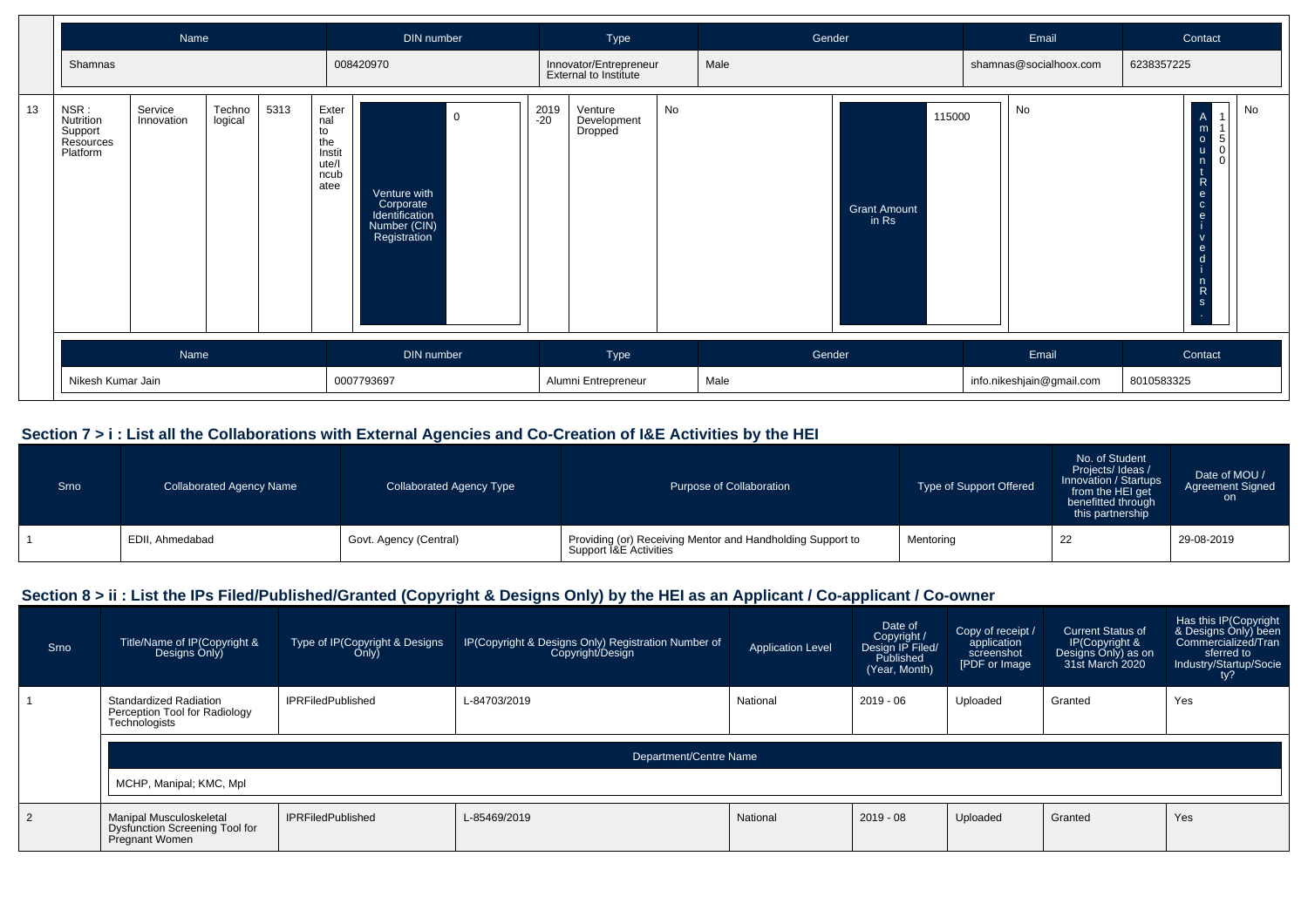|                 | Department/Centre Name                                                                                                                    |                          |                        |          |             |          |         |     |
|-----------------|-------------------------------------------------------------------------------------------------------------------------------------------|--------------------------|------------------------|----------|-------------|----------|---------|-----|
|                 | MCHP, Manipal; KMC, Mpl                                                                                                                   |                          |                        |          |             |          |         |     |
| $\mathbf{3}$    | Procedure for Manipal Upper<br>Extermity Propioception Test                                                                               | <b>IPRFiledPublished</b> | L-86197/2019           | National | $2019 - 08$ | Uploaded | Granted | Yes |
|                 |                                                                                                                                           |                          | Department/Centre Name |          |             |          |         |     |
|                 | MCHP, Manipal                                                                                                                             |                          |                        |          |             |          |         |     |
| $\overline{4}$  | Prevention Bundle for Neonatal<br>Healthcare-Associated Infections                                                                        | <b>IPRFiledPublished</b> | L-86190/2019           | National | $2019 - 09$ | Uploaded | Granted | Yes |
|                 |                                                                                                                                           |                          | Department/Centre Name |          |             |          |         |     |
|                 | PSPH, Manipal; KMC, Manip                                                                                                                 |                          |                        |          |             |          |         |     |
| $5\phantom{.0}$ | Thought Pattern Questionnaire<br>(English)                                                                                                | <b>IPRFiledPublished</b> | L-87027/2019           | National | $2019 - 09$ | Uploaded | Granted | Yes |
|                 | Department/Centre Name                                                                                                                    |                          |                        |          |             |          |         |     |
|                 | MMMC, Manipal                                                                                                                             |                          |                        |          |             |          |         |     |
| $6\phantom{.}6$ | Thought Pattern Questionnaire<br>(Kannada)                                                                                                | <b>IPRFiledPublished</b> | L-87499/2019           | National | $2019 - 09$ | Uploaded | Granted | Yes |
|                 | Department/Centre Name                                                                                                                    |                          |                        |          |             |          |         |     |
|                 | MMMC, Manipal                                                                                                                             |                          |                        |          |             |          |         |     |
| $\overline{7}$  | Manual for Double Dichotic Test<br>Kannada                                                                                                | <b>IPRFiledPublished</b> | 5191/209-CO/L          | National | $2019 - 04$ | Uploaded | Granted | Yes |
|                 | Department/Centre Name                                                                                                                    |                          |                        |          |             |          |         |     |
|                 | MCHP, Manipal                                                                                                                             |                          |                        |          |             |          |         |     |
| 8               | Use of Elevators in Dental<br>Extraction                                                                                                  | <b>IPRFiledPublished</b> | 6758/2019-CO/          | National | $2019 - 05$ | Uploaded | Granted | Yes |
|                 | Department/Centre Name                                                                                                                    |                          |                        |          |             |          |         |     |
|                 | MCODS, Manipal                                                                                                                            |                          |                        |          |             |          |         |     |
| 9               | Development and Validation of a<br>Tool to Assess the Knowledge,<br>Attitude and Perception of<br>women towards screening<br>Mammorgraphy | <b>IPRFiledPublished</b> | 9479/2019-CO/          | National | $2019 - 06$ | Uploaded | Granted | Yes |
|                 | Department/Centre Name                                                                                                                    |                          |                        |          |             |          |         |     |
|                 | MCHP, Manipal; KMC, Mpl                                                                                                                   |                          |                        |          |             |          |         |     |

## **Section 8 > iii : List the IP (Patents only) Filed by the HEI as Applicant / Co-applicant / Co-owner**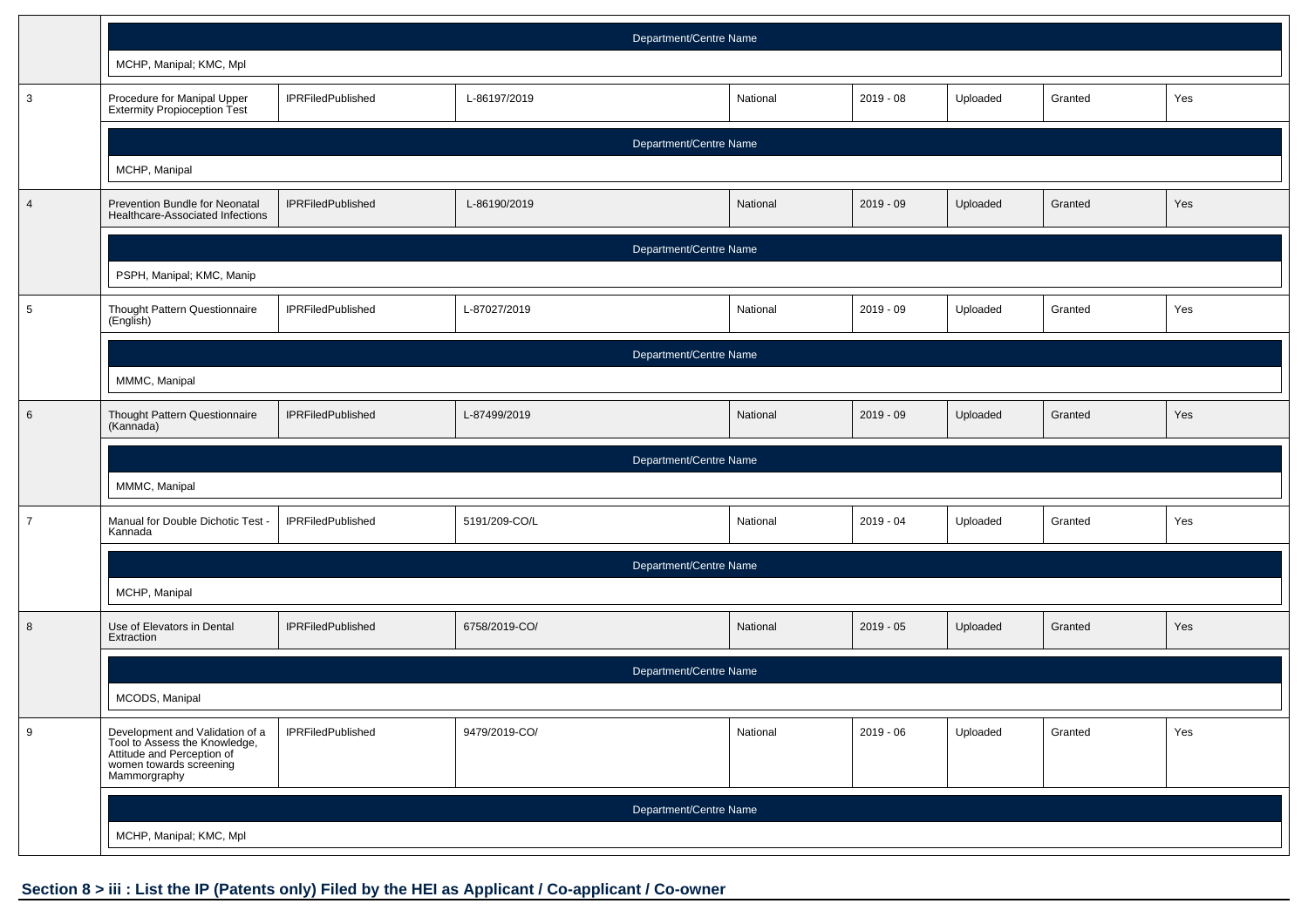| Srno           | <b>Title/Name of Patent</b>                                                                                         | <b>IP Registration Number</b> | Date of Filed/Published (Year, Month) | <b>Application Level</b> | Copy of receipt / application<br>screenshot [PDF or Image] |
|----------------|---------------------------------------------------------------------------------------------------------------------|-------------------------------|---------------------------------------|--------------------------|------------------------------------------------------------|
| $\overline{1}$ | Device for inspecting dimensions of tool<br>holder                                                                  | 201941013525                  | National                              | $2019 - 04$              | Uploaded                                                   |
| $\overline{2}$ | A SYSTEM AND METHOD FOR TREATING<br><b>SLEEP APNOEA</b>                                                             | 201941016783                  | National                              | $2019 - 04$              | Uploaded                                                   |
| 3              | AUTOMATICALLY CONTROLLED HANDS<br>FREE ELECTROLARYNX SYSTEM AND<br><b>METHOD</b>                                    | 201941019052                  | National                              | $2019 - 05$              | Uploaded                                                   |
| $\overline{4}$ | CUSTOMIZED ACRYLIC PROSTHESIS<br>FOR REPLACEMENT OF JUXTA<br>ARTICULAR SEGMENT OF NONWEIGHT<br><b>BEARING BONES</b> | 201941018628                  | National                              | $2019 - 05$              | Uploaded                                                   |
| 5              | A SYSTEM FOR PERFORMING A BINARY<br><b>DIVISION</b>                                                                 | 201941023752                  | National                              | $2019 - 06$              | <b>NA</b>                                                  |
| 6              | DEVICE FOR MOUNTING AND ORIENTING<br>DENTAL CASTS ON A DENTAL<br><b>ARTICULATOR</b>                                 | 201941023756                  | National                              | $2019 - 06$              | Uploaded                                                   |
| $\overline{7}$ | SYSTEM AND METHOD FOR LOCATING<br>AND ENABLING RETRIEVAL OF<br><b>CONTAINERS FROM A TRAY</b>                        | 201941027085                  | National                              | $2019 - 07$              | <b>NA</b>                                                  |
| 8              | DEVICE FOR ENTRAPMENT OF<br><b>INFECTIOUS MATERIALS DURING</b><br><b>DENTAL PROCEDURES</b>                          | 201941033573                  | National                              | $2019 - 08$              | Uploaded                                                   |
| 9              | SYSTEM. MEDICAL DEVICE AND METHOD<br>FOR DIAGNOSING MEDICAL CONDITIONS<br>OF A PATIENT                              | 201941034195                  | National                              | $2019 - 08$              | Uploaded                                                   |
| 10             | A DEVICE WITH MULTIPLE RETRACTORS<br>FOR SIMULTANEOUS RETRACTION                                                    | 201941035785                  | National                              | $2019 - 09$              | Uploaded                                                   |
| 11             | "A PARAFFIN BASED COMPOSITION AND<br>PAPER BASED SYSTEM FOR Detection<br>OF MICROBES'                               | 201941036676                  | National                              | $2019 - 12$              | Uploaded                                                   |
| 12             | A SYSTEM FOR EJECTION                                                                                               | 201941044944                  | National                              | $2019 - 05$              | Uploaded                                                   |
| 13             | A finger mounted illumination device                                                                                | 201941041206                  | National                              | $2019 - 11$              | Uploaded                                                   |
| 14             | A device to measure pressure exerted by<br>fluid                                                                    | 201941050409                  | National                              | $2019 - 12$              | Uploaded                                                   |
| 15             | MECHANICALLY VARIABLE MAGNETIC<br>FLUX BASED BRUSHLESS DC DRIVE<br>MOTOR FOR ELECTRIC VEHICLES                      | 201941051085                  | National                              | $2019 - 12$              | Uploaded                                                   |
| 16             | AN AERIAL POWER GENERATION<br><b>SYSTEM</b>                                                                         | 201941051949                  | National                              | $2019 - 12$              | Uploaded                                                   |
| 17             | " AN ENVIRONMENTALLY FRIENDLY DYE<br>AND A METHOD TO PRODUCE THE DYE                                                | 202041001379                  | National                              | $2020 - 01$              | <b>NA</b>                                                  |
| 18             | A BIOCHEMICAL DETECTION STRIP AND<br>A METHOD TO DETECT AN ANALYTE                                                  | 202041001862                  | National                              | $2020 - 01$              | Uploaded                                                   |
| 19             | SYSTEM AND METHOD FOR<br>MONITORING DERMAL CONDITION                                                                | 202041003116                  | National                              | $2020 - 01$              | Uploaded                                                   |
| 20             | Hybrid Modular Earphone Assembly                                                                                    | 202041008329                  | National                              | $2020 - 02$              | Uploaded                                                   |
| 21             | Hue Based Imaging System                                                                                            | 201941043676                  | National                              | $2019 - 10$              | Uploaded                                                   |